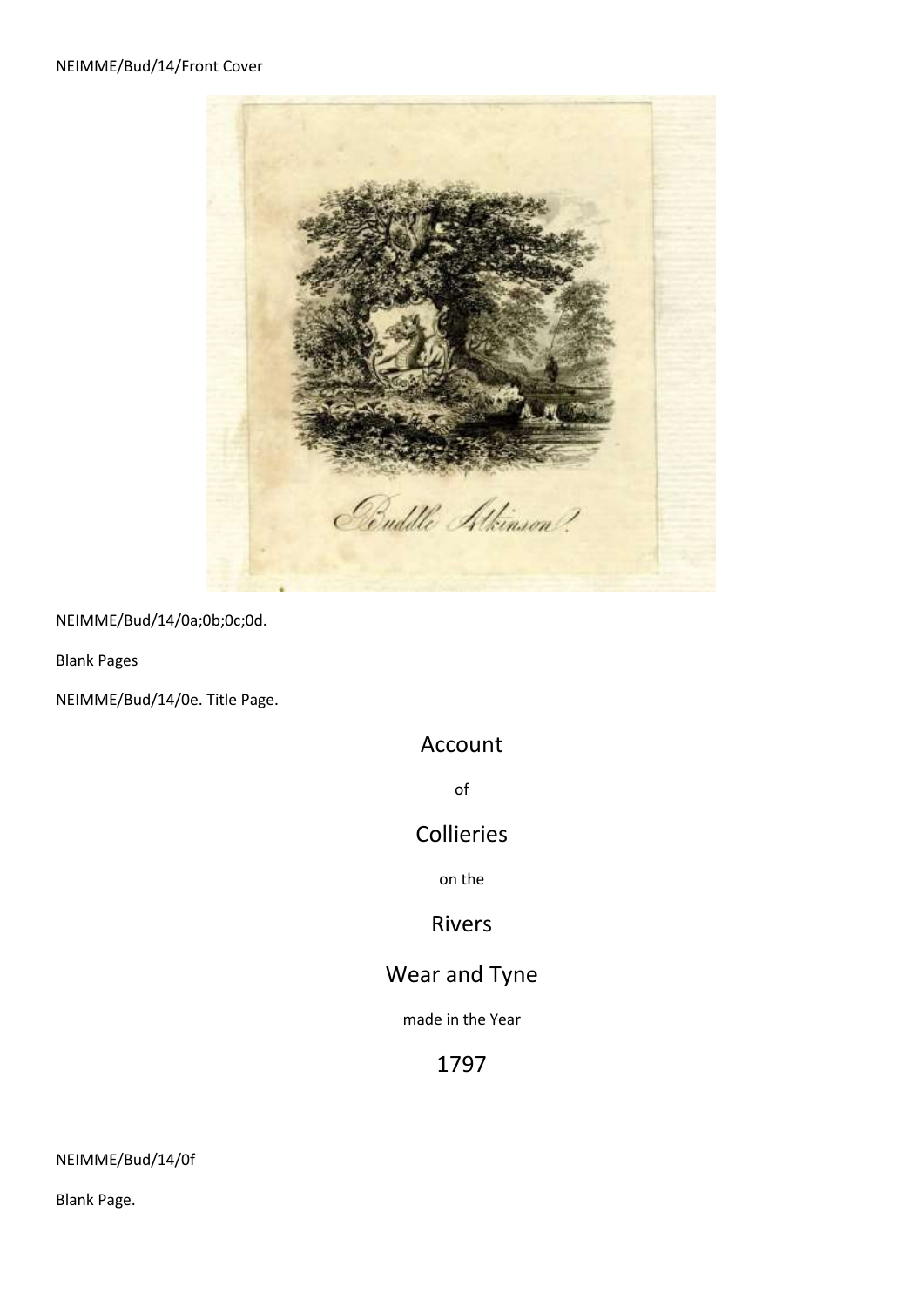#### NEIMME/Bud/14/1

# Whitefield – to Tyne.

The Coals sold under the Name of Whitefield Coals are wrought by John Silvertop Esqr. from under Chopwell Estate belonging to the Representatives of the late Lord Cowper; and also from under Stella Grand Lease, which comprehends all the Copyhold Lands in the Parish of Ryton and a Tract of Leasehold Land called KyaField belonging to the See of Durham, and let to the late Dr Vane as Tenant in chief, who holds certain Shares thereof, and the remaining Shares are the Properties, by Assignment, of several other Gentlemen. – see the Stella Grand Lease Book.

For Chopwell Colliery, John Silvertop Esq. pays a certain annual Rent of £350 for which he is allowed to work 466⅔Tens; and for surplus Workings 15Sh. Per Ten: The Ten consisting of 550 Coal Bolls. He pays also to the Proprietor of Stella Estate 5s/- per Ten for Way Leave through Stella Freeholds and Copyholds to the River. Also £50 per Annum for Staith Room there; and £10 per Annum for some other Conveniences. The Bishop of Durham has also an annual Rent of £10 per Annum for Way Leave over the Lanes and Wastes of Ryton, which is held under Lease for 21 Years in Possession, renewable every 7 Years, on an arbitrary Fine paid and Sealing Fees. \* The average Distance of the Pits from the Staith at Stella is from 4¼ to 51/4 Miles; - The workable Seams of this Colliery are the Stone, Five Quarters, Three Quarters, and Brockwells Seams; of which I have given accurate Accounts in a similar Book to this, marked Chopwell Colliery on the Back thereof; - which see.

\* This Rent is for the Chopwell Coals.

#### NEIMME/Bud/14/2

There is also a Way Leave and Staith Room Rent of £200 a Year, paid to the Owner of Stella Estate for the Leading of Coals from Stella Grand Lease Colliery, through that Estate, to the River.

Previous to the Working of the Whitefield Seams on the West of G Lease and adjoining to Chopwell Boundary, a new Winning was made on the North Side of the Great Dyke, in Heath Field, close upon Greenside; where the Arrangement of the Seams is as below, viz.

| From the Surface | Fa. Ft. In. |  |          |       |
|------------------|-------------|--|----------|-------|
|                  |             |  |          |       |
|                  |             |  |          |       |
|                  |             |  | Ft. Ins. |       |
|                  |             |  |          |       |
|                  |             |  |          |       |
|                  |             |  |          |       |
|                  |             |  |          |       |
|                  |             |  |          | 3.4   |
|                  |             |  |          | 2.6   |
|                  |             |  |          | 2. 11 |
|                  |             |  |          |       |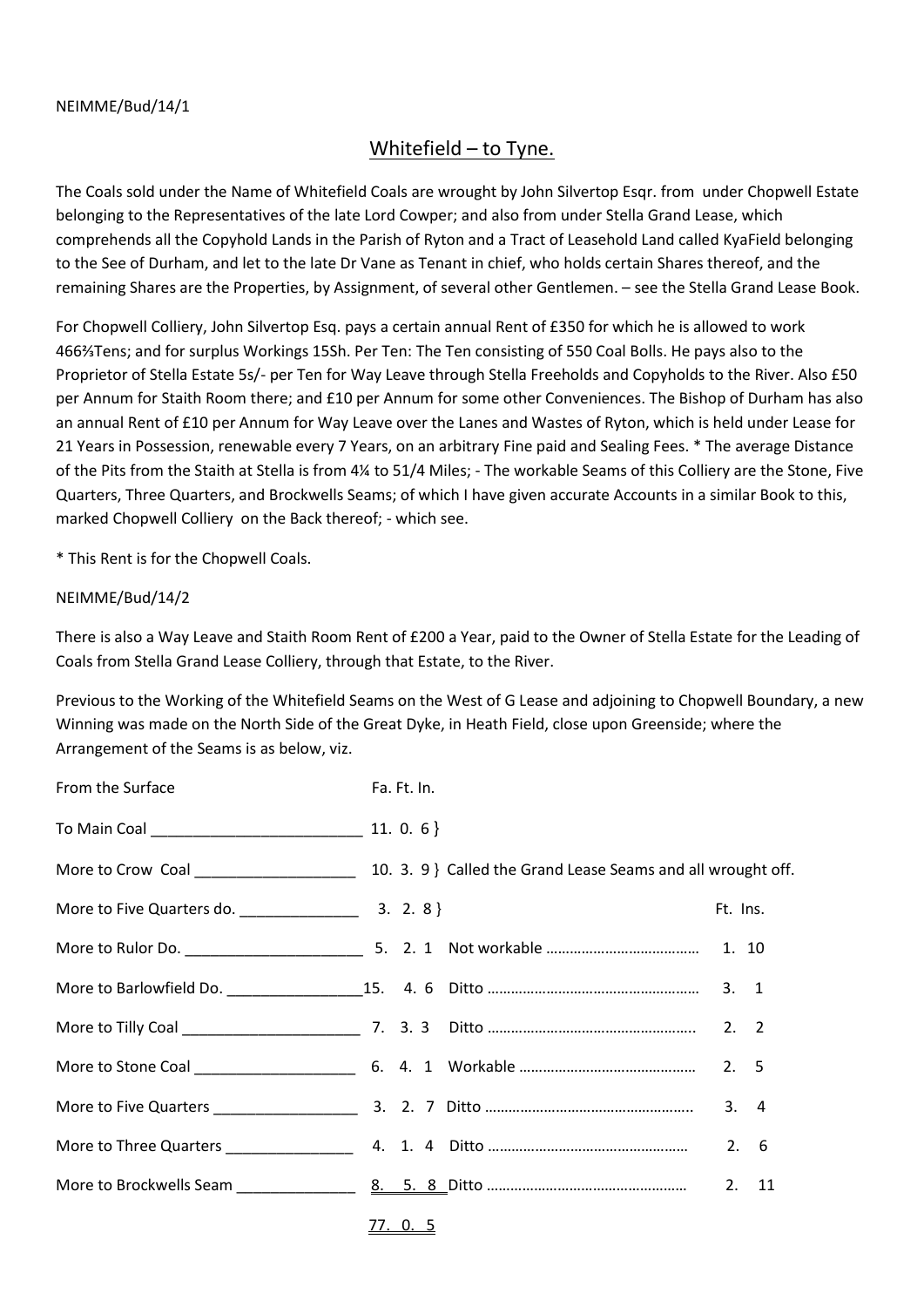N.B. the last four Seams are the same as in Chopwell Estate and are called the Whitefield Seams.

The Brockwell Seam has been bored from, in the Main Pit Chopwell Colliery to nearly 50 Fathoms below, but no Seam of Coal met with.

Other Particulars of Whitefield Colliery are set down in two Books similar to this, and marked Chopwell and Stella Grand Lease Collieries, respectively on their Backs.

See Page 26.

NEIMME/Bud/14/3

# Crawcrook. Tyne.

The Coal under Crawcrook for the most Part belongs to the Rev. R. Croft, who claims it under the Wastes and Lanes: It is let to David Crawford. In the Town-Fields, (lately divided) the Freeholders have the Coal under their several Ancient Ridges.

The Seams here are the same as in Stella Grand Lease, adjoining thereto, excepting the Three Quarters and Brockwells Seams, which were sunk to in one of Crawford Pits, but never wrought.

The Barlow Field Coal, having more Splint at the Top, than in Stella Grand Lease, is wrought here as the Splint sells well in the Potteries, etc etc on the River.

Names of Corresponding Seams here and in Stella Grand Lease Colliery; viz:

| Stella Grand Lease       | Crawcrook.           |
|--------------------------|----------------------|
| <b>Barlow Field Coal</b> | and Main Coal        |
| <b>Stone Coal</b>        | <b>Five Quarters</b> |
| Five Quarters do.        | <b>Six Quarters</b>  |

David Crawford, under a Lease of 1/96 Share of Stella Grand Lease, taken of Mrs Montagu, for £30 per Annum certain Rent for Tens, made an Opening into the Grand Lease, sunk and wrought a Pit there; but was ejected in 1796 by the late Mr Silvertop.

In March 1802, Crawford agreed with, and assigned the Lease of this Colliery and his Way-Leave Agreements to Mr Wade; who 'tis said, gives him £400 per Annum for the Term; and takes his Colliery Stock at a fair Valuation.

NEIMME/Bud/14/4

#### Crawcrook.

In the Spring 1802, Mr Wade commenced a New Winning in Crawcrook Freehold.

| Section of the Main Coal at S.E.    |         | Section of the Five Quarters Coal | Section of the Six Quarters Coal in |
|-------------------------------------|---------|-----------------------------------|-------------------------------------|
| Extremity of the Catherine Workings |         |                                   | the N.W. of Engine Pit.             |
|                                     | Ft. In. | Ft. In.                           | Ft. In.                             |
|                                     |         |                                   | "6.                                 |
|                                     |         |                                   |                                     |
|                                     |         | $3\frac{1}{2}$                    |                                     |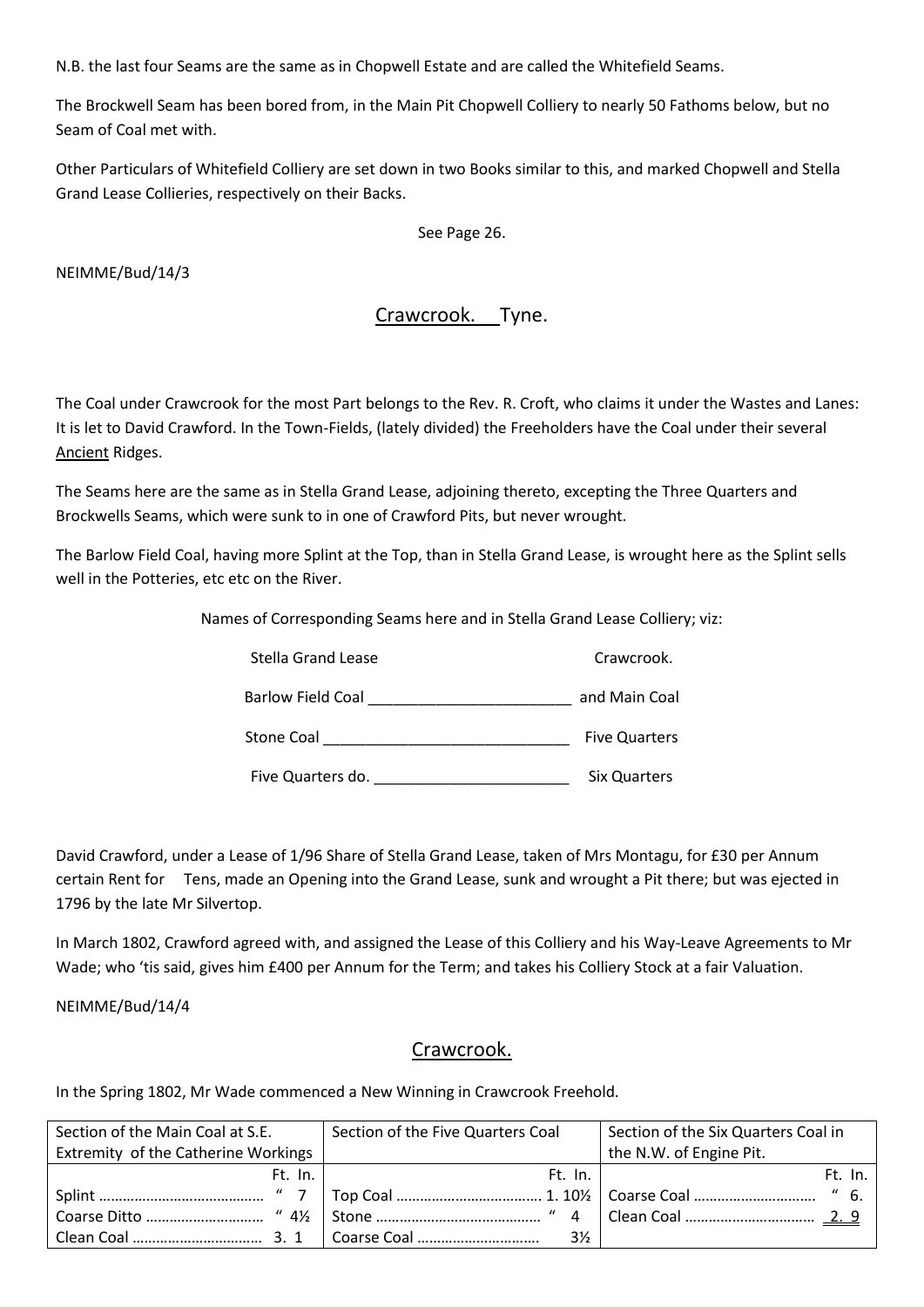Mem: David Crawford, under an Agreement with Mrs Montagu for her pretended 1/96 Share (for which he paid her £30 per Annum) wrought into Stella Grand Lease, and sunk a Pit within the same; but was ejected at the Assizes 1796.

The mean Profits on the Coals wrought out of Stella Grand Lease were settled by Arbitration on May 2<sup>nd</sup>. 1803.

The Sum fixed £2000 to be paid by 4 annual Instalments of £500 each.

Crawford to pay the Costs of the Suit, and a Moiety of the Charge of Arbitration.

NEIMME/Bud/14/5

#### Shipdon.

This Colliery bears the Name of Bladon Main in the Pit Bills and Coal Lists.

The Winning was made near Shipdon, on which Account it is generally called Shipdon Colliery in the

Neighbourhood.

This Colliery consists of the Seams of Coal under the Lordship of Winlaton in the County of Durham.

The Names of the Lords, with their several Shares are stated below.

|--|--|--|

The late Sir Thos. Blackett Bart. (now Colliery. Beaumont) \_\_\_\_\_\_\_\_\_\_\_\_\_\_\_\_\_\_\_\_\_\_\_\_\_\_\_ 2/8

John Simpson of Bradby Esq. (now Miss Simpson)……………………………………………………………….. 2/8

The above hold 7/8 of the whole.

The undivided 1/8 Share, belongs to

John Silvertop Esq. ½ of the 1/8

Miss Simpson…….. ¼ of ditto

John Pitt Esq......... 1/12 of ditto

Lord Strathmore  $\left.\frac{1}{12}$  of ditto  $\left.\frac{1}{8}\right\}$  1/8

Marquises of Bute

& Hertford ……….. 1/12 of ditto

N.B. I have been informed that Lord Kerry held formerly a Moiety of the Marquises of Bute and Hertford's Share.

A Part of the Proprietors granted a Lease (or rather indented Articles of Agreement) of this Colliery to John Simpson Esq. and the Lords Bute and Brauchamp viz.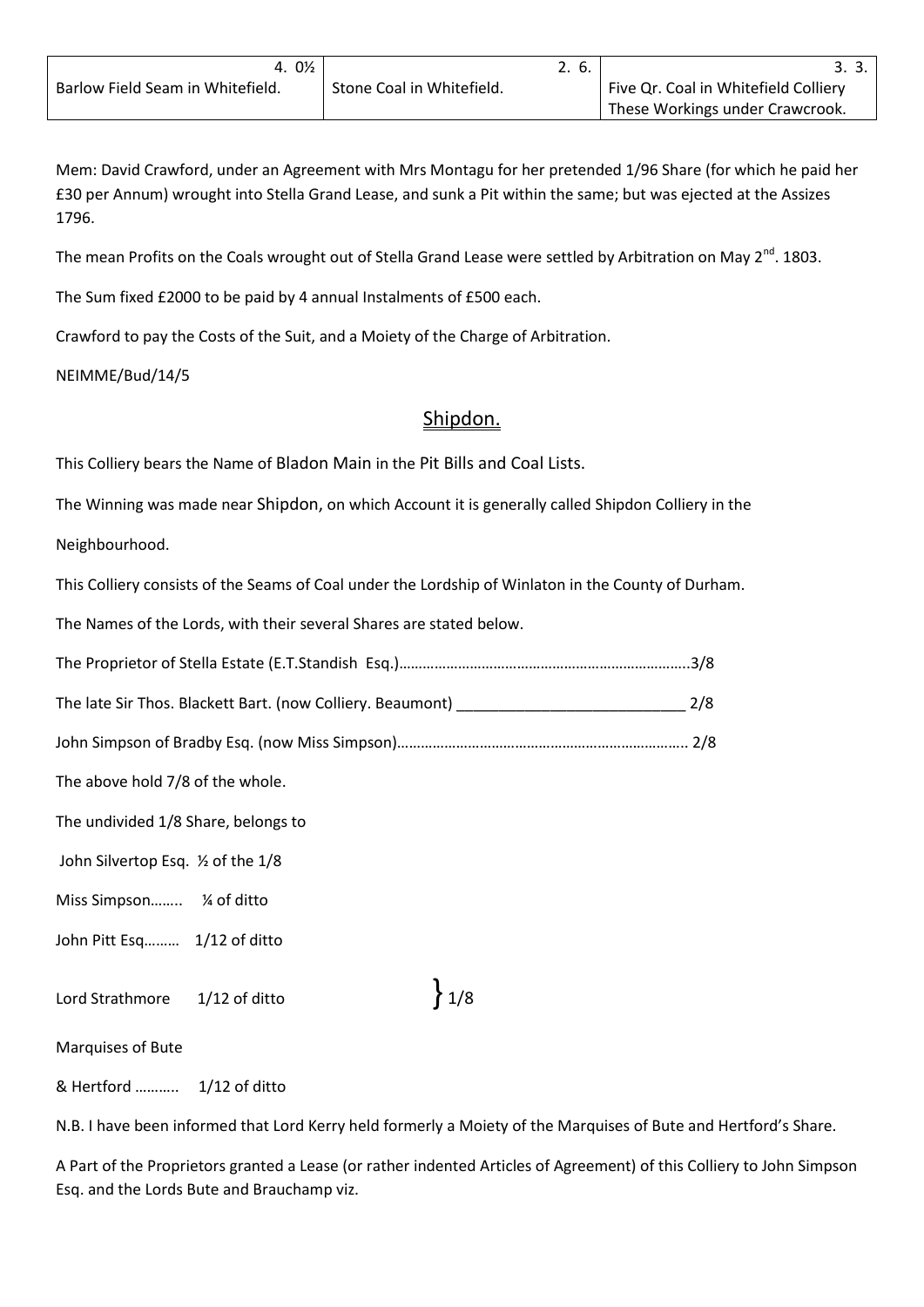| Date Feb 2 <sup>nd</sup> 1779 | The Certain Rent of £570 for 950 Tens of Coals was fixed for 9 Years: The |
|-------------------------------|---------------------------------------------------------------------------|
| Term 31 Years                 | Lessees gave up at that Period, and have continued to work since on the   |
| To win the Colliery 2 Years   | Payment of 12s/0 per Ten for the Coals led.                               |
| To pay certain Rent of 9"     | This Colliery ceased working for Sea Sale Oct 18 1798.                    |
| The Ten 440 Bolls.            |                                                                           |

Tentale Rent 12s/od per Ten

NEIMME/Bud/14/6

On the last Working Pit of this Colliery stood a Crank Machine for Drawing the Coals. Was 10 Months in Building and cost £518.3s.3½d including the Shaft Pullies, which cost £10.

Cylinder 24 In. Diameter: Weight 14 Cwt: at 30s/- per Cwt/

Boiler ….. 8 Feet Diameter; cost £75.

Crank 20 Inches: Spur Wheel 8 Feet Diam: Weight Cw10.qrs2. lb24. At 16s/- each

Nut ditto 2 ditto ………Weight 2. 1. 23. At 18/8 each

Rope ditto 10 ditto

Smithwork came to £70. – The Pond 842 Cubic Yards cost 15 Guineas.

N.B. This Machine was sold on laying in the Colliery to the Owner of Wylam Colliery for about 200 Guineas.

\_\_\_\_\_\_\_\_\_\_\_\_\_\_\_\_\_\_\_\_\_\_\_\_\_\_\_\_\_\_\_\_\_\_\_\_\_\_\_\_\_\_\_\_\_\_\_\_\_\_\_\_\_\_\_

\_\_\_\_\_\_\_\_\_\_\_\_\_\_\_\_\_\_\_\_\_\_\_\_\_\_\_\_\_\_\_\_\_\_\_\_\_\_\_\_\_\_\_\_\_\_\_\_\_\_\_\_\_\_\_

\_\_\_\_\_\_\_\_\_\_\_\_\_\_\_\_\_\_\_\_\_\_\_\_\_\_\_\_\_\_\_\_\_\_\_\_\_\_\_\_\_\_\_\_\_\_\_\_\_\_\_\_\_\_\_

Mem. The Earl of Kerry clains the 1/192 Part of the Coal under the Lordship of Winlaton.

At the Sale of the late Earl of Kerry's Interests in Coal Mines in 1801, it is said that Mr Richard Pemberton of the Barns, near Sunderland, bought the same of £100.

The Winning of this Colliery said before to have been made at (or near) Shipdon, was effected near the Heworth Dyke, on the North Side thereof: The Beaumont's Seam being the Object, was wrought from the Engine and other two Pits to a Wash on the North and East; the Heworth Dyke on the South; and some drowned Workings on the West; which being inadvertently holed into, with the Picks, 7 Men were drowned.

The Heworth Dyke was set through, and two more Pits put down to and wrought in the Lands Seams, as far as the Extremities of the former Lands Workings to the South; some ancient Workings under Sir Thomas Claverings Park to the South East; and many Dykes and Troubles to the West: The Workings of both these Pits were in great Confusion; the Coal containing several Bands; and was, besides, of very inferior Quality.

This Colliery ceased Working in 1798 when Garesfield was won. See Page 8.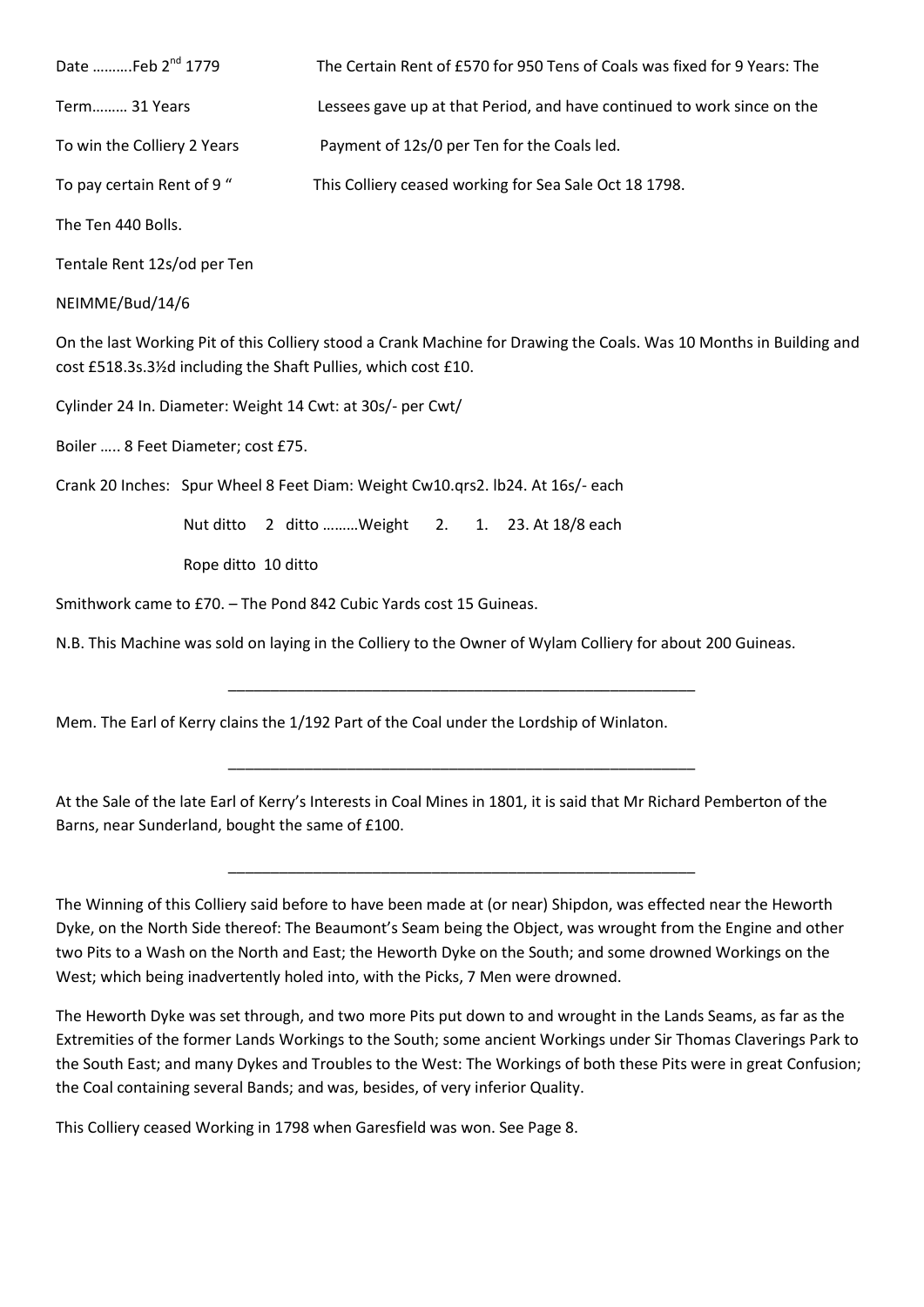# Pontop Pike – Tyne

This Colliery commonly called Lanchester Common Colliery, is a Part of the Coalmines and Seams of Coal demised by the Bishop of Durham to the Earl of Sefton,( in Trust for a Family of the Name of Smythe) by the Name of the Collieries and Coalmines of Lanchester. Also, the Quarries etc.etc.

Mr Smythe sub-lets the same, in different Ways, viz. a Part thereof, designated as above, to the Marquises of Bute and Hertford and Miss Simpson. Also some trifling Landsales of no great Importance: The Remainder to the Grand Allies, which is called South Moor, on the River Tyne, where the Coals are vended.

They have also let a Quarry of Fire Stone, to the New Iron Company at Lemmington on Tyne, for £20 per Annum. I suppose this to be the Shield Row Post, or Main Post on Tyne.

For the Vends from this Colliery and the Rents, see my Book for the Bishop's Collieries.

The whole of the Coals, wrought by the late Lady Windsor, as well as by Mr Simpson, were led to Derwenthaugh Staiths till Christmas 1789; when a long Term, in a mutual Lease, between them and the late Lord Widdrington ceased.

The Marquises, in Right of Lady Windsor, obtained Leave to lead their Proportion of Coals down Tanfield and Moor Waggon Way to Dunstat: But Mr Simpson continued to lead to Derwenthaugh till Christmas 1800; when the present Miss Simpson (her Sister having married Sir Thomas Henry Liddell, one of the Grand Allies) obtained Way-Leace to Dunstat, and then abandoned this Derwenthaugh Waggon Way.

About 25 Years back (viz: in 1770 etc etc) the Waggon Ways were kept by Thomas Smart, in Wood, Ballast and Workmanship for 10s per Ten of 22-20 Boll Waggons:- Distance on an Average about 8¼ Miles.

The same Waggons, with Wooden Wheels, were kept for 7 Shillings per Ten.

NEIMME/Bud/14/8

# From Pa:6: Gaires Field – Tyne.

The Winning here to the Stone and Five Quarters Seams was completed in 1801 by Means of a Day-Level.

This Colliery being in the Lordship of Winlaton, is held under the same Agreement as Shipdon (see Pa:  $5<sup>th</sup>$ .)

The Coals are sent to Market (1802) under the Name of Derwent Main.

The Distance from Derwenthaugh is 3½Miles: Price of Leading 15d per Chaldron Waggon: The Owners supply Hay and Corn at reduced Prices, viz:

After a good Deal of Altercation about the Letting of Mr Standishes Share (who succeeded on the Death of Mr Eyre) the following Proposal was made to Mr Standish, viz: Newcastle Nov  $22^{nd}$  1802.

"A Proposal for Heads of a Lease for the Colliery and Coal mines under the whole of the Winlaton Lordship.

\_\_\_\_\_\_\_\_\_\_\_\_\_\_\_\_\_\_\_\_\_\_\_\_\_\_\_\_\_\_\_\_\_\_\_\_\_\_\_\_\_\_\_\_\_\_\_\_\_\_\_\_\_\_\_\_\_\_\_\_\_\_\_\_\_\_\_\_\_\_\_\_\_\_\_\_\_\_\_\_\_\_\_\_\_\_\_

To commence Jan:1:1803 for 30 Years.

Certain Rent £360 a Year, for which to be allowed to work 600 Tens of Coals, each Ten 440 Bolls, and each Boll 36 Gallons, Winchester Measure.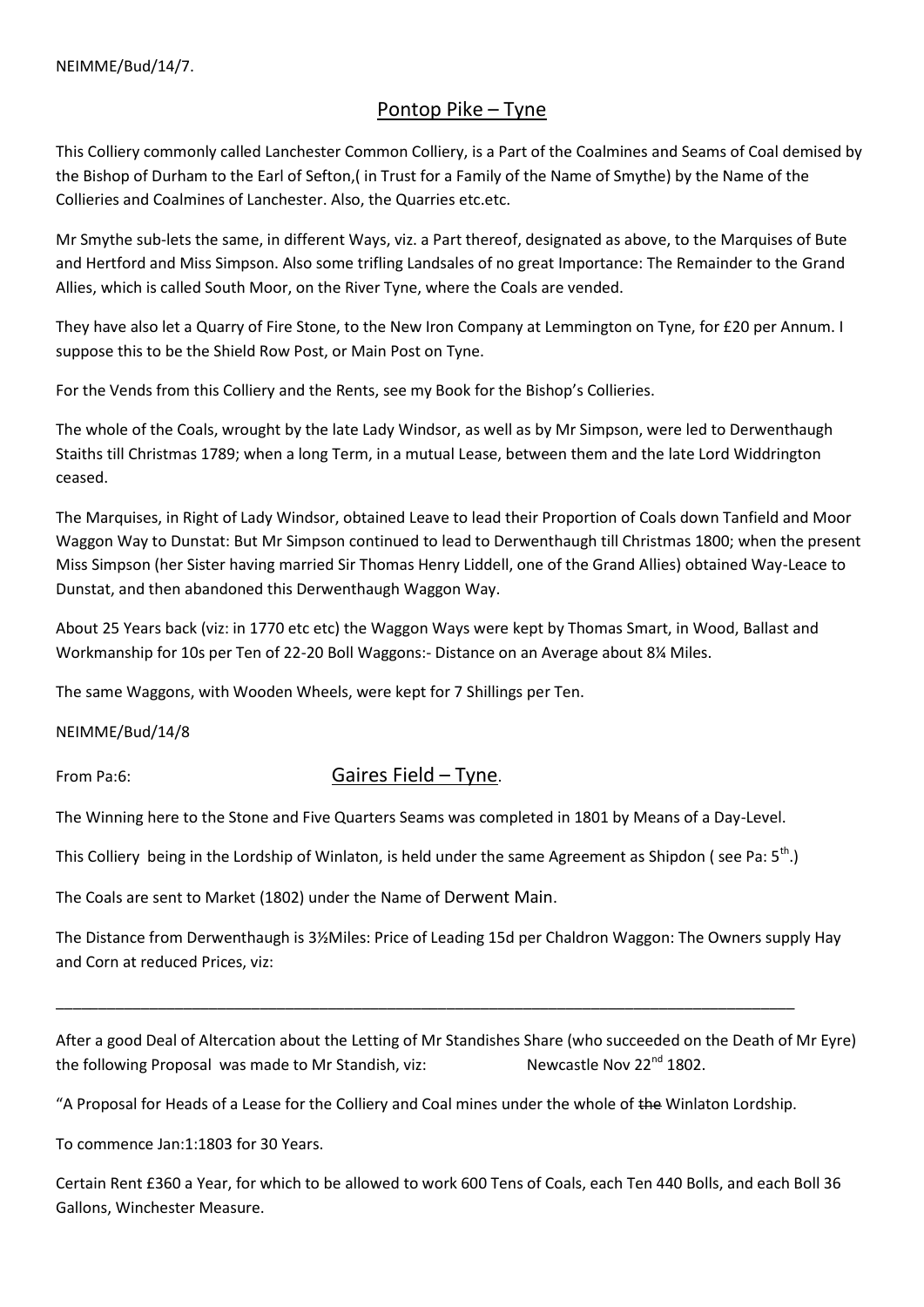£. s. d.

£ 360. 0. 0. " See Page 18.

#### NEIMME/Bud/14/9

#### South Moor – To Tyne.

This Colliery is a Part is the Lanchester Collieries, as stated on Page  $7<sup>th</sup>$ . It was formerly in Lease to the late George Silvertop Esq: at the certain Rent of £300 per Annum, and a Tentale Rent of 15 Sh. for every Ten of 440 Bolls. When he gave up, at the End of 6 Years, the Grand Allies took the same on his Rents and Conditions, as I have been told, and are working it now, in 1802, under some unpleasant Circumstances, as to Troubles in the Mine met with in their Proceedings to the West. Their Winning Drift from Beamish Bourn effecting the same, through Shield Row Freeholds, and so continuing towards the ox Hill and the Pea Copyholds, where the Troubles, above mentioned are met with.

These Troubles arise from a Dyke running through Bushblades, but diverge towards the South Moor.

In 1803 a Boring was completed to the Lower Seams near the Boundary hedge betwixt the Pea and Linns' hill Copyholds, where the Hutton Seam was found 5Ft. 1In thick of Coal, exclusive of a Band of 3 or 4 Inches near the Middle thereof;-

NEIMME/Bud/14/10

#### **Stanley**

This Colliery and Estate being the Property of the late Sir Thomas Tempest of Stella, came by Marriage to the Family of Widdrington, and afterwards to E.T. Standish Esq; who holds it now (1802).

The Grand Allies hold a Lease of it, which terminates with their Partnership Died in . Certain Rent £300 per Annum; Surplus Leadings 14s/- per Ten \*

This Colliery has been dormant for about 9 Years (1802) and a Proposal of 21 sh per Ten was made the Allies, and on the same Conditions as in Mr Standishes Lease, for a Part thereof which adjoins Twizel, and lying nearest Petton Fell. They did not agree to it.

N.B. No Poor Rate has been paid on this dormant Rent.

In 1803, the Allies' Agents offered to accept Mr Lambton's Proposal of 21 Sh per Ten, but on a fresh Estimate being made, taking into Consideration the reduced Price of the Coals, the high Way Leave Rent asked by the Bishop, the Shortness of the Term and the Dearness of Materials, of all Kinds Etc, it was thought prudent to decline it.

\*Mr Ainsley informs me that the Lease of Stanley Colliery was granted on the 8<sup>th</sup> Jan. 1754 for a Term of 63 Years: the certain Rent £300 per Annum for 428⅓Tens; and 14 shillings per Ten for surplus Leadings. N.B. The Term is from May  $1<sup>st</sup>$  1754.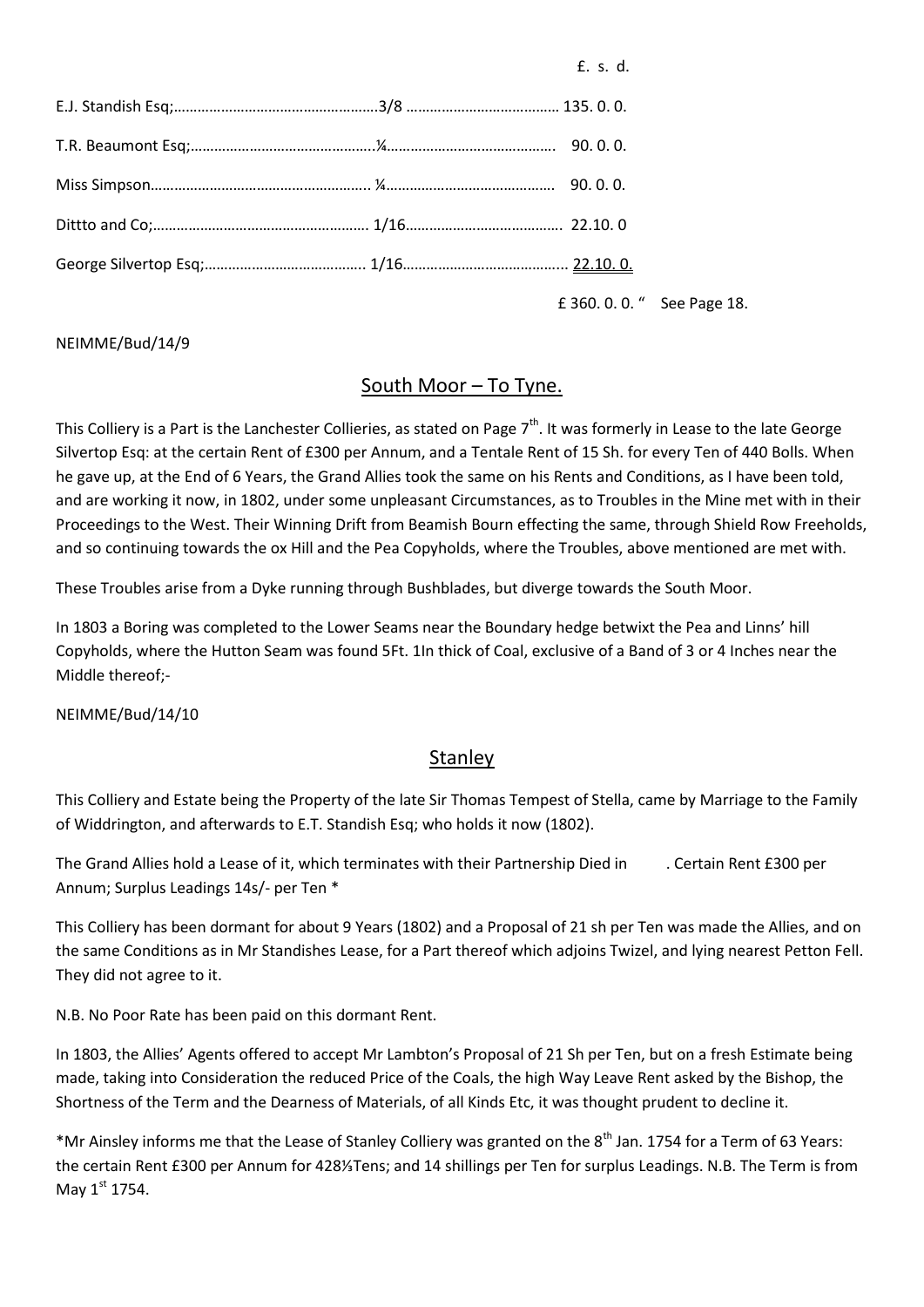Wm Tempest Widdrington devised this Colliery to his Brother Henry Widdrington for his Life, and from his Death to the Honourable Marmaduke Langdale for his Life; and from his Death to the second Son of the Said M. Langdale and the Heairs Male of his body; with Remainder to the right Heirs of the said William Tempest Widdrington.

See Page 14.

NEIMME/Bud/14/11

# Tanfield Moor. Tyne.

The Coal under this Moor belongs to a Family of the Name of Pitt, but the Soil, Herbage and Quarries belong to the Representatives of the late Lady Windsor, and the Waives and Strays to the Beamish Family.

The Hutton's Seam in this Colliery lies at various Depths, and consists of about 6 Feet in Thickness of Clean Coal .

In Consequence of a Law-Suit, near a Century back, it was determined that the Proprietor of the Mines had no Right to lay and use a Waggon Way on the Surface. I believe 2s/6d per Ten is paid for that Privilege. N.B. This was a Chancery Suit about the Year 1730; as appears from a Copy of the Case, which Lawyer Williamson favoured me with.

NEIMME/Bud/14/12

# Shield Row. Tyne.

A Tract of Freehold Land lying between the houses of Shield Row and the Seam, belonging to Lord Strathmore and Lawyer Scaife, goes by the Name of Shield Row.

About the Year 1796, a Winning was made therein by the Grand Allies, by a Fire Engine, which raised the Water to the original Level brought through Beamish, and which Level cuts the Engine Shaft at

This Winning is to the lowest Seams, but they were found therein together, and in such an unworkable State, for making merchantable Coals that they were abandoned; and the Shield Row Seam was opened and is now in Work anno 1802.

NEIMME/Bud/14/13

# Marley Hill.

This Colliery belongs to the Earl of Strathmore; it works in the Hutton's and Low-main Coal Seams, which are very tender in Quality, and only fit for Oversea, Glass houses and Salt Pans.

They are sold for the same Prices as Whitefield Coals.

By the Grand Allies Died of Copartnership, his Lordship is restrained not to lead more than 800 vending Tens, or 8000 Chaldrons.

N.B. This is the cheapest wrought Colliery on either River, having a free Water Course' the Pits ebb, the Seams both thick and tender etc.etc.

Anno 1803. Mr John Ramsay informed me that a Boring had been made from the Thill of the Low-main Coal; and that the Busty-Bank Seam lies 33 Fathoms below, being in Thickness, with a Band of Inches therein; and that at 37 Fathoms, another Seam has been bored through 4 Ft In thick with a Bend of Inches therein.

Depth of the above Pit to the Low-main Coal …………………………………..38 Fathoms

Bored to the last mentioned Seam …………………………………………………. 37 ditto = 75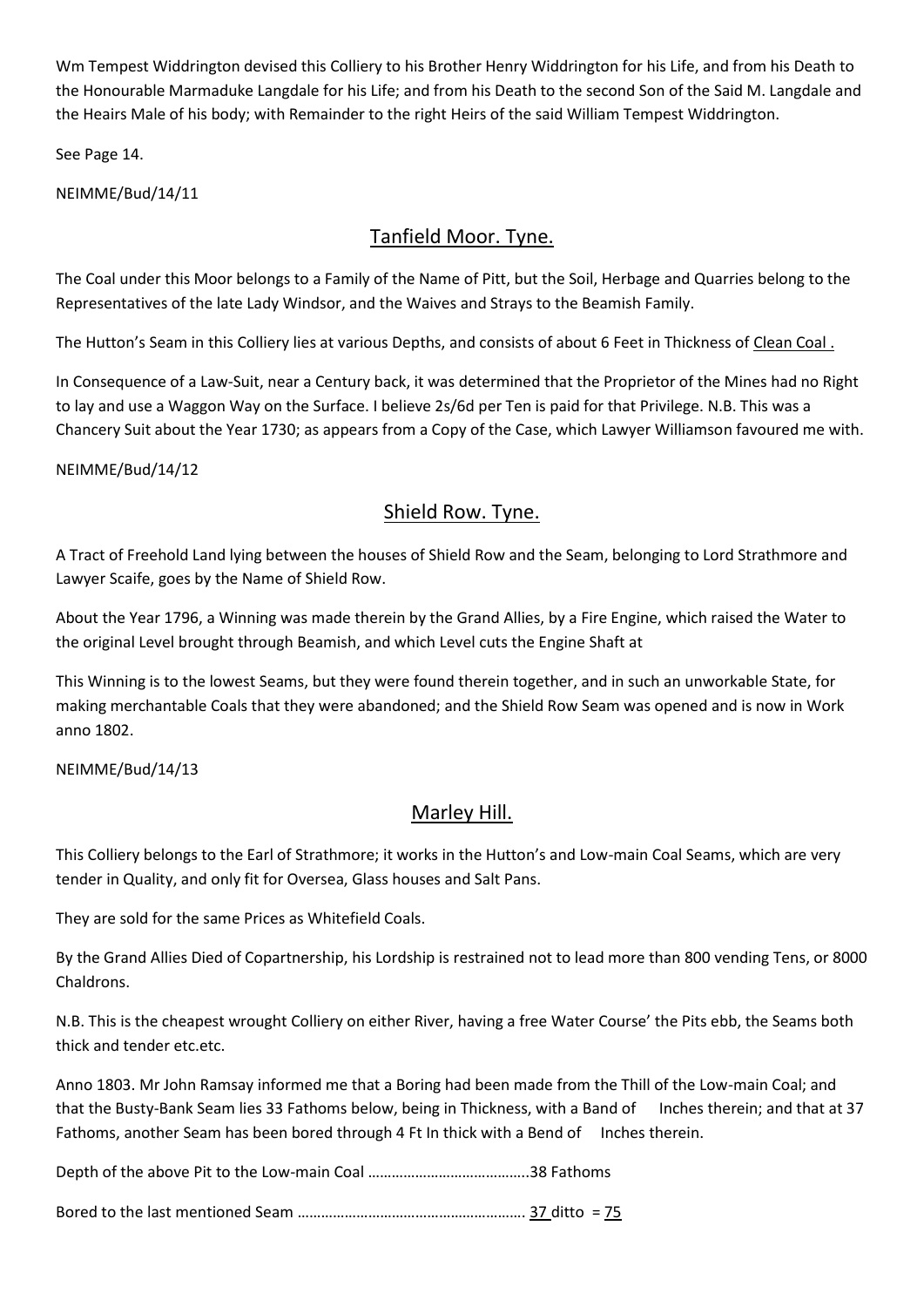# Byer Moor.

This Landsale Colliery belongs to Sir Thomas Clavering; and supplies Crowley's works at Swalwell by Cart Carriage.

# Stanley Colliery from Page 10.

\_\_\_\_\_\_\_\_\_\_\_\_\_\_\_\_\_\_\_\_\_\_\_\_\_\_\_\_\_\_\_\_\_\_\_\_\_\_\_\_\_\_\_\_\_\_\_\_\_\_\_\_\_\_\_\_\_\_\_\_\_\_\_\_\_\_\_\_\_\_\_\_\_\_\_\_\_\_

The Grand Allies at the taking of this Colliery were,

Lord Ravensworth of Ravensworth Castle.

The Honorable Edward Wortley of Wortley in the County of York Esqr.

George Bowes of Gibside Esq.

William Ord of Tenham Esqr.

Lord Widdrington is called the Honorable Henry Widdrington commonly called Lord Widdrington, Brother, Heir and Divisee of the Honorable William Tempest Widdrington deceased.

\_\_\_\_\_\_\_\_\_\_\_\_\_\_\_\_\_\_\_\_\_\_\_\_\_\_\_\_\_\_

No Pitmens Houses to be built within 500 Yards of Stanley Hall. Stanley Hall to be allowed 30 Fothers of Fire Coal per Annum.

The Lessees may drive Drift or Drifts into or from any neighbouring Colliery or into any Collieries in which they now are, or may be interested during the Term.

NEIMME/Bud/14/15

# Team Tyne.

This is the ancient Family Colliery of Lord Ravensworth.

By the Deed of Covenants establishing the Partnership, called the Grand Allies, the Ravensworth Family may lead, annually, from this Colliery 2600 vending Tens or 26000 Chaldrons.

Previous to Sir Thomas Henry Lidddells coming of Age, the Working and Leading of this Colliery were let by Proposal; and which was undertaken by Mr George Burdon for 8s.4d per Chaldron exclusive of Staith Charges.

Mr Burdon afterwards agreed to give Sir Thomas 3000 Pounds per Annum for the Working of 1850 Tens annually for a Term of 21 Years. Sir Thomas to be free at any Time on 12 Months Notice and paying £2000 – and in Proportion for Surplus Leadings.

Estimate of the Cost and Delivery. E. s. d.

| Mr Burdon pays Sir Thomas for the Coal, Use of his Materials, of all Kinds, and Staith per Chaldron | 3.6. |  |
|-----------------------------------------------------------------------------------------------------|------|--|
|                                                                                                     |      |  |
|                                                                                                     |      |  |
| In the Years 1800 and 1801 the extra Charge on Finding Rye for Pitmen; the Dearness of Hay, Corn    |      |  |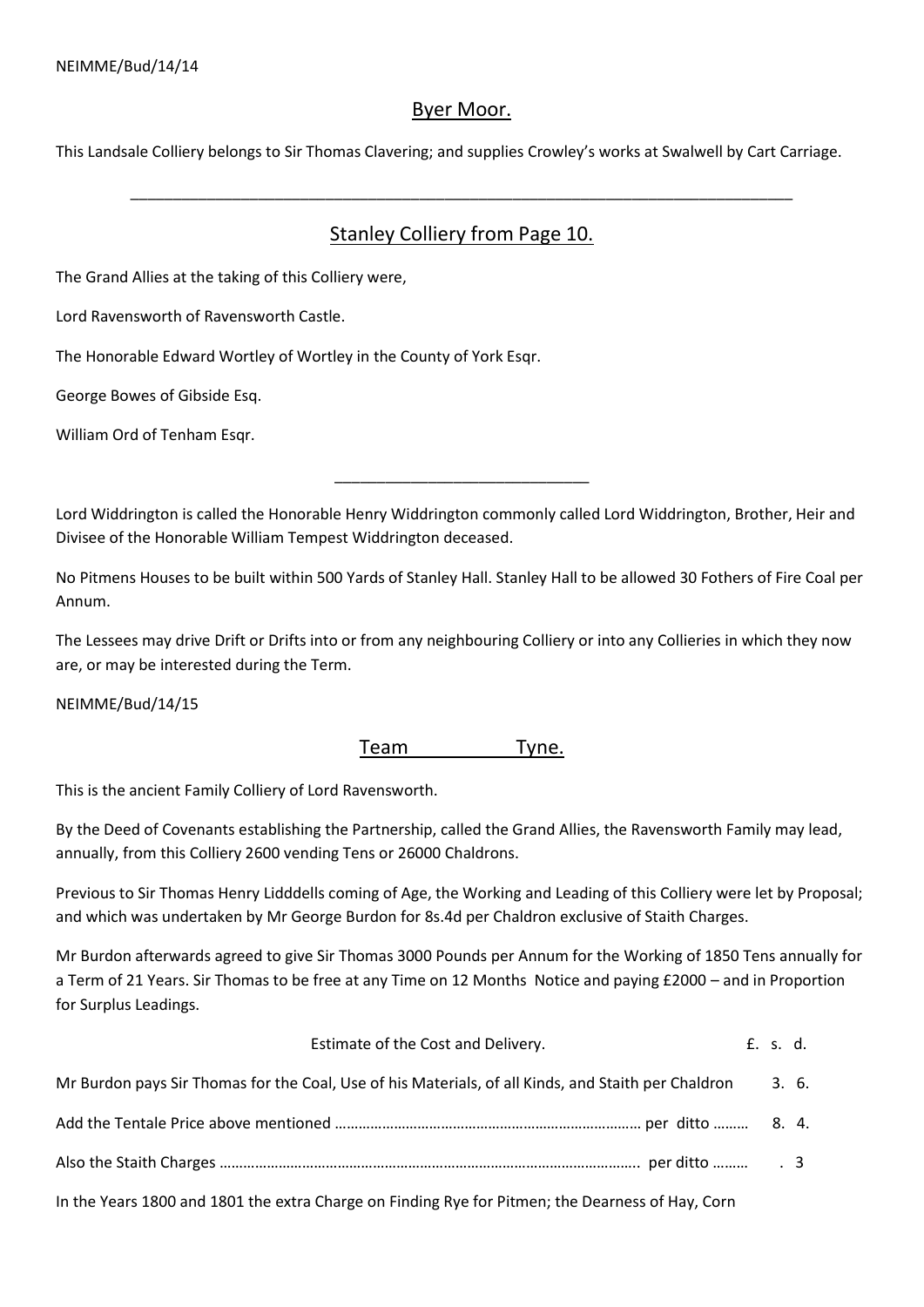|  | 2.5 |
|--|-----|
|  |     |
|  |     |

NEIMME/Bud/14/16

# Backworth.

This Estate is a Copyhold under the Manor of Tinmouth, and belongs to Ra;William Gray Esq; - The Royalty to the Duke of Northumberland.

In July 1803 George Burdon Esq; being in Treaty with the Duke for Working the Colliery under the same, had his Graces' Licence for Boring previous to making the Agreement; but Mr Gray laid off the Borers, after boring 6 or 7 Fathoms, and plugged the holes:- Thomas Rawling the Borer.

In 1805, the Coal let to the Percy Main Owners at 28s/0d per Ten, Certain Rent £1000 per Annum and to have 5 Years to make the Winning.

NEIMME/Bud/14/17

# Derwent Crook or Bracken-Beds. Tyne.

This Colliery is composed of a Part of Gateshead Common, called the Low Fell; and the Freehold Estate of John Ord Esq;

It is wrought in the Low-main Coal, a very tender Seam , by the Allies, who hold it by Leases under Mrs Ellison (the Bishop's Lessee of the Manor of Gateshead) and the said Mr Ord.

The certain Rent, per Annum paid to Mrs Ellison is £60 for her part of the Common.

NEIMME/Bud/14/18

# Gaires Field – Tyne.

From Page 8. " For all Surplus Exceedings 12s/0d per Ten to be allowed to make up Shorts in any Subsequent Year"

"To have the usual Liberties of Sinking Pits, Building hovels, Sheds, Conveying the Coals over the said Grounds in Carts, Wains and Waggons and Making Roads and laying W.Ways over the said Grounds for all Damages and Spoil of Ground £3 an Acre."

"Liberty to quit at the End of every  $3<sup>rd</sup>$  Year on giving 6 Months Notice in Writing."

Signed Robert Clayton

John Gray.

The first Pit opened was wrought in the Stone and Five Quarter's Coals together till the Stone between them increased to 30 Inches; when, in December 1802, a Creep took place: - The Day Level wins the Brockwells' Seam which Seam, in Consequence of the Creep was set to work in 1803.

\_\_\_\_\_\_\_\_\_\_\_\_\_\_\_\_\_\_\_\_\_\_\_\_\_\_\_\_\_\_\_\_\_\_\_\_\_\_\_\_\_\_\_\_\_\_\_\_\_\_\_\_\_\_\_\_\_\_\_\_\_\_\_\_\_\_\_\_\_

In June or July 1803, the Workings of the New, or Winning Pit, holed into the ancient Waste in the Brockwells' Seam sooner than expected.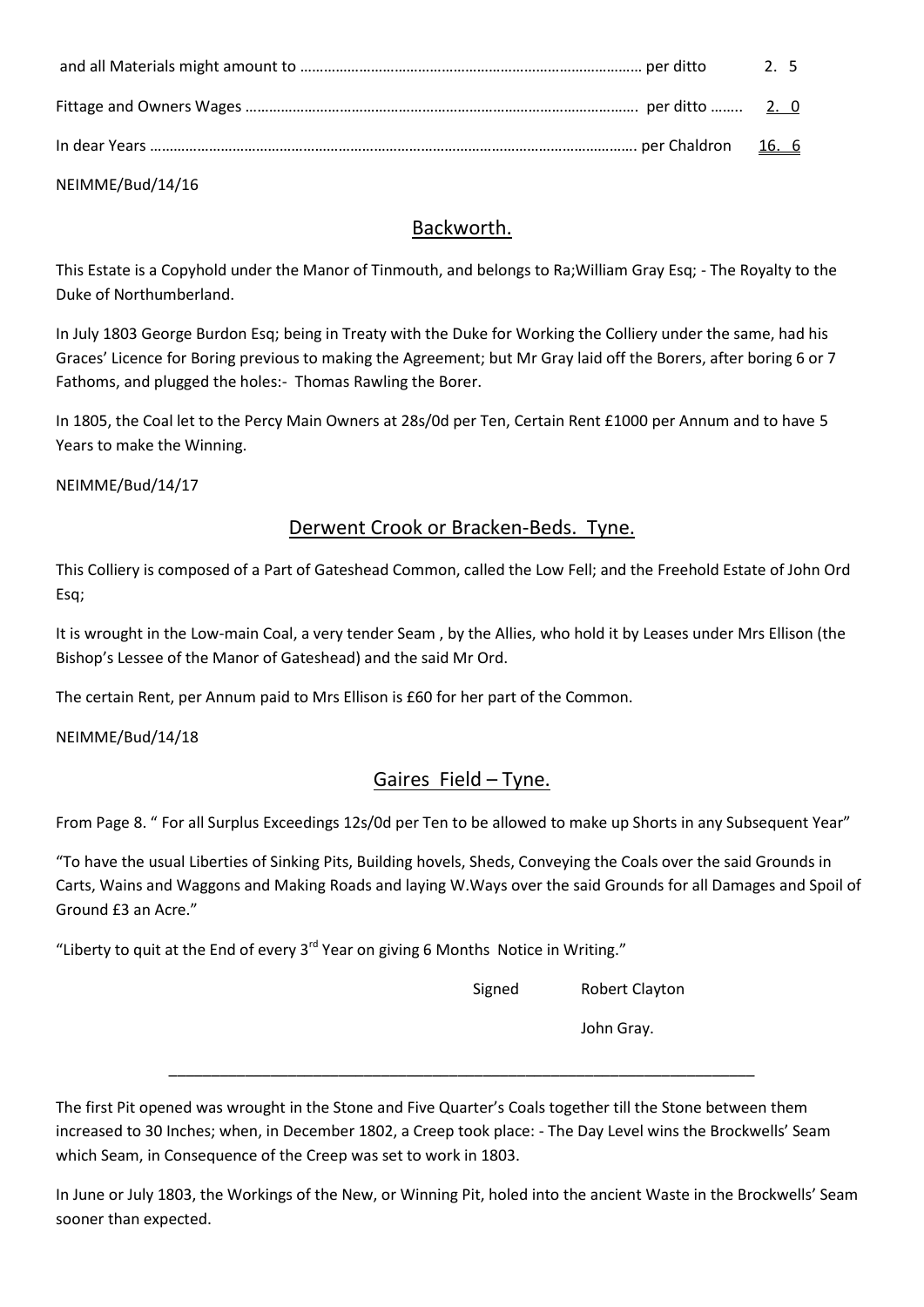The Owners would no condescend to pay Mr Standish any Way-Leave Rent for Leading the Shares of Coal belonging to the other Lords over his separate Freehold: But, in Consequence of Mr Standish pulling up the Waggon Way, at four several Times, they were forced to comply, and have engaged to pay him 4 sh.per Ten for the Leading of the Shares of the other Lords over his Freeholds, which amount to 5/8 of the whole Leadings.

The Terms of Agreement are stated on Page 109.

NEIMME/Bud/14/19

# Eighton Moor – Tyne.

This is the North Part of Birtley Moor, or Black Fell, held by Lease under the Bishop of Durham, by the Grand Allies, along with Black Fell.

The Winning of this Moor was effected by drifting from the Aller Dean or Ravensworth Engine; The Allies pay to Sir Thomas Liddell £100 per Annum for Drawing the Water.

Two of the Pits for Working the Coal are sunk within the Boundary of Ravensworth, but very near to the Moor Boundary, and from which the Outstrokes were made.

NEIMME/Bud/14/20

# Spring Well

This is a Part of Acres purchased from the Hilton Estate, by the Grand Allies and is become Colliery Stock.

As it lies to the East of Eighton Moor, the Drift from Ravensworth Engine was continued quite through that Moor, and Yards into this Spring Well Farm; where it now stands (1802).

I have been told that the Tyne Yard Coal, or Wear High-main, is here divided by a Stone of 5 Feet thick by one Account, and of 7 Feet thick by another. Query?

It is said that the lower Seams are in Perfection at the Face of this Drift.

Mem: The Share of A.R.Bowes Esq; in Right of the Countess of Strathmore being ⅓, prevents the Allies from Working the Colliery: They or Lord Strathmore set up a Claim on Bowes of £13000.

Lord Strathmore moved the Court of Chancery against Bowes for a Sum of about £12,000 as his Mother's Assignee in March 1805: See below!

NEIMME/Bud/14/21

# Sheriff – Hill. – Tyne.

This Colliery lies under Gateshead Fell, a Part of the Manor of Gateshead, held by Lease for Years under the Bishop of Durham by the Representatives of the late Hon; Ellison of Hebburn Esq: who leased the same to the undermentioned Gentlemen, who hold Shares therein, as follows, viz: Shares. The late Mr Benjamin Emmerson, now Jaspar Harrison Esq:……………………………………………………………….. 5/16

| The face ivir Benjamin Emmerson, now Jaspar Harrison Esg……………………………………………………………… | ס1 /כ |
|----------------------------------------------------------------------------------|-------|
|                                                                                  | 5/16  |
|                                                                                  | 5/16  |
|                                                                                  | 1/16  |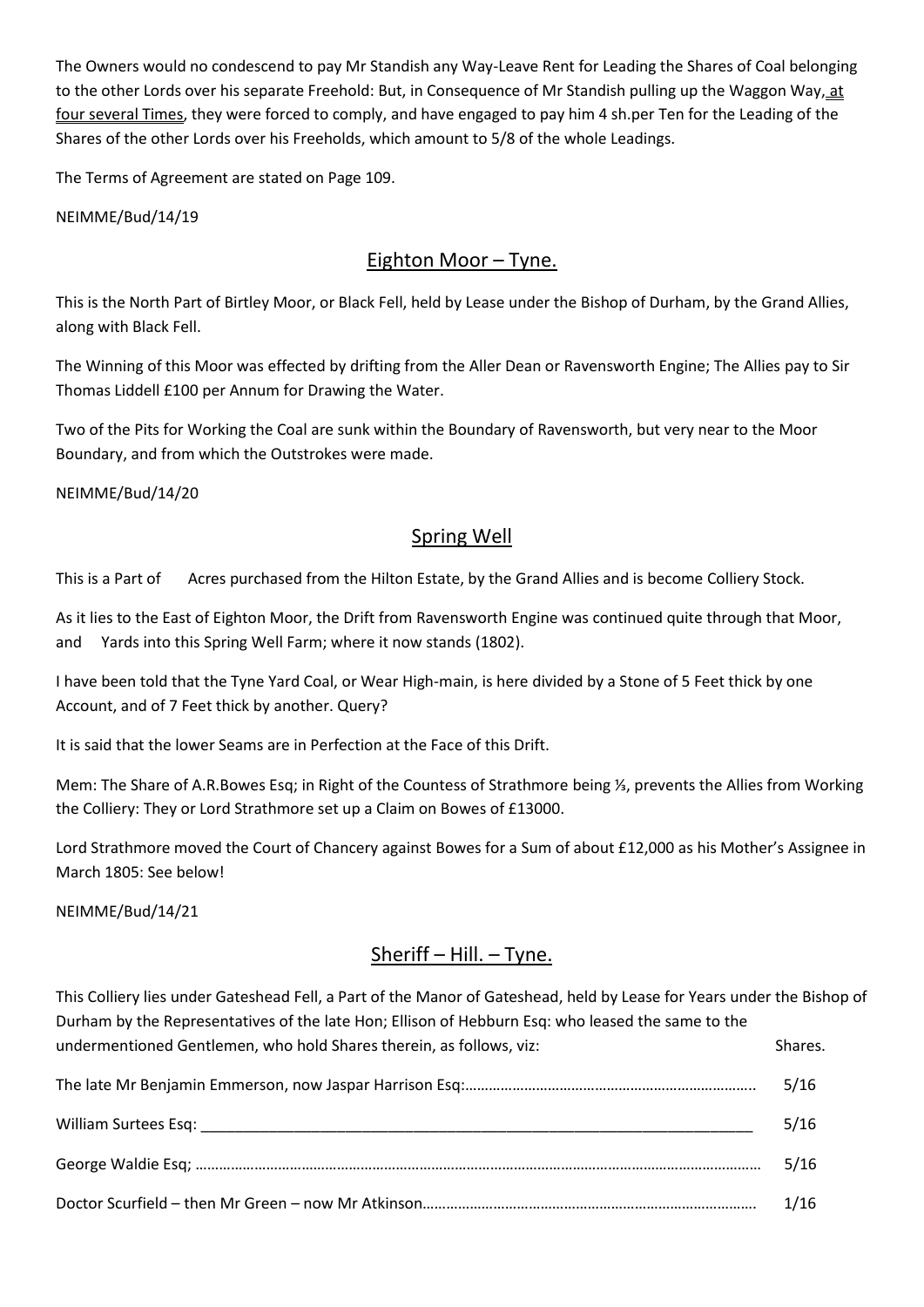The Certain rent is £400 per Annum.

The Tentale Rent 17s/0d for a Ten of 418 Bolls.

Chaldron Waggons are used.

They pay, also, a Way-Leave Rent of 2s/6d per Ten to Mrs Ellison for Leadings over Shipcoat Freehold.

They pay a certain annual Rent of £50 for Way-Leave through the Claxtons to the Master and Brethren of St. James' hospital.

The above Rent of £50 per Annum ceased with the Term of Dr Thorp, Master of the Hospital at Christmas 1804, when Dr Prosser entered thereon; I have been requested by Dr Prosser to re-let the same to these Owners, and have asked them £200 per Annum for the Leading of 1000 Tens of Coals: - We have finally agreed for £200 per Annum certain Rent, without considering the Number of Tens to be led.

In 1805, Mr Surtees sold his Share, out and out, to Mr Waldie for £8100.

NEIMME/Bud/14/22

### Crawcrook. See Page

Mr Wade completed his Winning in the Freehold to the Barlow Field Seam in August 1803.

In October 1803, his Engine was beat with Water and he borrowed a Ginn of Mr Silvertop to work a Few Coals out of his old Engine Pit, till a better Engine was re-instated at his Winning.

Colliery Rent £200 per Annum for 267 Tens of 550 Bolls, and 15/- per Ten for overworkings.

| Ditto | 15100 |
|-------|-------|
| Ditto | 6900  |

NEIMME/Bud/14/23

#### Gateshead Park. – Tyne.

This Colliery is within the Manor of Gateshead, and comprehended in the general Lease of that Manor, held under the Bishop of Durham.

It is let to and wrought by Joseph Liddell and A.Surtees Esquires.

Mr Liddel's Share …………………………………5/6.

Mr Surtees's ditto………………………………..1/6

No Seams are left but the Low-main Coal and that not of the best Quality, at the present Day, 1802.

The certain annual Rent £250.

The Tentale 17s/0d for every Ten of 418 Bolls.

The Waggons contain 27 Bolls.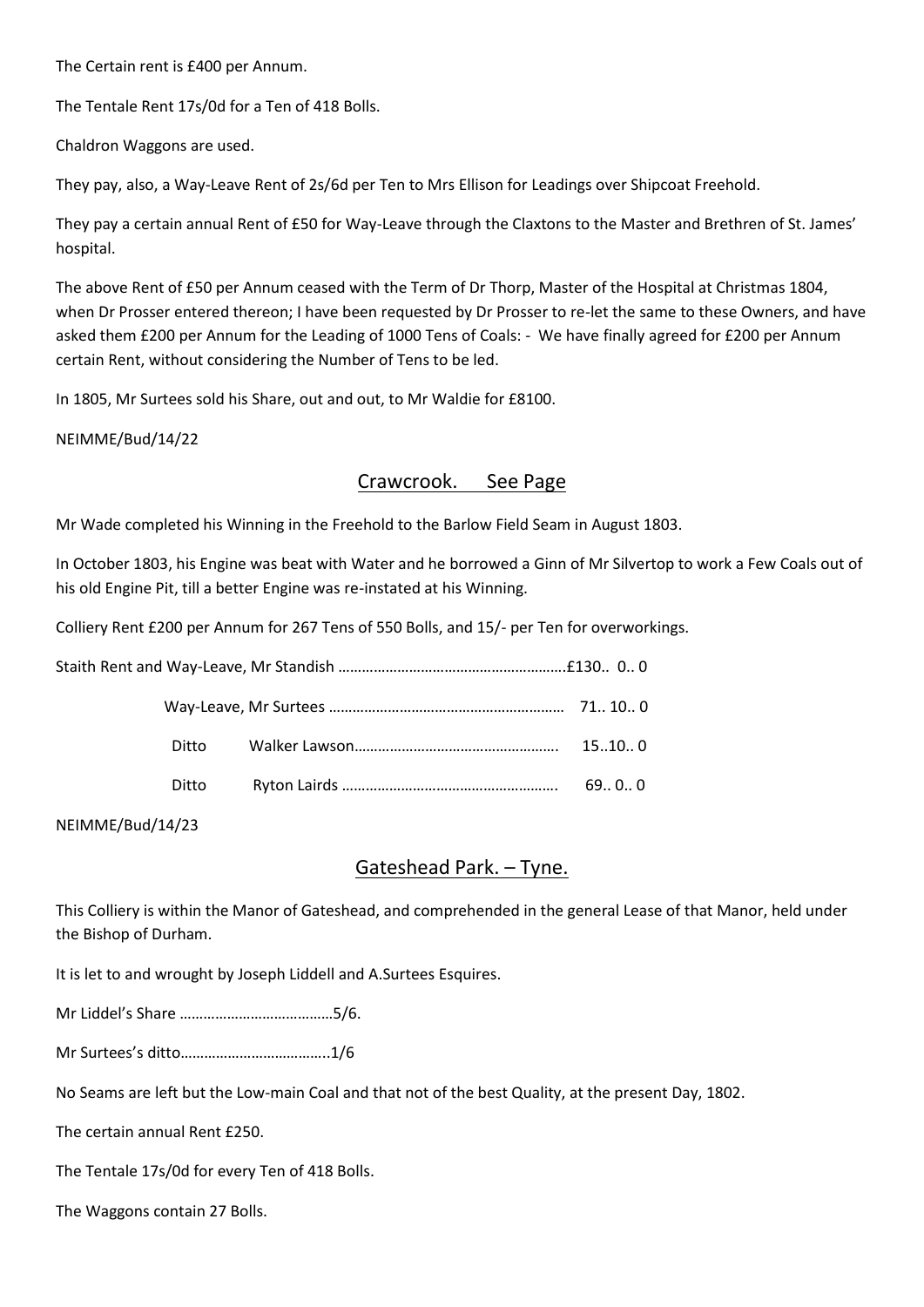In August 1802, old Cram the Engine Wright tells me that they work only 12 Scores per Day at this Colliery; and that Mr Liddell said in his hearing that he thought it must be laid in: - Engine 12 hours of Water Drawing in the Day. The Coals burn to very white Ashes.

In June and July 1803, this Colliery was advertised, either to be let or sold, by Proposals: - None were given in.

This Colliery bears the Name of Tyne-Main at Market.

On the Failure of the Bank of Surtees and Burdon in 1803, and on the Investigation of Mr Liddell's Affairs, in Consequence thereof, his Share in this Colliery was valued at £5000.

NEIMME/Bud/14/24

### Lawson Main. Tyne.

This is the Low-main Coal in Sir John Lawson's Estate of Byker, from whom it gets its Name. – Depth 146 Fathoms.

It is said to work Coals, both tender and of very inferior Quality, burning to white Ashes. They will only make a first Fire!

The Owners of Walker Colliery are the Lessees.

In the Spring of 1802, a Fire took place in the Seam; the Pit was shut up for some Weeks; On opening out again, and introducing the Air, another Fire happened, and a Boy and two Horses were left underground on the Pits being shut up a second Time.

The Rent of this Colliery is 15 Shillings per Ten of 528 Bolls.

This Seam is very liable to creep.

Certain Rent £300 per Annum.\*Way-Leave £70 per Annum.

They got to Coal Work in October 1802.

Ditto ………………… to Sir W.W.Ridley Bart……………………………………………..100

£300

```
Way-Leave Rent, certain to Corporation of Newcastle …………………………… 70
```
Poor Rate to All-Saints, nearly…..per Annum…………………………………………… 100

The Winning is said to have cost £10,000 (Mr Robson's Account)

Laid in again at Christmas 1802.

Hewing Price, per Score, 2s.4d for a 20 Peck Corf.

In July 1803, This Colliery was again laid in.

In October 1803 and again set to work.

At Christmas 1803, said to be given up and laid in, the Owners declaring a Loss of £20,000 by this Colliery.

They are reported to have taken the Owse Bourn Colliery of Sir John, at a certain Rent of £300 per Annum. See Page 48.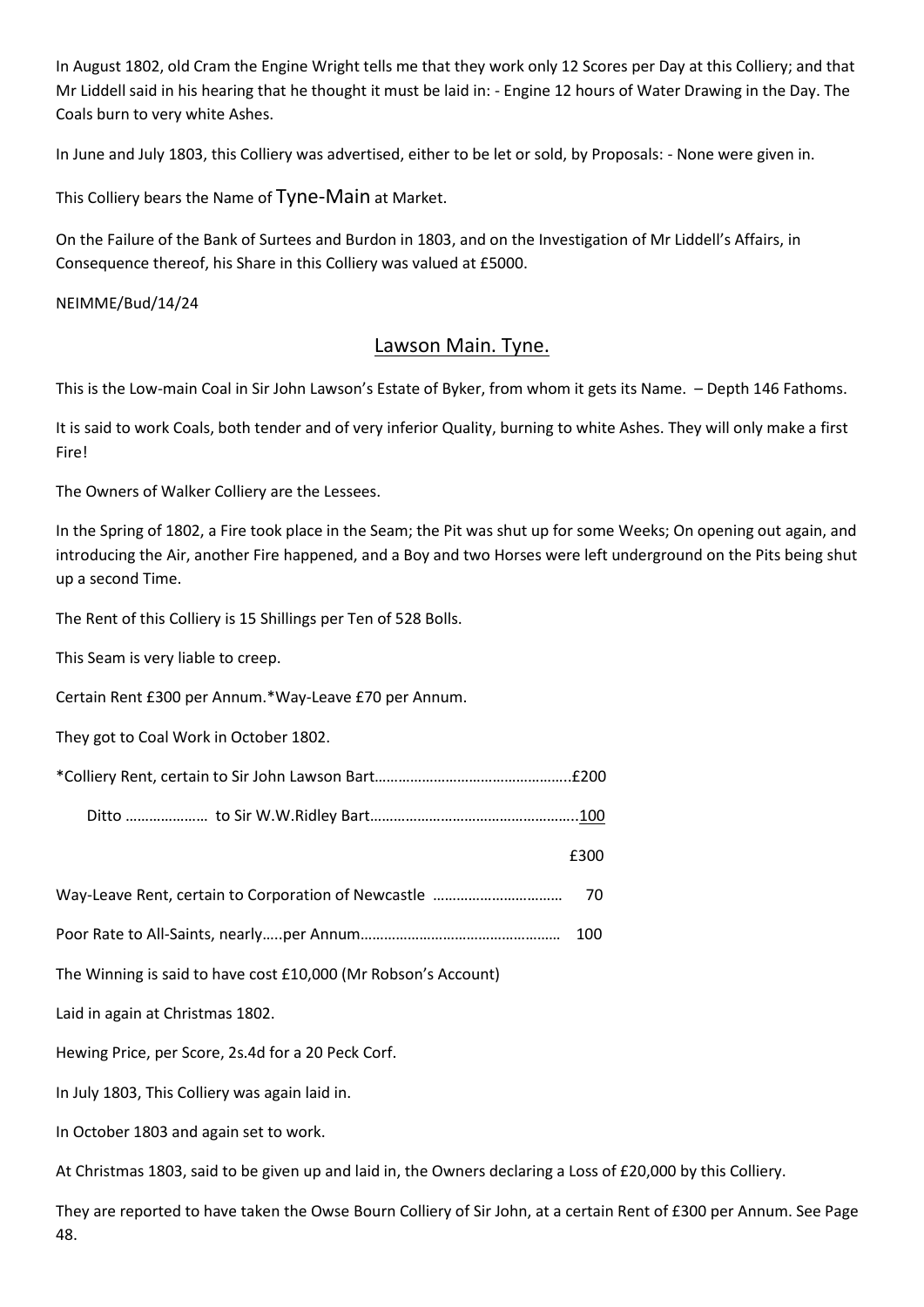### Felling. –Tyne.

This is the Freehold of Charles Brandling Esquire of Gosforth who works the same.

The Coals bear the Name of Brandlings' Main.

The Line of Heworth Band bears about N80<sup>o</sup>E.

In 1803, the Low-main Coal was opened, which is said to be \*good in Quality, and goes, in Mixture, with the highmain Seam, the Price being reduced 1 shilling per Chaldron .

\*Burns to very white Ashes.

Mem: a Tyne Level Drift extends from near Hawks' Works on the River, through Gateshead Park, the Claxtons, and a great Deal further to the South, which relieves the Felling Colliery, lying to the full Dip thereof from all the Rise Feeders: - for the Use of this Drift, Mr Branling pays, s d

|  | per Ten. |
|--|----------|

\_\_\_\_\_\_\_\_\_\_\_\_\_\_\_\_\_\_\_\_\_\_\_\_\_\_\_\_\_\_\_\_\_\_\_\_\_\_\_\_\_\_\_\_\_\_\_\_\_\_\_\_\_\_\_\_\_\_\_\_\_

Mr Brandling has a large Pumping Engine to the dip of this Drift, for the further Relief of his Colliery; also a small Engine nearer the River for pumping Water to the large one, for the Purpose of Injection etc. for which he pays to Mrs Ellison.

For the Site of the large Engine ……………………………………………………..}

For ditto of the small ditto …………………………………………………………….} £60 per Annum

 $\overline{\phantom{a}}$  ,  $\overline{\phantom{a}}$  ,  $\overline{\phantom{a}}$  ,  $\overline{\phantom{a}}$  ,  $\overline{\phantom{a}}$  ,  $\overline{\phantom{a}}$  ,  $\overline{\phantom{a}}$  ,  $\overline{\phantom{a}}$  ,  $\overline{\phantom{a}}$  ,  $\overline{\phantom{a}}$  ,  $\overline{\phantom{a}}$  ,  $\overline{\phantom{a}}$  ,  $\overline{\phantom{a}}$  ,  $\overline{\phantom{a}}$  ,  $\overline{\phantom{a}}$  ,  $\overline{\phantom{a}}$ 

NEIMME/Bud/14/26

# Stella Grand Lease. Tyne.

In July 1802, a Cargo of round Coals from the Five Quarter Coal Seam was tried in London Market, and sold for 38s/6d per Chaldron; they were certified for under the Name of

The Prices of some other Coals on that Market Day were as below, viz:

Mem: The Way-Leave Rents for Chopwell and Stella Grand Lease stand as below, payable to the Proprietor of Stella Estate, viz:

From Chopwell £100 per Annum certain for 400 Tens and 5s/0d per Ten.

Grand Lease £200 per Annum certain for 1000 Tens.

The Staith Rent for Chopwell is stated in Pa:1.

Mem: At Christmas 1803, Mr Silvertop let Whitefield Colliery to Mr George Dunn for £1000 per Annum for which he may vend 24000 Chaldrons: The Term 20 Years.

NEIMME/Bud/14/27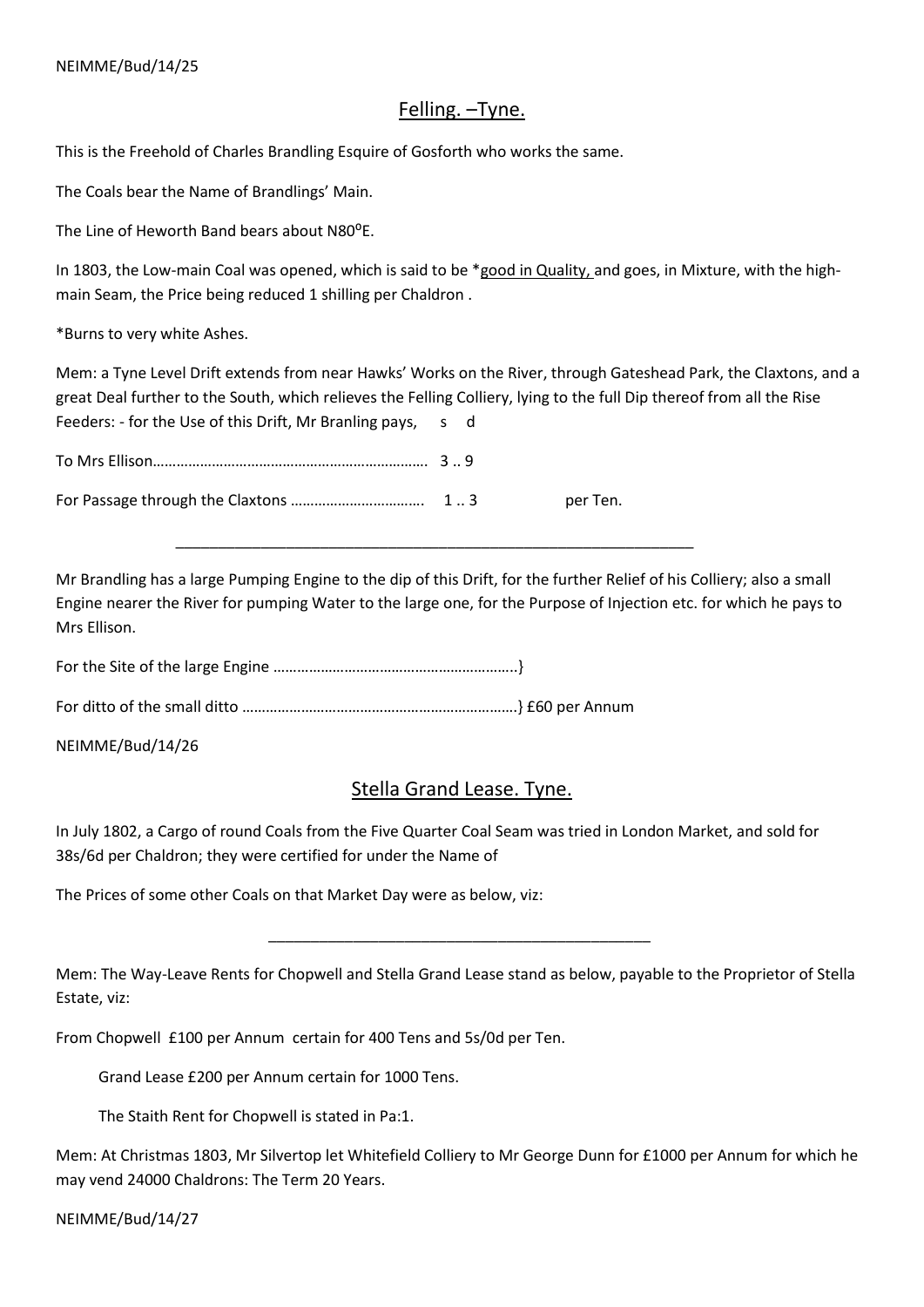# Hebburn. Tyne.

This Colliery belongs to the Heirs of the late Henry Ellison Esq: \*

It is let to Wm. Peareth Esq; Robert Wade; The Commercial Bank, and Charles Wren Esq; in equal Shares. – Content

An Estate adjoining thereto, containing Acres, and belonging to Sir Thomas Clavering and Mrs Montague is let to the same Owners at 25s/- per Ten of 440 Bolls.

In 1801, the following Transactions took Place: Viz: the late Charles Wren, having died suddenly last Year, by his Will it appeared that all his Property was to be sold; the Money funded; the Interest thereof paid to his Widow during her Life, and the Principal to be then enjoyed by a Mr Kirton: In Course of Time, and under a Decree in Chancery the same was sold, and among other Property the Moiety of a Fourth Share in this Colliery: It was sold in London and the Bidders were Mrs Ellison the Landlady of the Mine, Mr Wade, The Partners of the late commercial Bank, Mr Kirton.

It was struck off to Mr Kirton for £24000 but he being in the Kings Bench at the Time of the Sale could not complete the Purchase.

It was afterwards, peremptorily, sold by Auction, and again struck off to the said Kirton for £12500. N.B. this last Information, I am told is not true: It being put up at £12000 no Bidders offered !!!

It was again put up and sold for £8000! It was no Sale there being only One Bidder.

It was again sold on the 26<sup>th</sup> January 1802 to Mr Thomas Wade for £15400. ----------This last Sale finally confirmed.

\*Rent 16 Shillings per Ten of 418 Bolls.

NEIMME/Bud/14/28

# Hebburn. Tyne.

The Part of Hebburn belonging to the Dean and Chapter of Durham, is let to the Owners of Walker Colliery; Viz:

# Hebburn and Monkton.

Boundary. By Wrecken Dyke on or towards the South.

 By Lands under which the Coal is leased to Robert Smith and others, and the River Tyne on or towards the West.

By Lands of Henry Ellison Esq; at Hebburn and at Jarrow on or towards the North and

by a direct Line to be drawn from the S.E. Angle of the Grounds of Henry Ellison Esq; at Jarrow aforesaid

to Wrecken Duke aforesaid; on or towards the East.

Lessees. The Walker Owners; viz: Charles Brandling of Gosforth House; and Thomas Charles Bigge of Benton House Esquires; (Trustees and only acting Executors name in the last Will of William Ord late of Fenham Esq; deceased ); William Peareth of Usworth House and Henry Uttrick Reay of Burn Hall Esquires.

Term. 21 Years from September 27<sup>th</sup> 1794.

Rent. For the first 2 Years £250 per Annum for 33.3⅓Tens, of 528 Bolls each; and £300 per Annum certain for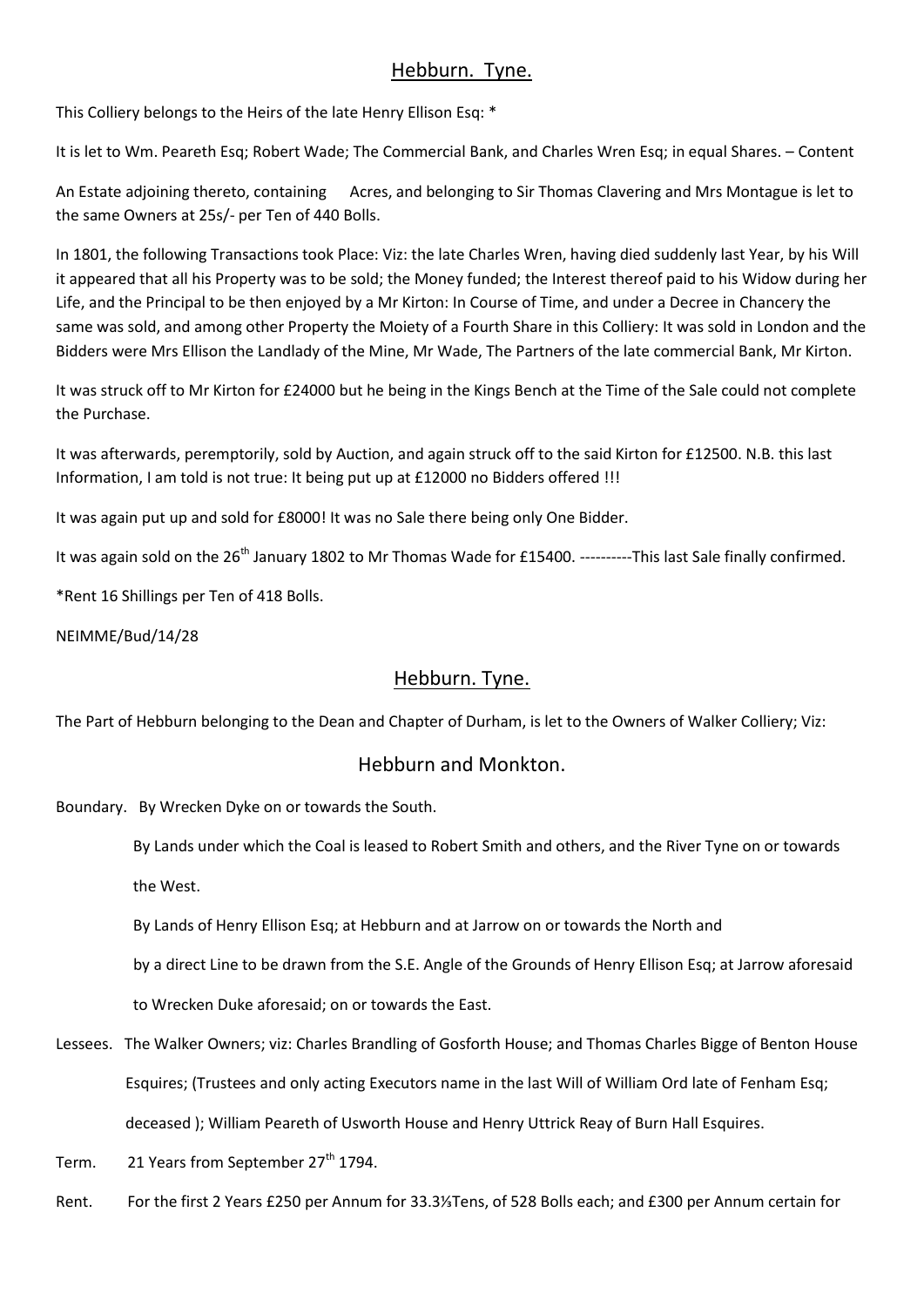400 Tens, during the Remainder of the Term: - 15 Shillings per Ten for surplus Leadings; for Coals drawn at Walker. Also £405 for 462 6/7 Tens certain; and 17s/6d per Ten, for surplus Coals drawn by Pits on the Premises.

Mem: The Owners of Walker having wrought through under the River, and so far to the South as the Heworth Band increased to 36% In in Thickness, gave up the Colliery on the 13<sup>th</sup> of November 1802. The Trial was made by a wide Drift with a Brick Brathing as the Situation was dangerous. See Pa;52

#### NEIMME/Bud/14/29

#### Wylam. Tyne

This is the Family Estate of the Blacketts, and is wrought at this Time, (1801) by Christopher Blackett Esquire.

Comparison between the Whitefield and Wylam Seams of Coal.

| No Seams found on Boring 48 Fathoms | No Seam found on boring 50 Fathoms |
|-------------------------------------|------------------------------------|
| below the Brockwells                | below the Splint Coal.             |

NEIMME/Bud/14/30

#### St Anthonys. Tyne.

In 1801: the State thereof.

This Colliery belongs to Henry Ibbetson & William Hargrove Esquires.

1. The High-main Coal at the Depth of 76 Fathoms has been all gone through by a first Working; but as the Winnings were only 10 Yards, much has been lost in the second workings by Creeps etc, and what may be obtained hereafter is very uncertain.

2. The Seam lies at the Depth of 104 Fathoms and is 3Ft 3 Ins in Thickness.

3. The Bensham lies at the Depth of 116 Fathoms and is 3 Feet in Thickness.

No Trial seems to have been made of either of these Seams.

4. The Low-main Coal lies at the Depth of 135 Fathoms, is 6Ft 2 Ins in Thickness. Winnings 14 Yards and 4 Yards Bord.

There remains to be wrought about 70 Acres of whole Mine (exclusive of Barriers to be left).

The Low-main Coal is in greater Perfection here than either Lawsons or Tyne Main.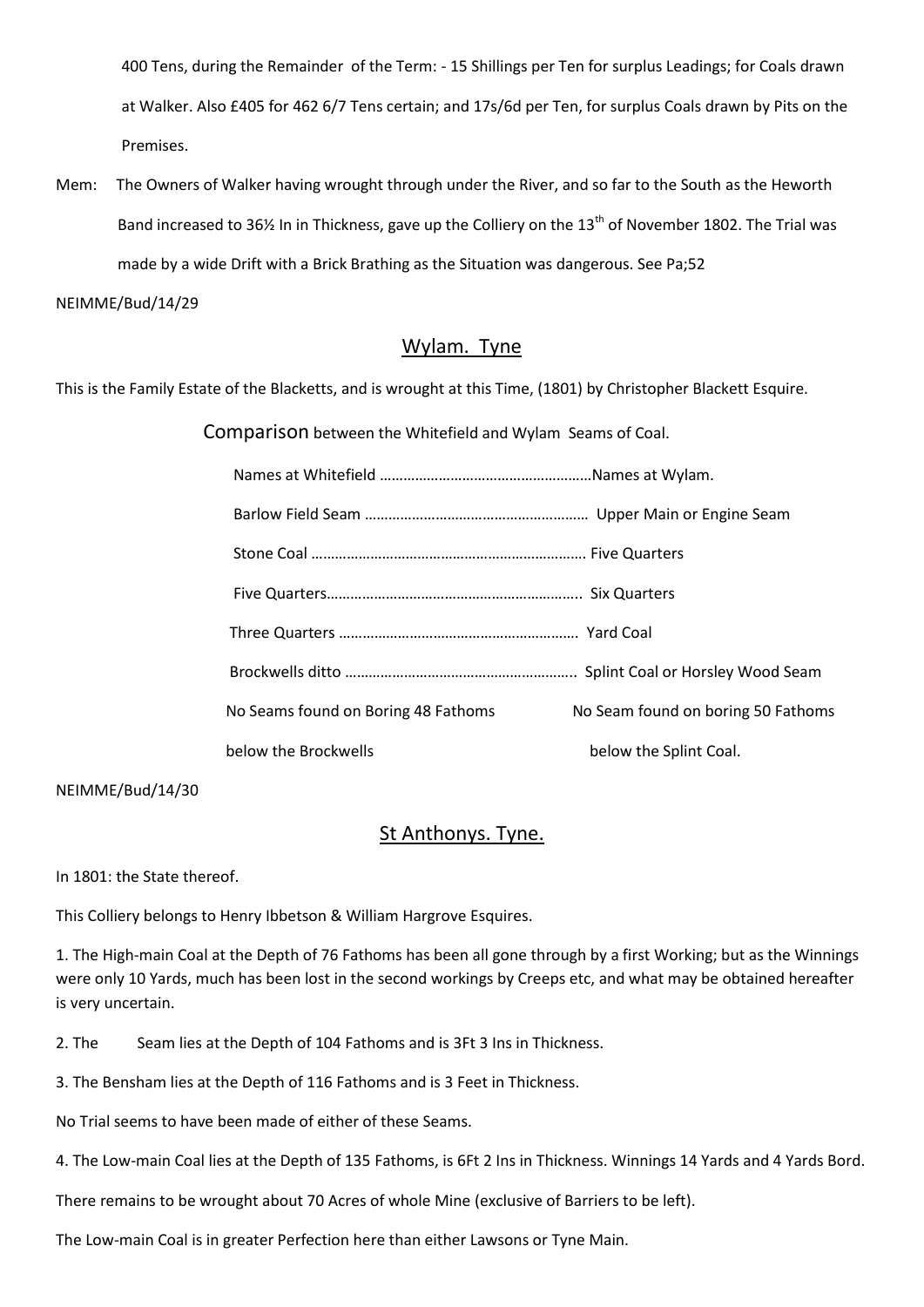The Birds Nest Estate lies 180 Yards to the full Rise of Colliery from the Restoration Pit; so does the Coal under another Estate to the West of the Birds' Nest; No Pits can be sunk in either of these Estates to obtain the Low-main Coal, as the high-main Coal is a drowned Waste to a very great Extent.

The Dean and Chapters' Coal to the South may be wrought by Outstroke to this Colliery.

Two Pits are sunk to the Low-main Coal, Viz: the Restoration and Nightingale.

See my Boring Book Page. See Page:34.

NEIMME/Bud/14/31

# Greenwich Moor. Tyne.

This Moor, commonly called Throckley-Fell, was a part of the Possessions of the late unfortunate Earl of Derwentwater, and was, on his Attainder and Execution, vested in Greenwich Hospital, by Act of Parliament.

The following is a Copy of an old Parchment put into my hands by Mr Leigh Smith of Newcastle.

"Anno Do.1612."

"The Bounder of Throckley Moor." The Moor or Waste Ground of Throckley is known and bounded by these known Motes and Bounds following as appear by the Deposition of William Forster of Blackallerton in the Parish of Newburne in the County of Northumberland Yeoman about the Age of Fourscore Years sworn and examined at the City of York the 29<sup>th</sup> of October in the Year of Queen Elizabeth on the Behalf of John Shaft and other Tenants of Throckley, he saith as hereinafter followeth, viz: first on the East Side, bounded with a Dyke called Duly Dyke and from thence to another Dyke called nether Dunsly Dyke and so up to over Dunsly Dyke and so to a place on the North called Horswell and then to a Dyke called the Black Dyke on the North Side and so westward up that Dyke to the Hynd Well, form the Hyndwell to a round hill called Lowsy Law which Bounds the foresaid Foster knoweth to be the true Bounders of the said Moor for three score Years ago, he hath seen Edward Radclyffe Grandfather of Anthony Radclyffe and since that Time the Father of the said Anthony ride the said Bounders, having the most ancient Men of that Manor of Throckley who rode the Bounders with them.

William Foster hath also seen that when the Tenants Cattle of other Lordships hath been found depasturing within the said Bounders, the same have been taken and impounded for that Offence and Pound Loosing paid for the same. " Facta Collatione concordat cum Originale."

By John Wellson of Morpeth.

1. I find 352 Acres whereof the Tenants of Newburn claim to have part of the Herbage after the Tenants of Throckley have carried away the Vestanes.

2. I find within Halliwell Banks, Thickhirste, Ella-hill, and the Grindstones 142 Acres which they say is common to them both.

3. The common Pasture or Moor which lieth West, or rather northwest of Throcklawe containeth 534 Acres.

4. The Ground which was given from Throcklawe in lieu of their herbage which Newburn had with them was 33 Acres of good Meadow and arable.

NEIMME/Bud/14/32

#### Cowpen.

This Colliery lies near Blyth, belongs to Mr Croft.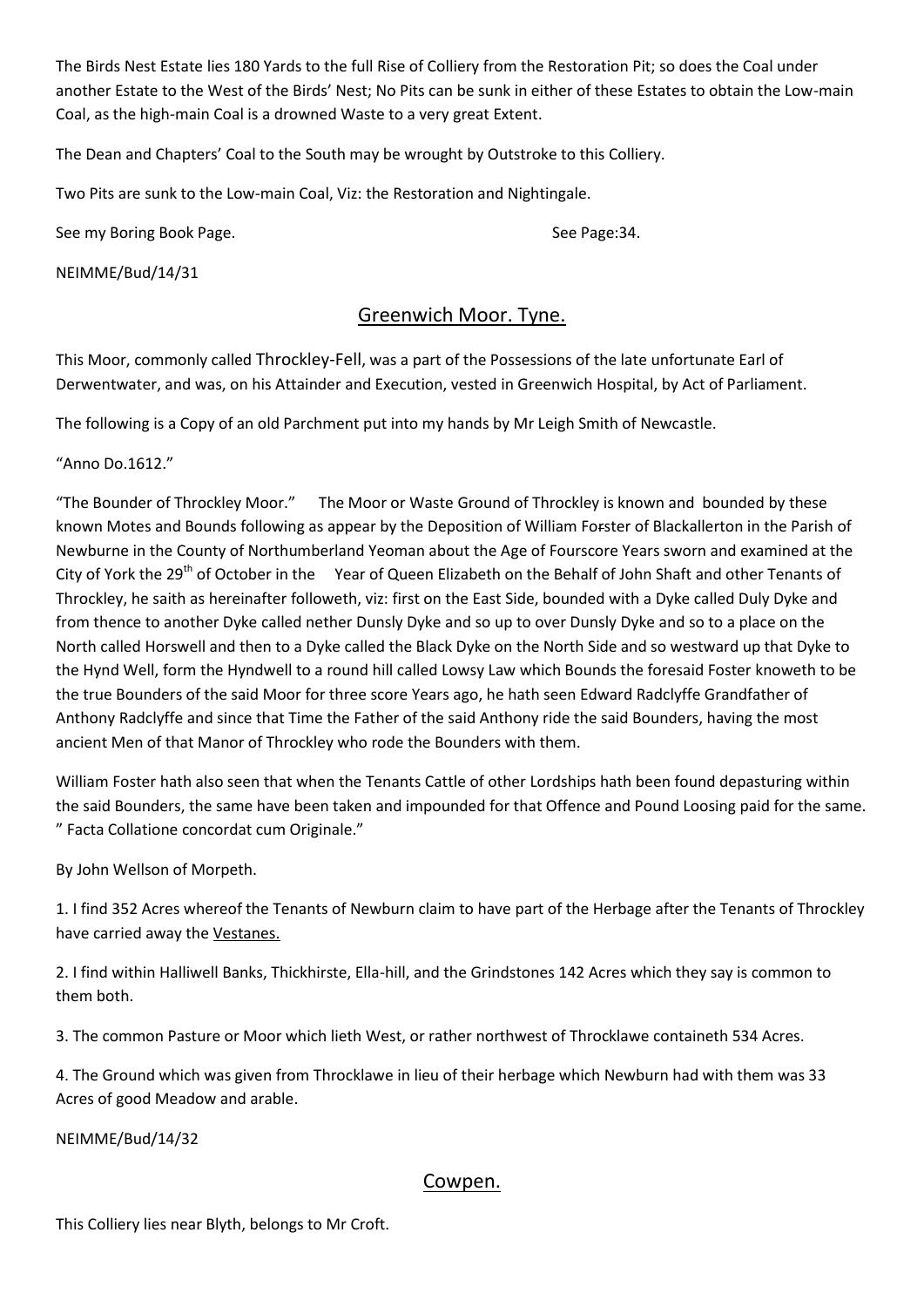Martin Morrison John Clark Robert Croft Aubone Surtees

John Surtees

1803. The ⅓ Share of the Messrs Surtees was sold to Messrs Clark in Sept. 1803 for £11000. Morrison sold to Mr Clark two years ago for 4000 Guineas.

In 1804 The Owners were

#### Stephen Croft

John Clark

William Clark

Sir M.W.Ridley

In October 1803 The Pitmen were bound to the following Prices.

The high-main Seam with a 16 Pick Corf, per Score 4s 5d for round and 2s 6d for small.

The Low-main Seam with a 20 Pick Corf, per Score 5s 10d for round, and 1s 8d for the small.

The high-main, single Winning headways 1s 2d Double ditto. 1s 4d holing Walls 10d. Narrow Bord (2 Yards) 8d and (3 Yards) 5d per yard.

Putting 9d per Score for first 60 Yards.

The Low-main Seam: headways Winning 18d holing Walls 16d per yard.

Hewers putting 6d per Day, Double Working 2d per day.

Drivers 14d per Day.

Pitmen allowed 9 Foths of Fire Coal. See Page 108.

NEIMME/Bud/14/33

#### Callerton.

NEIMME/Bud/14/34

#### St Anthonys. Tyne

On August 21<sup>st</sup> 1802 The following Advertisement appeared in the Newcastle Papers.

St Anthony's Colliery

To be let.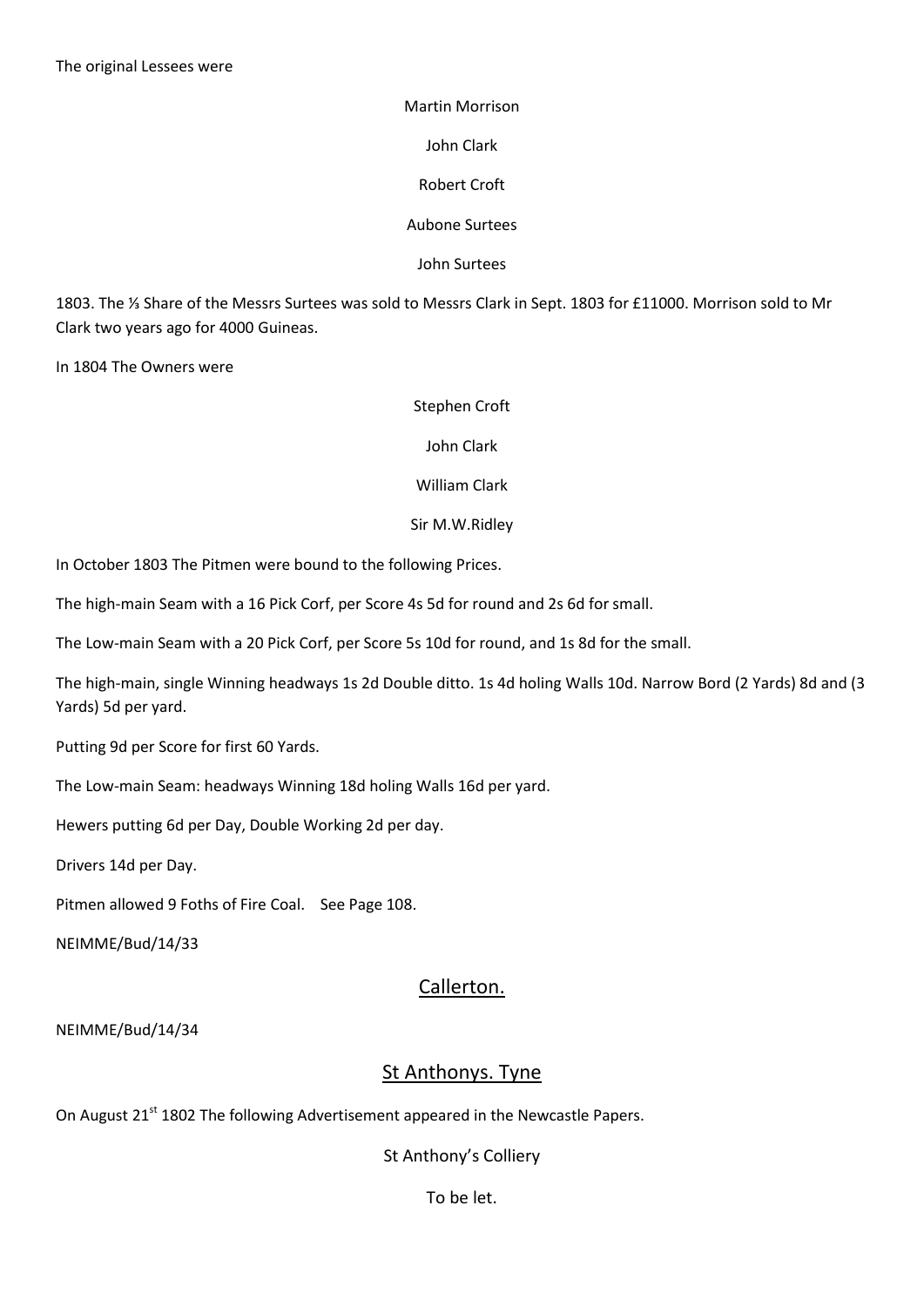The remaining Part unwrought, of the high-main Coal and Low-main Coal Seams, of the said Colliery, called St Anthonys' Colliery. And also the whole of the Bensham Coal and Yard Coal Seams of the said Colliery; lying under the Lands and Grounds of William Hargrave Esq; and Henry Ibbetson Esq; and Grace Ord, his Wife, in the Townships of St Anthony's and Byker, in the County of Northumberland, and consisting of about 300 Acres.

Any Persons inclined to take, are requested to deliver in Proposals to Messrs Davidson, Westgate Street, Newcastle.

\_\_\_\_\_\_\_\_\_\_\_\_\_\_\_\_\_\_\_\_\_\_\_\_\_\_\_\_\_\_\_\_\_\_\_\_\_\_\_\_\_\_\_\_\_\_\_\_\_\_\_\_\_\_\_\_\_\_\_\_\_\_\_\_\_\_\_\_

Mr Row and Co certain Rent £200 per Annum for ( ) Tens of 440 Bolls each and ( ) per Ten for surplus Leadings.

Staith Rent £25 Per Annum.

The Owners of Heaton Colliery pay 3s 9d per Ten for Way-Leave to the Proprietors of St Anthony's.

NEIMME/Bud/14/35

# Walbottle or Newburn.

NEIMME/Bud/14/36

# Part of West Kenton.

# Anno 1802

A Tract of between 40 and 50 Acres of Coal, belonging to Matthew Montague Esq; in the Form of an isoceles Triangle, with long sides and a short Base; bounded on one Side by a drowned Waste; on the other by the great Dyke, the Base being the East Kenton Boundary.

This Tract is let to Graham Clarke Esq; at 42 Shillings per Ten, and to pay nothing per Ten for the Use of Kenton Drift as a Water Course.

NEIMME/Bud/14/37

# West Denton. Tyne.

# Anno 1802.

The Estate and Colliery belong to George Baker Esq; of Elemore, the Colliery is under Lease to Messrs Rowe, and the Representatives of the late Mr Lisle.

The Seams, of which little Part remains to be wrought, are the Low-main and Low-Low-Main: The former of which lies about 20 or 22 Fathoms below the Beaumonts Seam and the latter about 12 Fathoms deeper.

The certain Rent is £280 per Annum for 400 Tens of Coals of 440 Bolls to the Ten; and 14 Shillings per Ten for Surplus Leadings.

\_\_\_\_\_\_\_\_\_\_\_\_\_\_\_\_\_\_\_\_\_\_\_\_\_\_\_\_\_\_\_\_\_\_\_\_\_\_\_\_\_\_\_\_

Anno 1803. A rough Estimate of the Cost of these Coals delivered into Keels.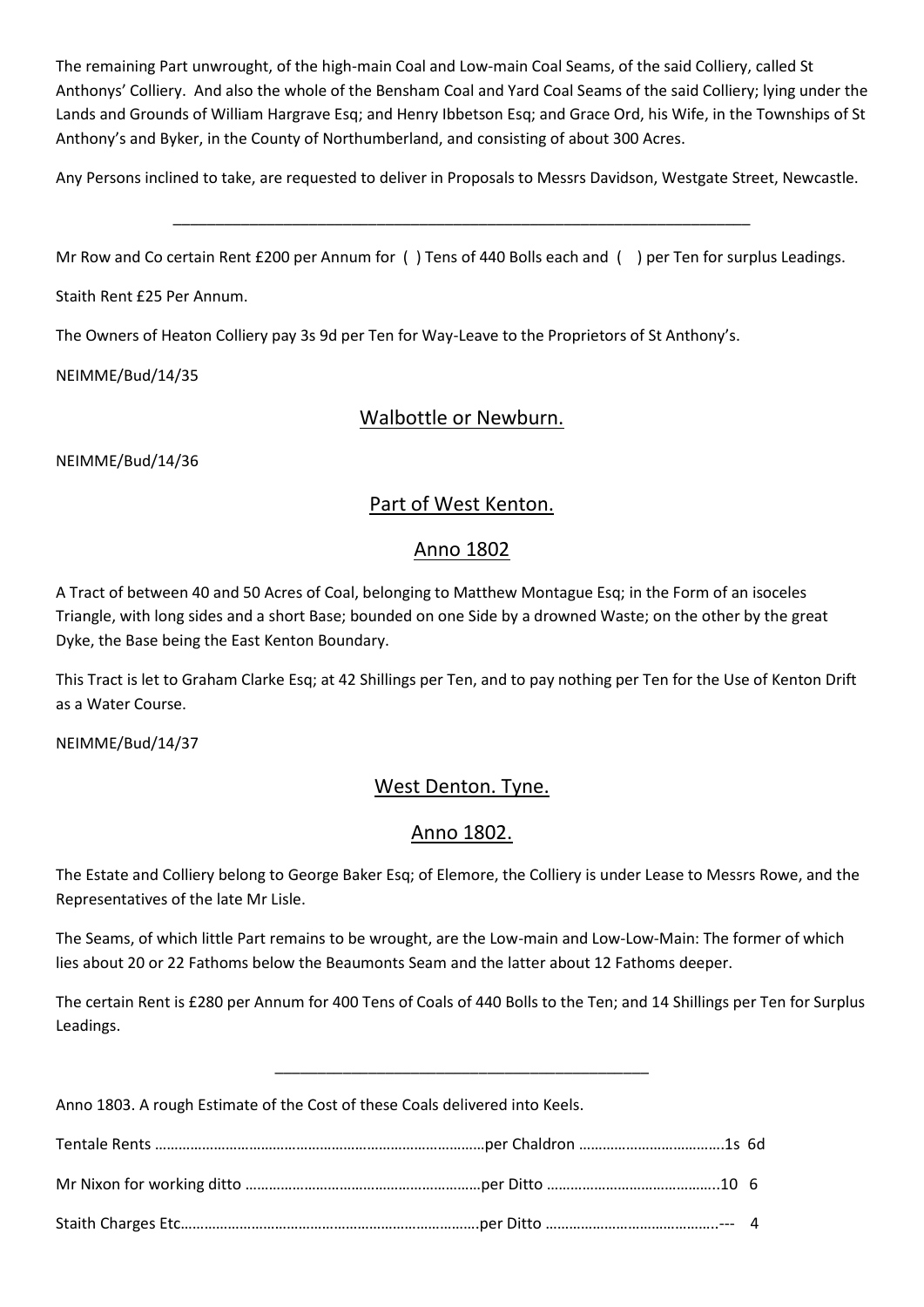NEIMME/Bud/14/38

# Suggley. Tyne.

#### Anno 1802.

This little Estate lying to the west and adjoining to West Denton, belongs to Mr Montagu.

The Beaumonts Seam has been wrought, many years ago; but the two lower Seams remaining unopened were taken by the Lessees of West Denton, and are now Working by Outstrokes from that Colliery.

Mr Montagu's Colliery Rent is 18 Shillings per Ten of 440 Bolls.

Mr Baker's Outstroke Ditto is 7s 6d per Ditto of ditto.

NEIMME/Bud/14/39

# East Denton. Tyne.

Anno 1802.

This Estate and Colliery belongs to Mr Montagu Esq; it was opened and wrought in the Beaumont's Seam from the River Tyne to the Great Dyke which lies to the North from Denton Hall; which Tract, in Conjunction with 90 Acres of that Seam, purchased or taken under the contiguous Part of Benwell Estate, and wrought by Outstroke, constituted a Colliery called at Market, Montagu-Main, a Coal for many Years of considerable Reputation there. On this Seam being wrought off to the Dyke, the same was set through and two Seams won there, viz: the 7 Quarters or Kentonmain Coal and the Five-Quarters or New-Biggen Stone Coal; which have for many Years been kept in Work.

No Engine has been used for many Years, as the Colliery Feeders only rise 9 or 10 Fathoms up the Engine Shaft; either finding a Way-gait at that Level; or falling upon West Denton Engine'

Mr Archdeacon had certain Shares in this Colliery for which see Page 430.

In 1803, Mr Montagu took about ( ) Acres of the Benwell Main Seam of Mr Ord for 21 Shillings per Ten, which lies contiguous Montagu's present Workings, and, if it turns out well, will add to the Duration of his Colliery.

\_\_\_\_\_\_\_\_\_\_\_\_\_\_\_\_\_\_\_\_\_\_\_\_\_\_\_\_\_\_\_\_\_\_\_\_\_\_\_\_\_\_\_

\_\_\_\_\_\_\_\_\_\_\_\_\_\_\_\_\_\_\_\_\_\_\_\_\_\_\_\_\_\_\_\_\_\_\_\_\_\_\_\_\_\_\_\_\_\_\_\_

NEIMME/Bud/14/40

# Fawdon.

The Lands under which this Colliery lies belong to several Gentlemen.

In Consequence of a View made in 1802, it was recommended to Mr Montagu to sink down one of his Pits ( in which the drowned Waste in the Beaumont's Seam was outset, and dry) to the lower Seams , in Order to try the qualities etc. thereof, and to judge of their future Value: This Advice was complied with, and the Sinking to the lowermost Seam was completed in October 1803. The Seam 3 Feet thick nearly of clean Coal.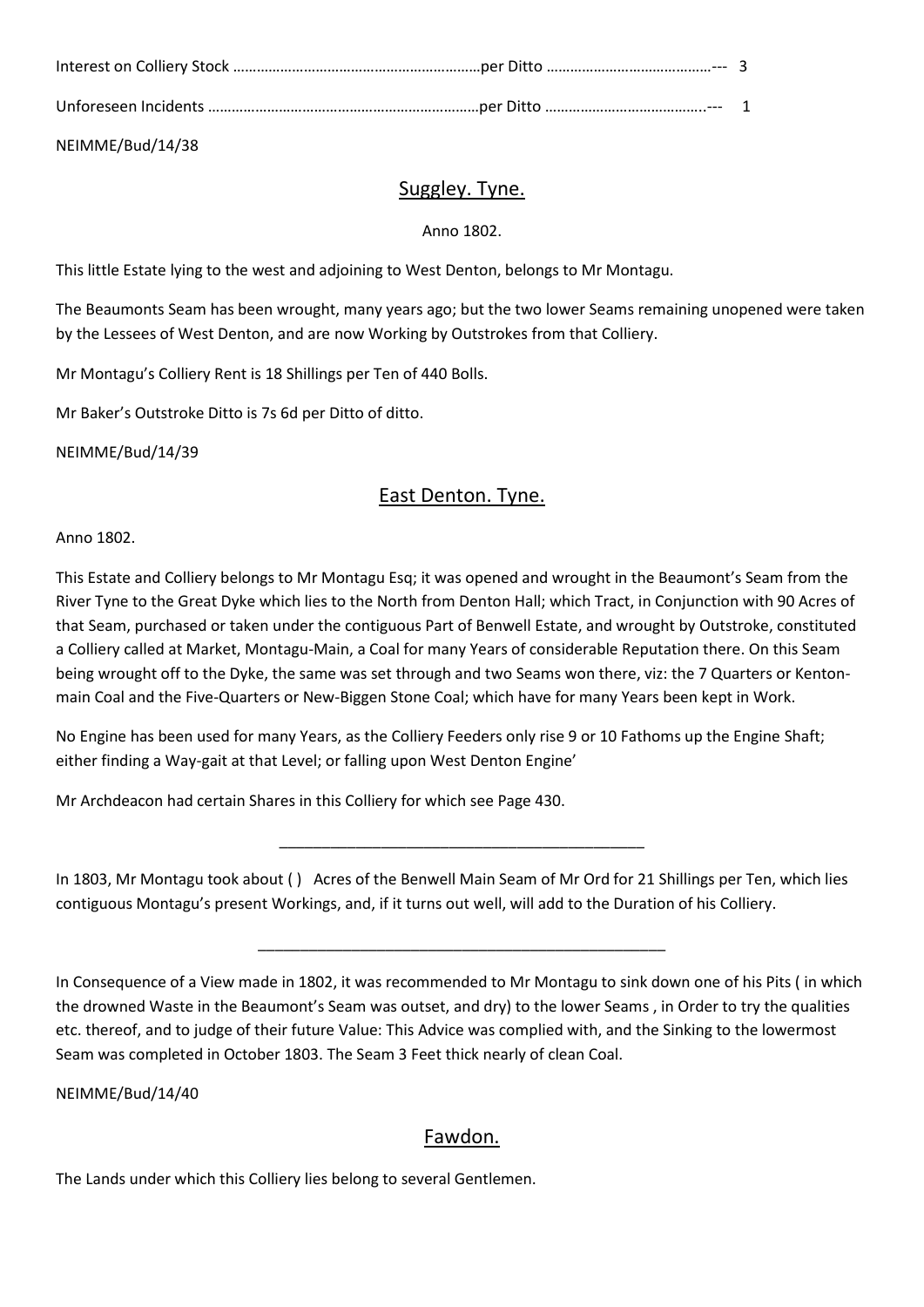The Coal belongs to the legal Representatives of the late Sir Arthur Hazlerigg Bart: - Is at present in Chancery, and let to Graham Clarke Esq; who has not commenced his Winning (anno 1802) till his Lease, etc. is confirmed by Parliament. See Pages 241 etc.

Share of Graham Clarke Esq; ………..3/5

Share of Aubone Surtees Esq;……..2/5

NEIMME/Bud/14/41

# Benwell. Tyne.

The Royalty under Benwell and Stumplewood, composing together the Colliery of Benwell, belongs in common, as below viz:

| Benwell.                                 |                                                                       | Stumplewood. |                                                                                                        |
|------------------------------------------|-----------------------------------------------------------------------|--------------|--------------------------------------------------------------------------------------------------------|
|                                          |                                                                       |              |                                                                                                        |
|                                          |                                                                       |              |                                                                                                        |
|                                          |                                                                       |              |                                                                                                        |
|                                          | This Colliery is let, under Lease to William Surtees Esq;             |              |                                                                                                        |
| Term 38 Years from                       |                                                                       |              |                                                                                                        |
| Rent 28 Shillings per Ten, of 440 Bolls  |                                                                       |              |                                                                                                        |
|                                          | For further Particulars, see the Copy of the Lease, in a Quarto Book. |              |                                                                                                        |
|                                          | It is said that Mr Harrison has 1/13 Part with Mr Surtees.            |              |                                                                                                        |
|                                          |                                                                       |              |                                                                                                        |
|                                          |                                                                       |              | The same Lessees, took 11 Acres of Coal under the Glebe Land belonging to the Vicar of Newcastle, viz: |
|                                          |                                                                       |              | £. s. d.                                                                                               |
|                                          |                                                                       |              | 14.0 Per Ten                                                                                           |
|                                          | Mr Adair's Outstroke, Pit & Wayleave & Staith Room                    |              | 10.0                                                                                                   |
|                                          |                                                                       |              |                                                                                                        |
|                                          | The Beaumont Seam now in Work, is called Adairs' Main}                |              |                                                                                                        |
|                                          | The Low-main Coal was called the Benwell Main } At Market.            |              |                                                                                                        |
|                                          |                                                                       |              |                                                                                                        |
| In 1803 the Owners of this Colliery were |                                                                       |              |                                                                                                        |
| William Surtees Esq;8/13                 |                                                                       |              |                                                                                                        |
| Atkinson & Harrison1/13                  |                                                                       |              |                                                                                                        |
| Mr Head 2/13                             |                                                                       |              |                                                                                                        |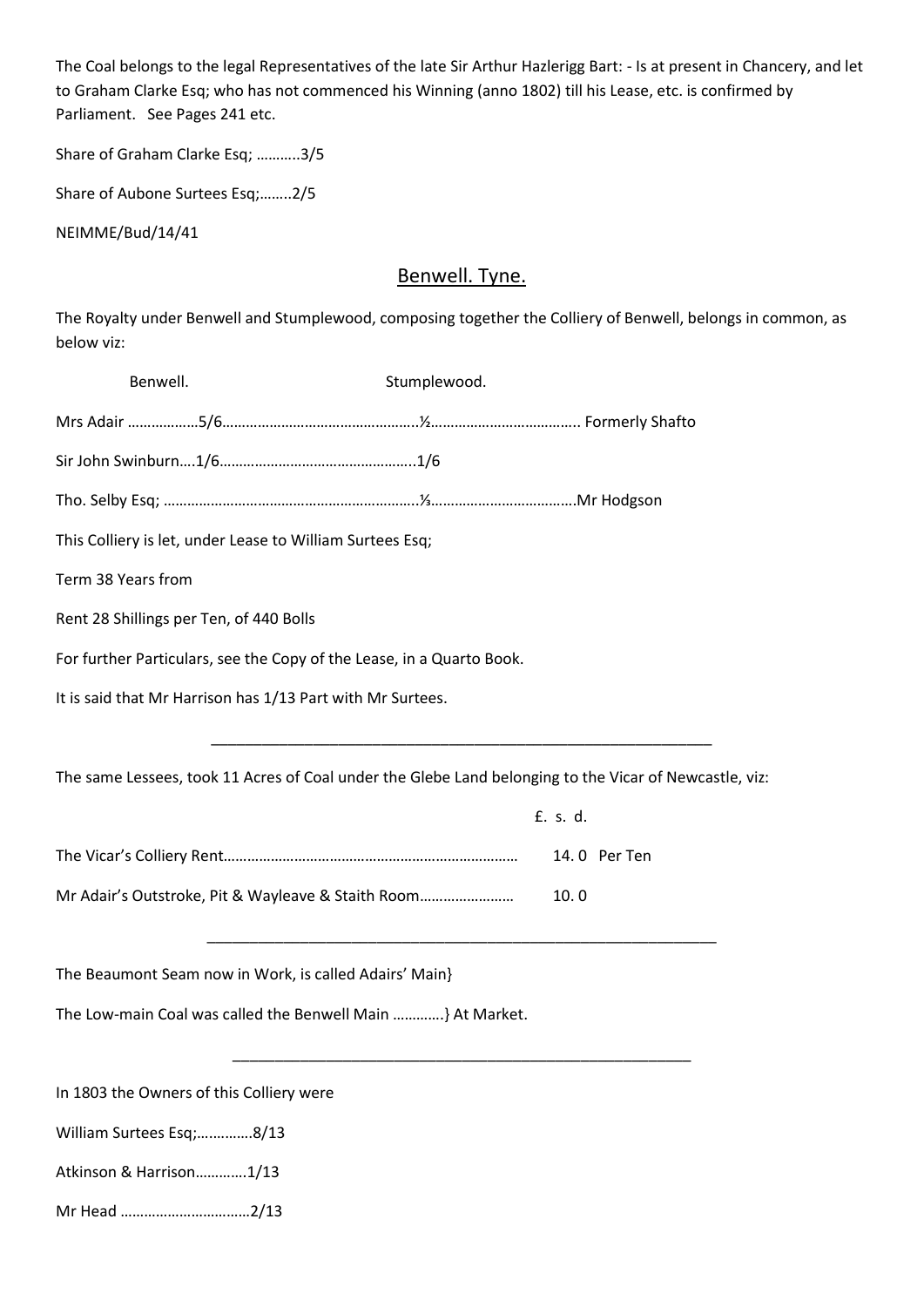Mr J.Buddle Junr……………..1/13

#### NEIMME/Bud/14/42

# Benwell. Tyne.

| Disposal of the Coals.                                      | In 1799                     |              | In 1800        |                | In 1802                      |              |
|-------------------------------------------------------------|-----------------------------|--------------|----------------|----------------|------------------------------|--------------|
|                                                             | Chaldrons                   | <b>Bolls</b> | Chaldrons      | <b>Bolls</b>   | Chaldrons                    | <b>Bolls</b> |
|                                                             | 15727                       |              | 20601          |                | 21577                        |              |
|                                                             | 4223                        | 4            | 3319           | 4              | 3520                         | 20           |
| Consumed by Machine Engines-----------------------------    | 339                         |              | 388            | $---$          | 397                          |              |
|                                                             | 888                         |              | 732            | $---$          | 719                          |              |
|                                                             | 649                         |              | 705            | $---$          | 556                          | 16           |
|                                                             | 131                         |              | 104            | $---$          | 118                          |              |
|                                                             | 504                         |              | 418            | $---$          | 652                          |              |
|                                                             | 34                          | 16           | 52             | $---$          | 34                           |              |
| Ditto ------ by Waggon Way and Runs ---------------------   | 60                          | $\equiv$     |                |                |                              |              |
| Totals<br>Mem: the Year end nearest                         | 22555                       | 20           | 26319          | $\overline{4}$ | 27574                        | <u> 12</u>   |
| the 9 <sup>th</sup> day of August                           |                             |              |                |                |                              |              |
| Disposal of the Coals.                                      | To and with                 |              | To and with    |                | To and with                  |              |
|                                                             | August 2. 1803              |              | August 14 1804 |                | August 13 <sup>th</sup> 1805 |              |
|                                                             | Chaldrons                   | <b>Bolls</b> | Chaldrons      | <b>Bolls</b>   | Chaldrons                    | <b>Bolls</b> |
|                                                             | 21524                       | $---$        | 24920          | $---$          | 24130                        | $---$        |
|                                                             | 3701                        | 8            | 5313           | ---            | 4090                         | 8            |
| Consumed by Machine Engines----------------------------     | 390                         | $---$        | 458            | $---$          | 690                          |              |
|                                                             | 705                         | $---$        | 782            | $---$          | 730                          |              |
|                                                             | 511                         | 9            | 640            | $---$          | 712                          |              |
|                                                             | 104                         |              | 125            | ---            | 192                          |              |
|                                                             | 470                         | $---$        | 448            | $---$          | 562                          | 8            |
|                                                             | 27                          | $---$        | 35             | $---$          | 50                           |              |
| Ditto ------ by Waggonway Runs ---------------------------- | $\equiv$                    | $\equiv$     |                | $---$<br>$=$   |                              |              |
|                                                             | 27432                       | 17           | 32721          | $---$          | 31156                        | 16           |
|                                                             |                             |              |                |                |                              |              |
|                                                             |                             |              |                |                |                              |              |
|                                                             |                             |              |                |                |                              |              |
| Disposal of the Coals.                                      | To and with                 |              |                |                |                              |              |
|                                                             | August 13:1806<br>Chaldrons | <b>Bolls</b> |                |                |                              |              |
|                                                             | 21757                       |              |                |                |                              |              |
|                                                             | 2970                        | 4            |                |                |                              |              |
|                                                             | 607                         |              |                |                |                              |              |
|                                                             | 752                         |              |                |                |                              |              |
|                                                             | 680                         | 8            |                |                |                              |              |
|                                                             | 586                         |              |                |                |                              |              |
|                                                             | 177                         |              |                |                |                              |              |
|                                                             |                             |              |                |                |                              |              |
|                                                             | <u>51</u>                   | $\equiv$     |                |                |                              |              |
|                                                             | 27580                       | 12           |                |                |                              |              |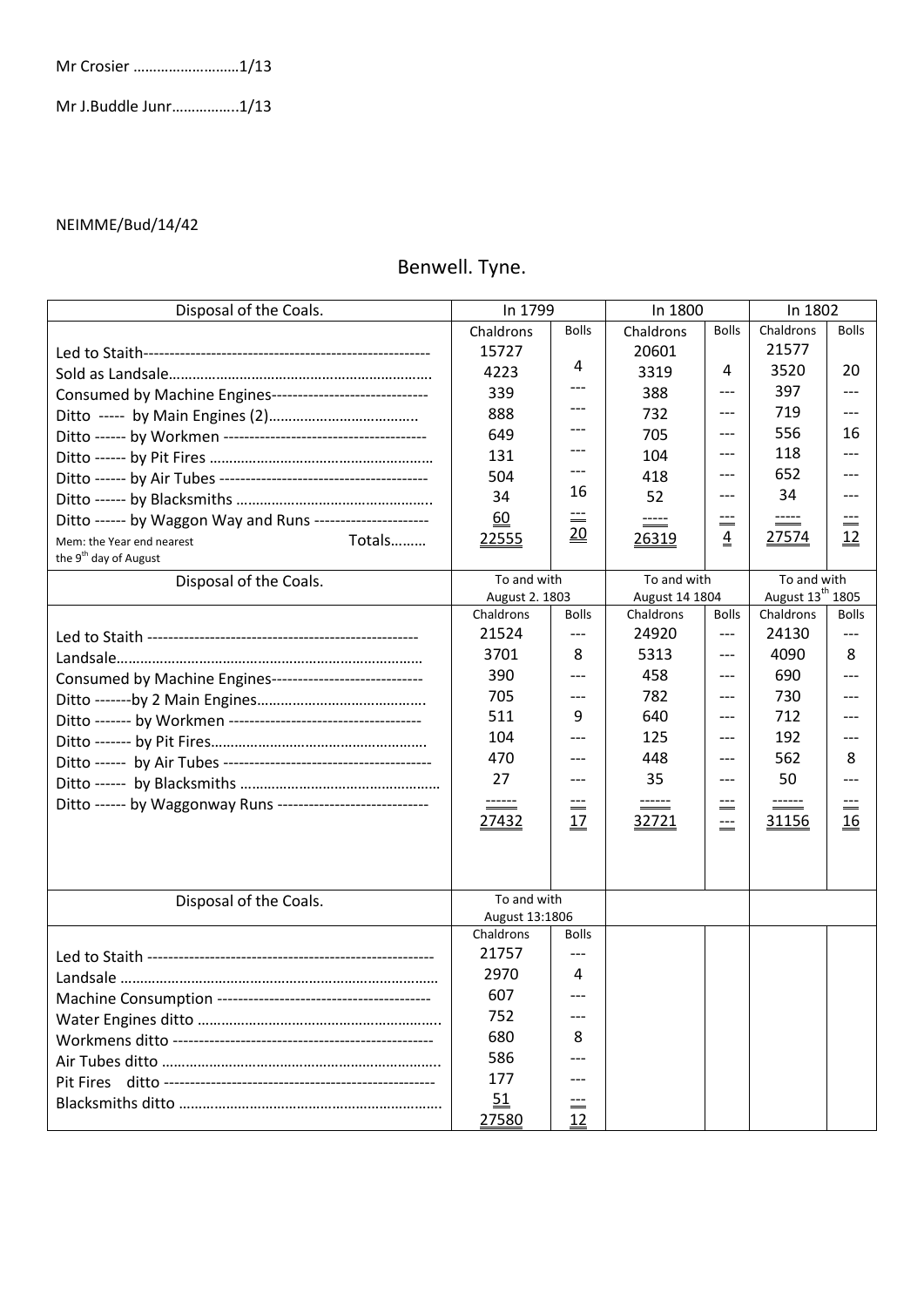### East Kenton. Tyne.

This Colliery, when first let, belonged to Dr Wilson, Bishop of Bristol.

The Lessees are Joseph Liddle Esq; Cuth. Reavely and Christopher Bidlington.

The Rent is 17s. 6d per Ten.

This Colliery is won by a capacious Drift from Tyne, which serves both for a Waggon Way and Watercourse.

This Drift is carried through East Denton, the Estate of Mr Montagu, for which the Lessees pay 6 shillings per Ten; that is,

For Water Course ……………………………..3Sh. per Ten and

For Way Leave ………………………………….3Sh. per Ditto Certain Rent £300.

On the Failure of the Banks in 1803, this Colliery was said to be valued at £35000.

Term of the Colliery Lease 31 Years from September 14<sup>th</sup> 1790.

Times of Giving up  $2^{nd}$ ,  $14^{th}$ ,  $22^{nd}$ ,  $28^{th}$  Years. Notice 12 Months

Term of the Drift Lease 31 Years from ( ) 1790.

Times of Giving up  $2^{nd}$ ,  $9^{th}$ ,  $16^{th}$   $23^{rd}$  Years. Notice 12 Months.

NEIMME/Bud/14/44

#### Cox Lodge. Tyne.

This Estate belongs to several Proprietors, but the Royalty to the Family of the Riddells of Felton.

It is let to the same Gentlemen, as hold East Kenton; see last Page.

Certain Rent £500 per Annum for 555 5/9 Tens of Coals, and also 18shillings per Ten for surplus Coals: The Ten 440.

This Colliery not won (anno1802) but Preparations making to win the same, by Outstroke from East Kenton.

Term 31 Years from December 25: 1796: May give up at the Ends of 5, 14, 21, 28 Years on 12 Months Notice.

| The Way-Leaves and Staith Rent. |                |          |           |               |            |                            |  |  |
|---------------------------------|----------------|----------|-----------|---------------|------------|----------------------------|--|--|
| Way-Leave                       | Certain        | Certain  | Bolls per | Tentale       | per        | Staith Rent.               |  |  |
|                                 | Rent           | No. Tens | Ten       | Price         | Chaldron   |                            |  |  |
|                                 | £              |          |           | Sh.           | d          | Proposal to the            |  |  |
| <b>Charles Brandling Esq;</b>   | 60             | 1200     | 440       | 1             | 36/55      | Corporation.               |  |  |
| --------- Bulman Esq;           | 60             | 600      | 528       | 2             | 11/11      | For south Side of the Ouse |  |  |
| ---------Wilkinson Esq;         | 60             | 600      | 440       | 2             |            | Bn. Bridgeper Annum        |  |  |
| Bewick & Craster                | 60             | 600      | 528       | 2             | 17/55      | £45.                       |  |  |
| Sir John Lawson                 | 60             | 600      | 528       | 2             | 11/11      | For North of Do. Bridge    |  |  |
| Duke of Portland                | 80             | 800      | 528       | 2             | 11/11      | £20.                       |  |  |
| Benjamin Warwick Esq;           | 75             | 600      | 528       | 2/6           | 14/11      | Total £65                  |  |  |
| --------- Coulson Esq;          | 90             | 600      | 528       | 3             | 17/11      | About 1d per Chaldron.     |  |  |
| -------- Stephenson Esq;        | 100            | 666%     | 528/440   | 3             | 17/11      |                            |  |  |
| Corporation (proposed)          | $\frac{75}{2}$ | 600      | 528       | $\frac{2}{6}$ | 14/11      |                            |  |  |
| Total                           | <u>720</u>     |          |           | -----         | <u>12½</u> |                            |  |  |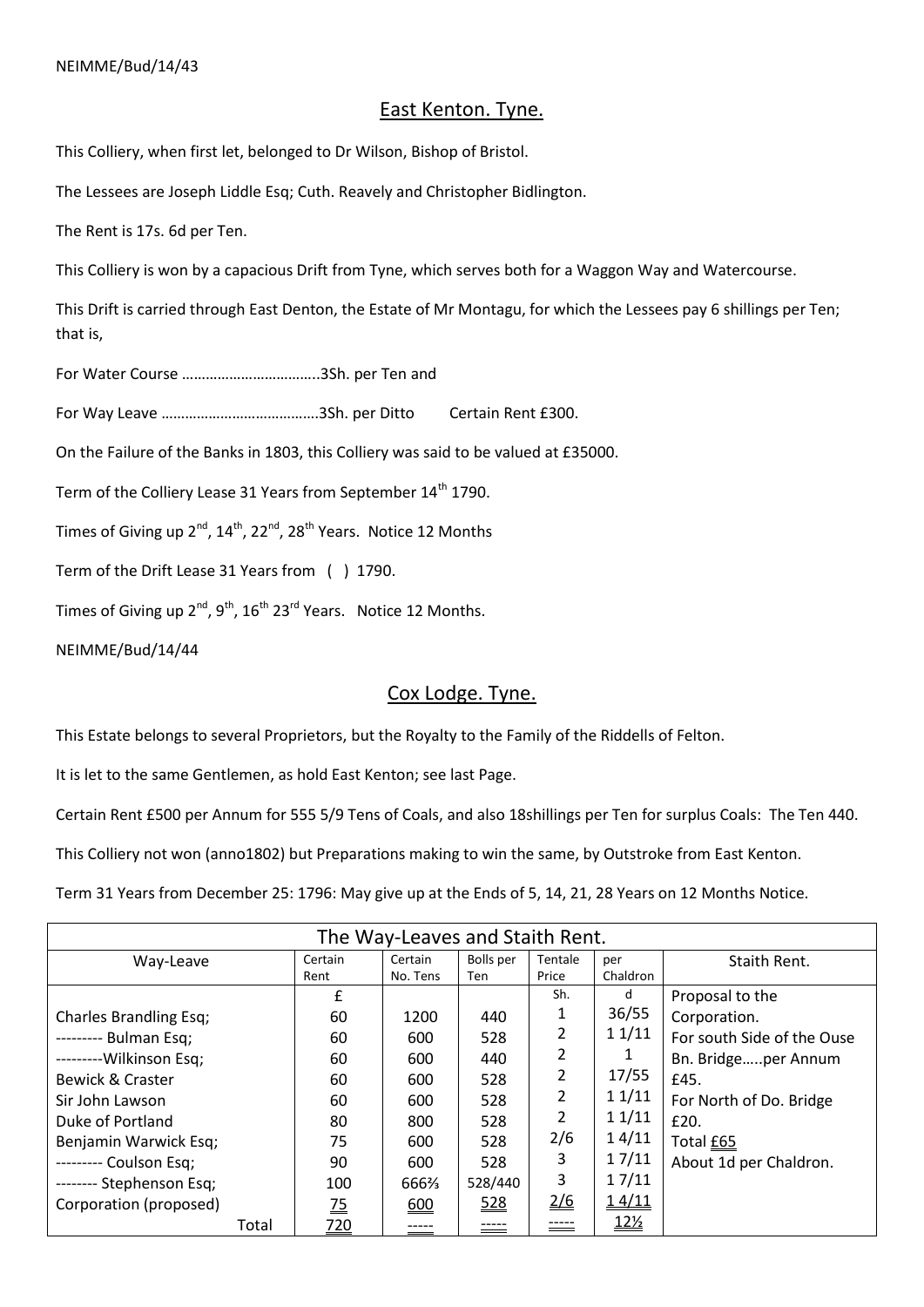#### NEIMME/Bud/14/45

#### Heaton. Tyne.

The Surface belongs to Sir Matthew White Ridley Bart.

The Royalty belongs to different Proprietors, viz:

The Grand Allies have a Moiety thereof.

The other Moiety stands proportioned on Page 412.

On the 4<sup>th</sup> October 1791, Articles of Agreement were entered into between Henry Pullein of Carleton Hall in the County of York Esq; Richard Bigland of Trocester in the County of Gloucester Esq; Ann Dunford of the Town and County of Newcastle upon Tyne, Widow, and the said Ann Dunford and John Walker late of Newcastle upon Tyne, Divisees in Trust named, etc. in the Will of Lancelot Stodart of the same Place, Sadler of the one Part; and George Johnson of Byker, Viewer, Robert Smith of Plessy, Gentleman; and William Row of Newcastle upon Tyne, Merchant of the other Part; for a Moiety of the Coalmines and Seams of Coal under the Spanish Closes in the Manor of Heaton belonging to him the said Henry Pullein, one other Sixth Part of the same belonging to the said Richard Bigland, one other Sixth Part belonging to Ann Dunford; and the remaining Sixth Part belonging to the said Trustees of Lancelot Stodart aforesaid. Also for the same Shares in the Moiety of Heaton Royalty.

The above were to be demised for a Term of 31 Years from the  $1<sup>st</sup>$  Day of May 1790.

Certain annual Rent for Coals wrought out of the Spanish Closes £500 for 370 10/27 Tens – and 27 Sh. per Ten for surplus Leadings.

Certain annual Rent for Coals wrought out of the Moiety of Heaton £500 for 400 Tens of Coals; and 25Sh. per Ten for surplus Leadings.

N.B. The Lessors allow the Lessees 1 Sh. per Ten towards the Payment of their Way Leave through Walker.

Memorandum: In March 1803, the 1/6<sup>th</sup> share of the Royalty of Heaton and Spanish Closes was sold for 1120:

Bought by Mr Thomas Smith, supposed for William Rowe. T

Turn over.

NEIMME/Bud/14/46

#### Spanish Closes. Tyne.

The whole of the Royalty under this Estate belongs to the Parties named in Page 412, as likewise on last Page.

This Colliery in Conjunction with Heaton, are sold under the Name of Heaton Main.

Sir John Lawson has a Tentale Rent of 1s 6d for Leading over Byker: Proposed to advance it to 3 Sh: in 1804.

Mr Ibbotson has a Tentale Rent of 3s.9d for Leadings over St. Anthonys.

The Share of Mr Lisles' Representatives, viz: 3/32 of Heaton and Spanish Closes, was put up to be sold by Auction, on the  $21^{st}$  Feb. 1805 on the following Conditions, Viz:

1. The Premises were put up at £5000. But no Bidders.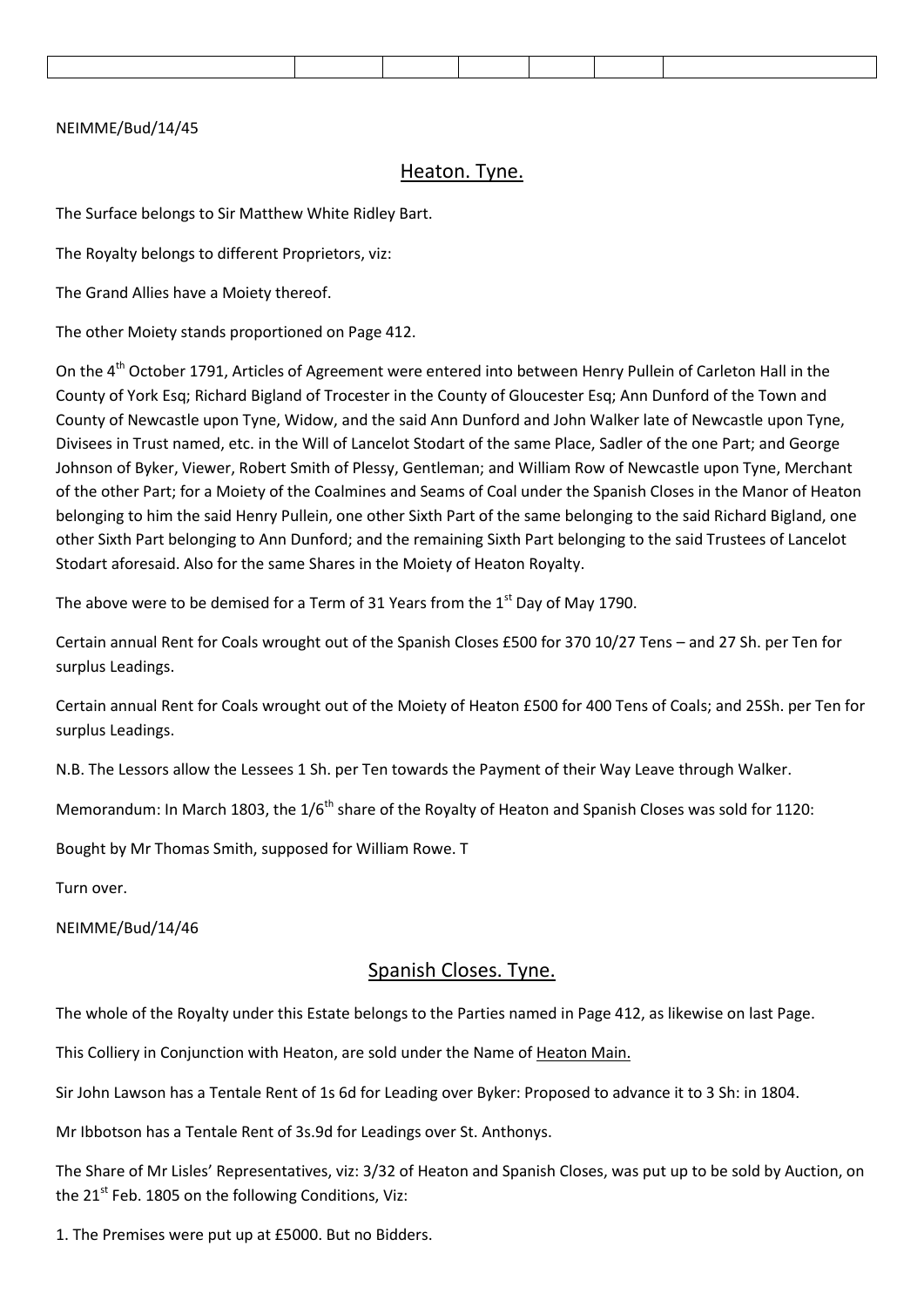2. The Purchaser to deposit 20 per Cent on the Purchase Money; and also to pay the Kings Duty.

3. The Vendors to make a good Title.

4. The Purchaser to enter on Dec. 31<sup>st</sup> last.

5. The Purchaser to give Bond for Payment.

6. The Vendor to make a good Title.

7. If the Purchaser fails in Payment, the 20 per Cent to be forfeited, and to bear all Loss on a second Sale.

8. If any Dispute arises about the last Bidder; to be put up again.

9. Mr Row may bid once.

10. The Vendors to pay all Debts due on the  $31<sup>st</sup>$  December last.

This Share was sold to J Buddle and Co by private Contract for £5000.

NEIMME/Bud/14/47

### Walker. Tyne.

The Estate of this Name (and the High main Coal etc, under it) belongs to the Corporation of Newcastle upon Tyne.

It is let to the Repressentatives of the late Mr Ord -------------------½ Share.

Mr Peareth --------------¼Share.

Mr Reay ------------------¼Share.

\_\_\_\_\_\_\_\_\_\_\_\_\_\_\_\_\_\_\_\_\_\_\_\_\_\_\_\_\_\_\_\_\_\_\_\_\_\_\_\_\_\_\_\_\_\_\_\_\_\_\_

Rent 17s/6d per Ten of 528 Coal Bolls.

The Owners having renewed with the Corporation, engage to expend £3000 in trying the Low-main Coal Seam.

Common Fame say that this Estate (which formerly belonged to a Sir Hugh Bethel) was purchased by the Corporation of Newcastle, but that Purchase having been made contrary to some Law relative to Corporations, was likely to become a Forfeiture to Government; But that, through the Exertions of a Mr Carr, Member for Newcastle, the Estate was saved to the Corporation, who, in Return for Mr Carr's Services, did not return him at the succeeding Election.

Mem: In 1722, Walker Estate said to be forfeited by the Corporation of Newcastle! --------Query how?

Answer: It had been purchased by the Corporation contrary to the Stat: of Mortmain. It was settled with Government in 1723, after a violent Opposition from some Coal Owners here, and some Great Men in London.

NEIMME/Bud/14/48

#### Lawson Main.

See before, page 24.

At Newcastle in Feb. 1804, Sir John Lawson informed me that this Lawson Main was given up, the Owners informing him, in a Letter that they had lost by it £20000.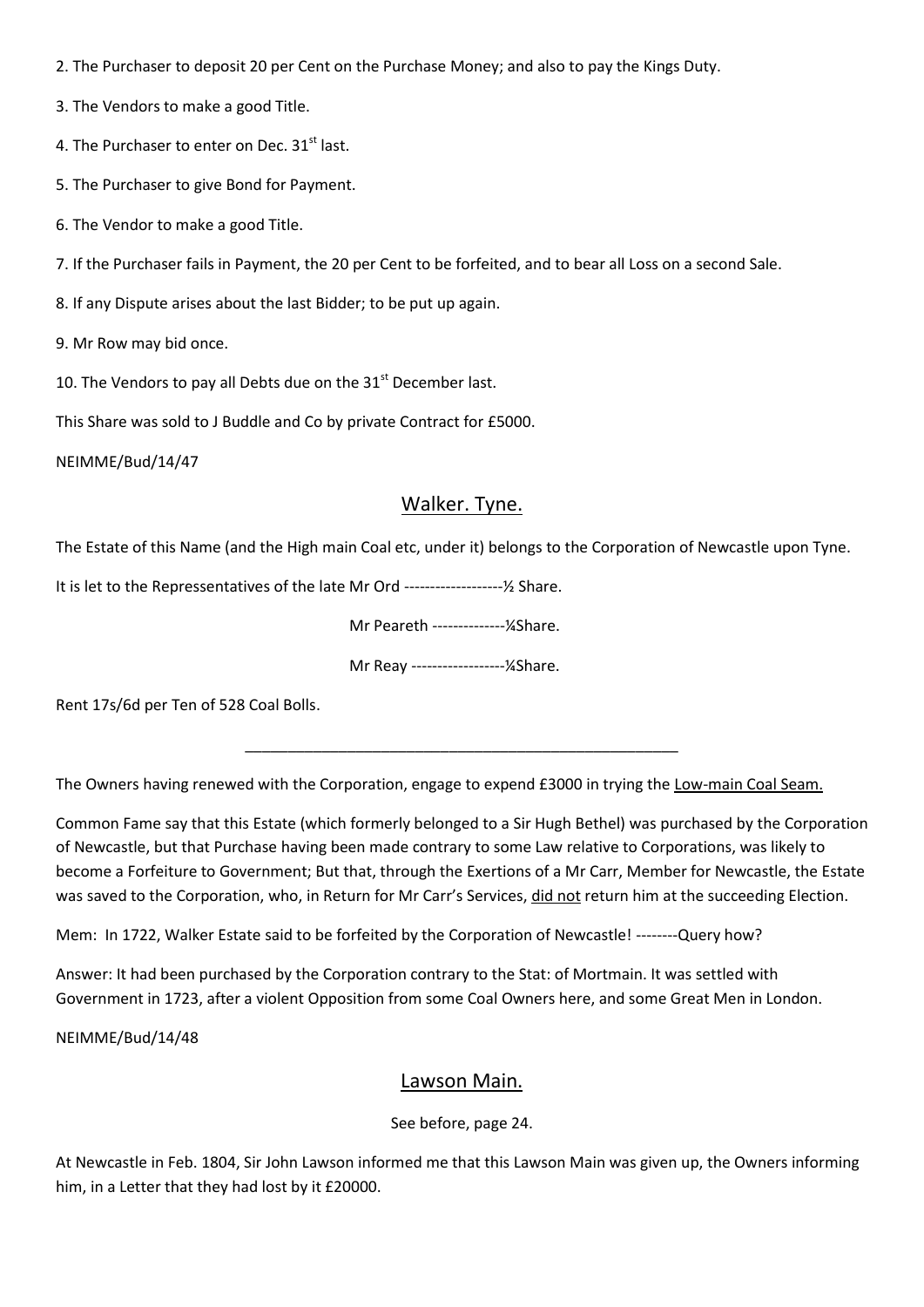The same Owners made him a Proposal for the Ouse Bourn Colliery viz: £300 per Annum certain Rent:- 25 Shillings per Ten for what High-main can be got; and 15 Shillings per Ten for the Low-main, which Terms he agreed to.

NEIMME/Bud/14/49

### Walls End.

The Township of Walls-End belongs to the Dean and Chapter of Durham, it contains,

By the Chapter Plan ………………………………………………………………….1004 Acres} exclusive of a Moiety

By another Survey, including a Moiety of the River Tyne.............1031 Acres} of the Tyne.

The Colliery under the same is let to William Russell Esq.

The Term 21 Years from Feb 28<sup>th</sup> 1792.

Certain Rent £500 per Annum on 575 3/7 Tens.

Tentale Rent 17s/6d per Ten of 22 Chaldron Waggon. = 528 Chaldrons.

Mr Russell also pays 9 Guineas per Annum to the Corporation of Newcastle for a Staith Leave Rent on the Space between high and Low Water Marks on the River Tyne. – Granted in 1779. Term 21 Years.

\_\_\_\_\_\_\_\_\_\_\_\_\_\_\_\_\_\_\_\_\_\_\_\_\_\_\_\_\_\_\_\_\_\_

Licence being obtained for another Site for a Staith; - The Corporation charge 20 Guineas, per Annum for the same. – Granted 1798. Term 21 Years.

\_\_\_\_\_\_\_\_\_\_\_\_\_\_\_\_\_\_\_\_\_\_\_\_\_\_\_\_\_\_\_\_\_\_\_\_\_\_\_\_\_

\_\_\_\_\_\_\_\_\_\_\_\_\_\_\_\_\_\_\_\_\_\_\_\_\_\_\_\_\_\_\_\_\_\_\_\_\_\_\_\_\_

\_\_\_\_\_\_\_\_\_\_\_\_\_\_\_\_\_\_\_\_\_\_\_\_\_\_\_\_\_\_\_\_\_\_\_\_\_\_

\_\_\_\_\_\_\_\_\_\_\_\_\_\_\_\_\_\_\_\_\_\_\_\_\_\_\_\_\_\_\_\_\_\_\_\_\_\_\_

\_\_\_\_\_\_\_\_\_\_\_\_\_\_\_\_\_\_\_\_\_\_\_\_\_\_\_\_\_\_\_\_\_\_\_

Another Renewal for Nov 20: 1799 for 20 Years.

Rent on the above £500..10..0 for 572 Tens.

Mr Russells' Share 7/8ths and Mr Wades Ditto 1/8<sup>th</sup>.

NEIMME/Bud/14/50

#### Half-way House.

This Estate contains about 91 Acres, and belongs to the Corporation of Newcastle.

The Coal under it was let, by Proposal, in 1802.

The Proposers were:

William Russell Esqr, Certain Rent £300 per Annum, and 44 Shillings per Ten of 528 Bolls/

The Owners of Bigges Main: Certain Rent £600 per Annum 40s/- per Ten of 440 Bolls.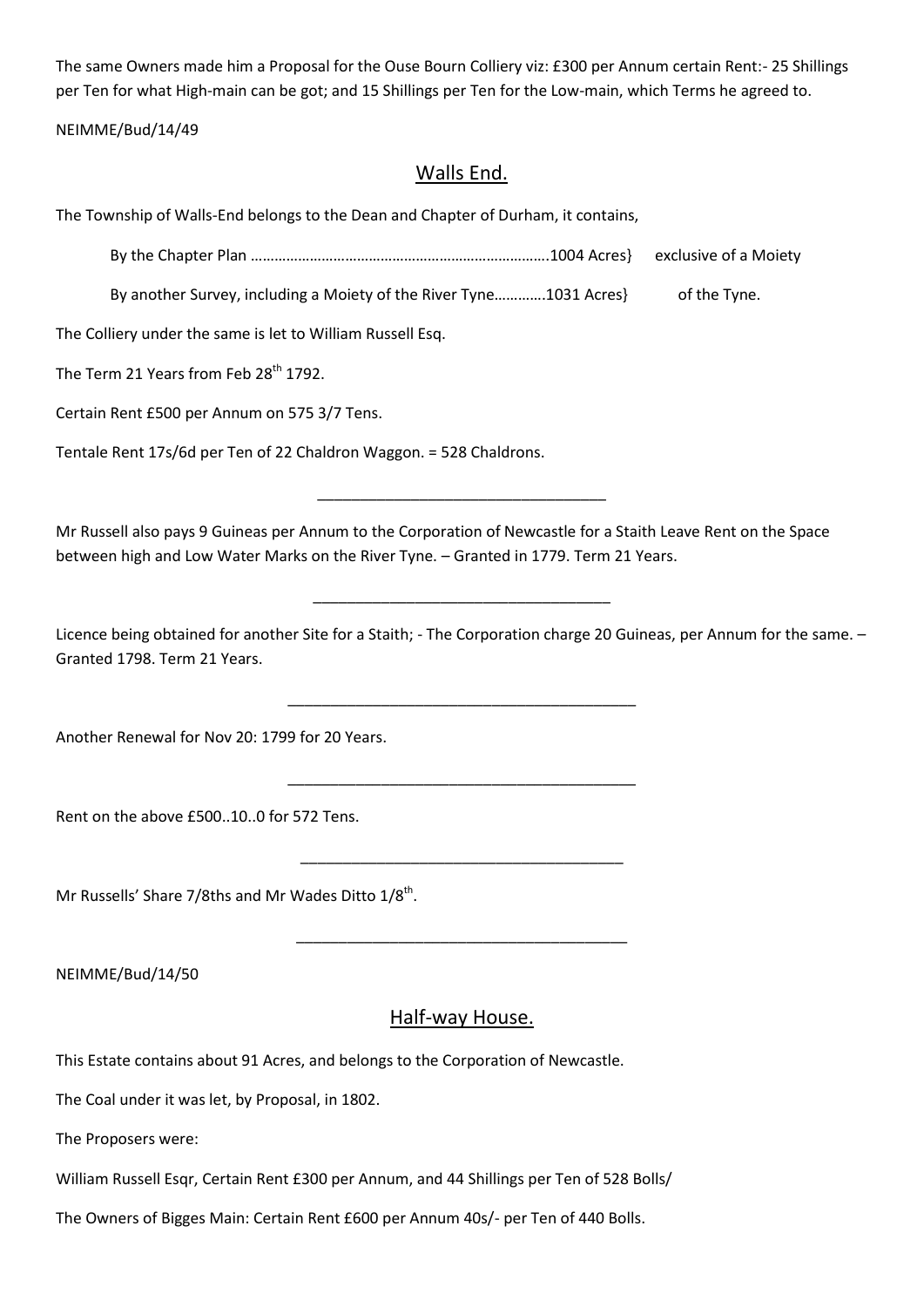Mr Simon Temple. Certain Rent £500 per Annum and 40 Shillings or 42 Shillings per Ten of 440 Bolls.

Mem: Mr Temple of Course had the Bargain at 2 Guineas per Ten and 500 Guineas certain Rent.

Mr Russell's Proposal came to 36s/8d on a Ten of 440 Bolls.

NEIMME/Bud/14/51

#### Bigges' Main.

The Owners pay £200 a Year, to the Dean and Chapter of Durham for Way-Leave through Walls End: - Quantity not limited.

Also £9.5s.0d a Year to the Corporation of Newcastle for Staith Room.

This Colliery lies under two contiguous Tracts of Ground, Viz:

Little Benton ------- Royalty in Mr Bigges. – Certain Rent £300 per Annum.

East Benton ------- Royalty belongs to

Mr Ord of Westwood and Mr Collingwood Ditto £300 per Annum.

The Shares of the Owners are

- Mr Bell ………………………………5/16
- Mr Johnson ………………………3/16
- Revd Bell ………………………….4/16
- Mr Browne ……………………...4/16

Rent 25 Shillings for a Ten of 440 Bolls.

Mr Potts says the certain Rent is £1200 per Annum:

Mr Ord has a Right to use the Colliery Waggon Way for Leading Coals, paying 3s/6d per Ten per Mile.

NEIMME/Bud/14/52

#### Hebburn. Tyne.

#### In July 1797;

From Veseys' Reports Vol.6. it appears that the Lessees were then out of Pocket by the Winning and Working £36150. But as they had then been in Work about 2 Years, and had vended a considerable Quantity of Coals previous to that Period, on which some Profit would arise to set off against the Winning Charge, we may therefore guess this Winning to have cost above £40000 before any Coals were vended.

NEIMME/Bud/14/53

# Willington.

This Colliery is composed of two Tracts of Ground lying contiguous; the one of which belongs to Sir Ra: Milbanke Bart; - The Coal under the other to the present Lessees, who obtained it from a Mrs Hodgson, in Consequence of a Life Annuity paid her for the same.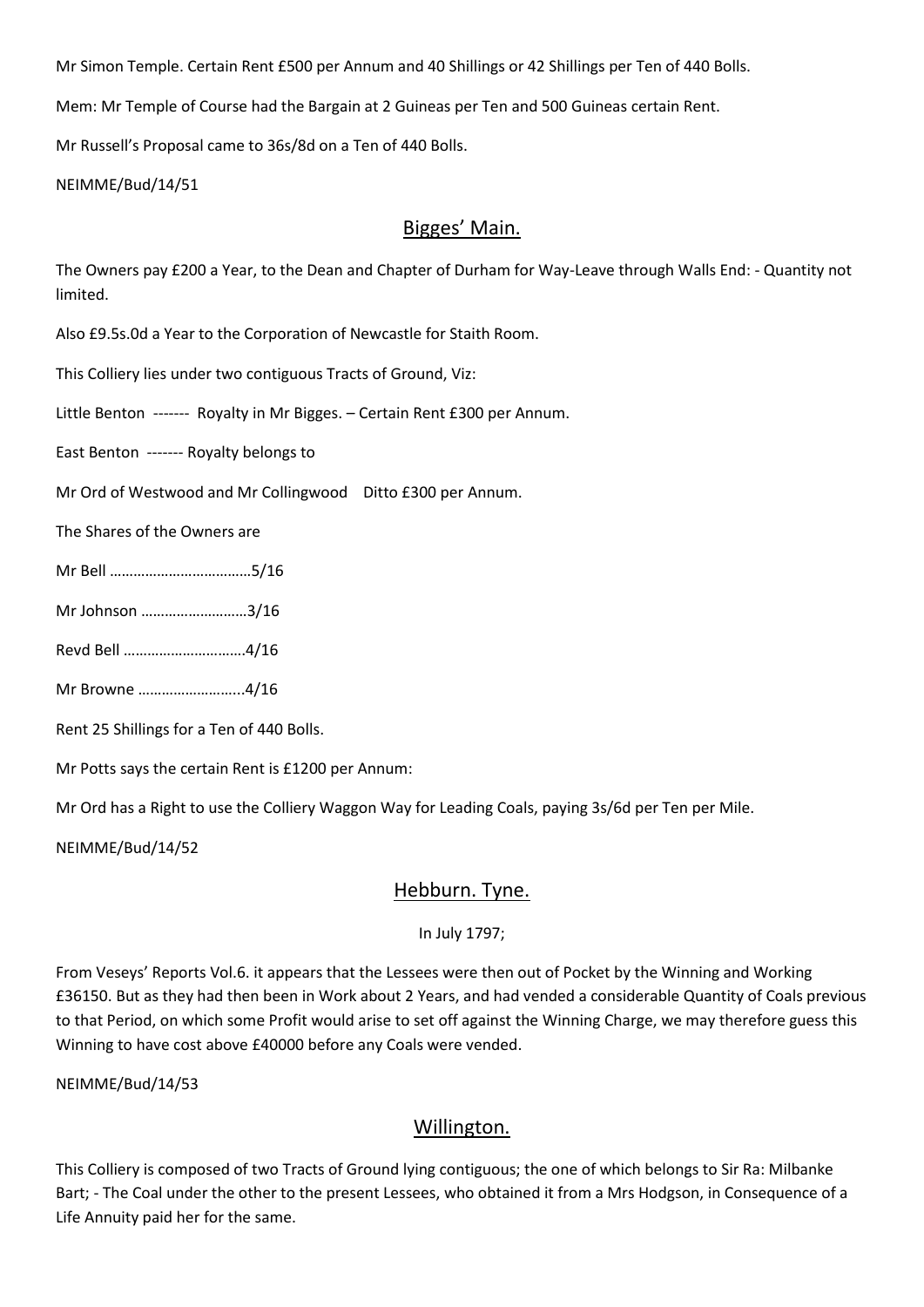The Shares of the Owners, viz:

Mr Bell ……………………….½

Mr R. Bell …………………..¼

Mr Wm Brown…………..¼

The Rent 15 Shillings per Ten of [ ] Bolls – Certain Rent

NEIMME/Bud/14/54

#### Murton.

This Colliery belongs to the Duke of Northumberland, being in the Manor of Tinmouth, and lies under Lands belonging to several People.

The Upper Main Coal bassets out here.

In 1803, This Colliery was let to work, lead and sink Pits for 14 Shillings per Chaldron.

In the Spring 1805, the Undertaker (Heppel) ceased working; and sold off his Horses: - the Pitmen were dispersed among other Collieries: - The Dispute left to Arbitration! but did not go on.

It was afterwards put into Chancery by a Bill being filed against Heppel; and the Colliery after lying dormant some Months is now opening, (Oct 1805), it is said at the Expense of Heppel, by Order of Chancery.

Certain Rent to the Duke………£800 per Annum

Tentale Rent 28s/-

Ten – 420 Bolls.

NEIMME/Bud/14/55

#### Shire Moor.

This Colliery is generally called Flatworth, and comprises both the Coal mines under Shire Moor and the ancient enclosed Lands of Flatworth; being the Property of the Duke of Northumberland and let to

\_\_\_\_\_\_\_\_\_\_\_\_\_\_\_\_\_\_\_\_\_\_\_\_\_\_\_\_\_\_\_\_

Joseph Lamb Esq; ………2/9 Shares therein.

George Waldic Esq; ……2/9 "

John Walker Esq; ..........2/9 "

Jacob Maud Esq; ……….2/9 "

Edward Hetherington Gent: 1/9 "

I am informed, since the above was written, that Flatworth Colliery is let by itself viz:

From 20 Years: - Date of Lease, March 25 1800.

Certain Rent £400 per Annum for 300 Tens of 420 Bolls.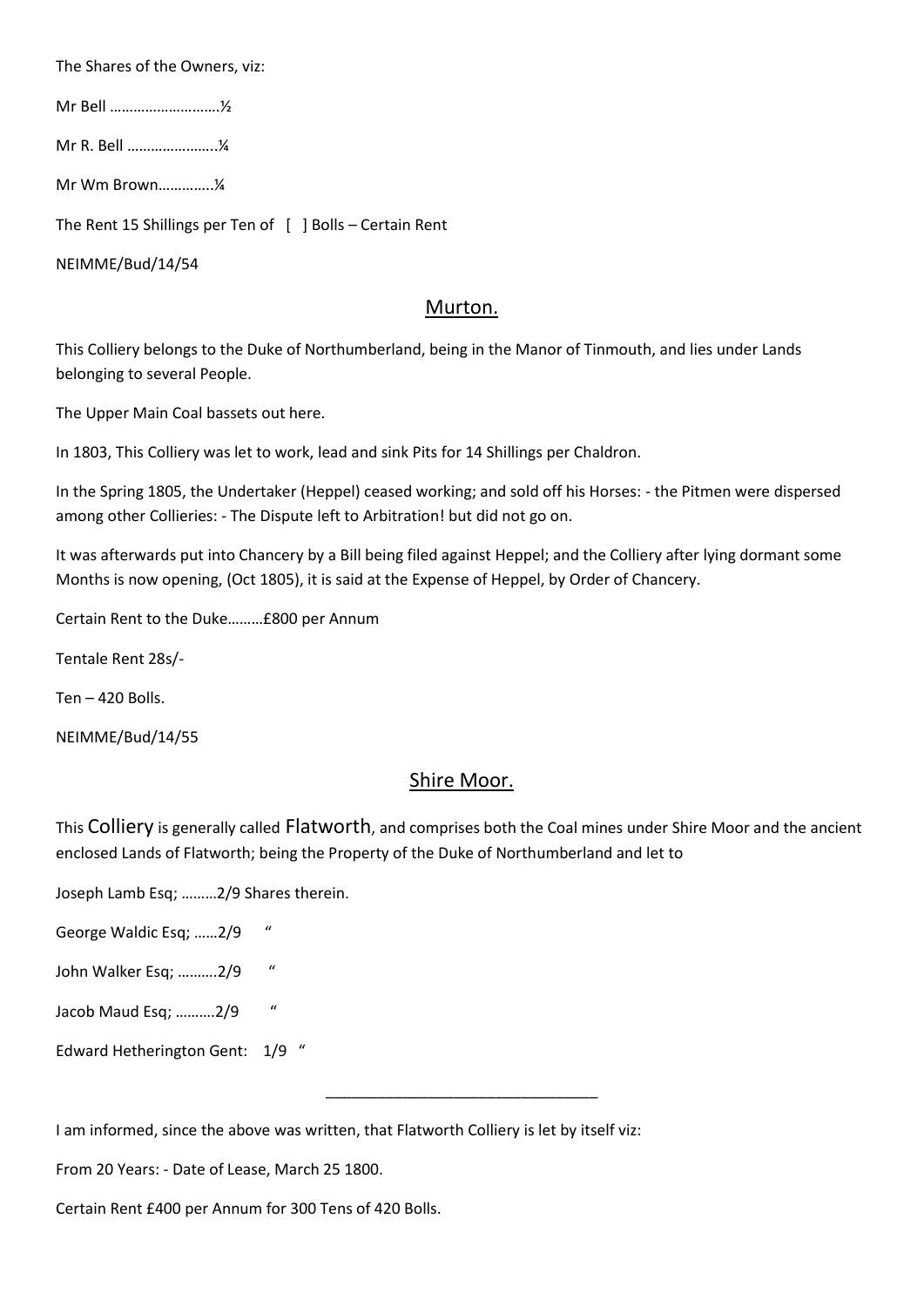Tentale Rent 26s/8d for round and 15s/0d for small.

Lessees to pay double Damages for Spoil of Ground.

N.B. The above is now in Work, viz: 1797, etc. to the above Parties.

NEIMME/Bud/14/56

# Low Flatworth. Tyne.

\_\_\_\_\_\_\_\_\_\_\_\_\_\_\_\_\_\_\_\_\_\_\_\_\_\_\_\_\_\_\_\_\_\_\_\_\_\_\_\_\_\_

\_\_\_\_\_\_\_\_\_\_\_\_\_\_\_\_\_\_\_\_\_\_\_\_\_\_\_\_\_\_\_\_\_\_\_\_\_\_\_\_\_

This Colliery as well as the former belongs to the Duke of Northumberland; and is let to the same Owners,

The Upper Main Coal is won and opened at the Depth of nearly 120 Fathoms.

The Coals are vended by the name of Percy Main in Compliment to his Grace.

NEIMME/Bud/14/57

#### Beamish South-moor. Tyne.

This is a Part of Lanchester Colliery, let by the Bishop of Durham to the Earl of Sefton (in Trust for a Mr Smith0 who sublets to the Grand Allies, at the Rent of 15 Shillings per Ten. See Page 9. (by Mistake here)

### The Kip-hill.

About 8 Acres of this Estate being left unwrought, many Years ago, by the Grand Allies; Sir John Eden has taken the same of Mr Dawson's Representatives, viz:

For the Main Coal 20s/- per Ten of 420 Bolls

For the Hard Coal 17s/6 " " "

NEIMME/Bud/14/58

#### Shield Row. Tyne.

A Part of the Lanchester Colliery , demised by the Bishop of Durham to the Earl of Sefton (in Trust for Mr Smith) is let by the Earl to the Grand Allies; is generally called Shield Row, as lying near that Place; the proper Name,on Tyne, is South-moor.

A Tract of Freehold, belonging to Bowes and Scaife, is more properly, called Shield Row and is now in Work.

The certain Rents with which this Colliery is saddled, stand below, viz:

Stanley Colliery Rent ……………. £300 per Annum (Dormant)

South Moor ditto ……………….. 300

Bowes and Scaife ditto ……… .. 60

Sir John Eden Way Leave &

Water Courses…………………. 300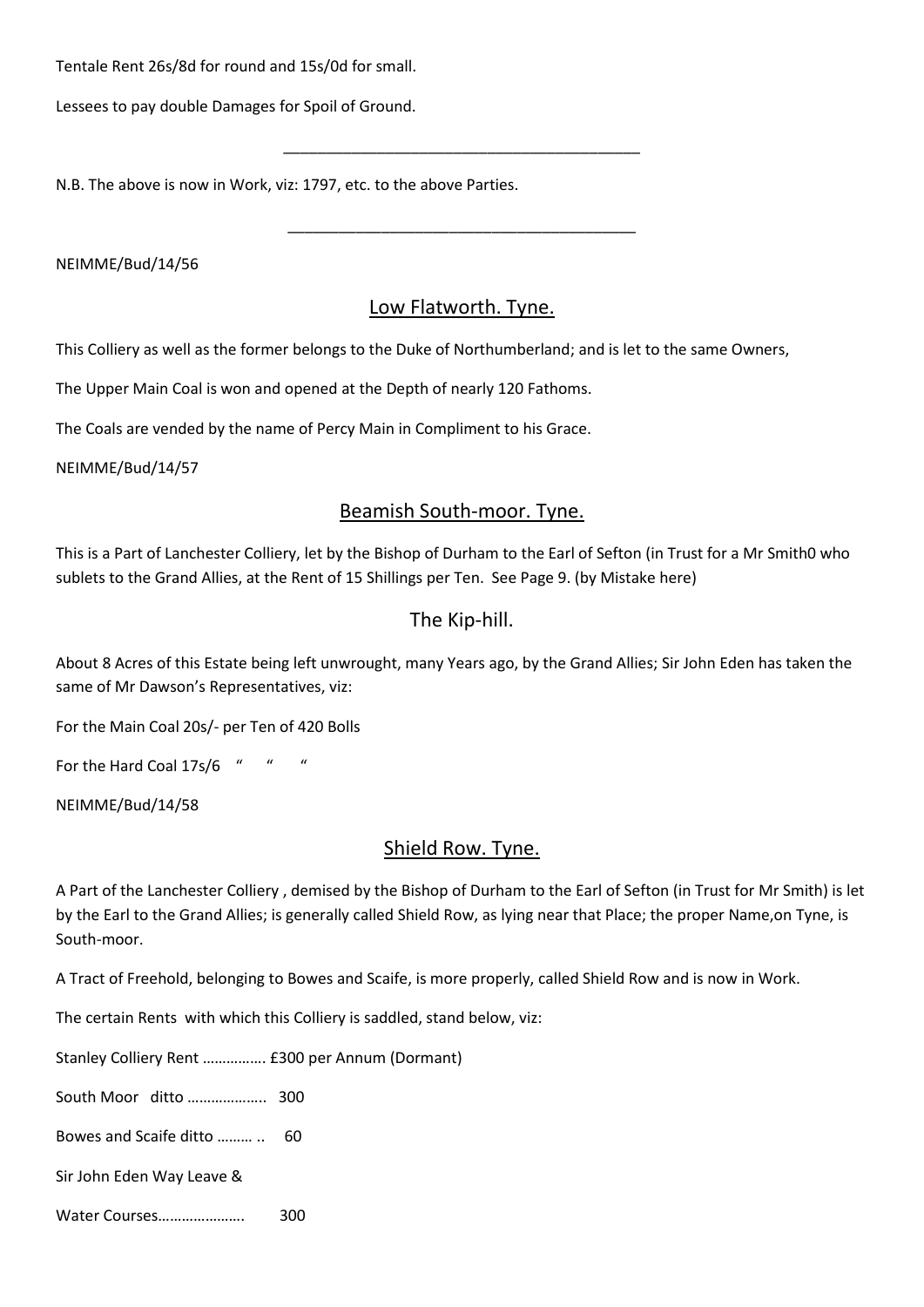Sir Thos. Clavering's Way leave 200

- Bowes & Scaife……………ditto 80 or 85
- Dawson's …………………...ditto 60
- Mr Smith (near Causey) ditto 20
- Blackburn Fell ………….. ditto 100
- Whickham Copyholds ditto

Dunston Staith, in the Lease of Whickham Manor ditto.

NEIMME/Bud/14/59

# Twizell.

Twizell Estate belonged to Mr Thomas Bowes Attorney at Darlington, one Moiety, and the Remainder to Messrs Smith, Jackson and Wheatley.

The Colliery under the same has been wrought for several Years by the late W. George Johnson, the Lambton Undertakers and Gray & Richardson.

In 1800 Mr Wade bought the Estate for £12500.

Mem: The Shares in the Workings are:

- Mr Featherstonehaugh …………..1/6
- Mr Crondace ……………………………1/6
- Mr Robert Johnson………………….1/6
- Messrs Gray & Richardson……….1/6
- Mrs J. Johnson………………………….1/6
- Mr R. Smith………………………………1/12

Gray & Atkinson………………………1/12

\_\_\_\_\_\_\_\_\_\_\_\_\_\_\_\_\_\_\_\_\_\_\_\_\_\_\_\_\_\_\_\_\_\_\_\_\_\_\_\_\_\_\_\_\_\_\_\_\_\_\_\_\_\_\_\_

In May 1802, it was reported that Messrs Featherston and Croudace had purchased the Shares in the Lease thereof; and that they were in Possession which proved to be true; and in Consequence of which they were shut out of their Shares in the Lambton Undertakings; as being contrary to the Spirit of their Engagement with the Lambton Family.

<sup>1801.</sup> It is said that Messrs. Bell, Noble and Atkinson, who have taken the Working of this Colliery, so every Thing, and pay every Rent etc. for 14 Shillings per Chaldron. Messrs. Martindale and Ramsay wrought this Colliery in 1798, for 7s.5d per Chaldron, exclusive of all Rents and Drawing the Coals by the Machine.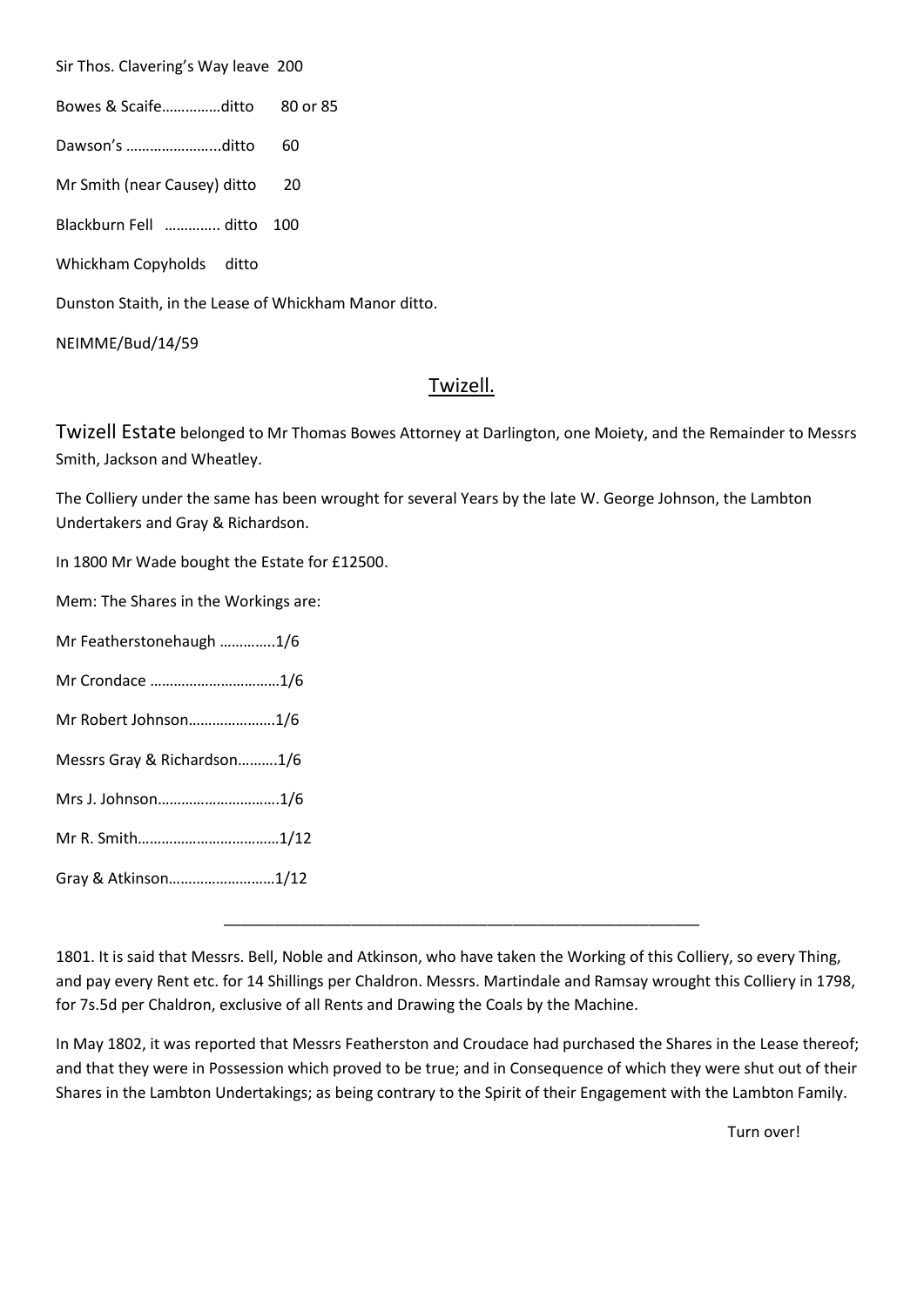# Twizell. Wear.

#### Conditions of the Lease.

Messrs Bowes and Co: Lessors: - George Johnson, Lessee.

Term  $-31$  Years from May  $12<sup>th</sup>$  1792.

Rent - £400 per Annum, certain.

Tentale Rents: - Main Coal – 1<sup>st</sup> 21 Years .................................16s/0d}

Do ………… last 10 Ditto ……………………………18s/-}

Five Quarters 1st 21 Ditto ……………………………12s/-} per Ten

Ditto ………….last 10 Ditto …………………………..13s/4}

The Ten: - 440 Bolls.

Lessors may use Waggon Way on paying Lessees 2s/6d per Ten, per Mile.

Hagg copyhold ( about 25 Acres) excluded.

Lessee to expend £500 towards the Winning.

Colliery to be wrought according to the Judgement of Viewers.

To leave a Barrier of 10 Yards.

Not to make Outstrokes except into Pelton Fell.

May make Outstrokes; the Rents to be fixed by Viewers & Umpire.

Lessees to be allowed 20 Tens or more if necessary for the Consumption of Fire Engines, Workmen etc.etc.

Lessees may lead other Coals for 1s/8d per Ten, but if Twizell is laid in, then £125 per Annum for 20000 Chaldrons.

\_\_\_\_\_\_\_\_\_\_\_\_\_\_\_\_\_\_\_\_\_\_\_\_\_\_\_\_\_\_\_\_\_\_\_\_\_\_\_\_\_\_\_\_\_\_\_\_\_\_\_\_\_\_\_\_\_\_\_\_\_

Lessees not to allow any Person to lead Coals under 2s/6d per Waggon.

| The Owners of this Colliery pay the following Rents, also, viz:              | £     |
|------------------------------------------------------------------------------|-------|
| To the Bishop of Durham for Way-Leave over Pelton Fell  Per Annum: 50        |       |
| To the Trustees of the late Mr Lambton for Wayleave over Stelloes [?]        |       |
| Flatts, Pirktree, Rukleton, Harraton Etc for 20000 Chaldrons  Per Ditto: 500 |       |
| To Sir Ra: Milbank for Way-Leave £157.10s.0d & £60.12s.0d  Per Ditto: 218.2  |       |
|                                                                              |       |
|                                                                              | 87.10 |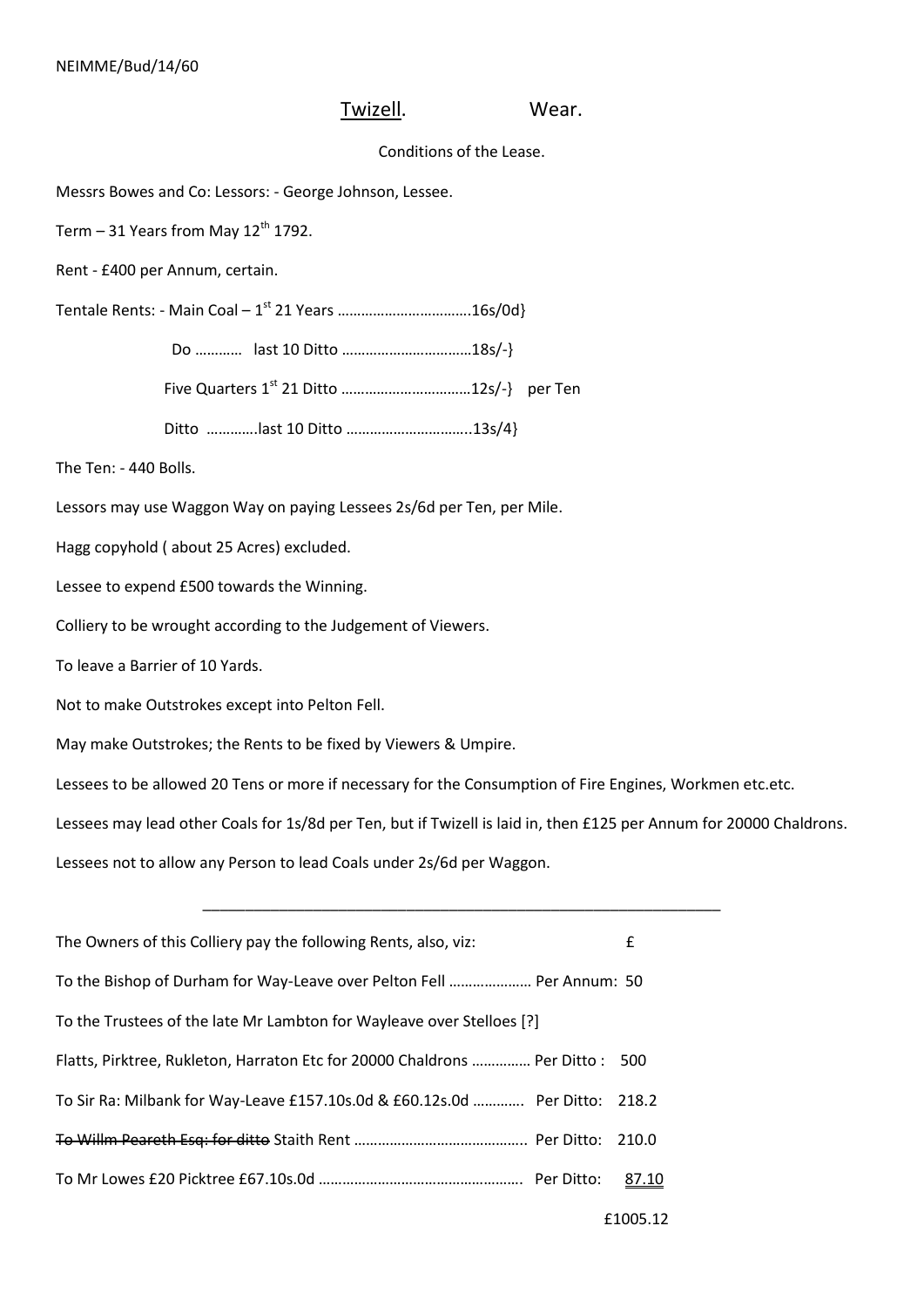# Pelton Fell.

This Colliery belongs to the See of Durham, and has been formerly leased, under the Name of Urpeth Moor to a Mr Shafto of Benwell for Terms of 21 Years.

Since the Purchase of the Flatts Estate by General Lambton, in which Mr Shafto was interested as well as in this Colliery, the Leases have been renewed to Mr Lambton as Lessee in chief.

The Shares in the Lease are as below. Lease for Years

| Sir Sydney Meadows  5/24} |  |
|---------------------------|--|
|                           |  |
| Sir Thomas Liddell  2/24} |  |

\_\_\_\_\_\_\_\_\_\_\_\_\_\_\_\_\_\_\_\_\_\_\_\_\_\_\_\_\_\_\_\_\_\_\_\_\_

Mr Lambton works the Colliery under Leases from the other Partners for their respective shares.

The certain Rent to Mrs Montagu and the others …………………… £250 per Annum.

Tentale Rent of the Main Coal Seam ……………………………………….. 18s/-

Ditto …………..of the Five Quarter Ditto……………………………………. 13s/4d

The Ten 418 Bolls.

\_\_\_\_\_\_\_\_\_\_\_\_\_\_\_\_\_\_\_\_\_\_\_\_\_\_\_\_\_\_\_\_\_\_\_\_

Statement of Wayleave Rents in Feb:1785.

| Commencement  |                                                          |            | Rents |          | <b>Term</b> |         |
|---------------|----------------------------------------------------------|------------|-------|----------|-------------|---------|
| Of Leases.    |                                                          |            |       |          | Years       |         |
|               |                                                          | f          |       | D        |             | Ending: |
|               | William Lowes Esqr: from Year to Year and may            |            |       |          |             |         |
|               | be easily avoided.                                       | 40         |       |          |             |         |
| 1781 May 1.   |                                                          | 30         |       |          | 41          | 1822    |
| 1770.Nov.22   | Representatives of John Hutton and others for            |            |       |          |             |         |
|               |                                                          | 84         |       |          | 38          | 1808    |
| 1769.Dec.24   | William Lambton Esqr:----------------------------------  | 280        | $-$   | $-$      | 31          | 1800    |
| 1769. May12.  | Ra: Carr Esqr:------------now Milbanke---------------    | 158        | 2     | $- -$    | 21          | 1790    |
| 1778. Dec.24. | William Peareth Esqr: ---------------------------------- | <u>150</u> | 兰     | 兰        | 31          | 1809    |
|               | f                                                        | 742        |       | $\Omega$ |             |         |
|               |                                                          |            |       |          |             |         |

NEIMME/Bud/14/62

# Pelton Fell.

A new Agreement was entered into with Mr Montague for 13s.4d per Ten in the Spring of 1803; and for Lime Kiln Coals 6s.8d.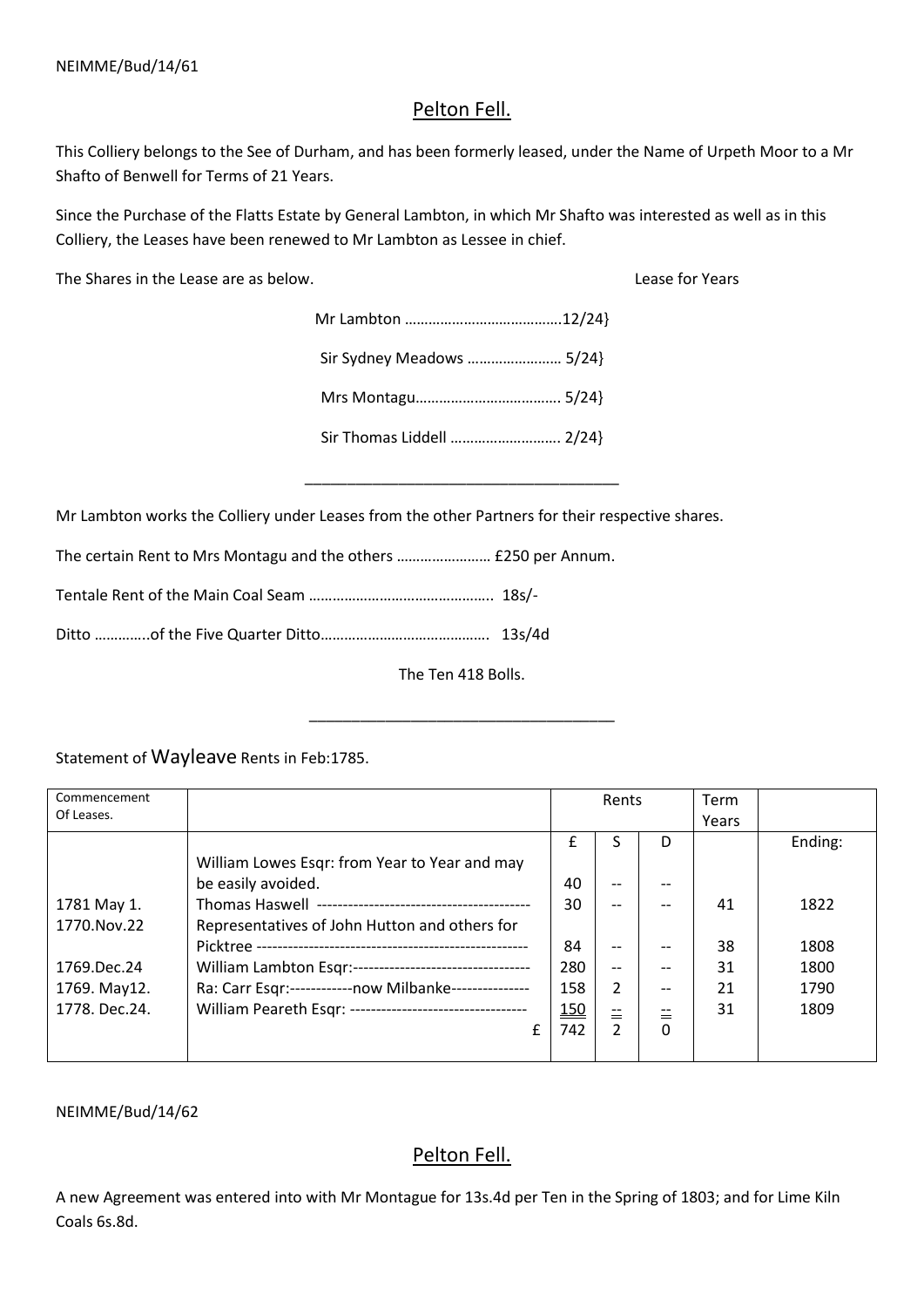| Lambton Family have 5/8ths |  |
|----------------------------|--|
|                            |  |
|                            |  |
| NEIMME/Bud/14/63.          |  |

### Birtley Common.

NEIMME/Bud/14/64

# Spring Well.

NEIMME/Bud/14/65

#### New Washington.

NEIMME/Bud/14/66

#### Usworth. Vane and Legg.

A Part of Usworth Township belonging to Sir William Scott Bart: Col: Blakeney, and Sir Wilfred Lawson Bart: is let to Sir H.V.Tempest Bart: and Lewis Legg.

Sir Henry's Share in the Undertaking ⅔ds, and Mr Legg's ⅓ Part.

Sir W.Scott's Estate …….200 Acres, Certain Rent £250 per Annum.

Colonel Blakeneys do …150 Do; ………………….Do; £200 per Ditto

Certain Rent commences at Christmas 1802.

The Partnership between Sir Hen: and Mr Legg was broke up, and Sir William Scott took £500 for cancelling his Lease.

Col: Blakeney asked the same Sum for relinquishing his Agreement.

NEIMME/Bud/14/67

# Old Washington.

NEIMME/Bud/14/68

# Usworth. W. Russell Esqr:

NEIMME/Bud/14/69

#### Harraton Outside. See Page 77.

This Estate and Colliery belong to the following three Baronets, as they are called; being Tenants in Common, and all their Shares alike. Viz: Sir Francis Blake, Sir John Thorold and Sir Ra: Milbanke.

Sir Ra: Milbankes Share is now held by his eldest Son, in Right of his Mother, who also holds the Colliery under Lease.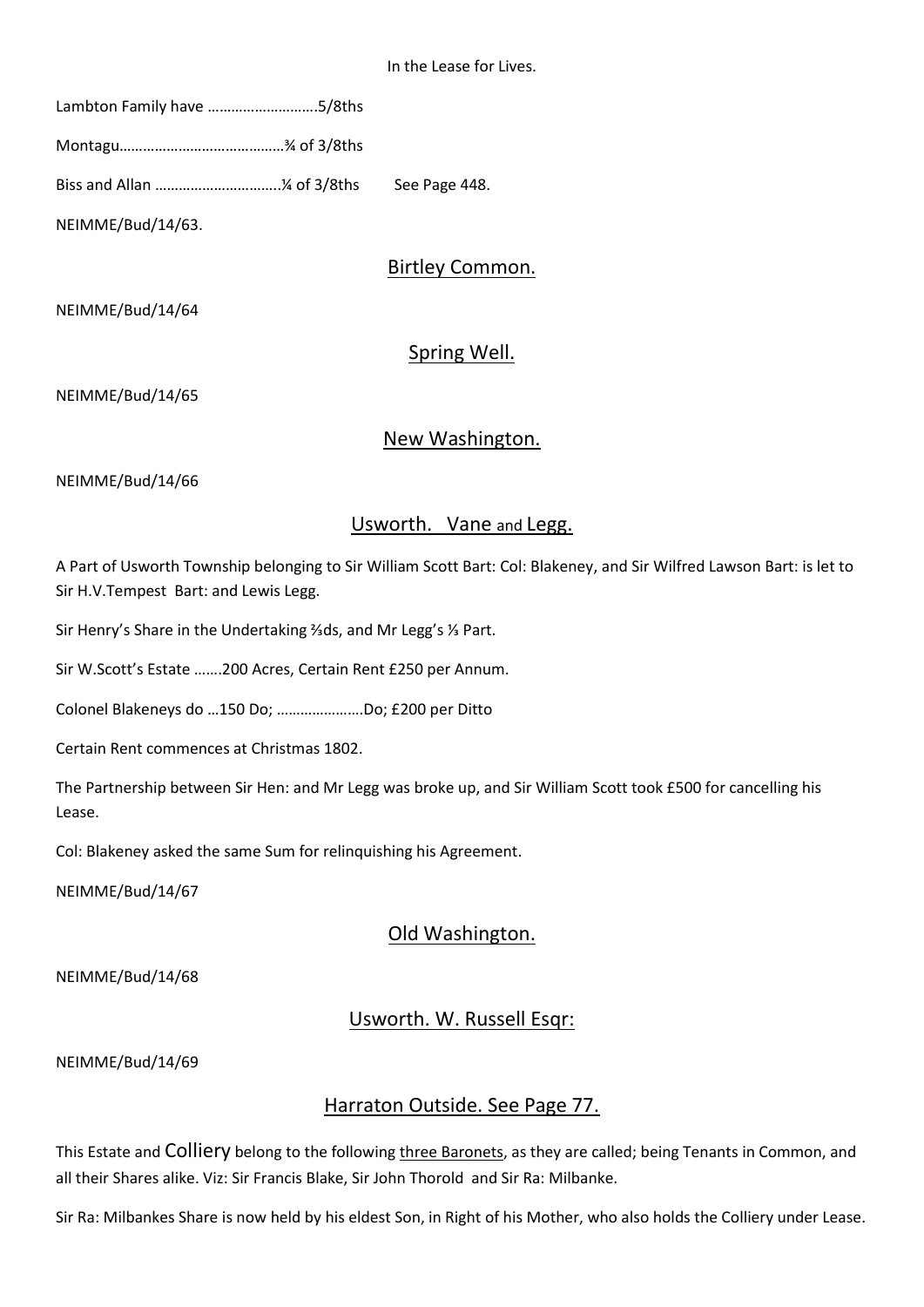Rent of the High-Main Coal ………………30s/0d

Ditto of the Five Quarter do;................25/0 per Ten.

The Premises extend to the River Wear, and are free from Way-leave Rent.

Mr Robert Wade works this Colliery by the Ten; his Prices in 1797, 1798 and 1799 being:

For the High-main £5.8s.9d per Ten of Bolls 418

---- Five Quarters £5.6s.3d ditto ditto

His Prices formerly were 6d per Chaldron less for each Seam.

He has 6d per Chaldron for Collecting the Coal Money from the Fitters & £100 per Annum as a Salary besides.

He works the Coals and lays them abank, but is paid for ober Putting, above 250 Yards from each Shaft.

He leads the Coals, upholds the Waggon Way and Waggons; but lays no new Way; nor sinks any Pits; nor keeps the Colliery Fire Engine.

He supplies the Pitmen with Fire Coal, but is paid for the Coals consumed by the Machines and Fire Engines; also for those consumed by the Wrights, Staith-house, Etc.Etc.

He is at no Expense about the Staith, except One-half of the Slating which is a mere Trifle.

He receives Payment for all damaged Ground:- and pays neither Cess nor Tax for the Colliery:- He is at no Expense about Skreening!

N.B. The Undertaker receives a certain Sum Weekly for Leading the Pitmens Fire Coals and their House Rents.

NEIMME/Bud/14/70

March 1799.

Estimate for Working Harraton Moor Colliery by the Ten on a Sea Sale Vend of 17.000 Chaldron annually:

To work them from two Pits; and allowing 1.000m Chaldrons a Year more for the Fire Engine, two Machines, Landsale, Potteries etc. etc.

|                                                                                |                    | £. s. d. |
|--------------------------------------------------------------------------------|--------------------|----------|
|                                                                                | per Score -- . 2.5 |          |
| Putting: 16 Horses to be employed at 35 Corves per Day; and                    |                    |          |
|                                                                                | Do                 | $-.1.7$  |
| Headways etc: Holing Walls 9d per Yard: The Bords holed at                     |                    |          |
| 22 Yards: 3½ Yards Wide & 2 High, including Walls                              | Do.                | $-2 - 3$ |
| Overmen etc: 4 Overmen at 12s/0 & 1 back Deputy 4s/- per Week<br>£2.12s.0d     |                    |          |
| Oil. 33 Lamps at 1 Gill per Day, 5 Days per Week and 2s/9d per Gallon 1. 7.6.} |                    |          |
| $14.2.\}$                                                                      |                    |          |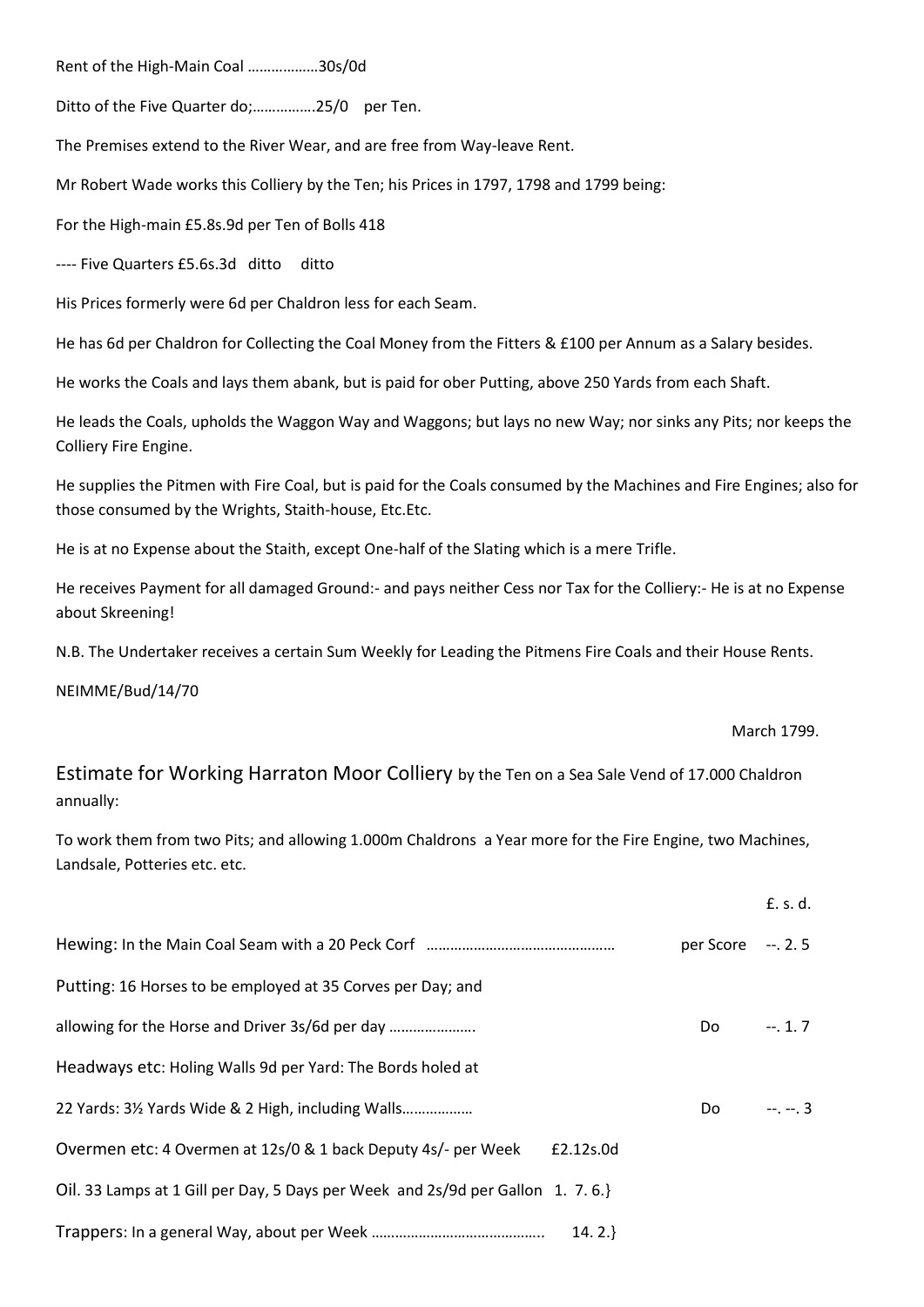|                                                                                  | 5.10           | Do    | 8½             |
|----------------------------------------------------------------------------------|----------------|-------|----------------|
|                                                                                  |                |       |                |
|                                                                                  |                |       | $1\frac{1}{2}$ |
|                                                                                  |                |       | $\frac{3}{4}$  |
|                                                                                  |                |       | $1\frac{1}{2}$ |
|                                                                                  |                |       | $4\frac{3}{4}$ |
|                                                                                  |                |       | 9¼             |
|                                                                                  |                |       | $\overline{2}$ |
| Smithwork (exclusive of Smith only Machines) 1d34 (but keeps Waggons above bank) |                |       |                |
|                                                                                  |                |       | 3              |
|                                                                                  |                |       |                |
| The Diffs; between Mr W's Tentale Price and that charged                         |                |       |                |
| him for Coals, about £30 per Annum on 8400 Scores will be 1                      |                |       |                |
|                                                                                  |                |       |                |
| Wear and Tear: Smithwork, Wrightwork in Engines and Machines 23/4                |                |       |                |
|                                                                                  | $1\frac{1}{2}$ |       |                |
|                                                                                  |                |       | 1.1%           |
|                                                                                  | Per Score      |       | <u>8.0</u>     |
|                                                                                  |                |       | 3.8%           |
|                                                                                  |                |       | 10             |
|                                                                                  |                |       | 4              |
|                                                                                  |                |       | 9              |
|                                                                                  |                |       | $\frac{3}{4}$  |
| See more on Page 77.                                                             |                | Total | <u>5.8</u>     |

NEIMME/Bud/14/71

# Washington Glebe.

This Colliery belongs to the Rector of Washington.

The certain Rent £200 per Annum.

It is wrought by Messrs. Hudson and Co; by Outstroke from the Ox-Close Engine.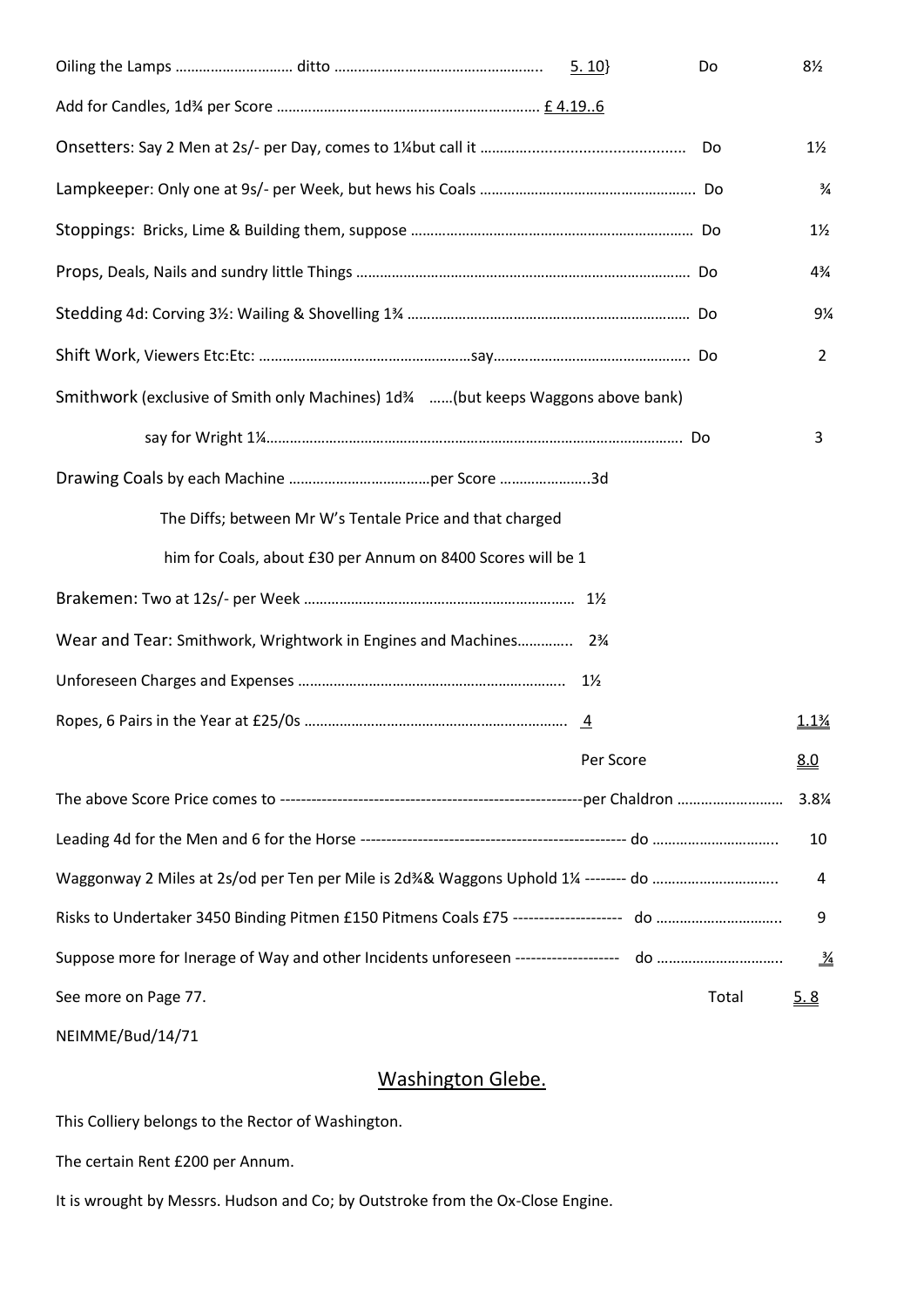The Owners pay to Sir Wilfred Lawson Bart. and Robert Shafto Esqr: (the Lessors of the Ox-Close) 15 Sh. Per Ten for such Outstroke and Way Leave to Wear.

So that the Rector receives only for the High-main 10s per Ten - the lower Seams 5 per Ditto.

The Rector agreed with the Owners for an Outstroke from the Glebe to work a Tract of Coal contiguous thereto, belonging to Mr Shafto, for which he receives 7s.6d per Ten.

Sections of the Seams taken in 1802.

Hutton's Seam at Glebe Pit Shaft. Low-main Coal at the Glebe Pit Shaft.

| Ft. In |                             |
|--------|-----------------------------|
|        | $\vert$ Co                  |
|        | $\overline{\phantom{a}}$ Co |
|        |                             |
| $-8$   |                             |
| 5.11   |                             |

|      | Ft. In |
|------|--------|
|      |        |
|      |        |
| -3.8 |        |

#### NEIMME/Bud/14/72

# Washington Glebe.

NEIMME/Bud/14/73

### South Birtley.

NEIMME/Bud/14/74

# Harraton. Peareth.

This Colliery belongs to Lambton, but is let to Mr Peareth.

The Quantity of Ground about 120 Acres.

It is bounded by Birds Nook Dyke on the West, Harraton Outside on the North, Tatfield on the East, Chaters haugh on the South.

Birds Nook Dyke is an Upcast to the West of 8 Feet.

North Biddick Dyke lies close by the South Boundary and casts up 8 Feet to the South.

The Five Quarters and high-main Coals are both wrought (1803).

The Maudlins wrought in the whole; and now taking off the Walls. (1803)

The Low-main not in the Charlotte & Dolly Pits, being only a Crow Coal.

Section of the Low-main Coal in the Fanny Pit

Ft. In.

Splint at top ……………………………… --. 6}

Good Coal at Bottom……………………2. 6} makes 3 Feet.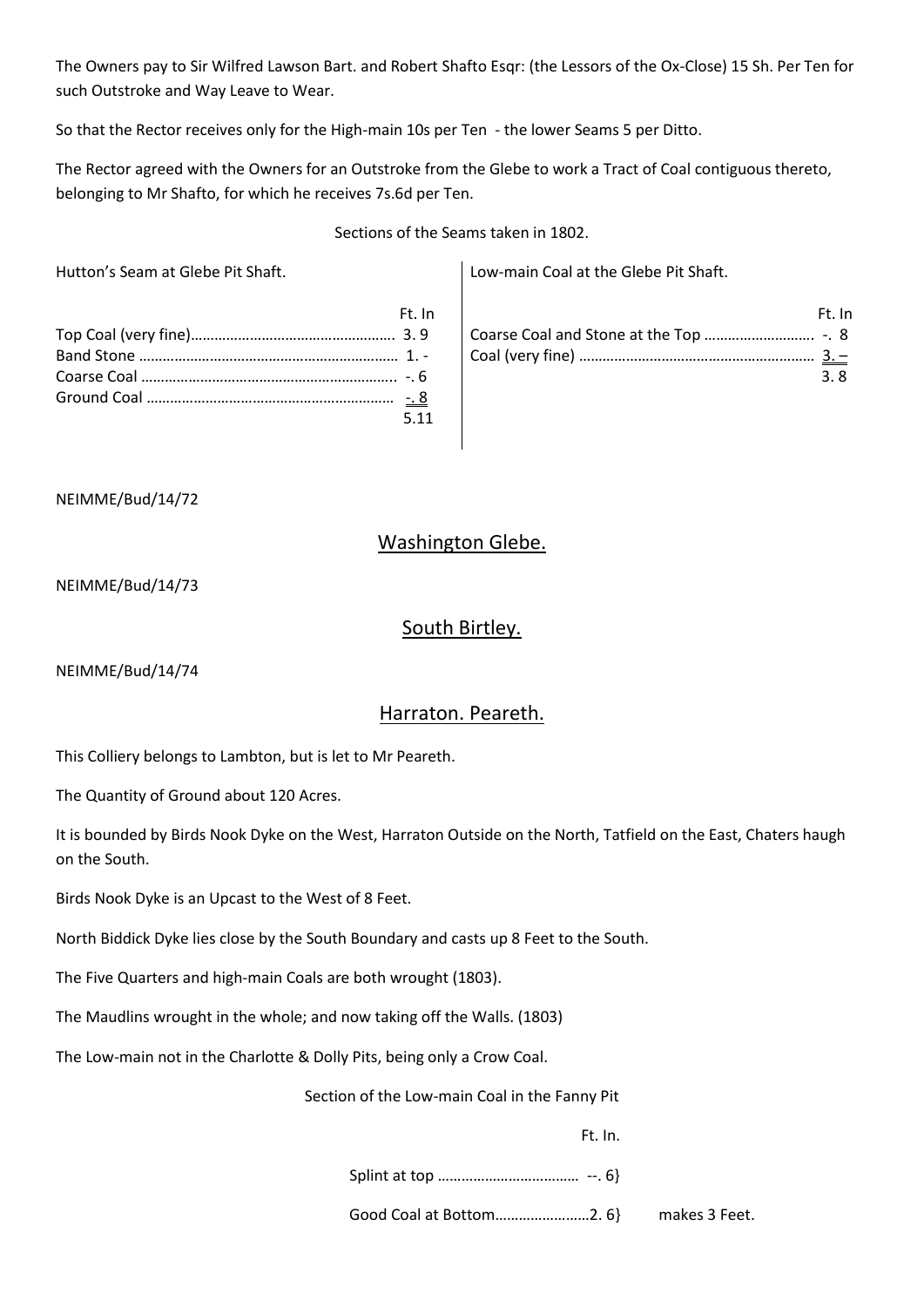The Hutton's Seam nearly whole: This Seam is very tender and bad between the Charlotte and Dolly Pits, and the Fatfield Boundary, and continues soft to the West.

The Low-main Coal is supposed to keep its Section from the Fanny Pit to the Harraton Outside Boundary, as it is of the same height in that Colliery.

NEIMME/BUD/14/75

# Lee Field & White House.

\*The Herbage of this Estate belongs to the Lambton Family and Mr Humble, by a Purchase made some Years ago. Mr Humble has a Moiety in Severalty.

In the Coal – Lambton ⅔ds Share in all Seams

Humble ⅓ " do in Low-main and Huttons.

The long Colliery Lease expires at Mayday 1802.

Mr Peareth has ⅓ Share in the Maudlins.

This Estate belonged formerly to a Mrs Dixon of Gainsborough in the County of Lincoln, Widow, Daughter and heir of Elizabeth Wallet, who let the same to William Peareth Esq: (namely her Two Thirds of the Coal Mines) for a Term of 42 Years from May 12<sup>th</sup> 1760.

Certain Rent £100 per Annum.

Surplus Rents of 12s. 6d per Ten for the Main Coal.

Ditto …………. of 8s. 6d per Ten for the Five-Quarters Coal.

Ditto ………... of 8s. 3d per Ten for all the other Seams.

Ten to consist of 20-20 Boll Waggons or 400 Coal Bolls.

Outstroke rent into Mrs Thompson and Mrs Hall of 1s.8d per Ten for her ⅔ Share of 2s.6d per Ten.

\*The first Articles above are somewhat inaccurately stated: For this Estate is divided on the Surface, in Severalty, Viz:

\_\_\_\_\_\_\_\_\_\_\_\_\_\_\_\_\_\_\_\_\_\_\_\_\_\_\_\_\_\_\_\_\_\_\_\_\_\_\_\_\_\_\_\_\_\_\_\_\_\_\_\_\_\_\_\_\_\_\_\_\_\_\_\_\_\_\_\_\_\_\_\_\_\_\_\_\_\_\_\_\_\_\_\_\_\_\_\_\_

The Lambton Family have the White house, containing……………………………..

----Humbles have the Lee-Field, containing …………………………………….

The Interests in the Royalty stand right as above stated.

On the Expiration of this Lease, a new Agreement was entered into between Lambton's Trustees and Mr Peareth and the Humbles; for the Term etc. of which see Page 105.

NEIMME/Bud/14/76

Harraton. Wear.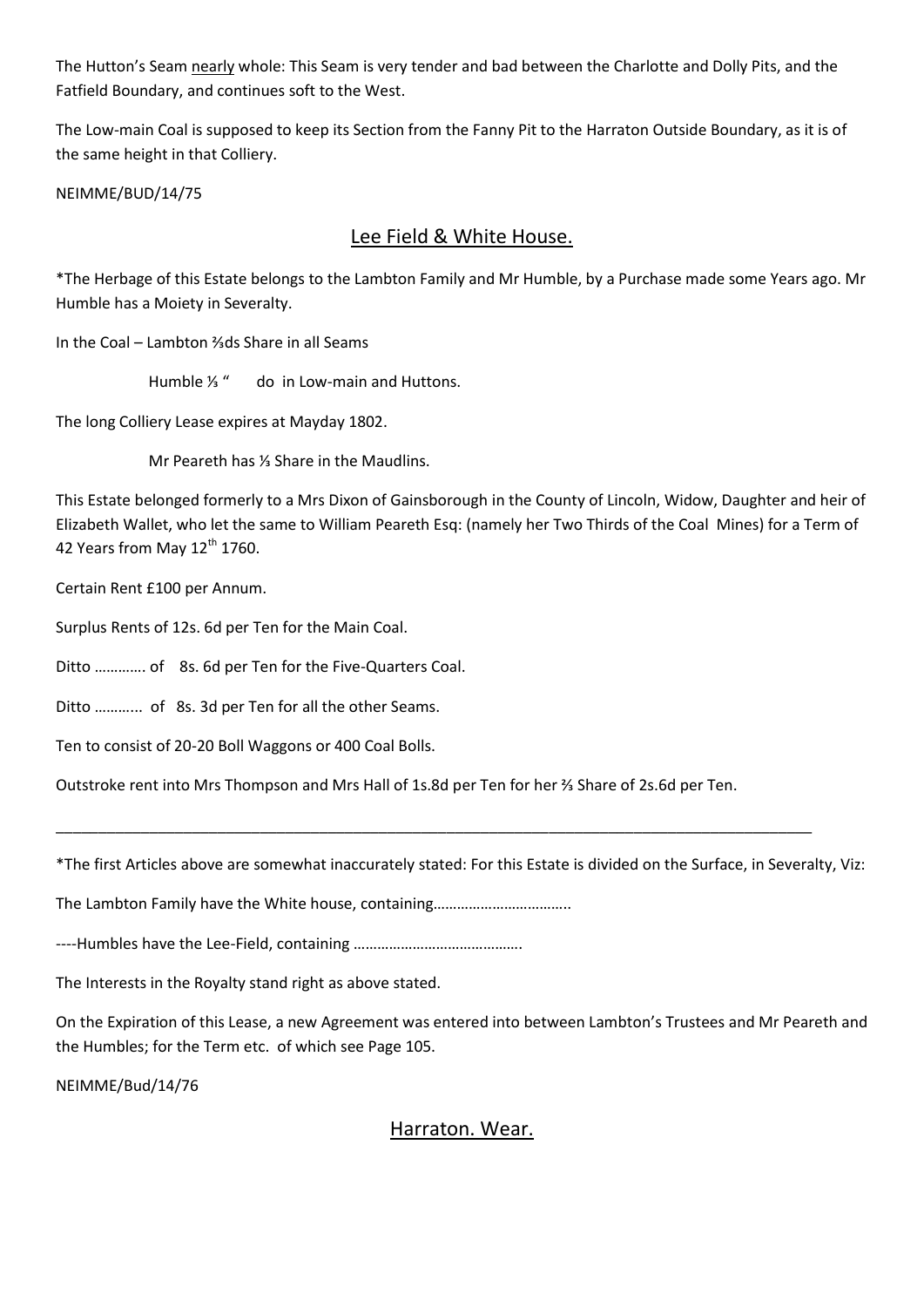## Harraton from Page 69

Or rather Harraton Outside: This Estate containing with the Coal under the same belongs to Sir Ralph Milbanke, Sir Francis Blake and Sir John Thorold Bart: in equal Shares as Tenants in Common.

Sir Ralph Milbanke has wrought the same under a Lease from the other Proprietors, which terminated at Martinmas 1798.

The Rents were, For the Upper Main Coal …..30s. 6d}

Other Seams …………. 25s.0d} per Ten of 418 Bolls.

Nov 5<sup>th</sup> 1800. Messrs. Russell and Wade purchased, at Newcastle, of Sir Francis Blake, who engaged also for Sir John Thorold, their ⅔ds of Harraton Outside Estate and Colliery, for the Sum of £35.000.

\_\_\_\_\_\_\_\_\_\_\_\_\_\_\_\_\_\_\_\_\_\_\_\_\_\_\_\_\_\_\_\_\_\_\_\_\_\_\_\_\_\_\_\_\_\_\_\_\_\_\_\_\_\_\_\_\_\_\_\_\_\_\_\_\_\_\_\_\_\_\_\_\_\_\_\_\_\_\_\_\_\_\_\_\_\_\_\_\_\_\_

Of the above Sum £20000 to be paid at Martinmas 1801 in good Bills on London; and when Possession is to be given and taken.

The other £15000 to be paid at 6 Months after, in good London bills as before, Messrs Russell and Wade paying the Baronets' legal Interest there on for that Time.

The Baronets engage to put the Purchasers into peaceable Possession at their (the Baronets') Expense: That is, into the Enjoyment and Working of the Colliery in common with Sir Ralph, or if he keeps Possession, into the Receipt of the Two thirds of the Profits thereof.

The Coals, at present, are led to the River through the Fatfield Estate, belonging to Sir Ralph and Mr Joliffe, as Tenants in Common of Moieties thereof.

Other Ways may be laid to the River through Mr Shafto's Property of Washington, and Mr Erington's Estate of North Biddick: - or through Harraton belonging to the Lambton Family.

### NEIMME/Bud/14/78

On Nov. 13<sup>th</sup> 1800 I was shown a Settled Account (by Mr Russell at Washington Meeting) of the neat Proceeds to Sir Ralph Milbanke from Harraton Outside Colliery from the Undertakers Wade and Hutton, for the Year ending Dec.31.1799. from which I noted the following Particulars, viz:

The total Vend that Year ……………………….17805 Chaldrons

|                                                         | £. s. d.   |
|---------------------------------------------------------|------------|
| Wade's Tentale for the Workings only, came to 5495.13.9 |            |
| His Premium for Collectin the Fitters Money             |            |
| on the above Vend at 6d per Chaldron                    | 445. 2. 6  |
| His Salary for I do not know what                       | 100.0.0    |
|                                                         | 1482. 5. 6 |
|                                                         | 1091.14.9  |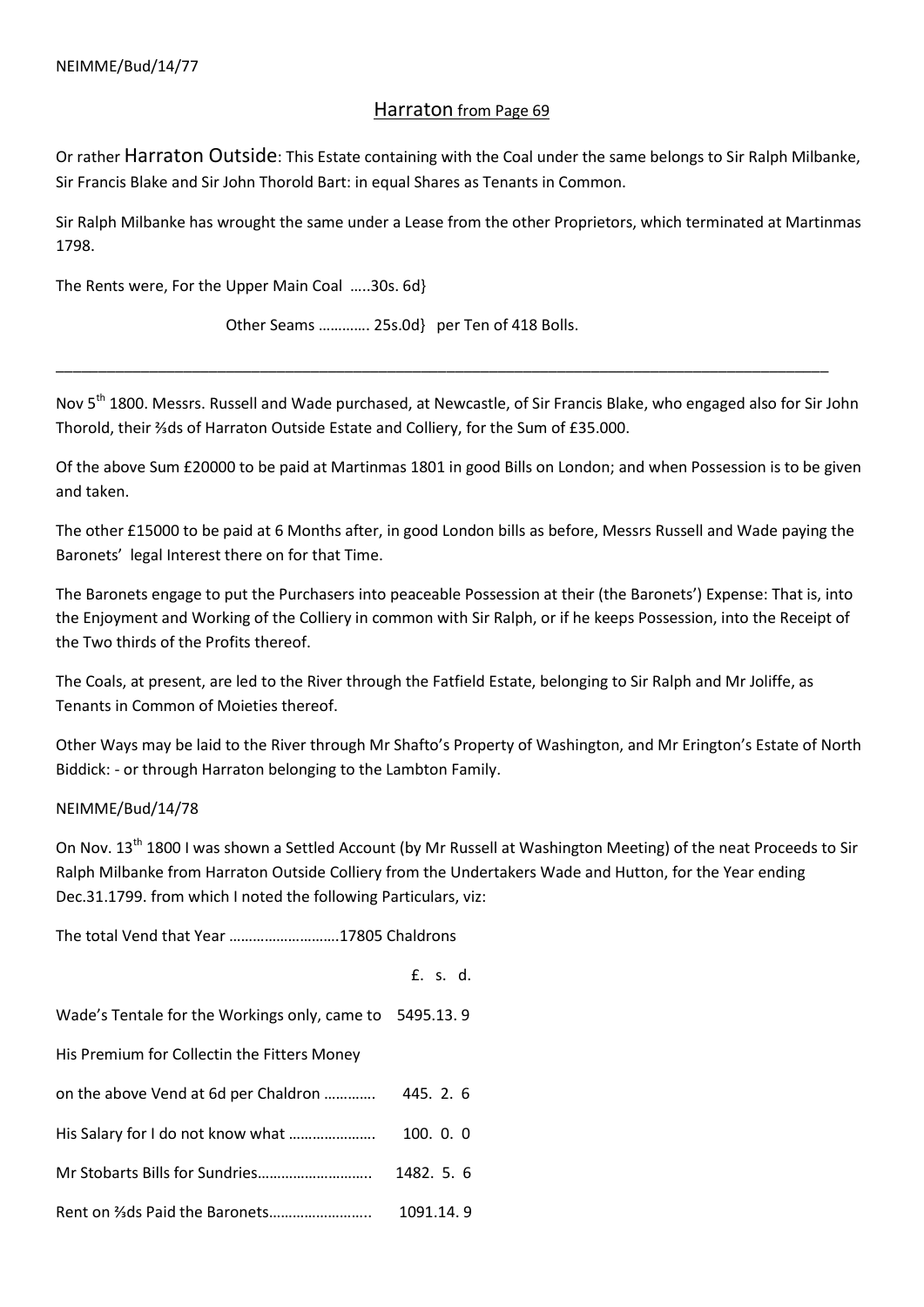| The River Duty being 3d per Chaldron                   | 215.17.3 |
|--------------------------------------------------------|----------|
| Allowance to the Fitters in Lieu of Fire Coal  17.11.0 |          |
|                                                        |          |
|                                                        |          |

In the above Balance was included, £21 as Interest for the Year on 10 Keels belonging to Sir Ralph.

It did not appear, by this Account, that Sir Ralph and Joliffe were paid the Fatfield Way leave and Staith Room Rents, nor the ⅓ of the Colliery Rent to Sir Ralph himself; which would lessen the Profits considerably.

The Prices the Coals were sold for stand below.

| Wentworth (being the upper Main Coal 15s/0d per Chaldron    |                 |
|-------------------------------------------------------------|-----------------|
| Boundary & Harraton(viz: the Five Quarters)13s/0d per Ditto |                 |
|                                                             |                 |
|                                                             |                 |
|                                                             | 5s/0d per Ditto |
|                                                             |                 |

See Page 91.

NEIMME/Bud/14/79

# East Rainton Etc.

Lessors ………………. The Dean and Chapter of Durham.

Lessees…………….. Gore Townsend of Honington Hall in the County of Warwick, and William Mellish of Bishop Gate Street, London Esquires; Divisees and Trustees, under the Will of the late John Tempest of Winyard Esquire, deceased; upon the Trusts; and for the Purposes therein expressed.

Premises …………. East Rainton, West Rainton, Moorsley, Pittington and Moorhouse in the County of Durham.

Term ………………. 21 Years from Sep.27.1794.

Rent ………………. 22 per Annum.

Mem: This is an ancient Colliery and is renewed on a Fine, and small annual Rent of £22.

Sir Henry Tempest Vane Bart. now enjoys it, and the last Fine for the Full Term of 21 Years was £6000 and £20 more as Sealing Fees.

In 1804 he renewed again on a Fine of £2500.

NEIMME/Bud/14/80

# Mr Anderson's Elswick.

### March 1804.

Mr Anderson has made the following Offer of the Coal under his Estate to Sir W.A.Cunnyngham and ----Ord Esqr. who hold the Coal under Mr Hodgson's Elswick; these Estates lying contiguous.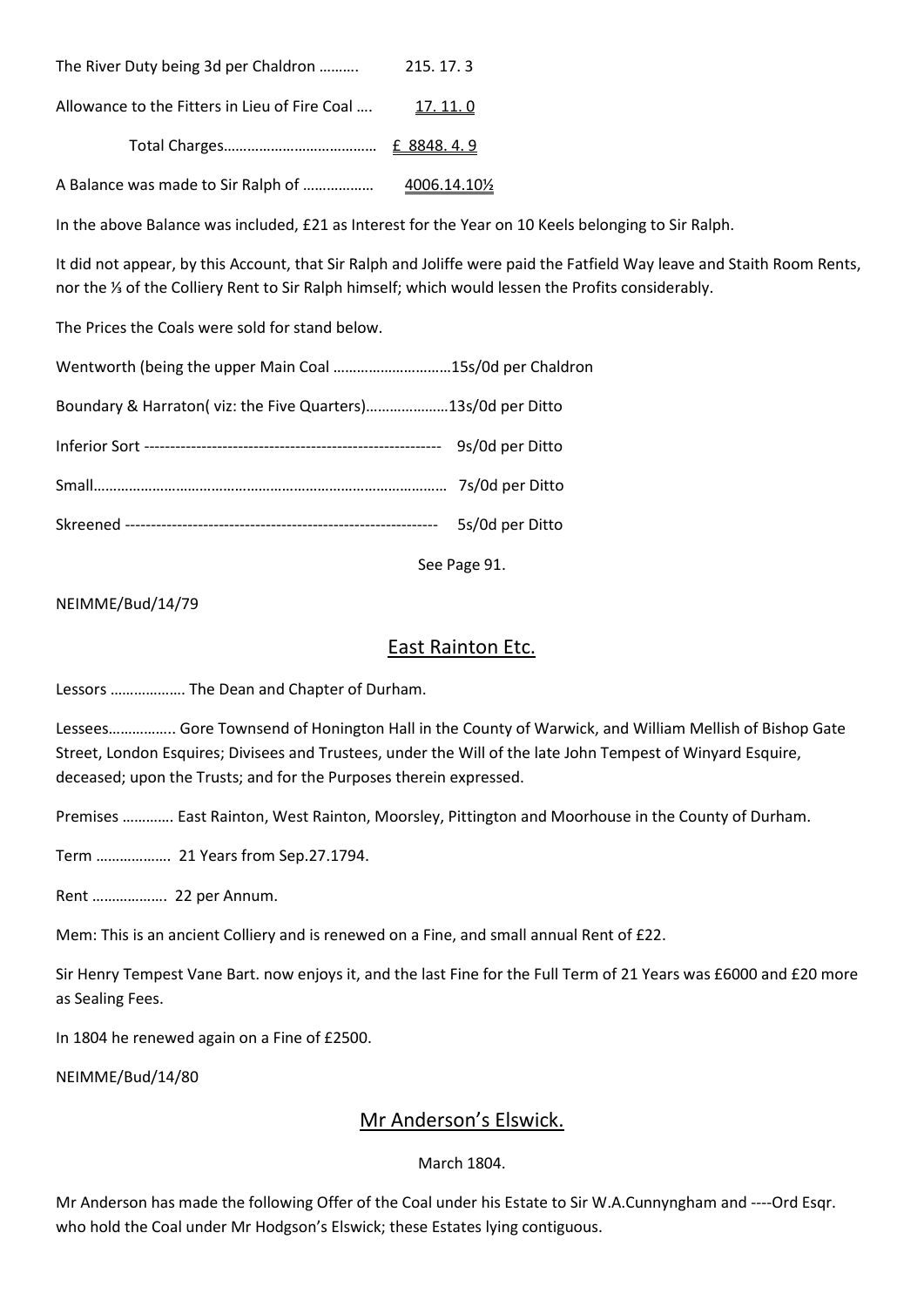Certain rent £400 per Annum for 200 Tens.

Surplus Leadings £1.11s.6d per Ten.

Way-Leave for Carts leading Coal to Newcastle 4s per Cart.

The above Gentlemen have bid him 1 guinea per Ten.

Previous to the above Offer, Mr Irmay and myself had made a Proposal at 21 Sh per ten.

Mr Bidlington, who acted for Captain Anderson, and of Course, had recommended the above Prices to be asked, desired, or rather, agreed that Mr Watkin should be called on to give his Opinion on the Tentale Prices. He reported 20 Sh per Ten as a fair Price.

NEIMME/Bud/14/81

# Pansher. Tempests.

Sections of the Seams.

NEIMME/Bud/14/82

## Heaton and Spanish Closes.

| See Page the 46.                                                                                              |                 |             | $f_{\rm{max}}$ | s. d. |  |
|---------------------------------------------------------------------------------------------------------------|-----------------|-------------|----------------|-------|--|
| The Tradesmens bills for this Colliery due Dec: 31 <sup>st</sup> 1804.  amount to <i>manumano 1682</i> . 9. 9 |                 |             |                |       |  |
| The Rents and Arrears of ditto, including the Debt due to the Grand Allies.  7708. 3. 3.                      |                 |             |                |       |  |
|                                                                                                               |                 |             |                |       |  |
| The Shares of the Owners, as below, viz:                                                                      |                 |             |                |       |  |
|                                                                                                               |                 |             |                |       |  |
|                                                                                                               |                 |             |                |       |  |
|                                                                                                               |                 |             |                |       |  |
|                                                                                                               |                 |             |                |       |  |
|                                                                                                               |                 | th parts 96 |                |       |  |
|                                                                                                               |                 |             |                |       |  |
|                                                                                                               | $\overline{36}$ |             |                |       |  |
|                                                                                                               | 96              |             |                |       |  |

NEIMME/Bud/14/83

## Newbottle.

This Colliery is Part of the Coal Mines granted by the Bishop of Durham, under the Name of Houghton-le-Spring Collieries, to the Revd: Mr Fawcett.

A Mr Stonehewer, holds ¼th Share in the Lease with Mr Fawcett.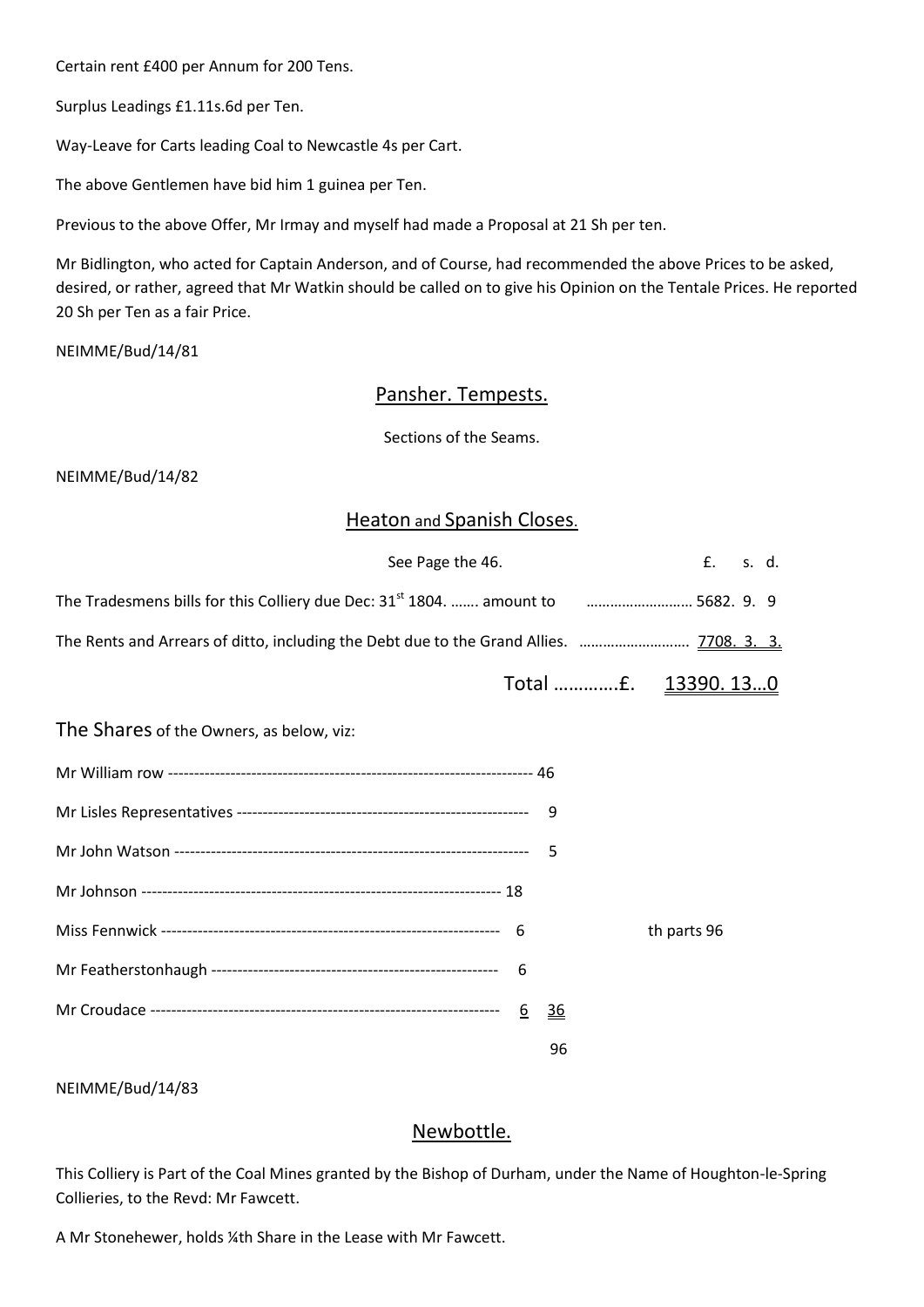Messrs. Fawcett and Stonehewer, let this Colliery to the Trust of the late John Nesham Esquire. The Rents are **E.** s. d

|                                                                                      |   | 15.0 |
|--------------------------------------------------------------------------------------|---|------|
| The Ten is 440 Bolls, computed from the Workings.                                    |   |      |
| By a late Agreement, the Lessees to pay 1s.6d. per Ten, more for the Maudlin's Seam. |   |      |
| The other Rents are                                                                  | £ |      |
|                                                                                      |   |      |
|                                                                                      |   |      |
|                                                                                      |   |      |
|                                                                                      |   |      |
|                                                                                      |   |      |
|                                                                                      |   |      |
| Besides Damages.                                                                     |   | £745 |
|                                                                                      |   |      |

NEIMME/Bud/14/84

# Herrington Mill. Wear.

NEIMME/Bud/14/85

# Lumley Park. Wear.

This is the Family Estate of the Earl of Scarborough.

The Colliery therein is let to the Lambton Family, in the following Conditions, viz:

Term; - 31 Years from January 1<sup>st</sup> 1784, or rather December 31 1783: - Terminates December 31<sup>st</sup> 1814.

Certain Rent: - £400 per Annum.

Ten: - 420 Bolls.

Prices per Ten: - Main Coal ………………………………….. 25s/0d

Low-main, Brass-Thill & Huttons .. 20s/0d

Five Quarters …………………………….. 17s/0d

Mr Hobson's Account of the Seams, many Years back.

\_\_\_\_\_\_\_\_\_\_\_\_\_\_\_\_\_\_\_\_\_\_\_\_\_\_\_\_\_\_\_\_\_\_\_\_\_\_\_\_\_\_\_\_\_\_\_

| Fathoms. |                   | Ft. Ins. |
|----------|-------------------|----------|
|          |                   |          |
| 10       | Ditto of Maudlins |          |
|          |                   |          |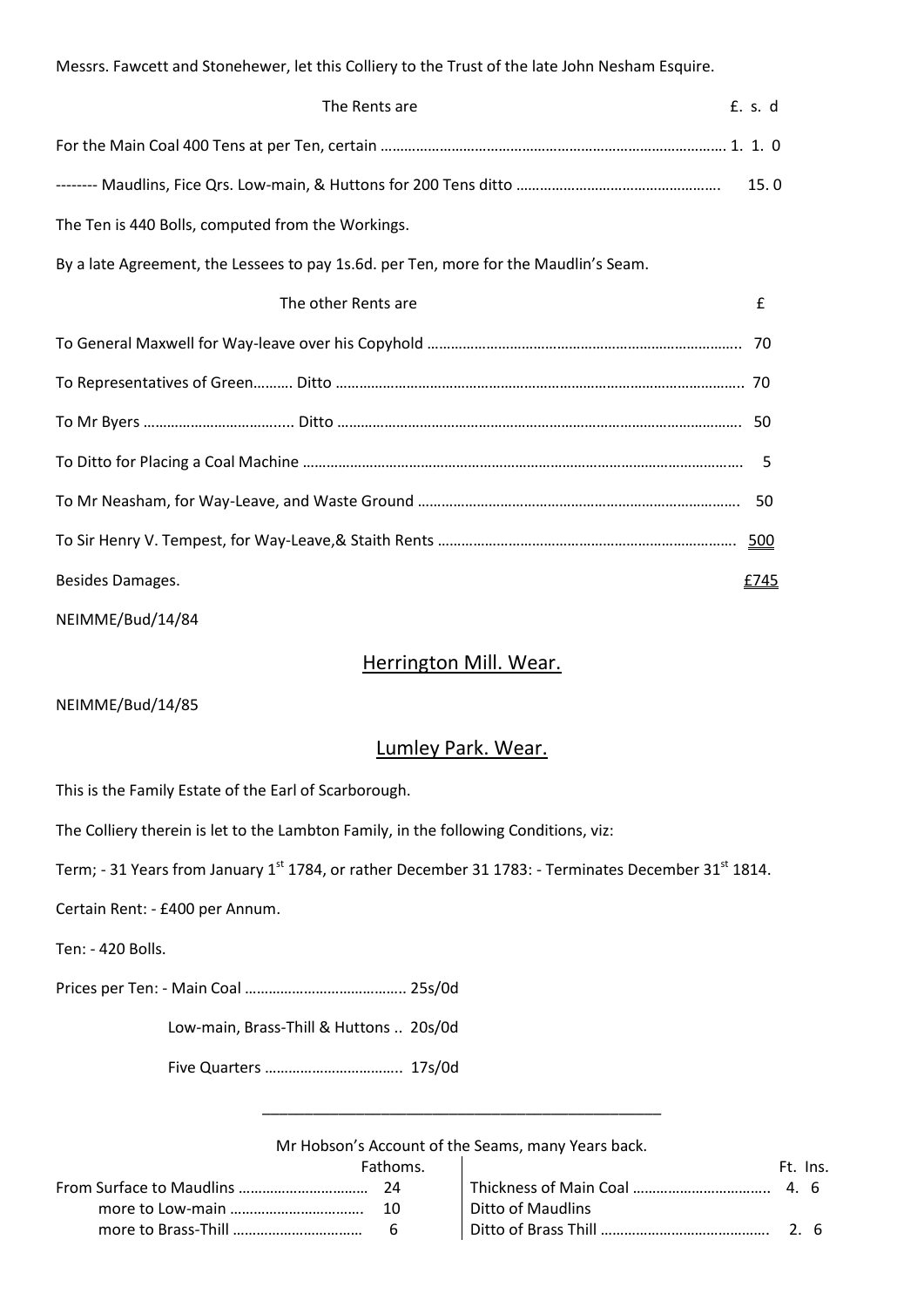Woodstone house Dyke rises 25 ins to the South.

\_\_\_\_\_\_\_\_\_\_\_\_\_\_\_\_\_\_\_\_\_\_\_\_\_\_\_\_\_\_\_\_\_\_\_\_\_\_\_\_\_\_\_\_

\_\_\_\_\_\_\_\_\_\_\_\_\_\_\_\_\_\_\_\_\_\_\_\_\_\_\_\_\_\_\_\_\_\_\_\_\_\_\_\_\_\_\_\_\_\_\_\_\_

Mem: Any Time before the Expiration of this Lease, Lord Scarborough may demand a new Lease for Lumley Colliery Way-Leaves & Staith Room for the Leading of 20 Thousand Chaldrons of Coals annually: The Term to be 31 Years; Certain Rent for Way-Leave £300 and for Staith Room £60 per Annum.

Lambton's Trustees have the like Power for Leading Coals from Findon, Plausworth etc. through Lumley Estate.

NEIMME/Bud/14/86

Blank Page.

NEIMME/Bud/14/87

# Pancher. ( Lambtons.)

This is the Freehold Estate of the Lambton Family, and they work the Colliery themselves.

NEIMME/Bud/14/88

# Lemmington. See Page 111.

In 1805, the Duke of Northumberland, demised about 180 Acres of Coal to Mr William Row.

Term 21 Years.

Certain Rent £200 per Annum for 222 2/9 Tens.

Surplus Tentale 18sh per Ten of 440 Bolls.

NEIMME/Bud/14/89

## Hetton. Not opened in 1803.

NEIMME/Bud/14/90

Benwell. Tyne

## Coals vended.

| Chaldrons. |
|------------|
|            |

- In 1800 25858
- In 1801……………. 24177
- In 1802 ………….. 26910
- In 1803…………… 26239
- In 1804 …………. 31238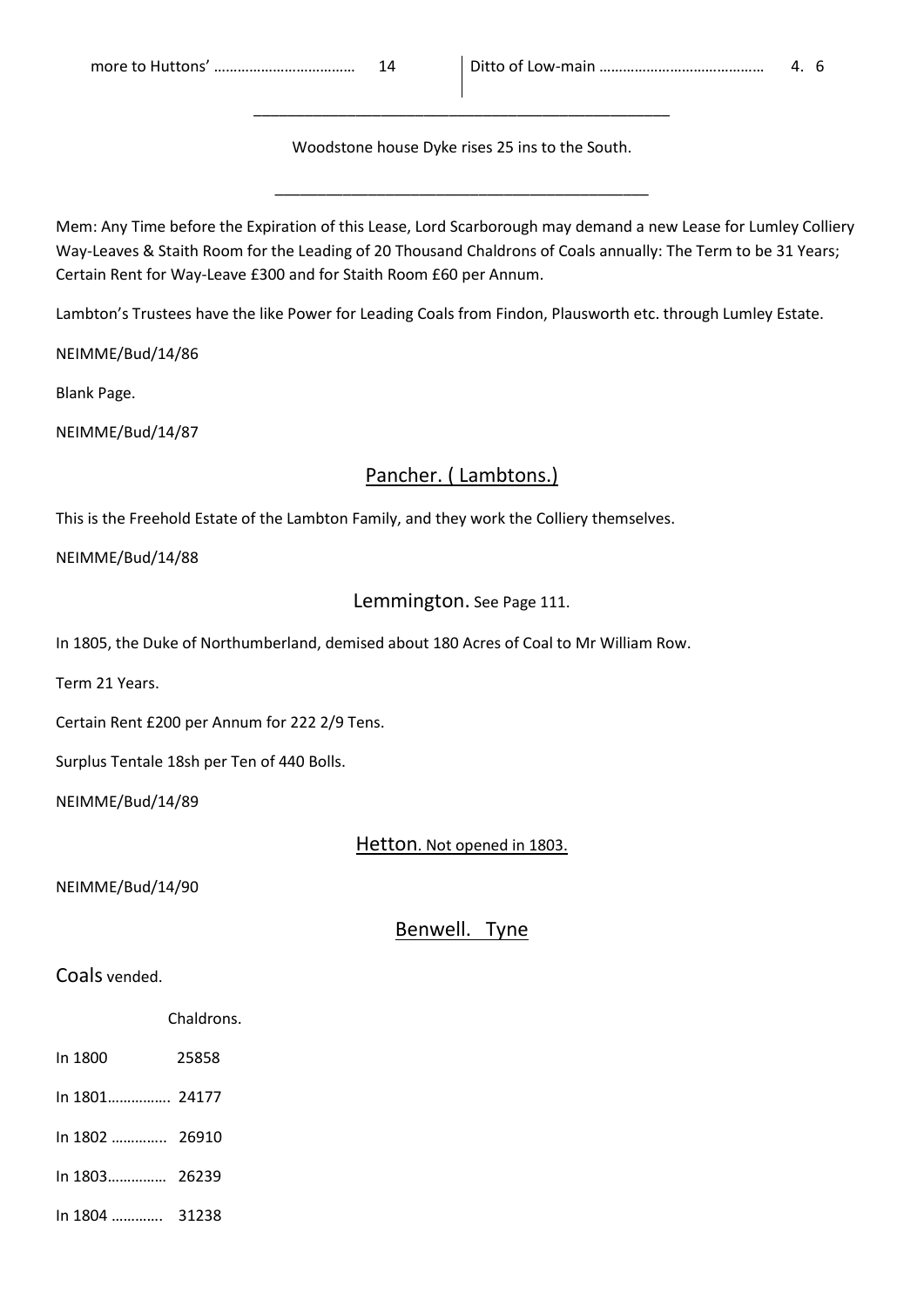# Harraton Outside.

See Page 78.

\_\_\_\_\_\_\_\_\_\_\_\_\_\_\_\_\_\_\_\_\_\_\_\_\_\_\_\_\_\_\_\_\_\_\_\_\_\_\_\_\_\_\_\_\_\_\_\_

The Five-Quarter's Seam is called Wentworth Main in the London Coal List, in Compliment to Lady Milbanke, whose maiden Name was Wentworth.

The High-main Coal is called Boundary Main in the same List.

An Agreement was made previous to the Termination of the old Lease, at the following Rents.

High-Main ……………………………………… 34s/0d per Ten

Other Seams………………………………….. 26s/0d per Ten

To hold from Year to Year, and to terminate at a Years Notice.

| April 29 <sup>th</sup> 1799. Section of the Main Coal in the Anabella Pit. | F. In.         |                             |
|----------------------------------------------------------------------------|----------------|-----------------------------|
|                                                                            |                |                             |
|                                                                            | $1\frac{1}{2}$ |                             |
|                                                                            |                | Work 8 Yards to the Winning |
|                                                                            | $\frac{1}{2}$  | 4 and 4.                    |
|                                                                            | <u>2. 6</u>    |                             |
|                                                                            |                |                             |

\_\_\_\_\_\_\_\_\_\_\_\_\_\_\_\_\_\_\_\_\_\_\_\_\_\_\_\_\_\_\_\_\_\_\_\_\_\_\_\_\_\_\_\_\_\_\_\_

The Five-Quarters Coal in the Noel Pit is 3ft. 4in thick, with a Splint of 2½ or 3 Inches lying nearly in the Middle. Good Roof. Burns white.

The Huttons Seam is sunk to in the Hall Pit. The Maudlins' is coarse, and the other rather tender. The Huttons Seam of its usual Height, fine in Quality, but rather tender. Depth about 87 Fathoms.

NEIMME/Bud/14/92

## Harraton Outside.

| In 1799 the Vend of Coals was 17805 Chaldrons. | f. s.d               |  |
|------------------------------------------------|----------------------|--|
|                                                |                      |  |
|                                                |                      |  |
|                                                | <u>£ 7077. 19. 3</u> |  |

This Sum on the above Vend comes to 7s.11½d per Chaldron.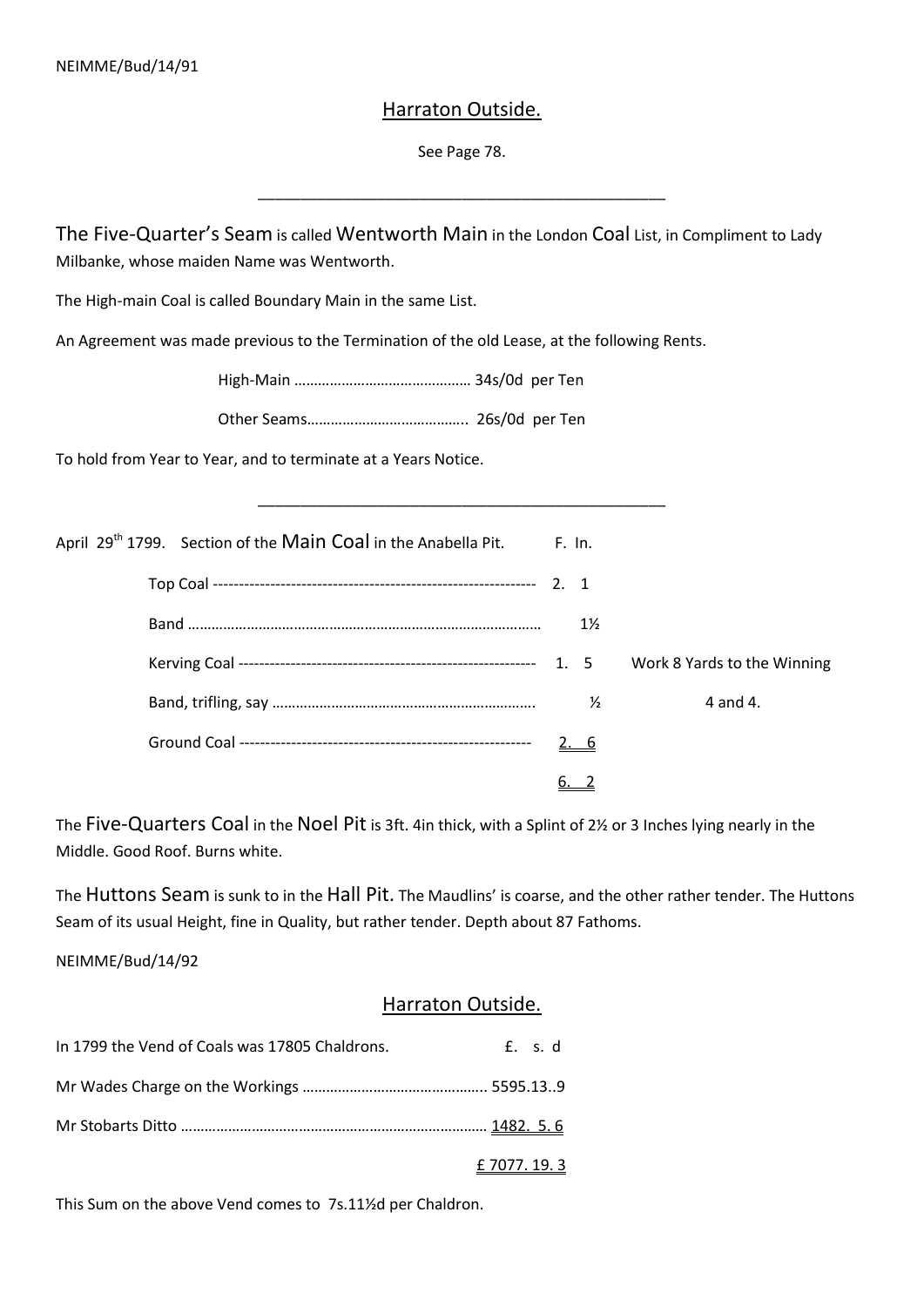Mem: In 1802 Messrs. Longridge and Co. undertook the Colliery on Wades ceasing to work it for 7s/3d per Chaldron.

\_\_\_\_\_\_\_\_\_\_\_\_\_\_\_\_\_\_\_\_\_\_\_\_\_\_\_\_\_\_\_\_\_\_\_\_\_\_\_\_\_\_\_\_\_\_\_\_\_\_\_\_

It is also said that the same Undertakers have engaged to give Sir Ralph Milbanke 5 sh. per Chaldron for 10000 Chaldrons annually to be wrought out of the Huttons and other Seams.

In 1802 Mr Russell sold this Bargain to Sir Ralph for, it is said, a Profit of £9000.

In 1803, Mr Russell having completed his Purchase with the Baronets filed a Bill in Chancery against Sir Ralph to compel the Completion of his Bargain; on which Account I was called on to make an Affidavit as to the Profits which I did on the following Grounds. Viz:

\_\_\_\_\_\_\_\_\_\_\_\_\_\_\_\_\_\_\_\_\_\_\_\_\_\_\_\_\_\_\_\_\_\_\_\_\_\_\_\_\_\_\_\_\_\_\_\_\_

See Page 94.

NEIMME/Bud/14/93

## South Birtley.

NEIMME/Bud/14/94

## Harraton Outside.

From Page 78.

| In the Year 1799, Sir Ralph's Vend was 17805 Chaldrons.<br>f. s. d.                       |
|-------------------------------------------------------------------------------------------|
|                                                                                           |
| Add the Baronets' Rents (not paid to Mr R) 1091.14. 9                                     |
|                                                                                           |
| £5300.0.0                                                                                 |
| Deductions viz:<br>£                                                                      |
|                                                                                           |
| Way-Leave and Staith Rents                                                                |
| <u>900. O. O</u>                                                                          |
| Comes nearly to 5sh per Chaldron.<br>£<br>4400. 0. 0                                      |
| Chaldrons                                                                                 |
| 25448                                                                                     |
| 12309                                                                                     |
| Suppose Vend from Nov 11 <sup>th</sup> 1801 to and with Dec 31 <sup>st</sup> 1801<br>2243 |
| 40000                                                                                     |
|                                                                                           |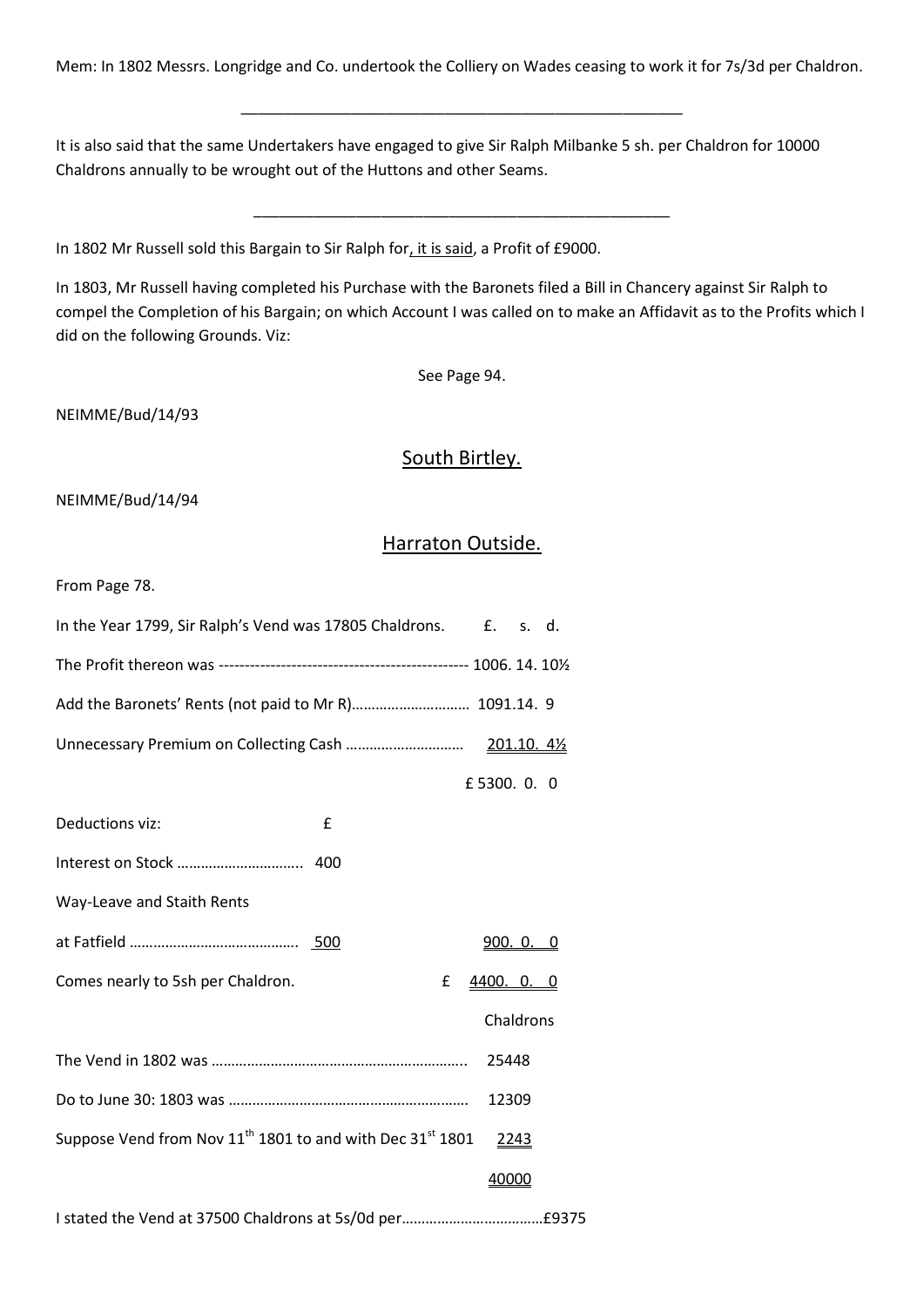Mem: In 1805, by Carelessness, the Ingait of the high Main Coal in the Hall Pit was set on Fire: The Pits were shut up about Weeks: On opening out, the Fire was extinguished, but on too hastily setting Fire to the Air Tube on the Upcast Pit, an Explosion took place, which blew up the Tube, killed John Shipley, and the Hall Pit having blasted several Times, again took Fire at the Main Coal. Page 110.

\_\_\_\_\_\_\_\_\_\_\_\_\_\_\_\_\_\_\_\_\_\_\_\_\_\_\_\_\_\_\_\_\_\_\_\_\_\_\_\_\_\_\_\_\_\_\_\_\_\_\_\_\_\_\_\_\_\_\_\_\_\_\_\_\_\_\_\_\_\_\_\_\_\_\_\_\_\_\_\_\_\_\_\_\_\_

### NEIMME/Bud/14/95

# Heworth.

Lessors …… The Dean and Chapter of Durham.

Lessees …. Charles Brandling Esquire.

Premises.. Township of Over Heworth and Nether Heworth.

Boundary. Beginning at the N.E. Corner of the said Charles Brandling's Estate at Felling adjoining the River Tyne, and from thence to Snowdon's hole; and from Thence in a direct Line to the S.W. End of the Chapel in the Town of Heworth, and from thence S. to a place called Wreckendike to Gateshead Fell; and from thence N. and N.E. boundering upon Gateshead Fell aforesaid, and the Lands and Grounds of Felling aforesaid to the River Tyne.

Term. From the 24<sup>th</sup> June 1794 for 21 Years.

Rent. For the first 14 Years £306 per Annum certain for 408 Tens of Coals; surplus Leadings 15s/- per Ten: and for the remaining 7 Years £357 for 408 tens; and 17s/6d per Ten surplus Leadings: The Ten to consist of 17-26 Boll Waggons or 442 Bolls.

Outstroke Rent into Felling. 5Shillings per Ten for the same.

NEIMME/Bud/14/96

# Killingworth Moor.

This Colliery (as well as old Benton) belongs to the Earl of Carlisle, is wrought by the Grand Allies, (at 15sh per Ten) and bears the Name of Benton at Market.

Some Information concerning keeping the Waggon Ways in a Letter from Mr Ralph Dodd etc. dated Nov 5<sup>th</sup> 1804.

Willington pays the Allies 2s/- per Ten per Mile; the Ten 418 Bolls; It would have been 2s.6d but as the Allies go on Part ofo Willington Way, such Advance would make little Difference between the Parties.

Murton Owners pay to Flatworth for the Use of their Way 3s.3d per Ten, per Mile; the Ten 420 Bolls. Some pay 2s.6d and others 3s. per Ten per Mile.

NEIMME/Bud/14/97

## Killingworth.

The Estate at Killingworth belongs to the following Proprietors viz:

A. r. p

Mr Pugh **Matter Contract 201. 3. 21**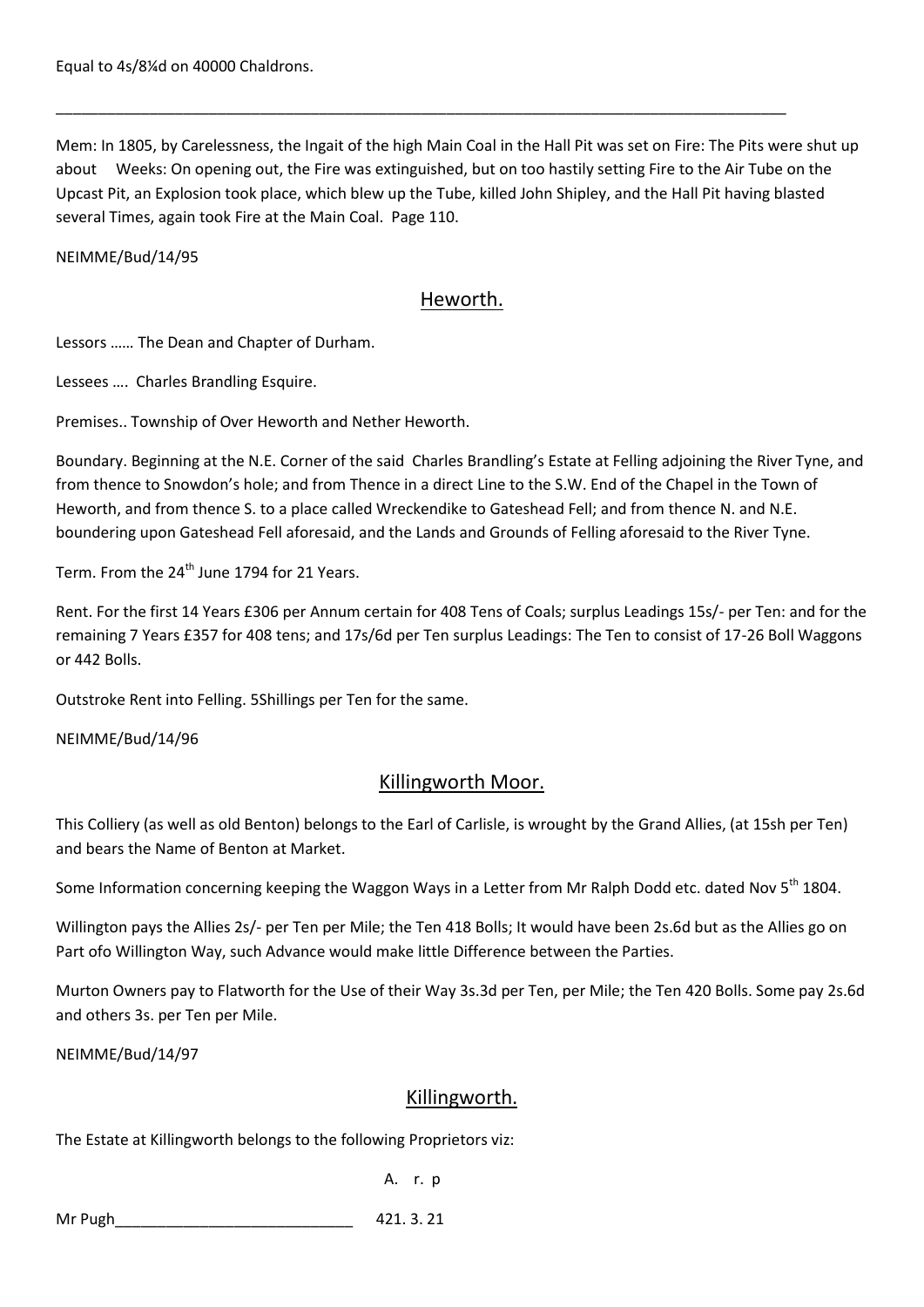| Col. Airey <b>Collection Collection Collection</b> | 78.3.4 |  |
|----------------------------------------------------|--------|--|

#### 846. 0. 39

These Proprietors hold the Coal under the above Tract in Common Viz:

|                                                  |                  | $8/24$ or $8/24$ |                 |
|--------------------------------------------------|------------------|------------------|-----------------|
|                                                  |                  |                  |                 |
| Col. Airey _________________________________     | $3/24$ or $4/24$ |                  |                 |
| Also Freeholds in severalty belonging to A. r. p |                  |                  |                 |
|                                                  |                  |                  |                 |
| Mr Punshon _______________________________       | 145.2.7          |                  | 273.333         |
| 1801                                             |                  |                  | Total 1120.0.32 |

The Grand Allies have agreed with all the Parties except Mrs Harrison, on the following Terms, viz:

Term. 63 Years.

Certain Rent £750 per 1000 Tens of Coals.

Surplus Leadings 15 sh per Ten of 22-19 Boll Waggons.

Term for Winning, free from Rent, 3 Years from May 1st.

May give up on 12 Month's Notice at any Time.

Agreed afterwards, for rent to take place on Leading the first Term of Coals.

Mr Bonner and Colliery: Airey being Tenants en Tail, can let only for 21 Years, but by Renewal, can keep up the Term.

NEIMME/Bud/14/98

### Killingworth.

Mrs Harrison's Offer, for her Shares was to the following Purport.

Rent 17s.6d per Ten for 23 Years; and 20/- per Ditto afterwards.

To expend £5000 on the Winning before Giving up.

Not to build or place Engines etc. nor Waggon Ways within 800 Yards of the Mansion House if to be avoided.

The above Rents etc. were finally agreed upon.

In Consequence of a View had on the Premises; the necessary Operations for a New Winning commenced about the Beginning of July 1802.

The Length of Waggon Way about 5 Miles to the River.

This Winning was completed about Midsummer 1805 at the Depth of about 115 or 116 Fathoms; the Engine being placed within the Moor.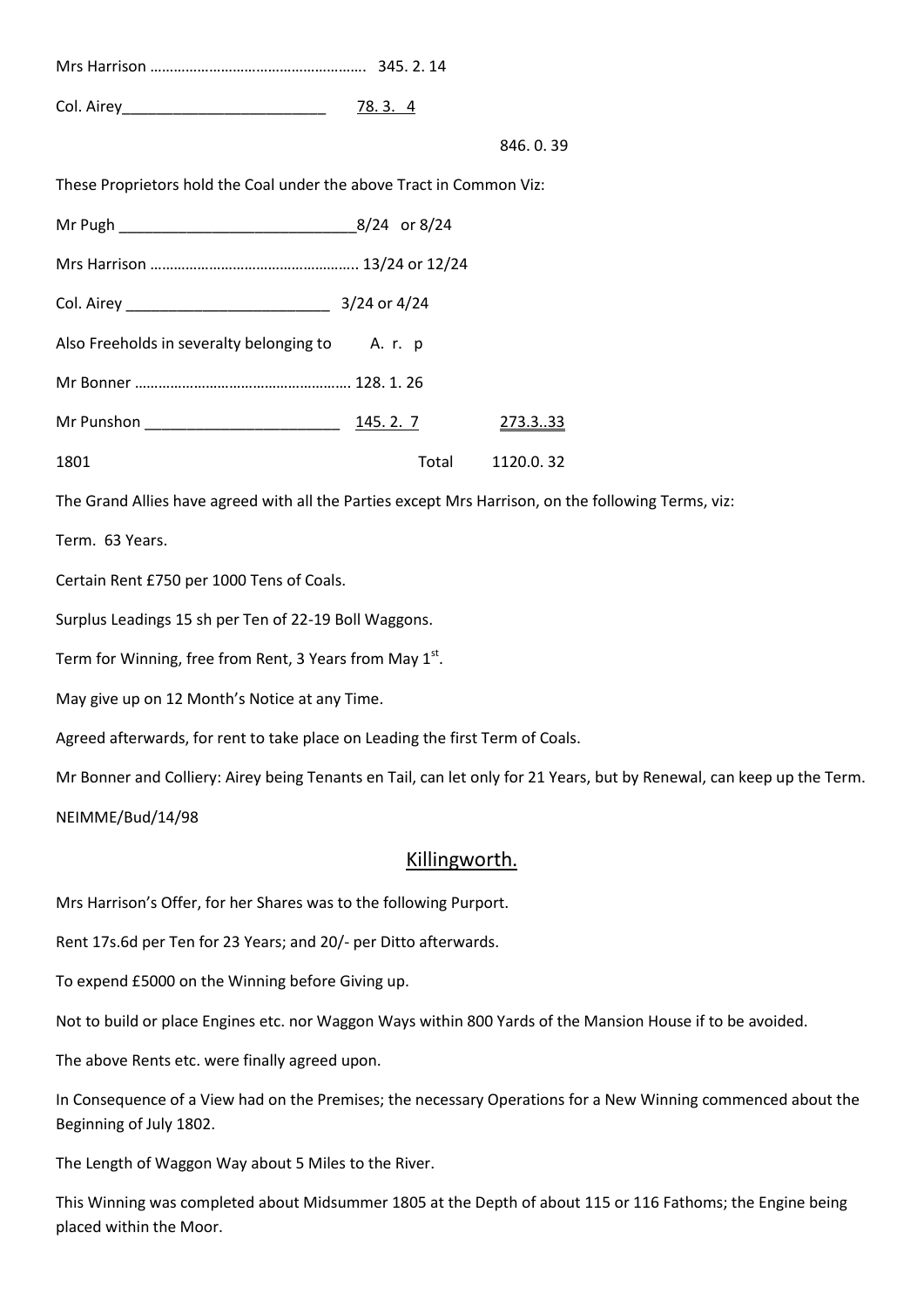The Allies are:

1. Sir Thomas Henry Liddell of Ravensworth Castle in the County of Durham Bart.

2. Sir William Augustus Cunyingham of Richmond in the County of Surrey Bart. (as Trustee appointed by the high Court of Chancery for the younger Children of the Hon. Stewart Wortley deceased; and

3. The Rt. Hon. John Bowes Earl of Strathmore.

NEIMME/Bud/14/99

### Jarrow.

This Estate belongs to Henry Ibbotson and William Hargrove Esquire.

It contains:

Is let to Simon Temple Esqr.

Term 31 Years.

Certain rent £1200 per Annum, commencing May 12 1801.

Tentale Rent 34s/0d per Ten.

Each Lessor reserves 80 Foths. Of Fire Coal.

Began the Winning at Midsummer 1801.

A Fire Engine on the Winning Pit was set to work about the  $20<sup>th</sup>$  of July 1802.

NEIMME/Bud/14/100

### Jarrow Grange.

NEIMME/Bud/14/101

## Wesloe.

This Township belongs to the Dean and Chapter of Durham.

The Coal under the same was let to Mr Simon Temple about the Month of October 1801.

The certain Rent £400 for 320 Tens.

Tentale Rent 25 Sh. for 440 Bolls.

NEIMME/Bud/14/102

## Hebburn and Monkton.

This Colliery belongs to the Dean and Chapter of Durham; it is under Lease to the Owners of Walker Colliery, who work it by Outstroke through under the Tyne to a Pit at Walker.

Certain Rent for 400 Tens £300.

Tentale Rent 15s/0 for 440 Bolls.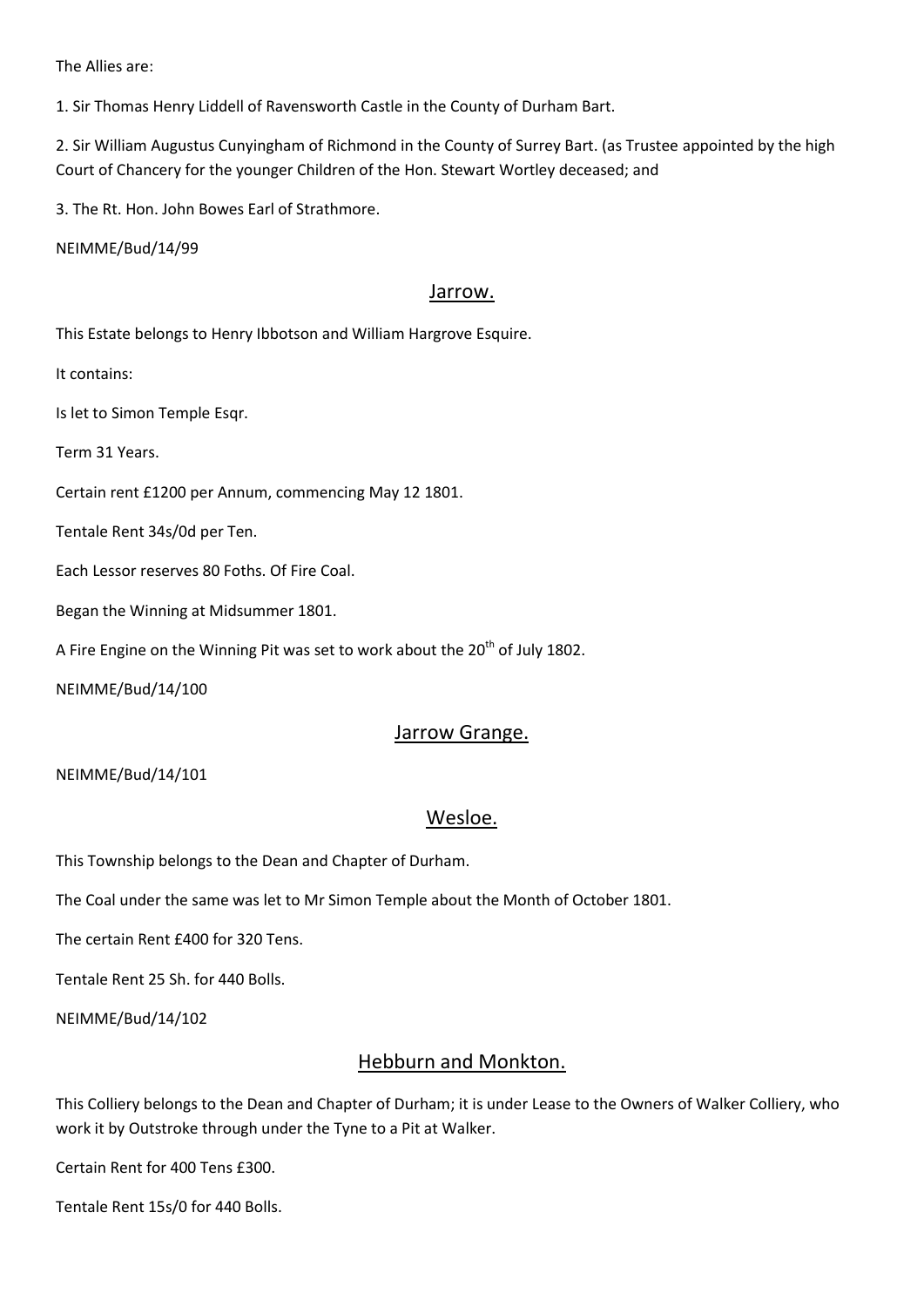The high-main Coal was wrought so far to the South that the Heworth Band rendered the Seam of no Value to Walker in that Direction: This Lease was surrendered and a Tract of taken, which would extend so far to the South as to where the Heworth Band is 8 Inches thick.

The Corporation of Newcastle have 12s.6d per Ten for Outstroke Rent, and also a further Rent of 5sh per Ditto on Two full Third Parts of the Leadings.

The Chapter grant Liberty of making not more than 3 Outstrokes from Walker in every Seam.

The Lessees are William Ord of Fenham Esqr; William Peareth of Usworth Esqr; Henry Utrick Reay of Killingworth Esqr.

Wall or Barrier of 60 Yards reserved on every Side.

NEIMME/Bud/14/103

Urpeth. -------------------------Wear.

Belongs to Col. Bewick of the Close house Northumberland.

The Colliery let in 1801 to William Peareth Esq. of Usworth.

Term 42 Years.

Certain Rent £500 per Annum.

Tentale Rents per Ten: Five Quarters Coal 13s.0

Main Coal …………. 20s.0

Lower Seams …… 17s.6

Other Rents to be paid, viz: Way Leaves.

From Urpeth Boundary to Blavk Fell £200 per annum to John Humble.

Across the Black Fell ------------------ £230 per ditto to the Bishop.

From Black Fell to the River ………. £525 per ditto Lawson and Shafto.

For a Staith Room at Barnstone … £120 per ditto Sir H. F. Vane.

The Length of the Staith ………………. 70 Yards

Breadth of Ditto…………….

Mr Peareth has agreed with the Grand Allies to use a Part of their Waggon Way through the Ox Close Estate, for which he is to pay them after the Rate of 3Sh. per Ten, per Mile, being for both the Use and Maintenance of it.

Mr John Humble has opened a Pit on the West Side of the Turnpike, near to where Mr Peareth's Way crosses it: - The Coals to be led on Peareth's Way, and to his Staith; for which a Way-Leave is paid to Lawson and Shafto of £200 per Annum:- Some say £250 per Annum.

NEIMME/Bud/14/104

# Ouston and Pelton.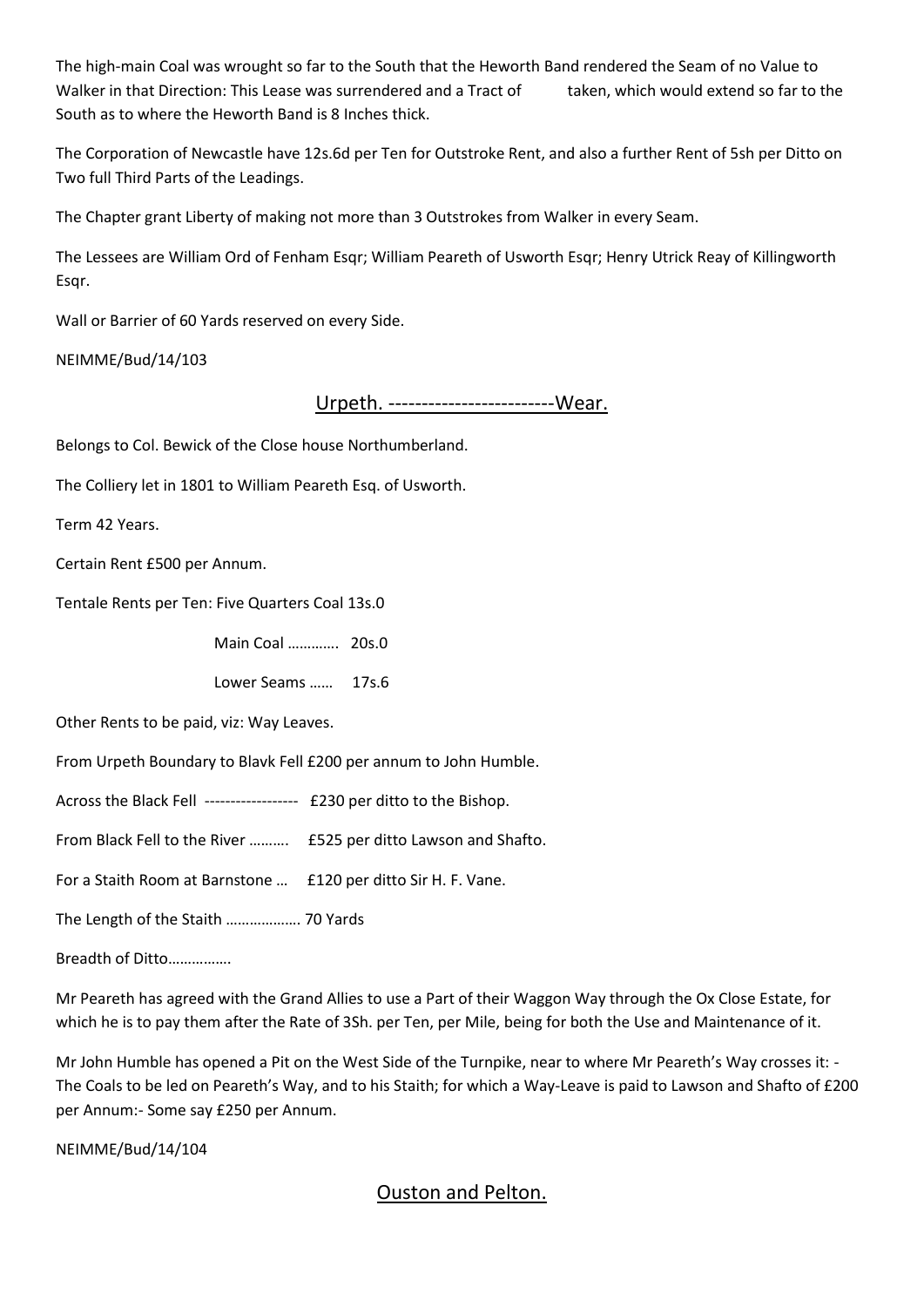These adjoining Estates are the Property of Sir Ralph Milbanke Bart: and Colliery: Joliffe in Moieties as Tenants in Common.

In June 1803, Mr Thomas Wade took the same to work of Col: Joliffe on the following Terms and Conditions, viz:

NEIMME/Bud/14/105

# Lee Field and White-house.

NEIMME/Bud/14/106

# Chirton etc.

The largest Proprietor in these Coalmines is Mr Collingwood; who has let the same to Mr William Row, and Mr Robertson, the Roper.

Certain Rent £1000 per Annum – Tentale ditto 30 Sh. for a Ten of 440 Bolls.

NEIMME/Bud/14/107

## West Denton.

See Fol: 37.

Mr Rowe's Proposal for a new Lease, dated December 24<sup>th</sup> 1804.

Term 21 Years from Nov: 11<sup>th</sup> 1804.

Certain Rent £200. Tentale ditto 18s/0d.

Liberty of Outstroke as before into Sugley also into the Duke of Northumberland's Limmington.

To quit on 12 Month's Notice.

NEIMME/Bud/14/108

### Cowpen.

| Prices in 1805                       | £ | S.             | d |
|--------------------------------------|---|----------------|---|
| 20 Pick Corf.                        |   |                |   |
| Hewing - round - per Score           |   | 7              | 1 |
| $Do: - Small -- do:$                 |   | $\overline{2}$ | 6 |
| Driving from $16d$ to $-$ per Day to |   | 3              |   |
| Headways from 1s.9d to per Yard      |   | $\overline{2}$ | 5 |
|                                      |   | 4              |   |
|                                      |   | 2              |   |
| Horsekeeper  per Week                |   | 18             |   |
| Hewing double per Score              |   | 1              |   |
| Filling out small Coals Per Day      |   |                | 8 |
| Wright for Rollies & Sleds per Day   |   |                | ¾ |
| Wet Working  per Do                  |   |                | 4 |
| Rammel  per Day                      |   |                | 4 |
| Overmen, Deputies etc. per Day       |   | 3              |   |
| Sawing Fir per 100 Feet              |   | 3              |   |
| Do ---- Oak per day                  |   | 6              |   |
| Smiths from 2s.8d per Day to         |   | 3              | 4 |
| Do: - New Work – per lb              |   |                | 5 |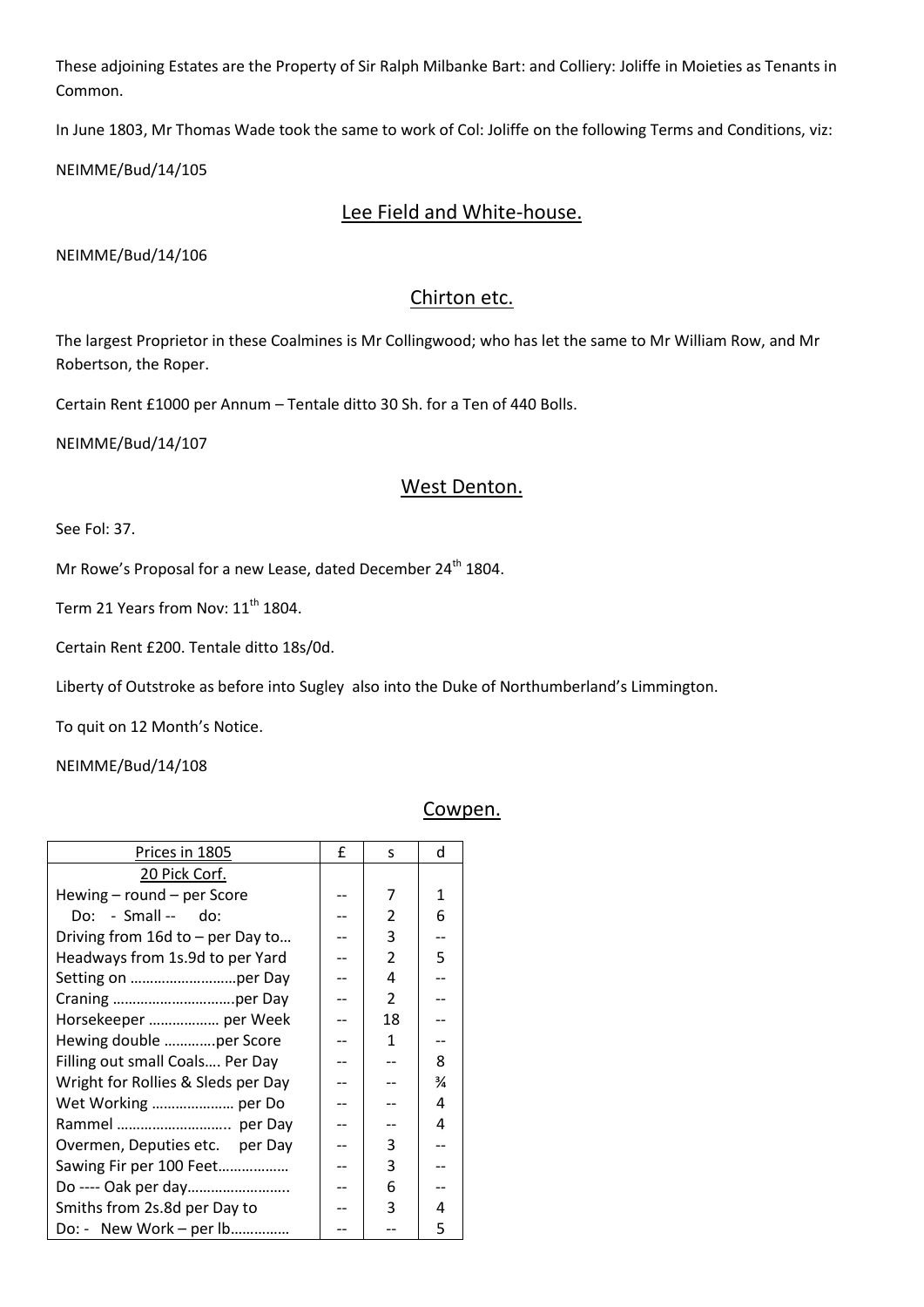| Do: - Owners Iron per day             |   |    | 1½ |
|---------------------------------------|---|----|----|
| Do: for Gear, Widges, Rollies per Ten |   | 2  |    |
| Masons from 2s.6d to per Day          |   | 3  |    |
| Corving Coals and Stones per Score    |   |    | 7¼ |
| Engine Wright - per Week              | 1 | 1  |    |
| Plug and Fire Men per Do              |   | 14 |    |
| Common Shiftseach                     |   |    |    |
|                                       |   |    |    |

# Gairs Field Colliery. Tyne.

See Page 18.

NEIMME/Bud/14/110

# Harraton Outside.

NEIMME/Bud/14/111

## Proposals to dispose of 5/8 of Heaton Colliery and the whole of Bakers' Main.

Heaton Main Colliery was valued in 1803, when Coals were selling at 26 Sh. per Chaldron to be worth £105323 in ready Money; now those Coals are selling at 29Sh. which makes an increased annual Profit on the Vend of £5000. Therefore paying for the Stock as before Stated, and the Remainder in 7 Years, I consider this Colliery worth £104000.

|                                                                                                  | $\mathbf{f}$ |
|--------------------------------------------------------------------------------------------------|--------------|
|                                                                                                  | 65000        |
| Also to assign the Security I hold of Mr Johnson's on 3/16 shares for the Payment of his Debt of |              |
| £4000 and Interest due to me out of his annual Profits, as they arise at the Rate of £1000 per   |              |
|                                                                                                  | 4000         |
| £. s. d                                                                                          |              |
| 562.10.0                                                                                         |              |
| 437.10.0                                                                                         |              |
| £1000.0.0                                                                                        |              |
| Also 1/6 of the Royalty of the Spanish Closes and 1/12 of Heaton Mines - valued at               | 2000         |
|                                                                                                  | 2100         |
|                                                                                                  |              |

To take Possession the 11<sup>th</sup> of November (1805) when all Colliery Debts, Way-Leaves, etc are to be settled and adjusted, and 5/8 of the Amount to be deducted from the Purchase Money.

 $\mathcal{L}_\mathcal{L}$  , the contract of the contract of the contract of the contract of the contract of the contract of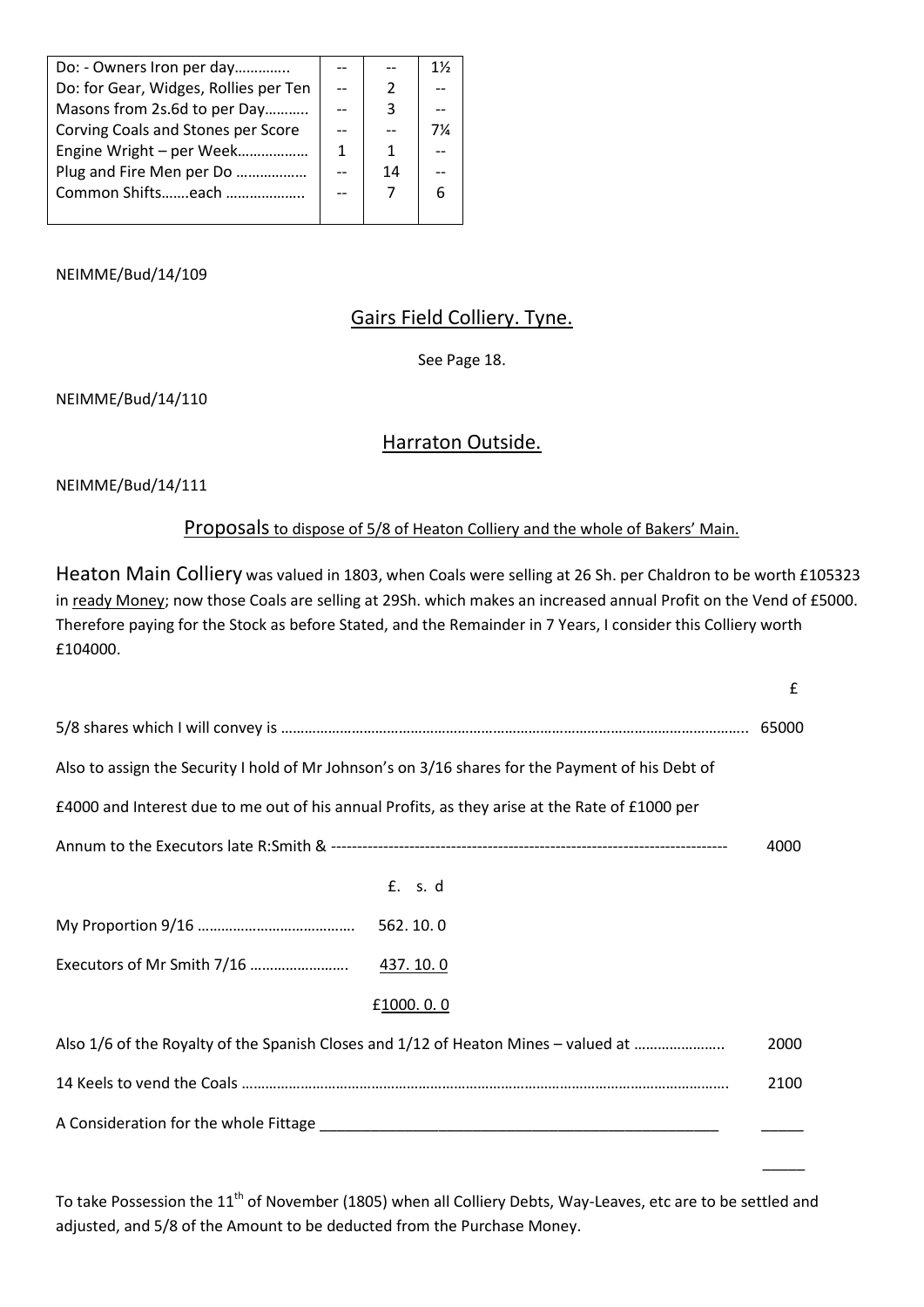The Purchaser from and after 11<sup>th</sup> Nov: to take and receive all the Profits arising from the Fittage and 5/8 of theColliery , and receive the Proceeds of the Coals, and enter upon all the Farms, houses, Way-Leaves etc. that are in Possession of present Lessees, and indemnify W Row against all Claims.

N.B. The usual annual Stock (not less than 250 Tons) Hay, to be bought at the proper Time, and considered as part of the live and dead Stock of £24000.

5/8ths of the dead and live Stock, valued at £24000 to be paid for in 2, 4, and 6 Months from the 11<sup>th</sup> Nov: when Possession will be given, in good Bills or Bonds to the Satisfaction of W. Row, the Remainder in 7 Years, the whole to bear Interest from the 11<sup>th</sup> Nov: and the Payments to be proportioned somewhere as follows, say 2000 on the 1w2th May, and 11<sup>th</sup> Nov: in half Yearly Payments, the first to be made on the 12<sup>th</sup> May 1806, and the Remainder to be proportioned in quarterly Payments or otherwise, as may be agreed upon.

To be allowed 2 Keels of the best Coals annually for my own Use, as long as the Colliery works. E.s. d

| Deduct Live and dead Stock to be paid as above stated <b>Exercise 2018</b> |  |
|----------------------------------------------------------------------------|--|
|                                                                            |  |

Remainder to be proportioned as may be agreed ======

I have no Objection to take a ½ Share of the Concern, on the above Terms, or otherways as is agreeable to the Purchaser.

NEIMME/Bud/14/113

Baker Main Colliery was valued in 1803, when those Coals were selling at 12, 15, and 18 Sh. at £17560 in ready Money, now they are selling at 14, 18, and 20 Sh. which makes a Difference of £1000 a Year in the annual Profit: therefore paying for the Stock as below stated, I consider this Colliery (including the Dukes Colliery at Lemington) to be worth ……………………………………………………………………………………. £27500

4 Keels to vend the Coals …………………………………………………………… 600

Consideration for the Fittage \_\_\_\_\_\_\_\_\_\_\_\_\_\_\_\_\_\_\_\_\_\_\_\_\_\_\_\_ \_\_\_\_\_

\_\_\_\_\_

Stock on Farm and Colliery included in the above I value at £8000 to be paid for in 4, 8, and 12 Months, the Remainder in 7 Years by quarterly Payments , or otherwise, as may be agreed upon: the whole to bear Interest form 11th Nov: 1805, when Possession will be given of the Farms and House at Denton occupied by Mr Gibson, with all the Houses, etc. belonging to possessed by the Lessees.

The Rent to be paid for the Duke's Coal at Lemington is £200 per Annum for 21 Years from 25<sup>th</sup> March 1805 for 222 2/9 Tens of 420 Bolls, with Liberty of Outstrokes from Baker Main, 6Sh. per Ten for Way-Leave, and £20 per Annum for Staith Berths at Lemington.

The Tyne Iron Works will contract for 10000 Chaldrons of Coals annually for a Term of Years.

I have no Objection to hold ½ share of the above on those Terms, or otherwise, as agreeable to the Purchaser.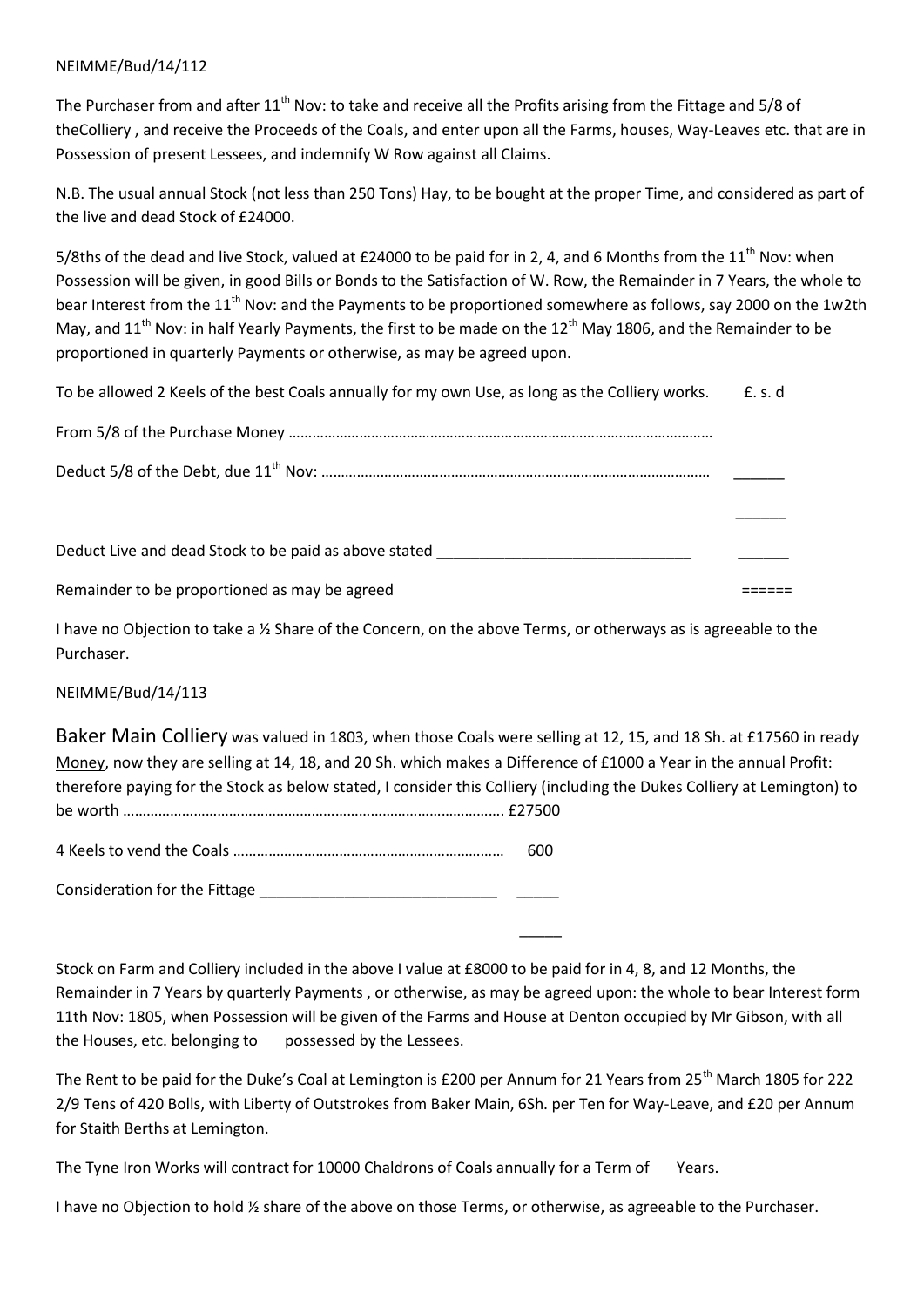The above by Mr William Row.

Turn over for Mr Row's second Estimate!

## NEIMME/Bud/14/114

Estimate for disposing of Heaton etc.

Mr Row's  $2^{nd}$  Estimate, made June  $17^{th}$  1805.

| £.    |       |
|-------|-------|
|       |       |
| 4000  |       |
|       |       |
| .2400 |       |
|       |       |
| 2500  |       |
| 15000 |       |
| 6500  | 24000 |

To be paid in 3, 6, and 9 Months – Remainder of the Purchase Money (after deducting 5/8 of Debts, due to Tradesmen at Heaton) to be paid in 7 Years in equal Quarterly Instalments or otherwise as may be agreed upon with Interest.

\_\_\_\_\_\_\_\_\_\_\_\_\_\_\_\_\_\_\_\_\_\_\_\_\_\_\_\_\_\_\_\_\_\_\_\_\_\_\_\_\_\_\_\_\_\_\_\_\_\_\_\_\_\_\_\_\_\_\_

On Januay 19. 1806, Mr Rowe wrote to Mr Fenwick of Lambton telling him he intended to dispose of his Shares in this Colliery and recommends him to sell: he says he has made an Offer of his Shares at the Rate of £6000 for  $1/16$ <sup>th</sup>: that the Colliery will work 10 Years without much more being laid out, except opening out an old Pit in Benton: That Mr Buddle thinks One Engine may be laid off which will save £2000 per Annum: His Object for Writing this to Mr Fenwick, he says was to render the Purchase a greater Object to a Purchaser.

NEIMME/Bud/14/115

The Charge of a Boring made by the Lessors of Heaton Colliery from the Thill of the Main Coal in the C Pit in Search of the Low-main Coal etc.

|      |                                                   | f          | S.         | d. | £.   | S.                           | d. |
|------|---------------------------------------------------|------------|------------|----|------|------------------------------|----|
| 1804 | 11 Days, Man and Rods at 5s/8d per Day            | 3.         |            | 4  |      |                              |    |
|      | 11 Ditto, Mens Work at 2s/10d                     |            | <u> 11</u> | 2  | 4    | 13                           |    |
| 1805 | 352 Days, Man and Rods at 6s/8d per Day           | 117        | 6          | 8  |      |                              |    |
|      | 1056 Do: Men only at 13s/4d                       | <u>176</u> |            |    | 293  | 6                            |    |
|      |                                                   | 5          |            |    |      |                              |    |
|      | Labour and Materials for a Brake -----------      |            | --         |    |      |                              |    |
|      | Sharping the Gear ------------------------------- | q          |            | 11 |      |                              |    |
|      | Borers for Attendance, etc. etc.                  | 35         |            |    | 51   |                              |    |
|      | One horse employed 57 Weeks at 15s/0d             |            |            |    | 42   | $\underline{\underline{15}}$ |    |
|      |                                                   |            |            |    | £391 | 17                           |    |
|      | Mem: This hole was bored to 71 Fathoms            |            |            |    |      |                              |    |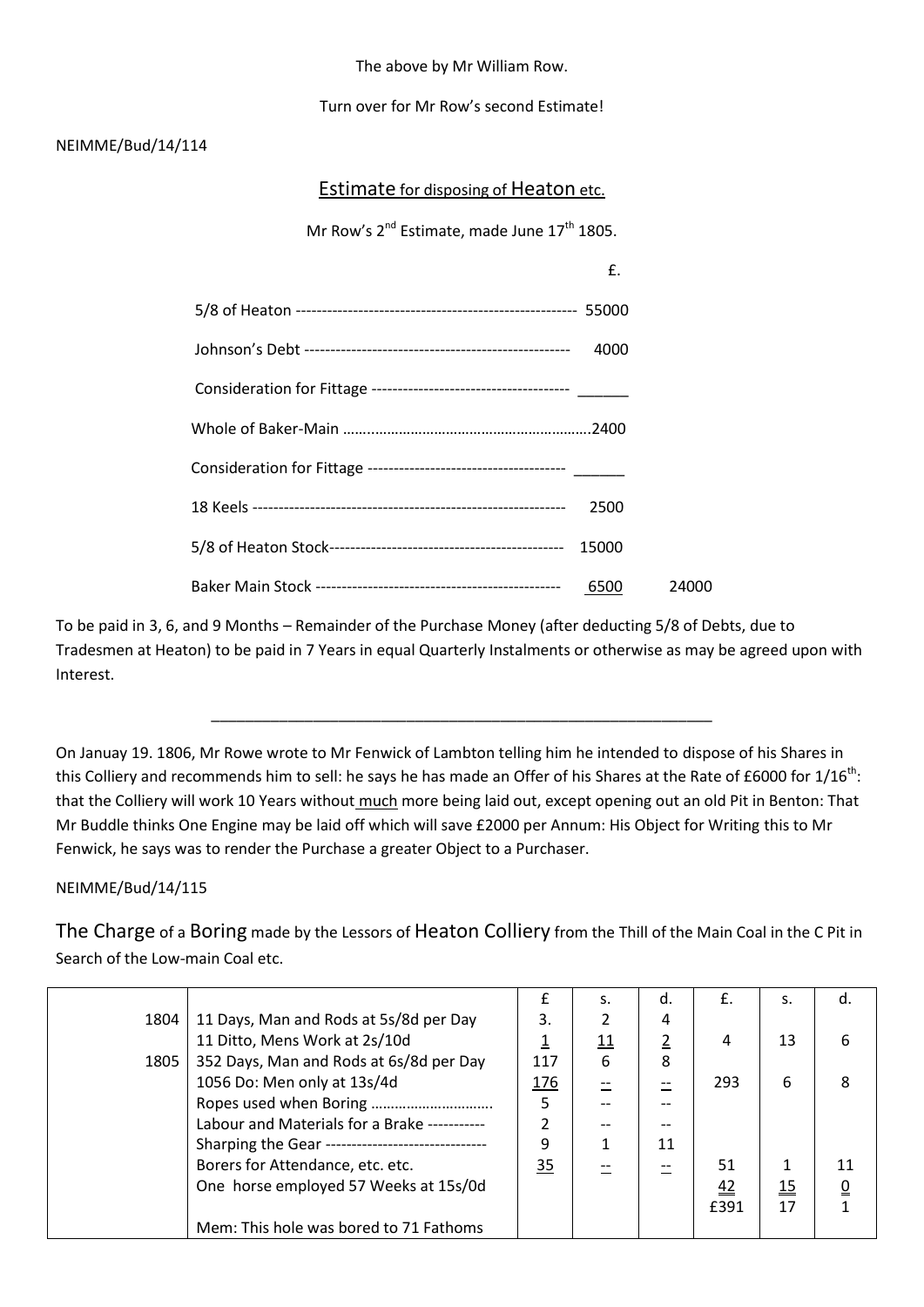| Depth. Time of Boring 9 Months.           |  |  |  |
|-------------------------------------------|--|--|--|
| Single Shift the first 4 Months.          |  |  |  |
| Query about Candles, Grease etc. etc.     |  |  |  |
| Borers' Wages to Close of 1804 2s/10d per |  |  |  |
| Day                                       |  |  |  |
| Ditto in 1805 3s/4d per Day.              |  |  |  |
| Borers' Attendance about 1 Guinea / Week. |  |  |  |
|                                           |  |  |  |

## Heaton.

In May 1806. Mr Row offered his Share to Messrs Monkhouse and Co; for £35000.

| Messrs: Monkhouse bid him £30000 |  |
|----------------------------------|--|
|                                  |  |

NEIMME/Bud/14/117

# Paddington Canal.

\_\_\_\_\_\_\_\_\_\_\_\_\_\_\_\_\_\_\_\_\_\_\_\_\_\_\_\_\_\_\_\_\_\_\_\_\_\_\_\_\_\_\_\_\_\_\_\_\_\_\_\_\_\_\_\_\_\_\_\_\_\_\_\_\_\_\_\_\_\_\_\_\_\_\_\_\_\_\_\_\_\_\_\_\_\_\_\_\_\_

Committee on Grand Junction Canal Coal Bill.

Mercury 22 die May 1805.

Mr Dickens in the Chair.

Mr Praed laid before the Committee a Return of the Number of Tons of Coals brought by the Craft upon the Grand Junction Canal beyond the North West Park where it was provided by the Afct of 35 Geo; 3. C. 8. That a Stone or Post should be fixed beyond which no Coal should be brought upon the said Canal. --------which Return was read.

Mr Francis Walker, Baker, Upper Mary le Bone Street.

In Trade near 20 Years, bakes about 16 Sacks per Week.

How long have Coals been introduced into the Baking Trade for heating Ovens in and about the Metropolis?

The Witness delivered in a Paper to the following Purport, viz: "About 15 or 16 Years ago a new Method of Heating Ovens was discovered by Means of a Furnace fixed in the Side of the Ovens, but which was not generally adopted in London till 6 or 7

### NEIMME/Bud/14/118

Years after when Wood becoming dearer and so scarce that at Times it could not be procured at any Price: The Bakers were induced more generally to use Coals; the Use of which is now become general; am inclined to thick nearly 9/10ths of the Bakers within the London Assize heat with them: I suppose the Quantity annually used within the said Space may be from 20 to 25 Thousand Tons; notwithstanding which Wood has been very scarce within the last 2 or 3 Years: A considerable Quantity of Wood is still used by Bakers for lighting their Oven Furnaces; I have heated with Coals about 14 Years but no entirely to my satisfaction till lately having adopted a lately invented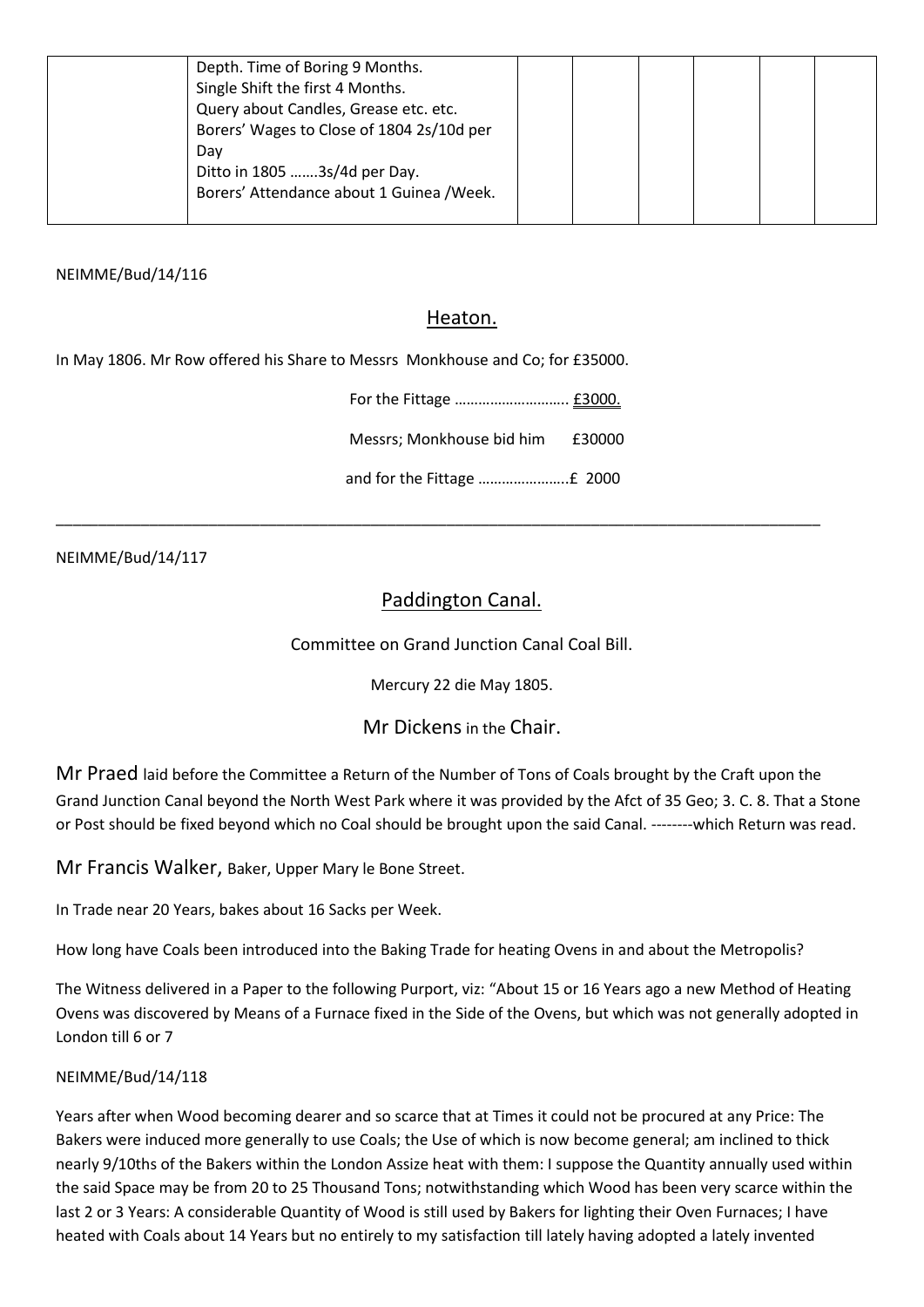portable Air Furnace and used the inland Coals; which I have done now near a Year; The sort of Seaborne Coals approaching nearest to the Paddington are Hartleys; but I judge inland far superior to them or any other I have uses as they are a quick and clear burning Coal, and contain a less Quantity of Slate and Sulphur consequently give a clear and clean Heat, rendering the Bread so baked less smoky tasted and more palatable: I am so fully satisfied with my present Mode of heating that I should prefer it even to heating with Wood again."

Francis Walker. Upper Mary le Bone Street, Portland Chapel. Mav 22<sup>nd</sup> 1805.

### NEIMME/Bud/14/119

What is the relative Price between Coals brought Inland and the Hartley Coals?

 I give at Present for the Paddington Coals 2 Guineas per Ton delivered in, free of all other Expense. I believe the Hartley Coals at present are at about 5sh/- per Chaldron delivered in.

Do you know the Proportion between the Ton and the Chaldron?

Not exactly.

What is the Weight of a Chaldron of Hartley Coals?

I never tried the Weight.

What is the relative Price of Wood at this Time compared with what it was 20 Years ago for the Purpose of heating Ovens?

I cannot be accurate, I believe from 15sh to 20 sh per Hundred.

Does the Staffordshire Coal enable you to bake Bread in a less Time than with any other Coal?

Yes.

Do you consider that the Bread is rendered much more wholesome by such quicker baking?

### Yes.

Do you, or do you not know that there has been a constant Increase in the Price of Coals in the Pool within this last Fortnight?

I do not.

Do you not know that there has been a very hot Press on the River lately?

I have heard so.

### NEIMME/Bud/14/120

Have you burnt any Sort of Coals besides Hartleys' before you used the Paddington Coals?

I have tried other Coals and find them not to answer.

### What Coals?

 Different Sorts of what are called best house Coals usually burnt in London and found them not to answer in Consequence of their smoky Nature.

Did you ever use Scotch Coals?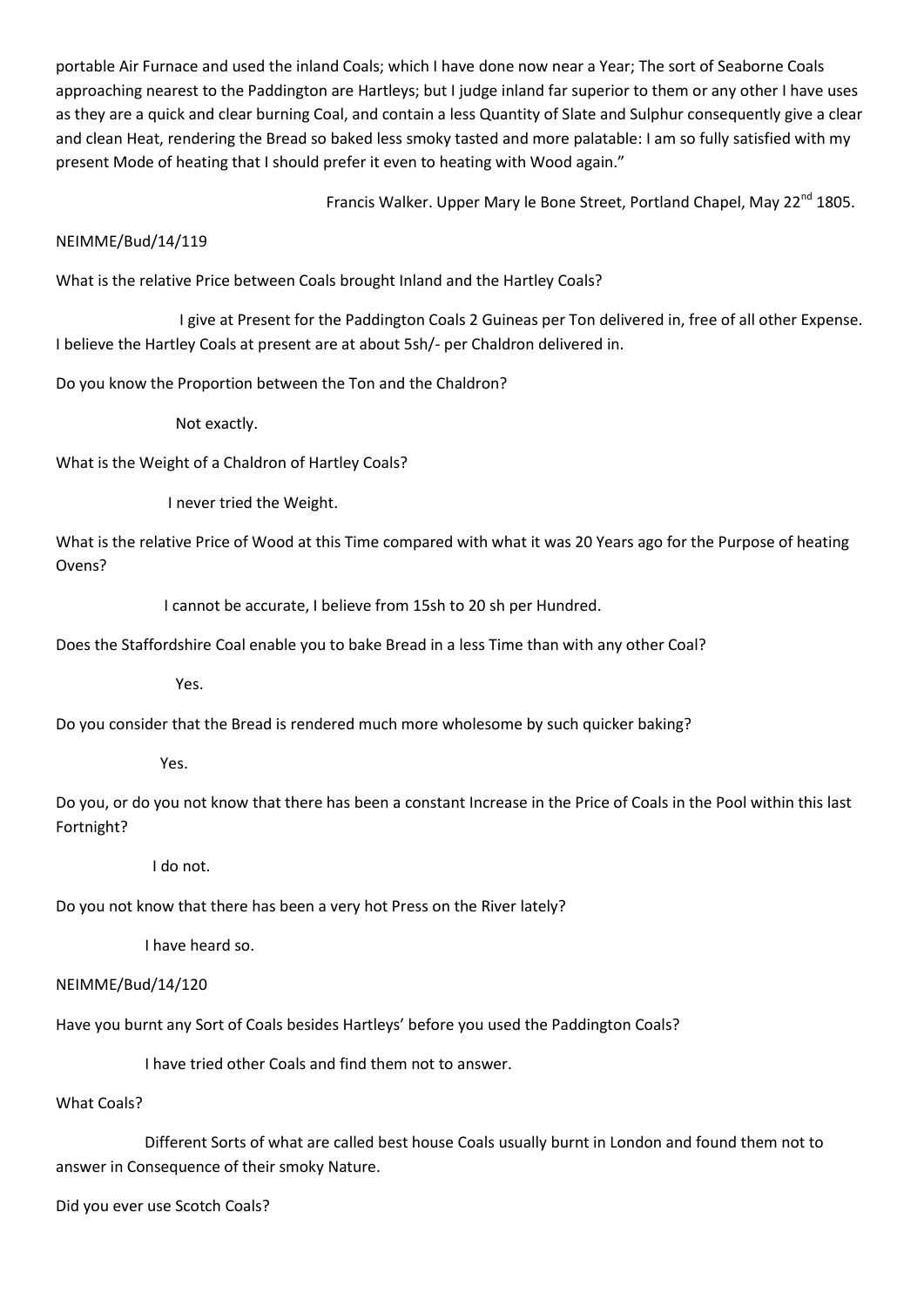Never.

Did you ever use any Coal which burns to a white Ash, except the Hartley before you use the Paddington Coals?

I don't recollect using any.

## Committee Room cleared.

Question proposed that the written Testimony given in by Mr Walker be expunged from the Minutes of the Committee.

| Question put, |  |
|---------------|--|
|               |  |

Tellers for the Noes ------------------------------------- Mr P. Carew ----------------------------------------------- 9

Parties called in

Mr Walker again called in

Do you belong to the Bakers Company?

No.

Did you subscribe towards the Expense of carrying a Bill through Parliament relative to the Assize of Bread?

No.

#### NEIMME/Bud/14/121

What Quantity of Coals do you generally use per Week for baking 10 Sacks of Flour?

I never made the Experiment of trying exact Quantities.

How much in the Year?

I cannot precisely answer, as I never let my Stock entirely run out of my Cellar.

Then by what Rule do you calculate that from 20 to 25 Thousand Tons of Coals is used by the Bakers in heating the Ovens within 10 Miles of the Royal Exchange?

I reckon by the Number of Bakers within that space.

How great is that Number?

It is commonly understood to be 14 or 15000.

What is the Average of each Bakers Consumption of Flour in that Number by the Corporation?

I don't exactly know.

How then can you calculate upon the Consumption of Coals?

 I suppose upon the Average each Baker who uses Coals for heating Ovens to consume from 15 to 20 Tons exclusive of Wood.

Have you been in Trade as a Master, for 20 Years?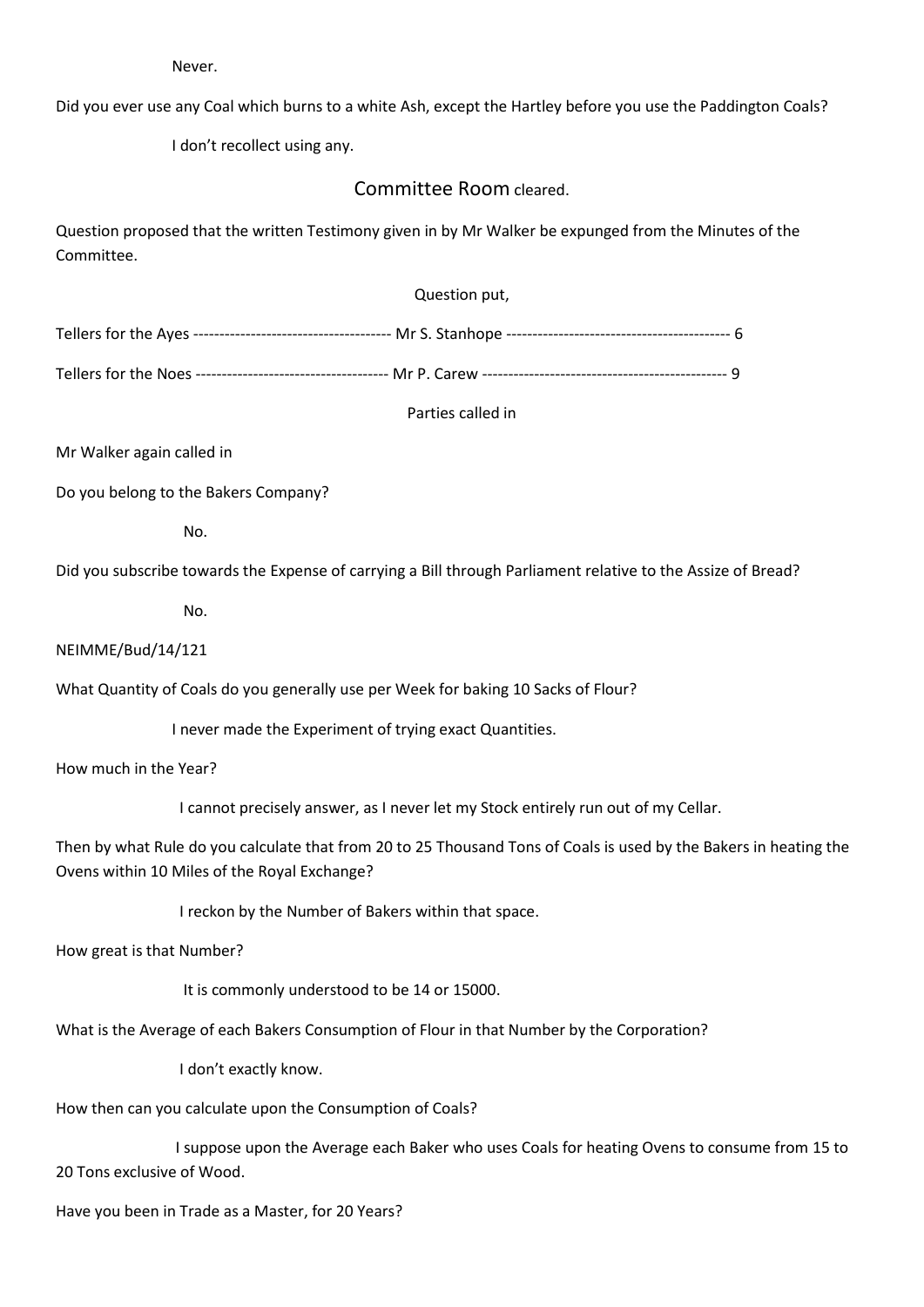Yes.

Upon what Calculation do you say that 9 / 10ths of the Bakers in London use Coals instead of Wood?

 By looking round my Neighbourhood, nearly 9 in 10 use Coal, and the like Proportion in the other Parts of the Town as far as my Knowledge goes.

#### NEIMME/Bud/14/122

Do you sell at the Assize Price?

I do.

Do you mean to say that Bread baked with Paddington Coals have a less smoky Taste than when baked with Wood?

 I mean to say, compared with other Coals, and my Reason for preferring Coals to Wood is, that it is cheaper, and gives less Trouble.

#### How is it less trouble?

 Wood requires to be dried half a Day before it is used, which occasions additional Labour, and it is less Trouble in burning as the Wood requires more turning and watching in the Ovens.

Do you mean to say that the quicker the Heat for baking Bread makes it more wholesome?

 I mean to say that the quicker the Oven is heated it bakes the Bread better and renders it more wholesome.

Will not the Oven of a regular Heat bake Bread in a Manner more fit and wholesome than a Stronger Heat which may bake the outside too quick and leave the Inside of the Loaf insufficiently done?

 The Oven must be brought to a certain Heat whether it be quick or slow; but the quicker it is heated the better because it burns away the Smoke which adheres to the Top of the Oven.

#### NEIMME/Bud/14/123

What is the different point of Time in heating the Oven to its proper Heat by the Paddington Coals, compared with those of any other Coals?

The Oven will heat in half the Time with the Paddington Coals that with the best House Coals.

From what Circumstances do you know that Hartley Coals are at present 57Sh per Chaldron?

From News Paper Information.

Do you mean to say that the average Price of Hartley Coals was rated at 57Sh in the Account returned in the Newspapers of the Pool Prices?

I mean to say as delivered in.

Have you had any Occasion in Your own Knowledge and for your own Use, to ascertain, that the Price of the Hartley Coals have at the Price you have stated delivered in?

Not for my own Use.

Does the increased Quantity of Smoke arise from the Nature of some Coals in heating Ovens operate in any Way so as to injure the Bread?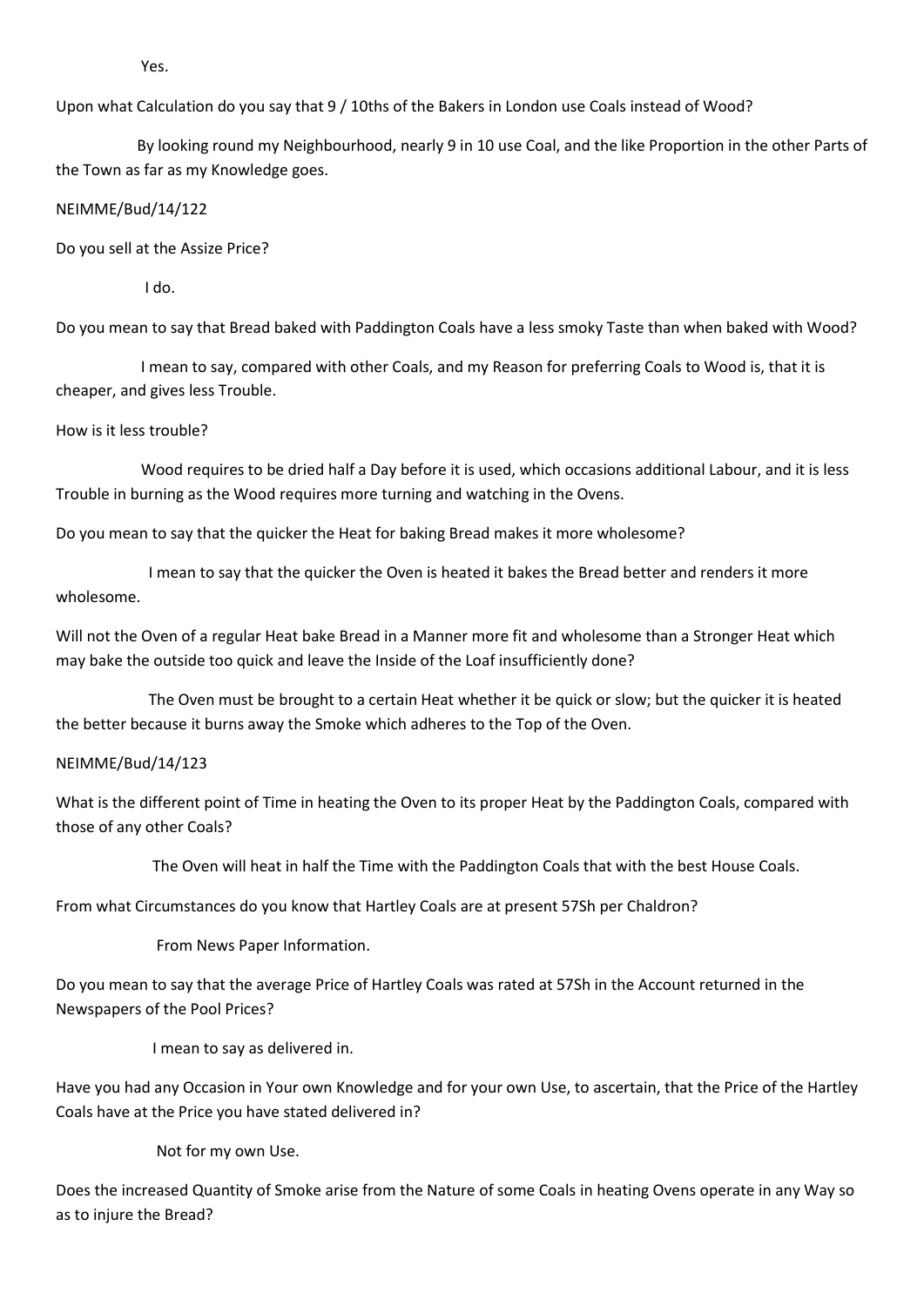It is as the Smoke is suspended from the Top of the Oven.

Was your Bread generally smoke before you use the said Coals?

More so than it is now.

Did you find your Business decline in Consequence of it?

 I did when I first used the House Coals when I used Hartley Coals it pleased more, and now it quite pleases.

#### NEIMME/Bud/14/124

Do you know what Coals the Bakers in the City of London generally use?

I have not much Knowledge of it.

Mr Dictus Gawdery, Chandler Street, Grosvenor Square, Baker for 25 Years.

Are you acquainted with the Length of Time that Coals have been introduced for Heating Ovens?

Between 15 and 16 Years.

What was the Occasion of introducing them?

The Scarcity of Wood.

Has Wood lowered in Price since the Introduction?

No.

Is the Mode of Heating Ovens general or only partial?

General to the best of my knowledge.

Do you know of any Baker who uses Wood wholly?

No.

In what Proportion is it used?

 Some is used to light the Coal, and some for the Purpose of giving Light, in Order to put in the Batch of Bread.

What Sort of Coal do you find the most advantageous in lighting the Oven?

 I prefer the Paddington Coals because they give a stronger Heat and burn quicker, and clear the Crown of the Oven of all Filth and Smoke, which with some Sort of Coal will hang from 3 Inches, like a Cobweb.

#### NEIMME/Bud/14/125

Would the Use of the Staffordshire Coal enable you to perform your Work sooner than with the Sea Coal ?

Much sooner, within half the Time.

Do you consider that Bread Baked with this Coal is more wholesome than when baked with any other Coal?

I can't answer.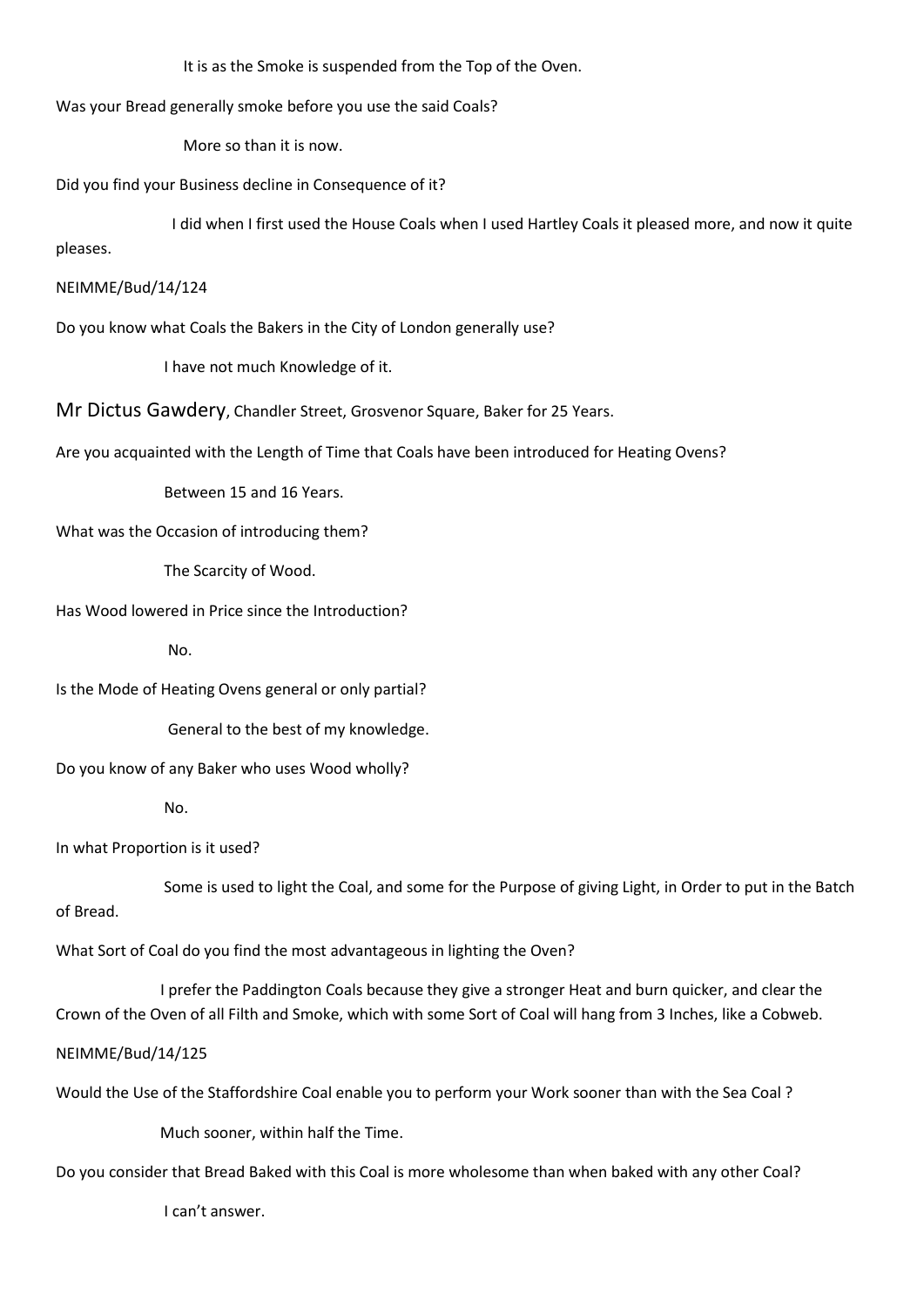What other Coals than the Paddington Coals have you used?

The Hartley Coals.

How long did you use them?

8 or 10 Years or longer.

Can you give any Account of the comparative Price between the Paddington and the Hartley Coals?

I cannot speak with any Accuracy.

Can you determine how far the Paddington Coal in Use is preferable to the Hartley?

In the Quality it is preferable, and even if it was dearer than the Hartley I should use it.

Did you ever use any Scotch Coals?

Never heard of the Name.<br>
Withdrew.

Mr Alexander Davison, Baker, Essex Street, Strand, been 13 Years in Trade.

How long have you used Coals?

Twelve Years.

How long the Paddington Coals?

About Eleven Months.

#### NEIMME/Bud/14/126

What is your Opinion respecting the Paddington Coals compared with other Coals?

I like them better as they most resemble Wood.

What is the Reason of your not burning Wood?

I find Coals cheaper.

Is there any other Reason for your preferring them to Wood?

They are less Trouble, and Wood is not always to be had.

Are Coals generally introduced into the Trade for heating Ovens?

I know of none who use anything else.

What Coals did you burn before the Paddington Coals?

I have tried several Sorts Walkers, Walls End and Hartleys.

Do you mean to say that upon the Trial of these Coals none could answer the Purpose of the Baker as well as the said Coals?

I cannot answer that Question, they answer my Purpose better than any I have ever tried.

Adj: till tomorrow, 1 o'Clock.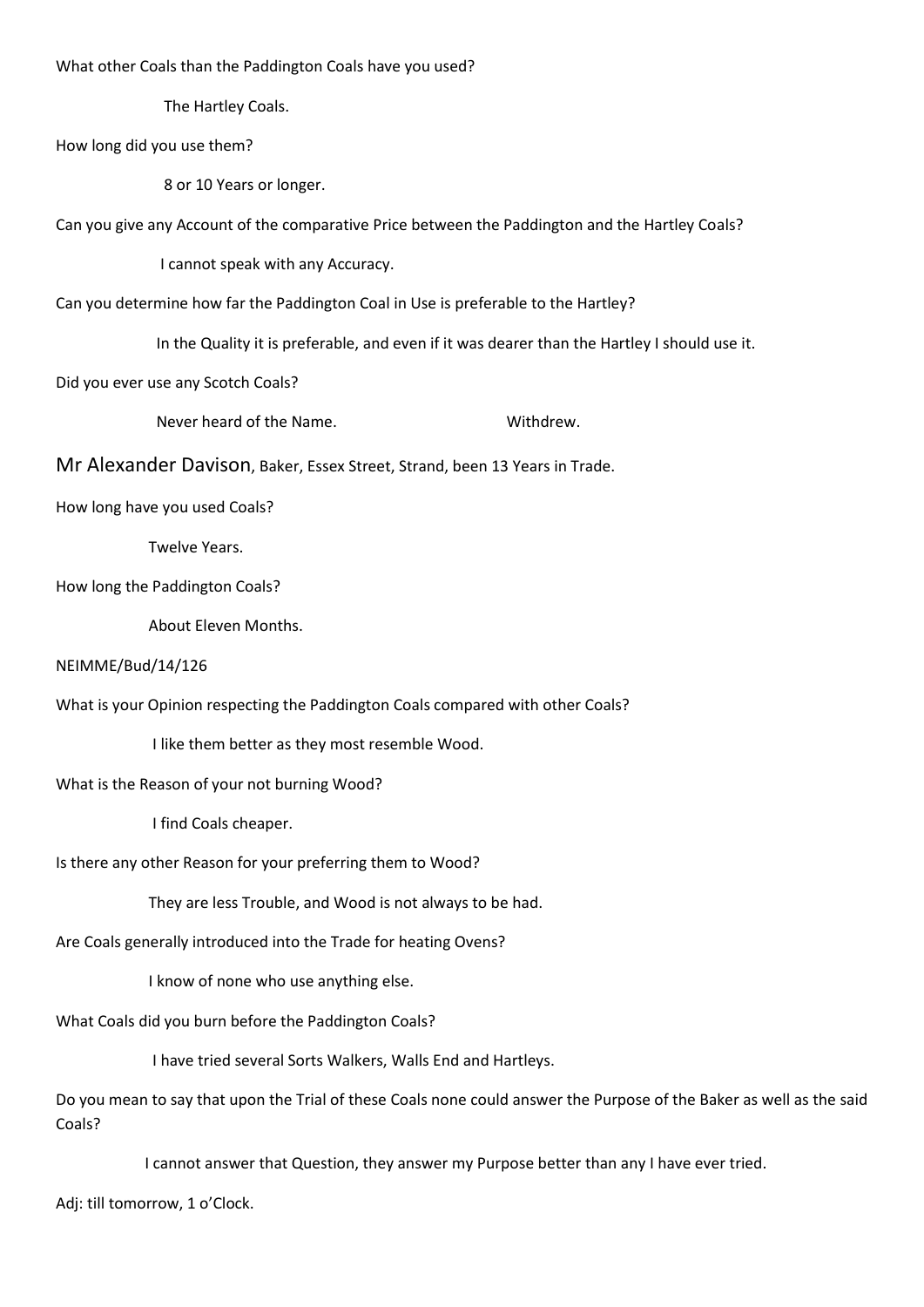Jovis 23rd die may 1805.

Mr Dickens in the Chair.

# Ordered

 That there be laid before this Committee an Account of the Number of Men raised since the Commencement of the War for the Service of the Navy, distinguishing such as have been raised in the Ports of Newcastle and Sunderland.

## Question proposed,

That it is the Opinion of this Committee, that on Account of the very great Advance in the Price of Wood Fuel for several Years past the Bakers within the Bills of Mortality have been induced to make Use of Coal in Preference to Wood for Baking Bread, and that from Experience they have found the Staffordshire and other inland Coal brought by the Grand Junction Canal superior for that purpose to any other Coal imported into the Port of London and even preferable to Wood.

Amendment proposed to leave out from the Word Bread to the End of the Question.

Main Question, so amended, put and agreed to.

Ordered That Mr Miller, Baker, Carnaby Market, Mr Rogers, Baker, Princes Street, Cavendish Square, Mr Anderson, King Street, Portman Square, do attend this Committee at 12 o'Clock.

Adj: till tomorrow.

NEIMME/Bud/14/128

Veneris 24 die May 1805

# Mr Francis Dickens in the Chair.

Mr Rogers, Princes Street, Cavendish Square, Baker.

Has been Master Baker for many Years.

How long have you used Coal instead of Wood?

For 12 Years.

What Quantity of Sacks of Flour do you bake per Week?

From 15 to 18.

### What Kinds of Coal do you use?

 Mostly Newcastle Coals but have had one Ton of the Paddington Coal for the Sake of Trial last Summer: - I do not use the Patent Furnace but the fixed one.

What was the Result of your Experiment with Regard to the Paddington Coal?

The Result was that I did not find them so profitable as the Newcastle Coals.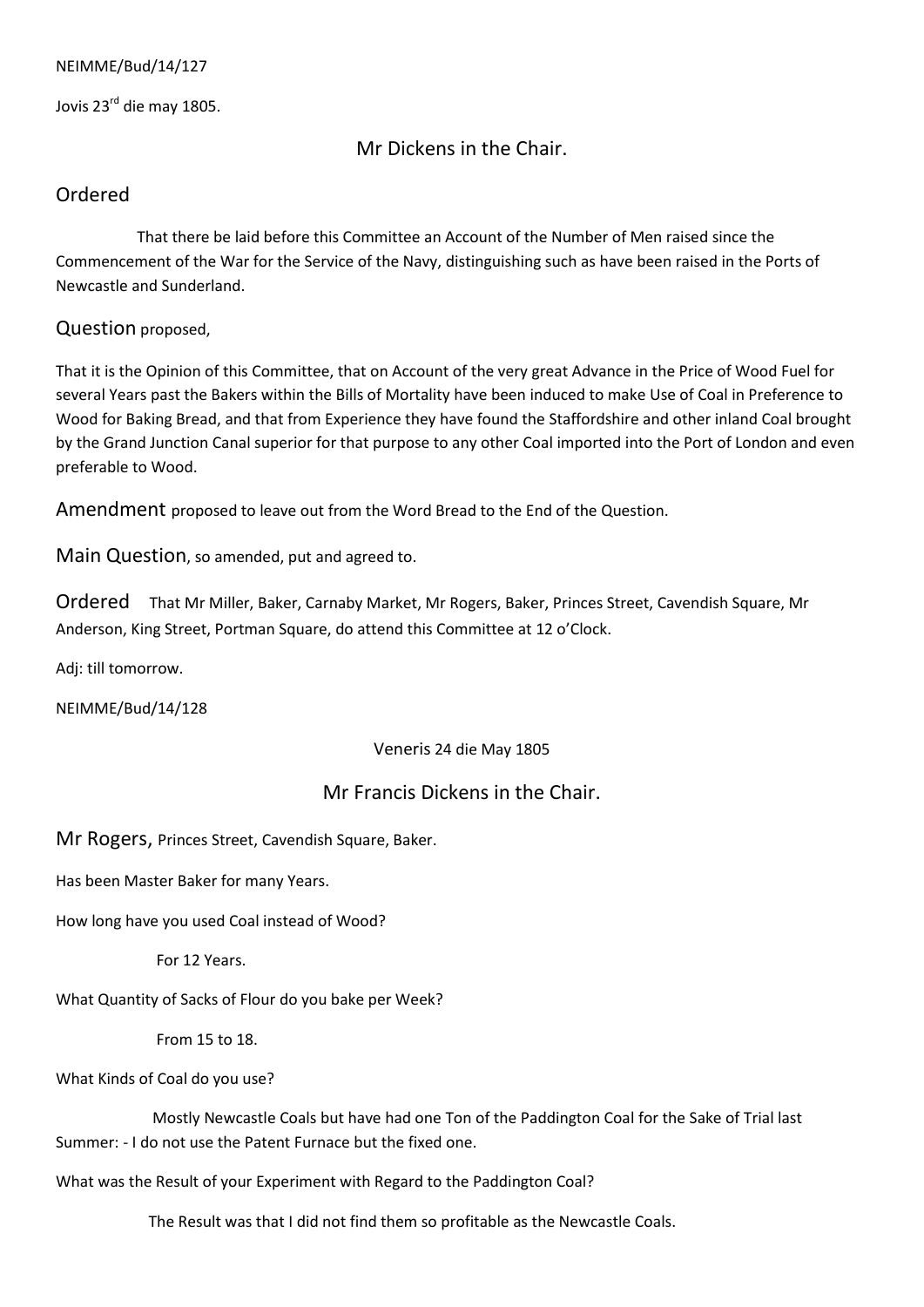Why?

Because they take more Coals to heat the Oven.

What Kinds of Newcastle Coals have you generally used?

Walls End:- Bigges Main and Walkers.

### NEIMME/Bud/14/129

Can you speak to the general Use of the Trade as to the Quantity of Coal consumed?

It depends a great Deal upon the Man who heats the Oven.

What Number of Bakers do in Your Opinion use Coal?

I know none but what burn Coal.

Did you remark any Difference in Regard to the Bread baked by different Sorts of Coal?

I have not.

Did the Paddington Coal produce less Smoke in heating the Oven than any other Coal?

 Not as I can tell, because we see no Smoke, it all goes up the Chimney, and the Mouth of the Oven is closed by the Blower.

Do you from Time to Time look through a small Space into the Oven to see how it is heating?

Yes – all Ovens are full of Smoke before You can heat them.

Is there any Difference between one Coal and another in Regard to the Keeping of the Oven clean?

I know no Difference – The Oven must be make all white at the Top before it is used.

If you had found that the Paddington Coals were superior in Quality for the Purpose of your Trade to the best Newcastle Coals would it not have been an additional Recommendation to you by Reason of your Vicinity to Paddington?

Yes.

NEIMME/Bud/14/130

Does the Newcastle Coal that you use burn to a Cinder in your Oven/

They certainly do.

Can you use those Cinders over again in your Furnace?

Yes.

Does the Paddington Coal burn to a Cinder?

No:- I do not see any Cinder at all.

Did you in the Course of the Time you have used Coal look into the Oven to see in what State it was during the Time it was heating?

Yes frequently – generally about the Time it is hot.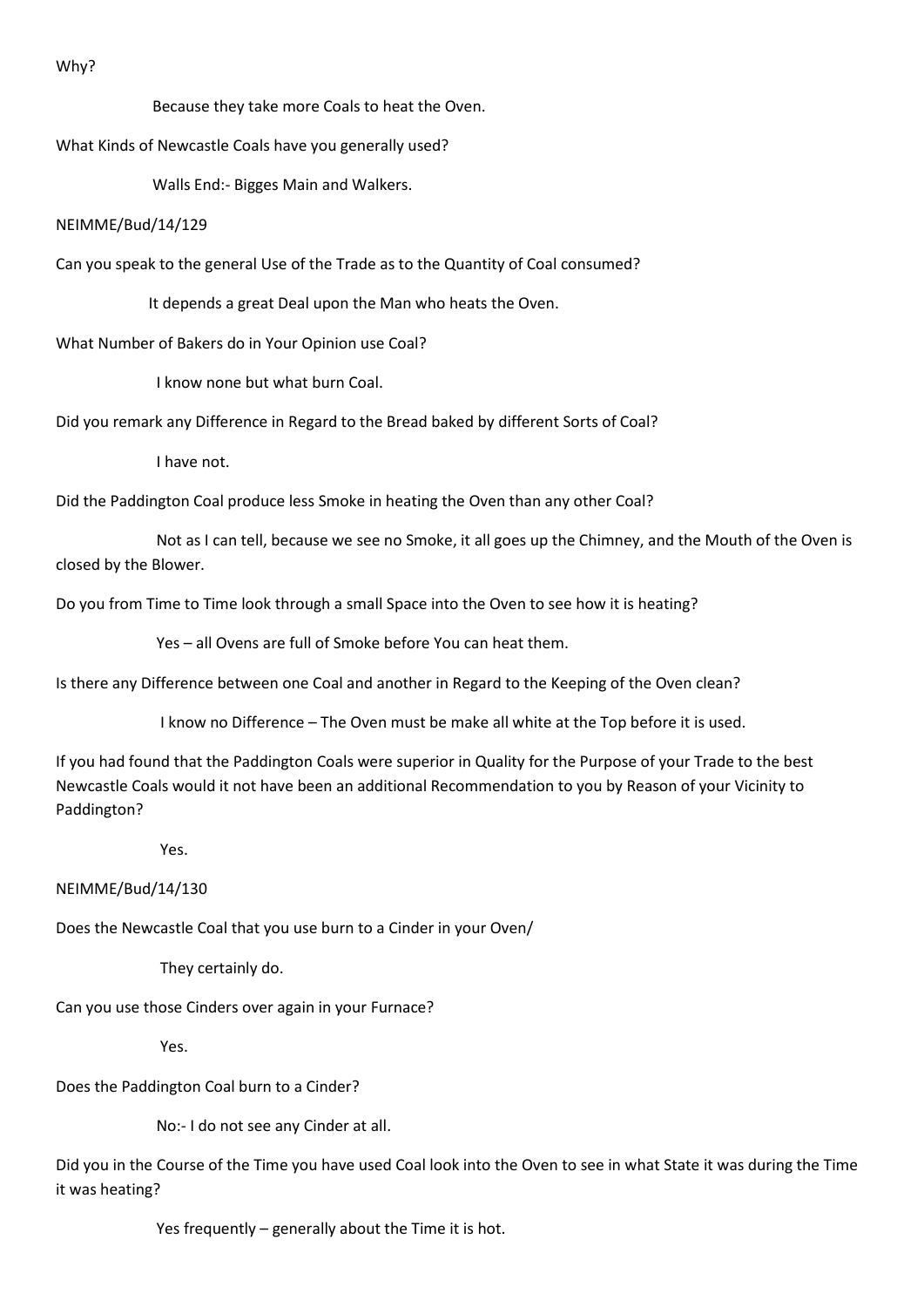You have done the same when you used Wood?

Wood is used different without a Blower, but I looked into it when it was heating.

Have you or not observed a Difference between Coal and Wood as to the Quantity of Smoke?

I rather think there must be a greater Quantity of Smoke from Coal than Wood.

Have you or not observed that there is a greater Quantity of Smoke?

I cannot say that I have.

Do you know the species of Coal you used.

I do not.

### NEIMME/Bud/14/131

Did you ever make any regular Experiment of any certain Quantity of the Sea Coal with the same Quantity of Paddington Coal to enable you to ascertain in your Judgement which was most advantageous in Making Bread?

The Newcastle Coal I give the Preference to because it takes less of them.

How did you make the Experiment?

 I took the same Quantity of both, and found the same Quantity of Paddington Coal would not heat the Oven so well as Newcastle Coal.

How did you ascertain that Measure?

By the Half Bushel.

Do you know the relative Weight or Price?

I do not.

You mentioned three Sorts of Newcastle Coal : Do you know the Difference in Sorts; and in making your Purchase do you select the Sort; and which do you prefer?

I do sometimes: - I order one, and sometimes another; and I think Walls End as good as any.

### Do you think them better than any?

I cannot say they are.

Do you mean to say that you always enquire for the Walls End, Biggs Main or Walker?

I believe I do: - I cannot say I always do.

Did you ever try the Hartley Coal?

I have used them but do not find them answer so well.

### NEIMME/Bud/14/132

Is the Coal you generally use the highest Priced Coal in the Market?

Yes.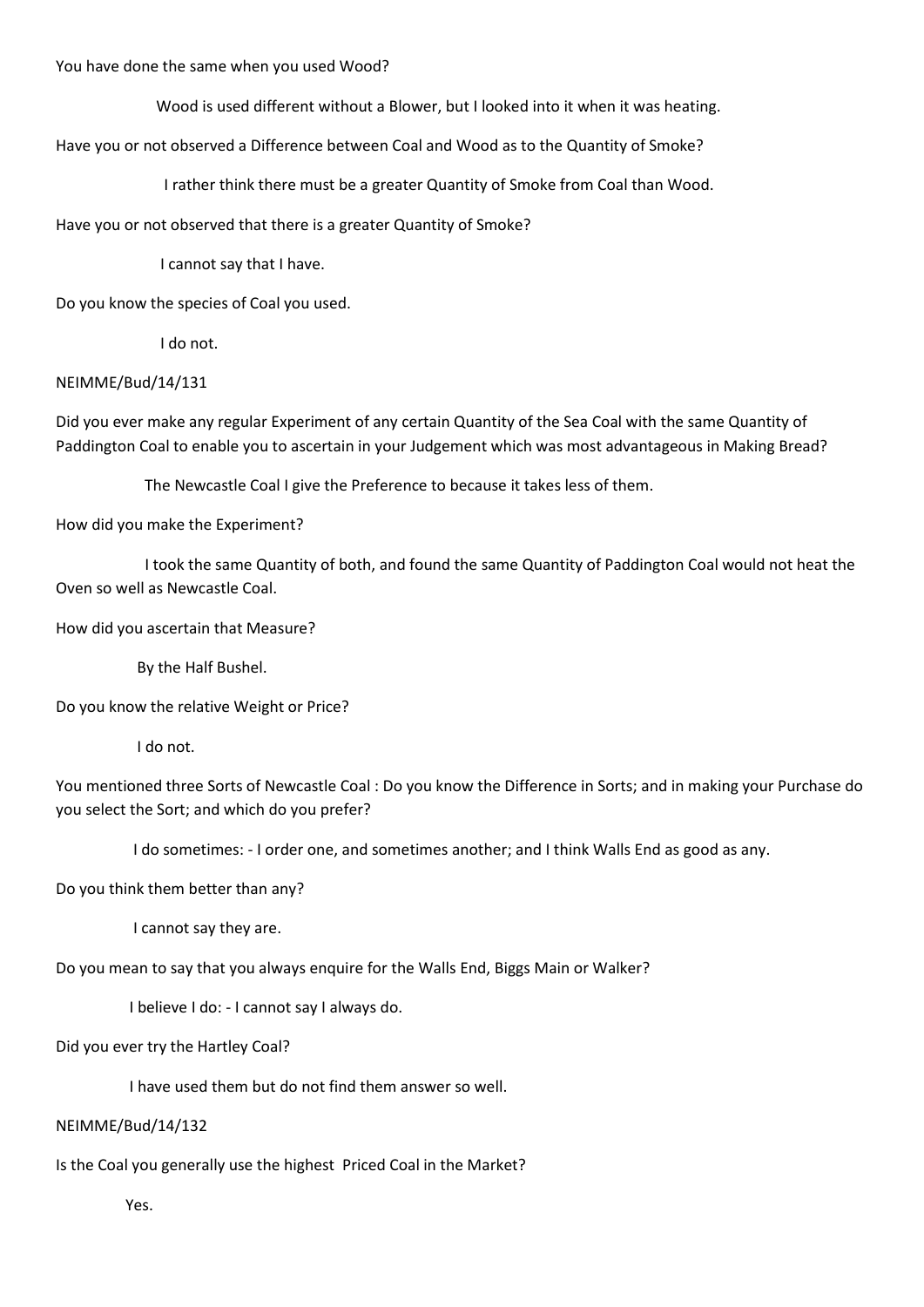When you made the Experiment with the Paddington Coal and Newcastle Coal were the Newcastle of the best Quality?

Yes it was.

When the Experiment was made was it the same Person who treated the Oven with both Sorts?

Yes, it was.

What was the Quantity of the Paddington Coal it employed to bake a Batch of Bread in your Oven?

I cannot say exactly the Quantity; there was not enough, the Men were obliged to have more.

What Quantity of Newcastle Coal does it generally take to bake the same Batch of Bread?

 My Oven will bake about 16 Bushel of Bread but I do not know how much Newcastle Coal it will take to heat it; but it will take more of the Paddington Coal. Withdrew.

Mr Loveland, Aldersgate Street, and a Member of the Corporation of the City of London.

Has been a Master Baker 34 Years.

State what you know of the Quality of the different Coals, what Experiments you have made, and what have been the Results?

### NEIMME/Bud/14/132a

 $\rightarrow$  baked by 15000 Bakers, and supposing that Number of Bakers in baking the 15000 Sacks all use Coal there would be consumed 11250 Bushels, weekly of Newcastle Coal making Yearly 16250 Chaldrons: I as a Baker use the cheapest Coal I can buy, Burn Moor or South Moor; This Statement is made on the Presumption that all the Bakers use Coal round the Metropolis; but at the present Moment I have not a Doubt but there are Bakers about Bermonsey who use Tan and Saw Dust; and one Baker opposite to where I live uses Wood.

Suppose the Paddington Coal was equal in Quality and duration to the Coal you usually consume, would not the Coal you now use be necessarily preferable by such Bakers who live at the Eastern Part of the Circuit you describe?

If it was found to be cheaper it certainly would be preferred;- I should prefer it myself.

Did you ever weigh the Quantity of Coal contained in your Basket, whether Newcastle or Paddington Coal ?

 I did once; it is 9 Months ago: I saw my People weigh it, and to the best of my Recollection there was not more than 3 or 4 lbs Difference: The Newcastle was heavier than the Paddington Coal. I do not recollect the respective Weight, the Experiment was made either with Burn Moor or South Moor.

Did you upon the weighing make any Calculation of the different Prices?

I did not.

### NEIMME/Bud/14/133

 With Respect to the Quality of Coals I have only had 5 Tons of the Paddington Coals, but I have remarked that the Oven wants more Paddington Coal to heat it than the Newcastle Coal; the Way that I make my Experiment: - We have a Basket, and the Quantity contained in it of the Newcastle Coal to heat the Oven; that Basket is filled at Night, and if it is found not sufficient my Men cannot get at any more: When I first had the Paddington Coal I found my Bread was not so well baked as before, and I asked my Men the Reason, they said because they had not enough Coal. In Regard to the Quality of different Coals, we have had always a strong Cinder left from the Newcastle Coal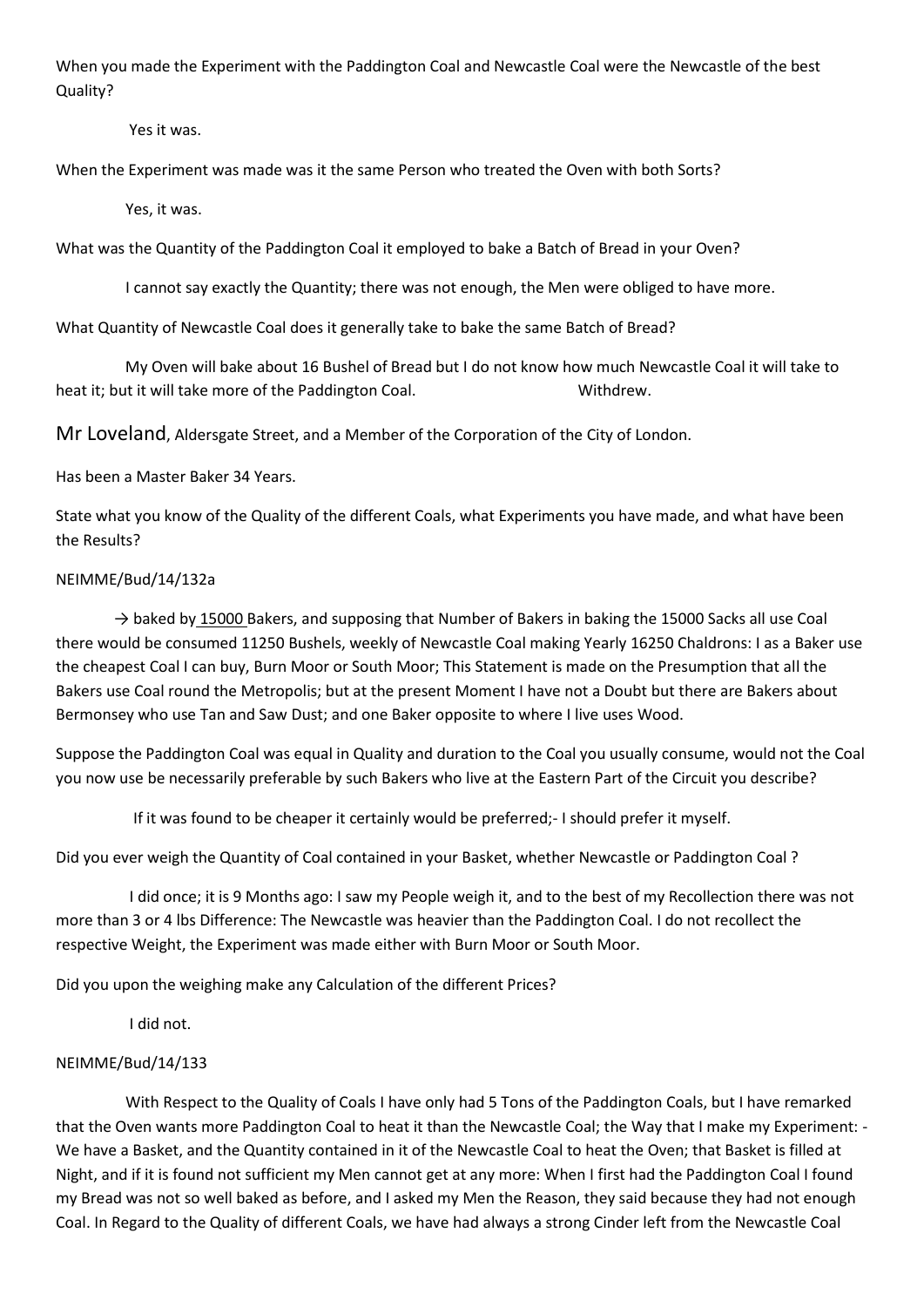that if we wanted to refreshen our Oven for the Dinner Pans those Cinders answered the Purpose:- whereas with the Paddington Coal, if we wanted to refresh which we frequently did, we were obliged to use fresh Coal.

What Furnace do you use?

A Side Furnace.

Does the Use of different Coals make any Difference in the Clearness of the Oven?

None that I know of.

Can you speak to the Use of Coal amongst the Bakers of the Metropolis?

 I believe the Generality of them use Coal within 10 Miles round the Royal Exchange: 15000 Sacks of Flour are used Weekly and that Account is got from the Cocquet Office which Quantity is

NEIMME/Bud/133a

With Respect to the Weight of the Coal, do you not know that the heaviest Coal often contains a great Proportion of Iron Ore?

I did not.

Does not the Paddington Coal require much less Wood to light it?

No.

Does the Sea Coal give out an equal Degree of Heat with the Paddington Coal in the same Time?

I should suppose nearly the same.

Does not the Paddington Coal give out much less Smoke, and is, in every Respect, a much clearer Coal than the Sea Coal?

Not that I know of.

Does it not require a much less Time to heat the Oven with the Paddington Coal than with the Sea Coal?

 Not that I know of, neither do I think it would be of any Service if it could be heated in less Time with the Paddington Coal.

In your Opinion is Coal as free from Smoke as applied to heating of Ovens as Wood?

 In heating the Oven with Wood, the whole Quantity of Wood is put in at the same Time, and the Smoke it makes passes off in a short Time; in heating with Coal the Coal must be successively supplied, and more Smoke is made by each fresh supply.

### NEIMME/Bud/14/134

Did you consume all the 5 Ton of Paddington Coal in your Oven?

I did the 2 first, the 3 last I have had in with in these 3 Weeks.

Have you consumed any of these last in your own house

I have.

Was that owing to your not liking them in your Oven?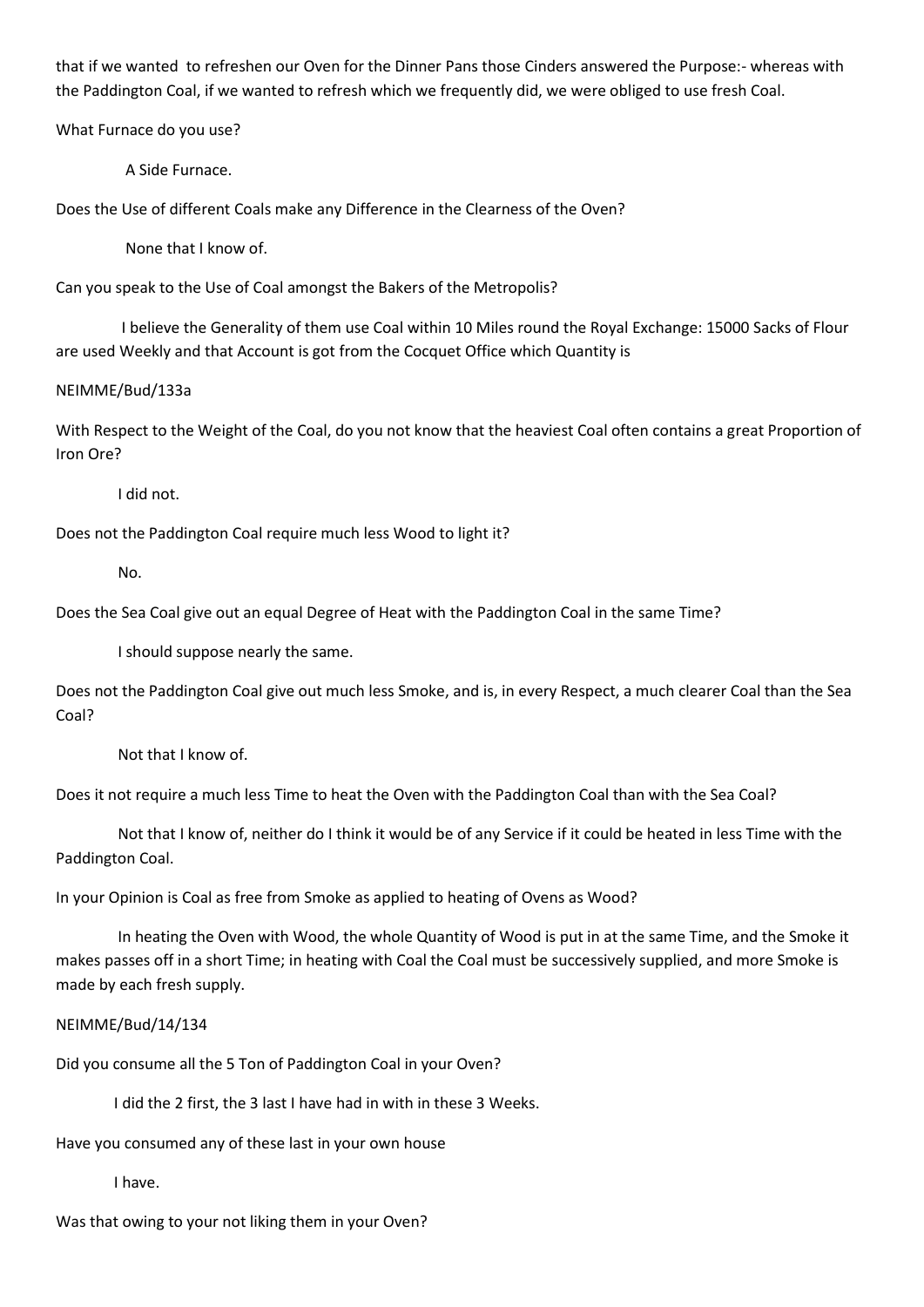No.

In your Experiment between the 2 Coals what Proportion was there in Quantity between the two Coals in any given Quantity?

 In using the Bushels I found it necessary to keep it up with the Paddington Coal, and I think it may be half Peck in the Bushel more required in the Paddington Coal.

Is the Witness aware of the Difference of Measure of Coal between Coal in Lumps and Coal broken to Pieces, and in which State do you imagine it will measure the most?

I should suppose that Coals when broken to Pieces will measure the most.

What was the Price of the Paddington Coal when you made the Experiment?

42 Sh and 1Sh. Carriage, 43Sh.

What was the Price of the Newcastle Coal delivered in?

50sh the Chaldron. Withdrew.

NEIMME/Bud/14/135

Mr David Creighton, No: 19 Giltspur Street, West Smithfield, Baker for 25 Years, and at present, Master of the Bakers' Company, Liveryman of the Bakers' Company.

Have you tried the Paddington Coal?

I have tried one Ton.

How many Sacks per Week do you bake?

About 20 Sacks.

Did you like the Paddington Coal?

 I was out of the Coal I usually burn the Hartleys; and could not get any, and sent to Paddington for a Ton of their Coals, and I did not approve of them not being able to get the Oven hot enough to bake the Rolls first, and the Bakings afterwards without heating it a second Time.

What Furnace have you?

A Patent one.

What other Coals may you have burnt?

None but Hartleys.

Did you find when your Oven heated with Hartleys Coals retain its heat longer?

I could bake my Rolls first and my Bakings afterwards.

Did you take any Means of ascertaining the relative Quantities of Paddington Coal as compared with the Hartley Coal in heating the Oven?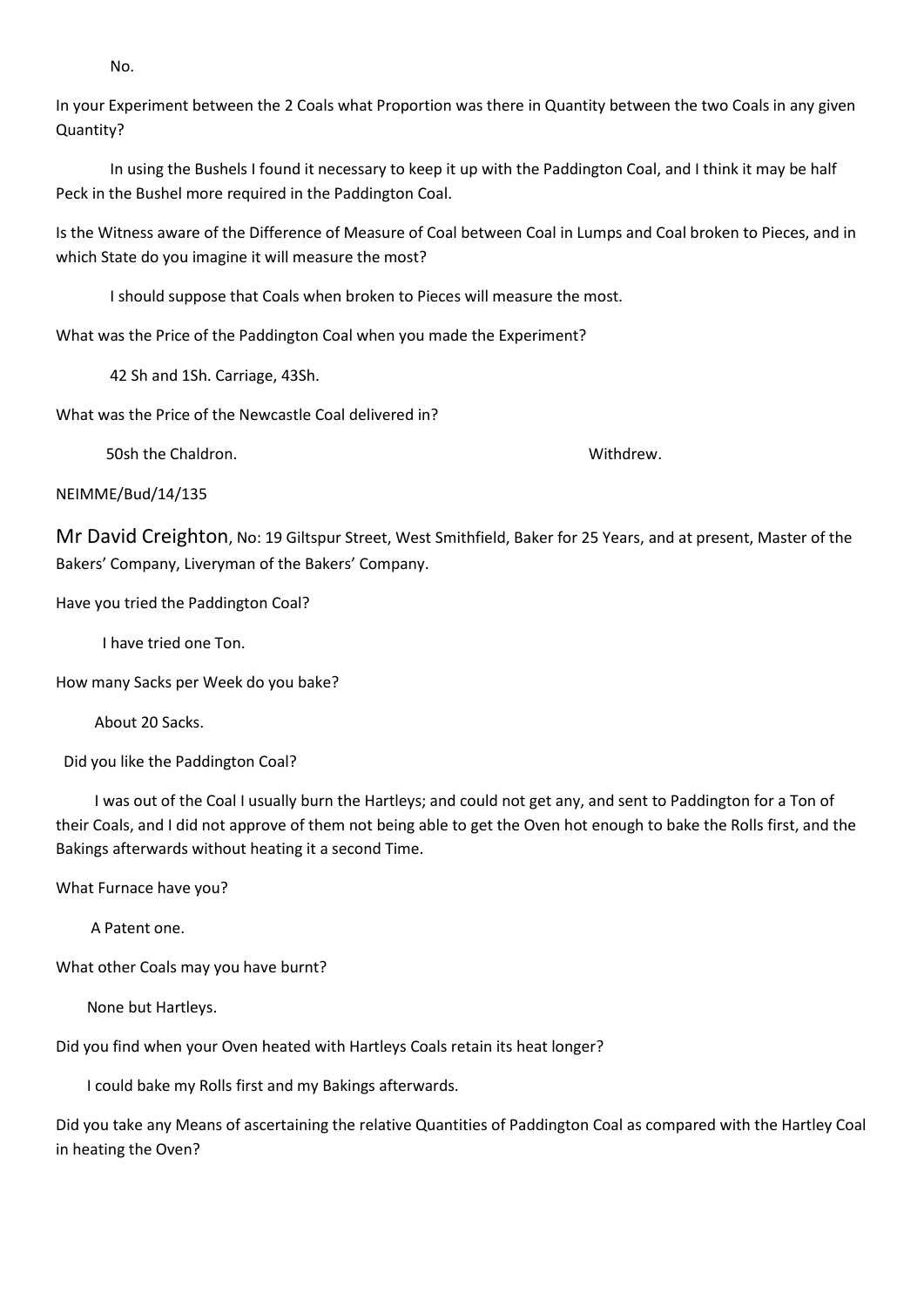I did not use Hartleys for the Oven and Walkers for the House: Walkers does not answer for the Patent Furnace, they run together and don't burn fierce enough to give sufficient Heat: with Walkers we are obliged to take the Blowers down six or seven Times, and with the Hartleys only when we want to put in more Coal: Walkers want a great Deal of stirring and breaking up.

Does your Oven duffer more from the Use than the other?

Walkers will burn out the Pan sooner than Hartleys.

Must not the Oven be heated to the same Degree in all Cases where it bakes Rolls?

Yes.

If so, must not the Circumstance of the Oven retaining its Power of Baking a shorter Time be owing to its heating quicker with the Paddington Coal?

I do not impute it to that Cause.

How long have you used the Patent Oven?

About 9 Years.

What Coal did you use before you had the Patent Oven?

I did not use Coals before but Saw Dust and Tar.

Are you satisfied with the Patent Oven and do you prefer it?

I do prefer it.

Do you find any Difference in the different sort of Coal with Regard to the Quantity of Smoke that accumulates?

I do not.

### NEIMME/Bud/14/137

Do you not find in breaking and stirring the Walker Coal in your Oven as described by you that more Smoke is generated by the Walker Coal than by the Paddington Coal or the Hartley?

 Every time I stir the Walker Coals it fills the Oven with Smoke, the Hartley and the Paddington Coal neither require stirring.

Do you or do you not use the Walker when you cannot get the Hartley?

I keep Walkers in the House, and when I am out of Hartleys I use Walkers.

If you could not get the Hartley would you use Walkers or the Paddington?

I should send for the Paddington Coals.

In the Use of any Coal whatsoever does the greater or smaller Quantity of Smoke affect the Bread which is to be baked?

Certainly not; for we never put the Bread into the Oven until it is cleared of Smoke.

Does the Smoke clear off in the Use of one Coal sooner than from the Use of another?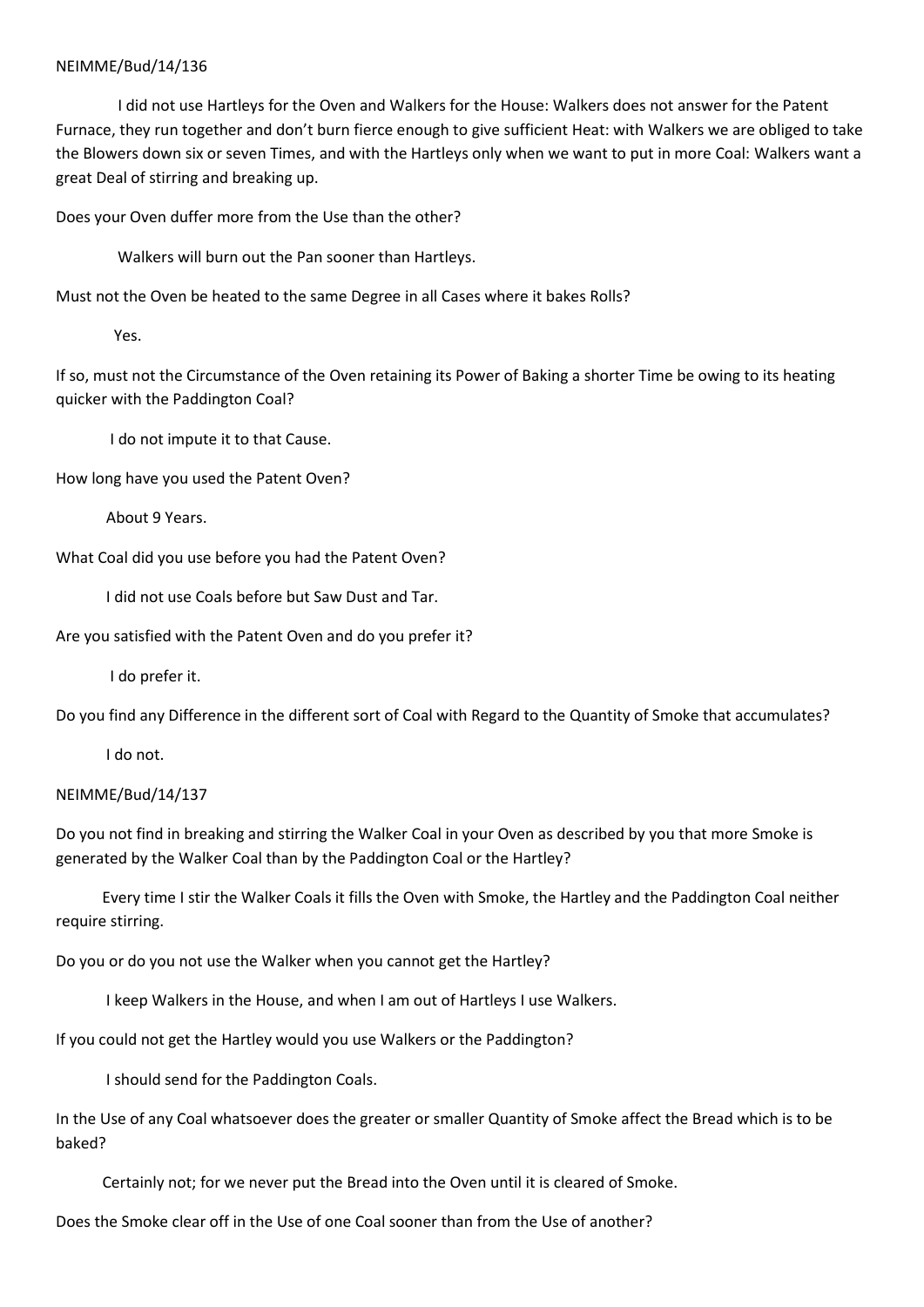Yes; the Smoke will go sooner off from the Paddington and Hartley than the Walkers.

Would you therefore value one Coal for your Purpose more than another from the Smoke going off quicker?

 Certainly we can make Use of the Cinders in the Patent Furnace as well as in the Side Furnaces, and we use the Cinders in the Night Bakings.

NEIMME/Bud/14/138

You said the Hartley gave you more Cinders that the Paddington; does the Paddington Coal burn quicker than the Hartleys?

I cannot say there is any Difference, but the Hartley gives more Heat than the Paddington.

Have you ever used the Burnt Moor and the South Moor Coal?

Never.

Mr Chairman laid before the Committees an Account of the Number of Men raised for the Service of his Majesty's Navy from the Commencement of the War to the 18<sup>th</sup> Inst. the Date of the last Returns received which was read.

# Lunae 27 die May 1805.

# Mr Dickins in the Chair.

Mr Sadler Inspector of Chemistry and Member of the Board of Works, at the Admiralty examined.

Have you any Experience of the Paddington Coal?

I have used it in my Laboratory for a Year and a half.

Does the Paddington Coal require less Wood to light it than the Sea Coal?

Yes.

Does the Sea Coal give out an equal Degree of Heat with the Paddington Coal in the same Time?

No, taking the same Weight.

### NEIMME/Bud/14/139

Can you speak to the Proportion of Heat one and the other?

 I cannot state exactly the Proportion. I know that the same Weight of Paddington Coals will evaporate more Water. I have made several Hundred Experiments to see what sort of Coal will evaporate the greatest Quantity of Salt Water for the Use of the Navy for the last 12 Years.

Does not the Paddington Coal give out much less Smoke, and is it not a cleaner Coal in every Respect than the Sea Coal ?

It gives much less.

Whether in Proportion as there is less Smoke given out by the Coal, is there not a greater Degree of Heat?

Yes; because the Oxygen or Atmospheric Air can easier come in Contact with the Paddington Coal than the Sea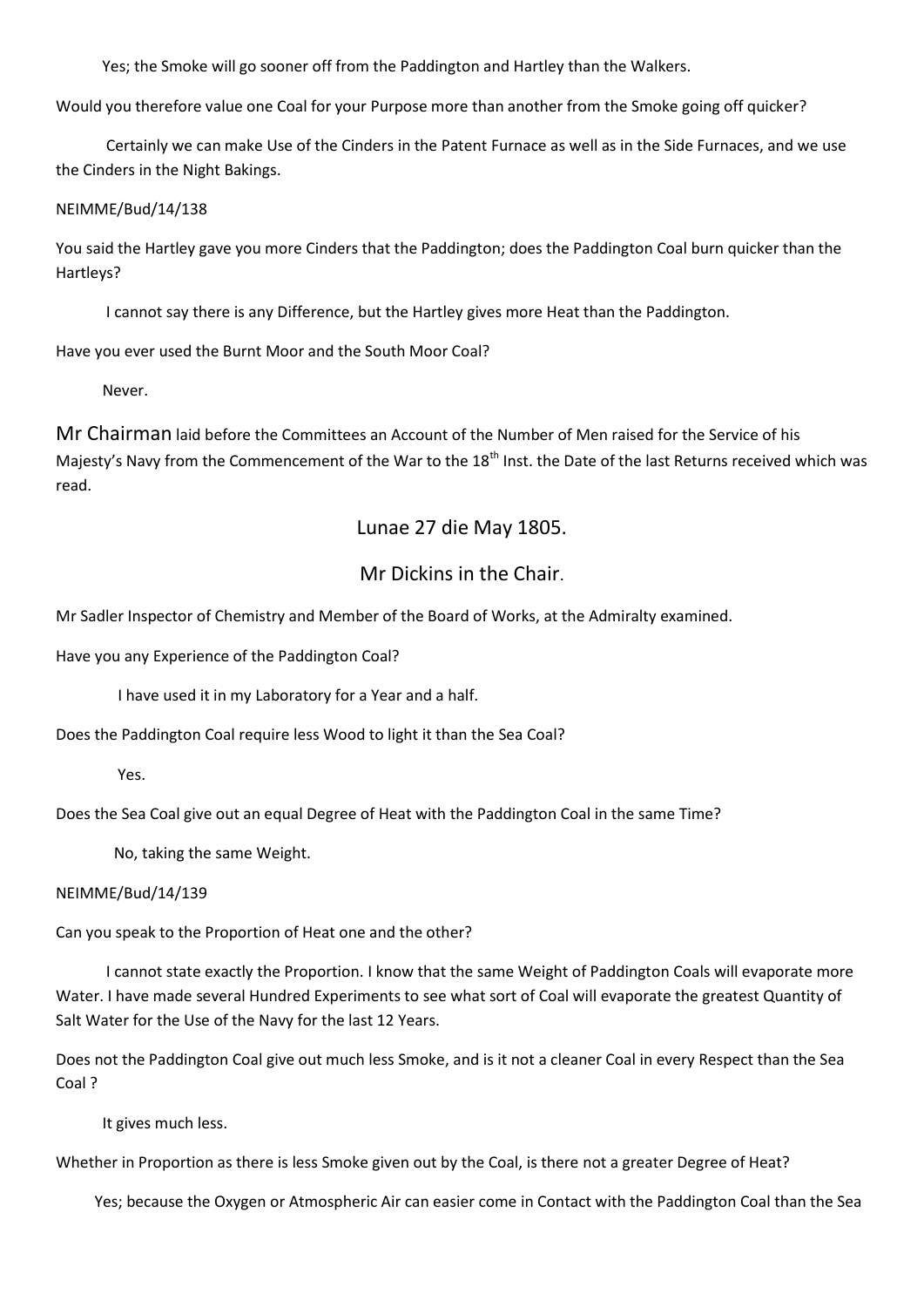Coal and brings the Smoke into Combustion sooner; because the Sea Coal cakes; the Bitumen melts and runs together, and hinders the Air from passing.

Do you make use of the Paddington Coal for Domestic, as well as other Chemical Purposes?

Yes.

For what Reason?

Because I find it cheaper.

What Experiment have you made to ascertain its relative Cheapness?

### NEIMME/Bud/14/140

 I use a great Quantity of distilled Water in my Chemical Experiments, which I find requires about One-Third less in Weight in the Paddington Coal than in any other; I find also in my Parlour and Kitchen Fire Places that it requires much less. I use it also instead of Charcoal. I have expended several Hundred Pounds in Constructing various sorts of Grates for the Purpose of ascertaining the Advantage and Economy of the various Sorts of Coal.

Have you seen any Experiment made with the Paddington Coal in heating Ovens?

 Yes: - Yesterday I went to a Baker in my Neighbourhood who uses a Patent Furnace. I weighed Three Quarters of a Cwt: of the Paddington Coal which was 84 lbs. I desired the Baker to light his Fire in the same Manner he always did. It heated the Oven in about 2½ hours. The Man informed me the Oven was hotter than necessary to bake 4 Sacks of Flour: There was a Quantity of Cinders left which, with a small Quantity of Coal added to them, he said, would heat his Oven to bake the Dinner Pans.

Do you conceive that the Oven might have been equally heated in less time with the same Quantity of Coal.

Yes; I think I could have heated it in half the Time:- In Chemical Operations I find this

### NEIMME/Bud/14/141

Coal answer all the Purposes of Charcoal, and is much cheaper. I think it might also be used for domestic Purposes instead of Charcoal.

Can Newcastle Coal be used as Charcoal in the same Way?

No.

Are you acquainted with the Sea Coal called the Hartleys?

 I have not tried any particular Experiment with it: - I have made Experiments with many Sorts of Coal, having them sent to me to analyse.

Have you tried any of the Experiments you allude to with any Sea Coals which burns to a white Ash?

Not in the large Way.

Are not Cinders of Coal that is clear of Pyrites capable of as strong a Heat as the Paddington Coal?

That depends upon Circumstances.

### State those Circumstances!

It does not depend on the Pyrites alone, but upon the Quantity of Silicious Earth and Clay; The Pyrites after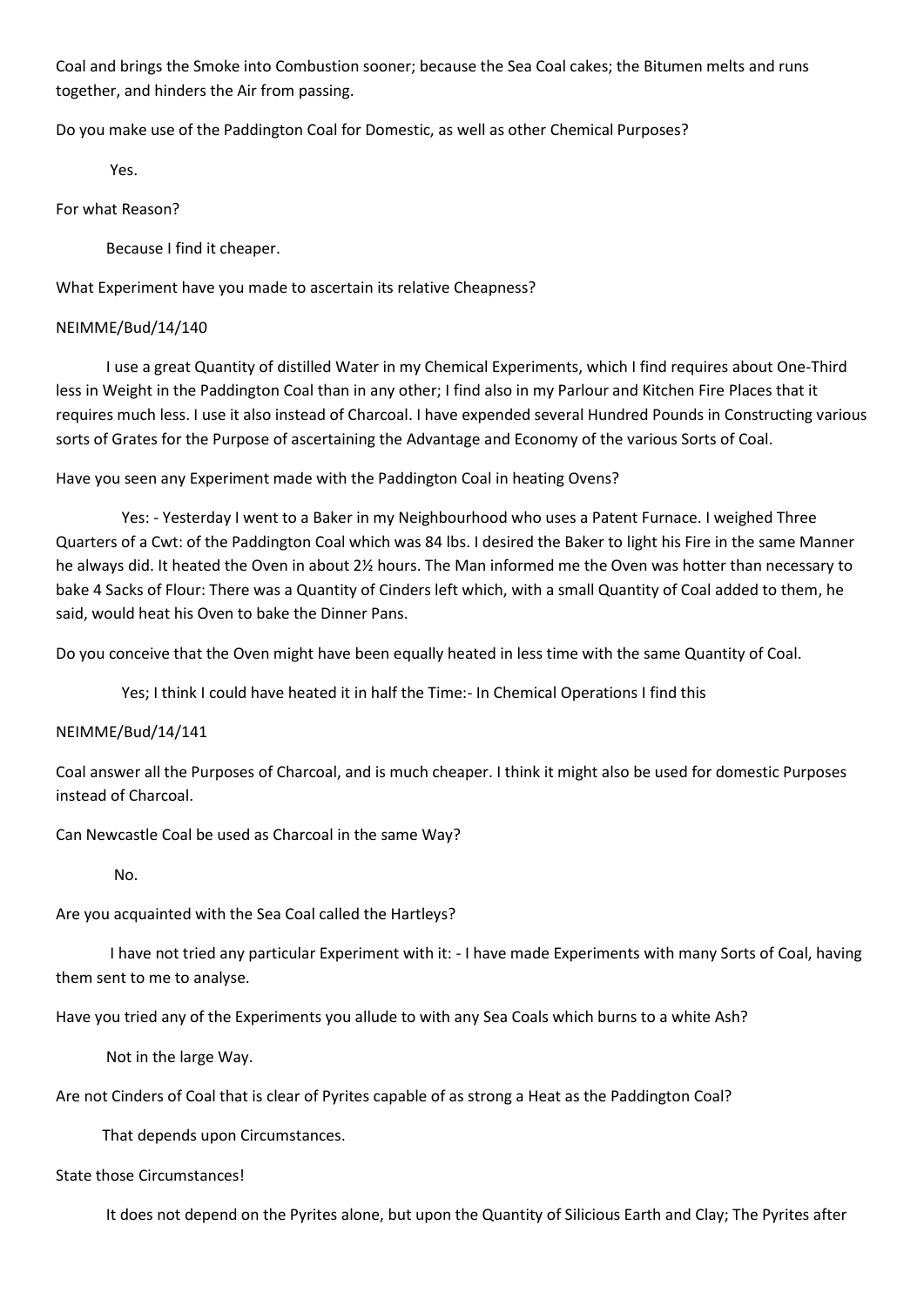the Sulphur is sublimed forms a Clinker or Slag with the Silicious Earth and Clay which lessens and impedes the Combustion. In the Paddington Coal there is a very small Quantity of this Silicious Earth and Clay. Are not good Cinders capable of producing a greater Heat than any Coal?

### NEIMME/Bud/14/142

No.

Whence then comes it that Cinders are generally used in Furnaces for smelting Iron-Ore?

 Not on Account of the Heat; The use of coking is to sublime the Sulphur: The Iron has such an Attraction for the Sulphur, that when combined with it, it makes it brittle, and unfit for Use. Would Coal clear of Pyrites, answer all the Purposes of Cinders for the Smelting of Iron?

I do not know; but I do not believe that there is such a Sort of Coal .

Do you know whether all the Coal brought along the Paddington Canal be of the same Quality?

It is impossible for me to tell:- I believe the Coal from the same Pit, and the same Strata is often different.

Is the Paddington Coal a quick burning Coal?

It gives out a great Degree of Heat.

How comes it then to be cheaper for domestic Purposes?

 On Account of its giving a greater Quantity of Heat it enables me to bring in a greater Quantity of Oxygen to keep up the Combustion. The Coal which cakes together prevents bringing

#### NEIMME/Bud/14/143

 in the same Quantity of Air, the Consequence of which there is a greater Degree of carbonated Hydrogen commonly called Smoke which is Loss of so much inflammable Matter.

Is it your Opinion that the quicker a Coal will burn the more it is to be preferred to a slower and caking Coal for domestic Purpose

No; it depends upon what domestic Purposes it is used for.

Have you made any Experiments on heating Ovens with any other than the Paddington Coal?

 I have not; but I made this Experiment on Account of the Information given before the Committee, on Friday last, by a Witness of the Name of Loveland, who stated that it required 11250 Bushels of Newcastle, weekly to bake 15 Thousand Sacks of Flour, and by my Experiment it required only 84 lbs of Coal for 4Sacks of Flour leaving a Residue of Cinders which I compute to be equal to 1 Bushel of Newcastle Coals. Have you compared the relative Weight, Quantity and Price of the Paddington and Sea Coal upon which you made your Chemical Experiments and how do you come to the Conclusion of the one being cheaper than the other?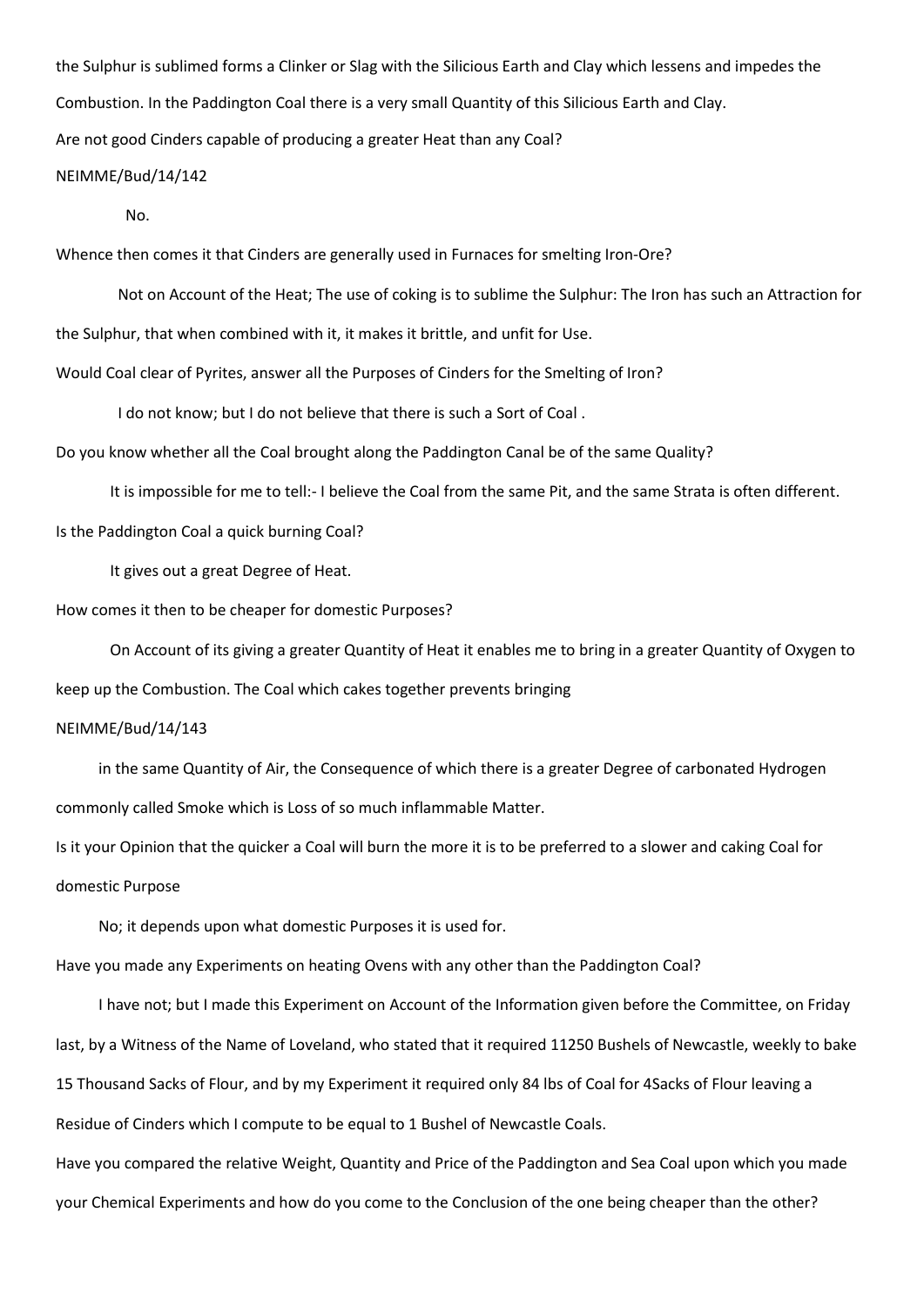I have made the Experiment by purchasing a certain Quantity of Sea Coal and Paddington Coal; and by weighing them before I used them, I found I used One-third less of the Paddington. I cannot now speak to the Price. Are you aware that no Duty is at present charged upon the Paddington Coal; but several upon the Sea Coal?

I know nothing of it.

Have you used both these Coals for Family Purposes?

Yes.

Which have you found the most economical?

The Paddington; and as such have recommended them to all my Friends. Withdrew.

Mr Alderson, Lead Pipe Manufacturer, examined.

State your Observations on the different Coals you have made Use of in your Business?

 About a Year and a half ago I erected a Manufactory and Steam Engine in Great Marlborough Street, and used the various Sorts of Sea Coal, and shortly afterwards I was threatened to be indicted for a Nuisance on Account of the great Quantity of Smoke: I was then compelled to make various Experiments upon

NEIMME/Bud/14/145

different Sorts of Coal, and I was particularly desired to try the Paddington Coal upon the first Notice of Indictment; there were 13 Names, and when the Indictment was preferred there were only 7 out of 13 who signed it; There being a Flaw in that Indictment, a second has been preferred to which there is only 3 Names which makes me think that the Nuisance does not exist, and induces me to defend the Action. I also prefer them as there is a great Saving attached to them; I used to use 2 Chaldrons a Week of Sea Coal, and I find that 2 Tons of Paddington Coal Answer the same Purpose; and I like them also from there being no Smoke from them.

withdrew.

Adjourned till Tomorrow Morning at One of the Clock.

NEIMME/Bud/14/146

Sheriff- Hill

Term – 20 Years from Nov: 22: 1775.

May give up at the End of any Year.

May renew so as to make up a Term of 51 Years at Lessees Costs.

To win to the Depth of the Low-main Coal, with a 61 In. Cylinder, in 4 Years, and to lay out £4000 thereon.

Certain Rent - £400 for 470 Tens. 13 Wagons of Coals – 22 – 19 Boll Waggons to a Ten.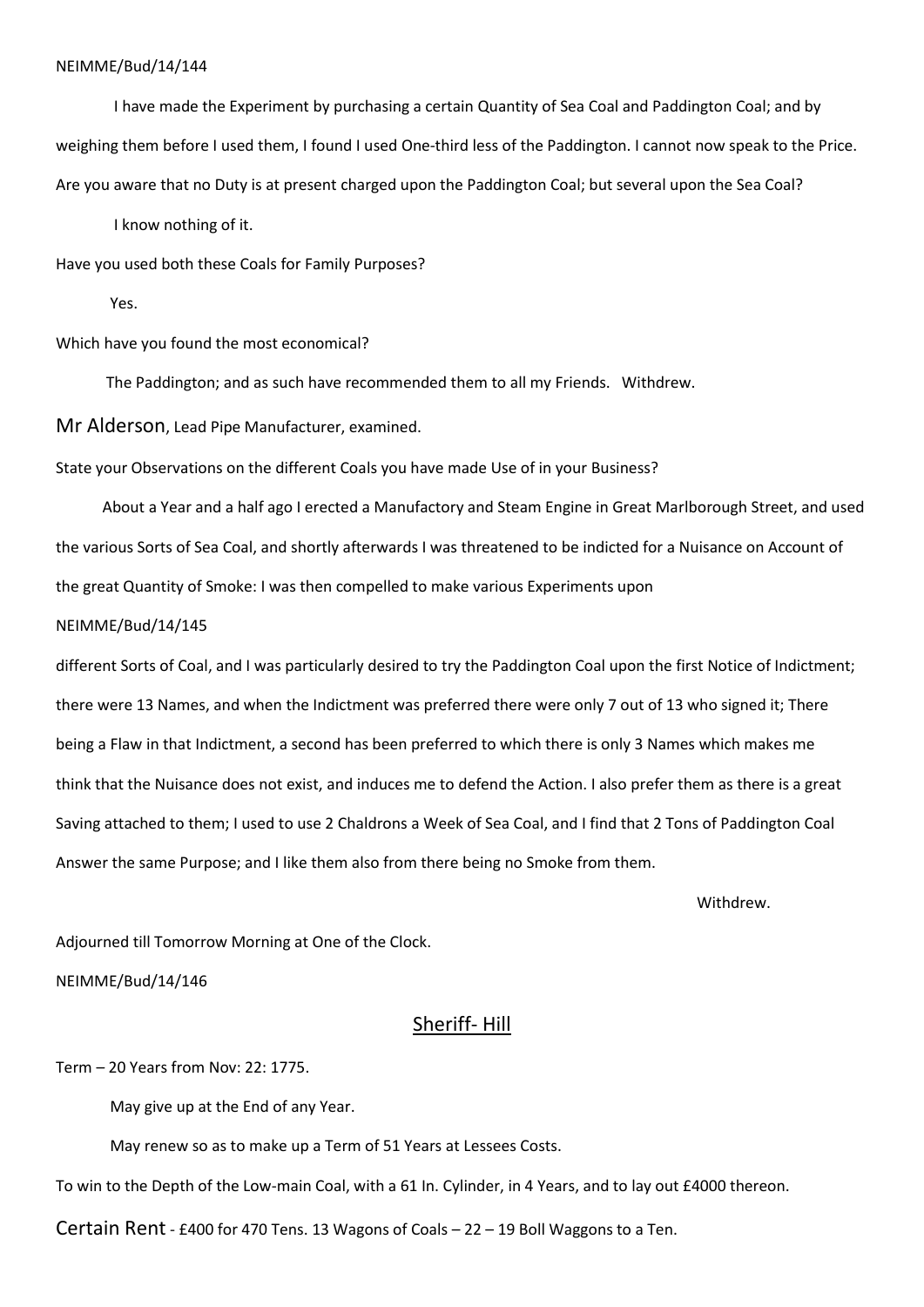Surplus Leading 17 Sh. per Ten.

Lessees to be Tenants in Common, not joint Tenants. To complete and uphold an under-level Drift to the 10

Fathom Dyke. To level all the Ways, within the enclosed Grounds within 15 Months. To work one fourth out of the

Low-main. To allow 50 Foth: of Coals from Landsale Pits.

Lessor to have all the Manure, unless the Lessees hold a Farm. Allows 15 Tens Fire Coal.

Lessees may work any other Colliery but must work double the Quantity of Coal out of Sheriff-Hill. To use half Pit

Room and ½ Staith Room at End of Term, with competent Use of Waggon Ways for 12 Months.

### NEIMME/Bud/14/147

| Copy of                                                                                     |                |                 |                             |  |  |  |  |
|---------------------------------------------------------------------------------------------|----------------|-----------------|-----------------------------|--|--|--|--|
| Andrew Wakes Charge for Boring a Hole at Saltwell - side to the Depth of 49 Fathoms in 1806 |                |                 |                             |  |  |  |  |
|                                                                                             |                |                 |                             |  |  |  |  |
|                                                                                             | £              | S               | d                           |  |  |  |  |
| Sinking, boring for and putting in 1% Fathoms of large square Box                           |                |                 |                             |  |  |  |  |
|                                                                                             | $\overline{2}$ | 5               | $\mathbf{0}$                |  |  |  |  |
| Boring and putting in the 2 <sup>nd</sup> Course of Boxes 11 Fathoms viz:                   |                |                 |                             |  |  |  |  |
| 5 Fa: at 25s/-. 5 Fa: at 30s/- & 1 Ditto at 35s/-                                           | 15             | 10              | $\mathbf{0}$                |  |  |  |  |
| Boring and putting in the 3 <sup>rd</sup> Course of Do: to Depth of 16 Faths:               |                |                 |                             |  |  |  |  |
| Viz: 5Fa: at 20s/-. 5 do: at 25s/-. 5 Fa: 30s/- & 1 Fa: 35                                  | 20             | 10              | $\mathbf{0}$                |  |  |  |  |
| Boring and putting in the 4 <sup>th</sup> Course of Do: to Depth of 25 Fa: viz:             |                |                 |                             |  |  |  |  |
| 5 Fa: at 15s/-. & 5 Sh: Advance on every 5 Fa:                                              | 31             | 5               | $\mathbf{0}$                |  |  |  |  |
| Boring and putting in the $5^{th}$ Course of Iron & Copper Pipes to the                     |                |                 |                             |  |  |  |  |
| Depth of 35 Fa: viz: 5 Fa: at 10s/- & 5s/- per Fa: for every Fa: after.                     | 43             | 15              | $\mathbf{0}$                |  |  |  |  |
| Boring the inside Hole, 49 Fa: at the common Price of 5s/- and 5s/-                         |                |                 |                             |  |  |  |  |
| advance                                                                                     | 66             | 5               | 0                           |  |  |  |  |
| Boring through the 3 Yards of Whin, and extra Charge                                        | 20             | $\underline{0}$ | $\underline{\underline{0}}$ |  |  |  |  |
| £                                                                                           | 199            | 10              | $\overline{0}$              |  |  |  |  |

### NEIMME/Bud/14/148

Lowest Tenders for supplying the undermentioned Counties with Coals by contract, in

| Counties                                | 1806    |        |       |          | 1807           |        |        |       |          |          |
|-----------------------------------------|---------|--------|-------|----------|----------------|--------|--------|-------|----------|----------|
|                                         |         |        |       | Amount   |                |        |        |       | Amount   |          |
|                                         | No: of  | Price  | £     | S        | d              | No: of | Price  | £     | S        | d        |
|                                         | Chalds. |        |       |          |                | Chalds |        |       |          |          |
| Berks---------------------------------- | 662     | 53s/3d | 1762  | 11       | 6              | 533    | $52/-$ | 1385  | 16       | $\prime$ |
|                                         | 44      | $24/-$ | 52    | 16       | $\prime$       | 44     | 20/11  | 46    | $\prime$ | 4        |
| Cornwall----------------------------    | 604     | $55/-$ | 1661  | $\prime$ | $\prime$       | 519    | 57/6   | 1336  | 8        | 6        |
| Cumberland                              | 40      | $30/-$ | 60    | $\prime$ | $\prime$       | 41     | $43/-$ | 88    | 3        | $\prime$ |
| Devon-------------------------------    | 5449    | 45/9   | 12464 | 11       | 9              | 4949   | $45/-$ | 11135 | 5        | $\prime$ |
|                                         | 1006    | 48/5   | 2435  | 7        | $\mathfrak{p}$ | 1018   | 46/1d  | 2385  | 18       | 9        |
| Durham-----------------------------     | 1184    | 14/8   | 868   | 5.       | 4              | 1210   | 13/10  | 839   | 8        | 9        |
|                                         | 10267   | 39/11  | 20491 | 4        | 5              | 8864   | 38/4   | 16989 | 6        | 8        |
| Glocester----------------------------   | 11      | $39/-$ | 21    | 9        | $\prime$       |        | $39/-$ | 13    | 13       | $\prime$ |
|                                         | 7469    | 42/2%  | 15770 | 9        | 7%             | 6589   | 40/10  | 13452 | 10       | 10       |
| Hunts---------------------------------  | 722     | 46/6   | 1678  | 13       | $\prime$       | 605    | 43/6   | 1315  | 17       | 6        |
| Isle of Wight                           | 2608    | 44/11  | 5857  | 2        | 8              | 2394   | 42/9   | 5117  | 3        | 6        |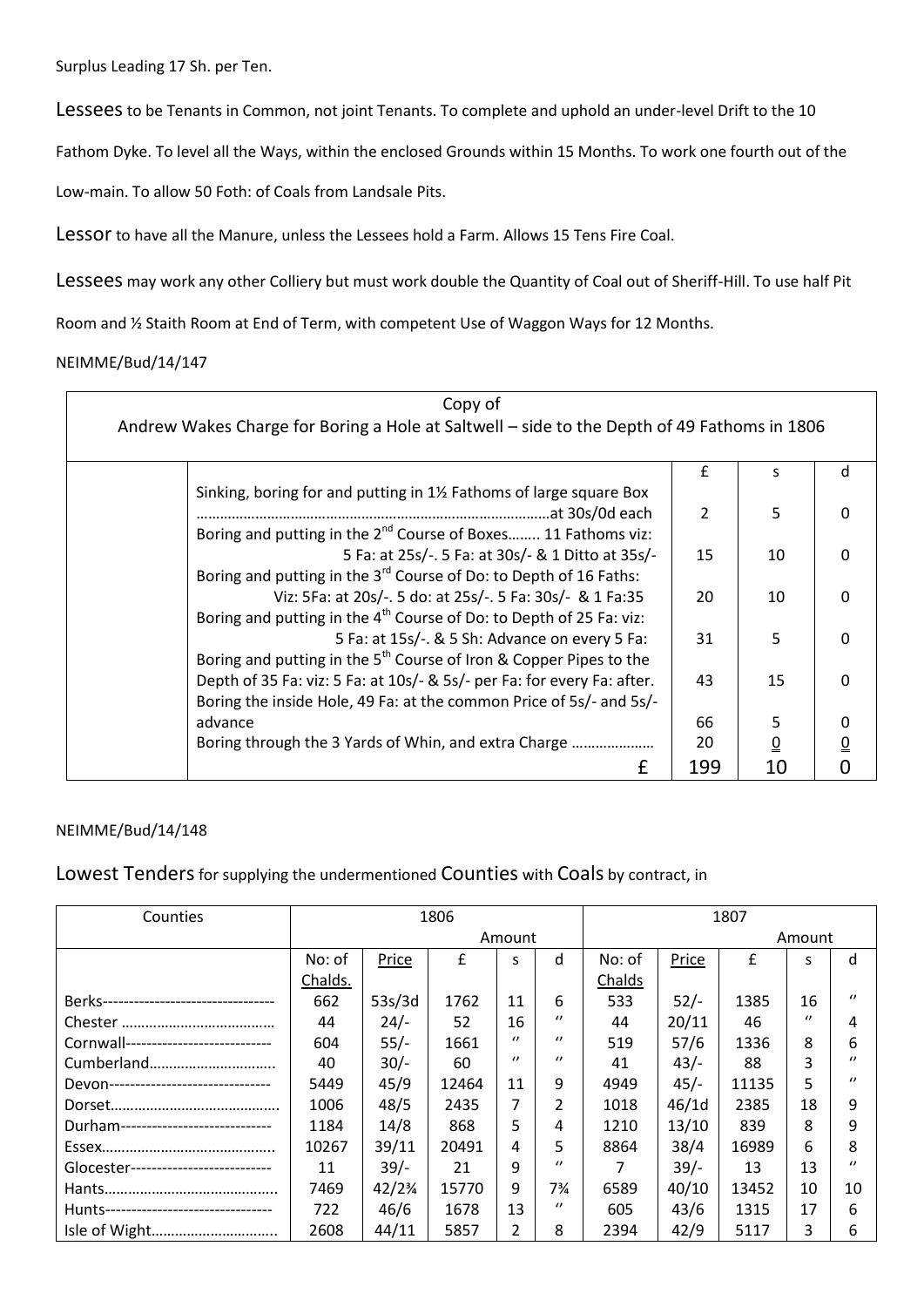| Kent---------------------------------   | 15220  | 46/11  | 35703  | 11             | 8                 | 14409    | 44/10             | 32245          | 4        | $\frac{3}{4}$  |
|-----------------------------------------|--------|--------|--------|----------------|-------------------|----------|-------------------|----------------|----------|----------------|
|                                         | 404    | $28/-$ | 565    | 12             | $\prime\prime$    | 418      | 22/9              | 475            | 9        | 6              |
| Middlesex---------------------------    | 1986   | 49/10  | 4948   | 9              | $\prime\prime$    | 1924     | 48/2              | 4633           | 12       | 8              |
|                                         | 1177   | 39/11  | 2349   | 1              | 11                | 1138     | 38/9¼             | 2208           | 8        | 7¼             |
| Northumberland-------------------       | 620    | 13/10  | 428    | 16             | 8                 | 622      | 11/3              | 349            | 17       | 6              |
|                                         | 163    | 22/6   | 183    | 7              | 6                 | 577      | 21/11             | 193            | 19       | 3              |
| Northampton---------------------        | 115    | $45/-$ | 258    | 15             | $^{\prime\prime}$ | 100      | 38/9              | 193            | 15       | $\prime$       |
|                                         | 70     | $44/-$ | 154    | $\prime$       | $\prime$          | 72       | $36/-$            | 129            | 12       | $\prime$       |
| Suffolk-------------------------------- | 6505   | $40/-$ | 13010  | $\prime$       | $\prime$          | 6520     | $38/-$            | 12388          | $\prime$ | $\prime$       |
|                                         | 809    | $55/-$ | 2224   | 15             | $\prime$          | 749      | $53/-$            | 1984           | 17       | $\prime$       |
| Sussex--------------------------------  | 14221  | 47/11  | 34071  | 2              | 11                | 11163    | 45/8¼             | 25523          | 14       | 8¼             |
|                                         | 321    | 30/10  | 494    | 17             | 6                 | 332      | 22/6              | 373            | 10       | $\prime$       |
| Wilts---------------------------------- | 70     | $38/-$ | 133    | $\prime\prime$ | $\theta$          | $\prime$ | $\prime$          | $\prime\prime$ | $\prime$ | $\prime$       |
|                                         | 2020   | $23/-$ | 2323   | $\prime\prime$ | $\prime$          | 2551     | 21/10             | 2854           | 7        | 6              |
|                                         |        |        |        |                |                   |          | $39/-$            |                |          |                |
| North Britain-----------------------    | 9404   | 22/11  | 10775  | 8              | 4                 | 3323     | $26/-$            | 4319           | 18       | $\prime$       |
|                                         |        |        |        |                |                   | 6270     | 21/10             | 6844           | 15       | $\prime$       |
| Guernsey2681 }                          |        | 63/11  | 21396  | $\overline{2}$ | $\mathbf{1}$      | $2722$ } |                   |                |          |                |
| Jersey-----------------------3636 }     | 6695   |        |        |                |                   | 2739     | $62/4\frac{1}{2}$ | 17436          | 18       | $7\frac{1}{2}$ |
|                                         |        |        |        |                |                   | $130$ }  |                   |                |          |                |
|                                         | 89,866 | £      | 192143 | 10             | $\frac{3}{4}$     | 82132    | £                 | 166361         | 11       | $\overline{3}$ |
|                                         |        |        |        |                |                   |          |                   |                |          |                |
|                                         |        |        |        |                |                   |          |                   |                |          |                |
|                                         |        |        |        |                |                   |          |                   |                |          |                |

### Paving Experiment

Pebbles to set 4 In. deep. A square yard weighed 25 St. 5lbs.

One medium Fother will pave 4¼ square yards

One Ton will pave 6 square yards.

|  |  | Lbs. |
|--|--|------|
|  |  | 106¾ |
|  |  | 51½  |
|  |  | 494% |
|  |  | 653  |
|  |  |      |
|  |  |      |
|  |  | 138  |
|  |  | 1148 |
|  |  |      |

\_\_\_\_\_\_\_\_\_\_\_\_\_\_\_\_\_\_\_\_\_\_\_\_\_\_\_\_\_\_\_\_\_\_\_\_\_\_\_\_\_\_\_\_\_\_\_\_\_\_\_\_\_\_\_\_\_\_\_\_\_\_\_\_\_\_\_\_\_\_\_\_\_\_\_\_\_\_\_\_\_\_\_\_\_\_\_\_\_\_\_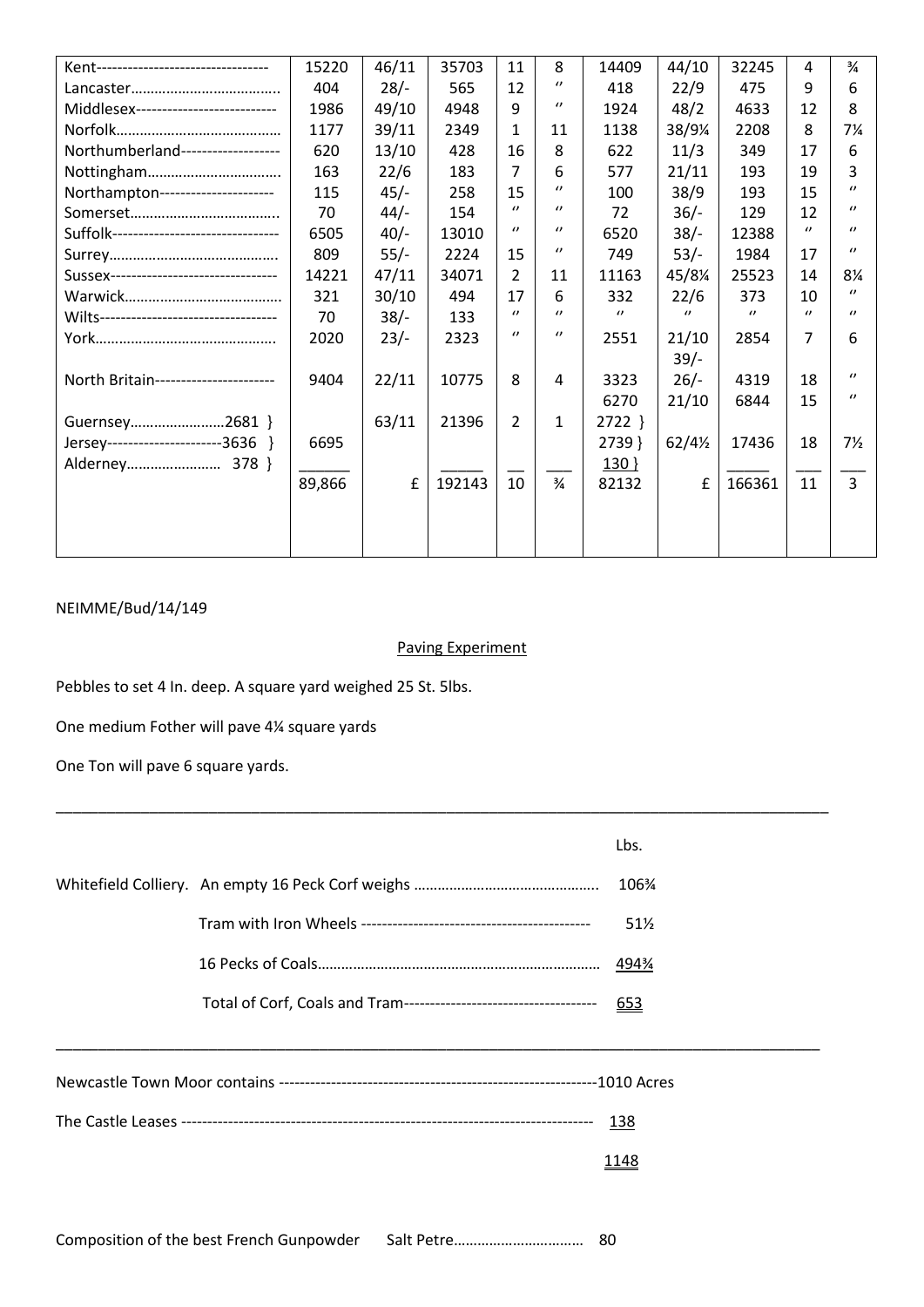|                                                    |                                      |  |  | 100            |  |  |  |  |
|----------------------------------------------------|--------------------------------------|--|--|----------------|--|--|--|--|
| Comparison of the ancient and modern Coal Measure. |                                      |  |  |                |  |  |  |  |
| Formerly a Keel was 20 Chaldrons                   |                                      |  |  |                |  |  |  |  |
| $1$ Chaldron = $36$ Bushels.                       |                                      |  |  |                |  |  |  |  |
| The heap supplied = $7\frac{1}{4}$                 |                                      |  |  |                |  |  |  |  |
|                                                    | 43¼ Bushels                          |  |  |                |  |  |  |  |
|                                                    | 8 Gallon per Bushel                  |  |  | Galls per Keel |  |  |  |  |
|                                                    | 346 x 20 Chaldron per Keel           |  |  | 6920           |  |  |  |  |
|                                                    | At present  1 Coal Boll = 36 Gallons |  |  |                |  |  |  |  |
| 24 bolls a Chaldron & 8 Chaldrons a Keel           |                                      |  |  | 6912           |  |  |  |  |

# Account of Sinking Howden Pit Percy main Colliery which commenced December 1804

# And was completed December 1808

|                                                                    |      |                    |                       | £      | S              | d               |
|--------------------------------------------------------------------|------|--------------------|-----------------------|--------|----------------|-----------------|
| To Amount of fixed Stock as per last Year's Valuation              |      |                    |                       | 13807  | 12             | 8               |
|                                                                    |      |                    |                       |        |                |                 |
| Expended this Year as below Viz.                                   | £    | S                  | D                     |        |                |                 |
|                                                                    | 25   | $\theta$           | $\prime$              |        |                |                 |
|                                                                    | 130  | $\prime$           | $\prime$              |        |                |                 |
|                                                                    | 1118 | 8                  | $\prime$              |        |                |                 |
|                                                                    | 448  | 12                 | 6                     |        |                |                 |
| To Wedge Wood and Workmanship-----------------------------         | 25   | $\boldsymbol{U}$   | $\prime$              |        |                |                 |
|                                                                    | 200  | $\prime$           | $\prime$              |        |                |                 |
|                                                                    | 80   | $\prime$           | $\prime\prime$        |        |                |                 |
|                                                                    | 50   | $\prime$           | $\prime$              |        |                |                 |
|                                                                    | 15   | $\prime$           | $\prime$              |        |                |                 |
| To Materials from Storehouse viz. Leather, Paint                   |      |                    |                       |        |                |                 |
|                                                                    | 554  | 19                 | 9                     |        |                |                 |
| To Leading Materials to New Pit ---------------------------------- | 150  | $\prime$           | $\prime$              |        |                |                 |
| To Labouring Work, making Heapstead etc                            | 350  | $\prime\prime$     | $\prime\prime$        |        |                |                 |
| To Sinking Counter Balance Staple, Walling Heapstead and           |      |                    |                       |        |                |                 |
|                                                                    | 100  | $\prime$           | $\prime$              |        |                |                 |
|                                                                    | 240  | $\prime$           | $\prime$              |        |                |                 |
|                                                                    | 50   | $\theta$           | $\prime$              |        |                |                 |
| To Building 10 Double Houses @ £75 & 17 Single do. @ £50           | 1600 | $\prime$<br>$\sim$ | $\prime\prime$<br>$=$ | 5137   | $\prime\prime$ | $\underline{3}$ |
| <b>Total Amount of fixed Stock</b>                                 |      |                    |                       | £18944 | 12             | 11              |
| Amount of Moveable Stock per Inventory 31st Dec 1808               |      |                    |                       | 13687  | 11             |                 |
| <b>Total Expense</b>                                               |      |                    |                       | £32632 | $\overline{4}$ | $rac{6}{5}$     |
|                                                                    |      |                    |                       |        |                |                 |
|                                                                    |      |                    |                       |        |                |                 |
|                                                                    |      |                    |                       |        |                |                 |
|                                                                    |      |                    |                       |        |                |                 |
|                                                                    |      |                    |                       |        |                |                 |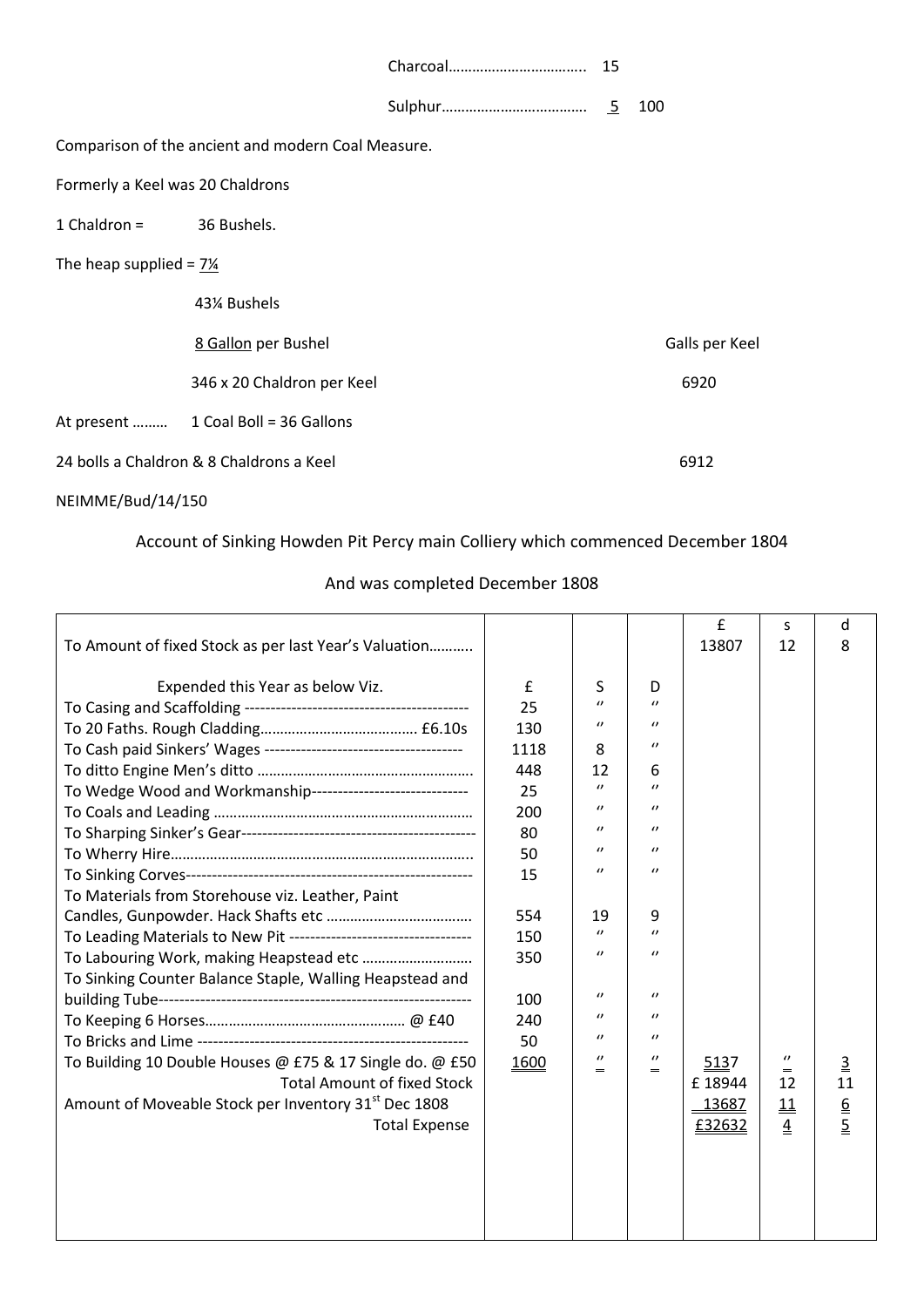Quantity of Coals wanted, and times of Delivery at the following Places. Viz.

Tanfield Moor, Windsor or Simpson Pentop, or Adairs main Coals, or any other strong good Newcastle Coals.

|                              | Chaldrons | Chaldrons                                                  |  |  |  |  |  |
|------------------------------|-----------|------------------------------------------------------------|--|--|--|--|--|
| Deptford                     | 680       | {340 by 24 <sup>th</sup> June 1810                         |  |  |  |  |  |
|                              |           | $\{340\text{ }^{\prime\prime}$ 29 <sup>th</sup> Sept ditto |  |  |  |  |  |
| Woolwich                     | 920       | {300 in April<br>$\}$                                      |  |  |  |  |  |
|                              |           | {320 in September} 1810                                    |  |  |  |  |  |
|                              |           | {300 in February }                                         |  |  |  |  |  |
| Chatham                      | 1059      | ${300 \text{ by } 20^{\text{th}}}$ April}                  |  |  |  |  |  |
|                              |           | ${400 by 31 July}$<br>1810                                 |  |  |  |  |  |
|                              |           | {359 by 30 September}                                      |  |  |  |  |  |
| <b>Sheerness</b>             | 861       | {200 in May}                                               |  |  |  |  |  |
|                              |           | {200 in August}                                            |  |  |  |  |  |
|                              |           | {200 in October}<br>1810                                   |  |  |  |  |  |
|                              |           | {261 in December}                                          |  |  |  |  |  |
| Portsmouth                   | 2590      | [600 BY 31May]                                             |  |  |  |  |  |
|                              |           | {600 by 31 July}<br>1810                                   |  |  |  |  |  |
|                              |           | {600 by 30 September}                                      |  |  |  |  |  |
|                              |           | {700 by 31 December}                                       |  |  |  |  |  |
| Dittowanted for              | 2500      | {600 by 31 May}                                            |  |  |  |  |  |
| <b>Metal Mills and Steam</b> |           | {600 by 31 July}<br>1810                                   |  |  |  |  |  |
| Engines to be best           |           | [600 by 30 September]                                      |  |  |  |  |  |
| <b>Heaton main Coals.</b>    |           | {700 by 31 December}                                       |  |  |  |  |  |
| <b>Ditto Coked Coals</b>     | 150       | {50 by 31 July}                                            |  |  |  |  |  |
|                              |           | {50 by 30 September}1810                                   |  |  |  |  |  |
|                              |           | {50 by 30 November}                                        |  |  |  |  |  |
| Plymouth                     | 1390      | {400 by 1 May}                                             |  |  |  |  |  |
|                              |           | {400 by 1 July}<br>1810                                    |  |  |  |  |  |
|                              |           | {400 by 1 October}                                         |  |  |  |  |  |
|                              |           | {190 by 1 December}                                        |  |  |  |  |  |
| Navy Office                  | 120       | in July 1810                                               |  |  |  |  |  |
|                              | 10270     | Total                                                      |  |  |  |  |  |

### NEIMME/Bud/14/152

1811 Dimensions of Waggon Wheels belonging to sundry Collieries.

|                     | Percy-main   | Wellington                  | Walls-end     |  |
|---------------------|--------------|-----------------------------|---------------|--|
| Breadth of Trod     | $37/8$ ln.   | $3\frac{\cancel{1}}{4}$ ln. | 41/8          |  |
| Ditto------- Margin | 6/8          | $1\frac{1}{4}$              | 7/8           |  |
| Height of Ditto     | 7/8          | $\frac{3}{4}$               | $\frac{3}{4}$ |  |
| Diameter            | To 34 Inches |                             |               |  |
|                     |              |                             |               |  |

Nov. 21<sup>st</sup> 1810 General result of Mr W. Chapman's Experiments upon a Team Way, with Rolley Wheels of 14 In

And Axletrees of 1¼ In. Ditto.

The resistance to horizontal Draught of 6 – 24 Peck Corves, or of 8 – 18 Peck Corves, or 9 – 16 Peck Corves,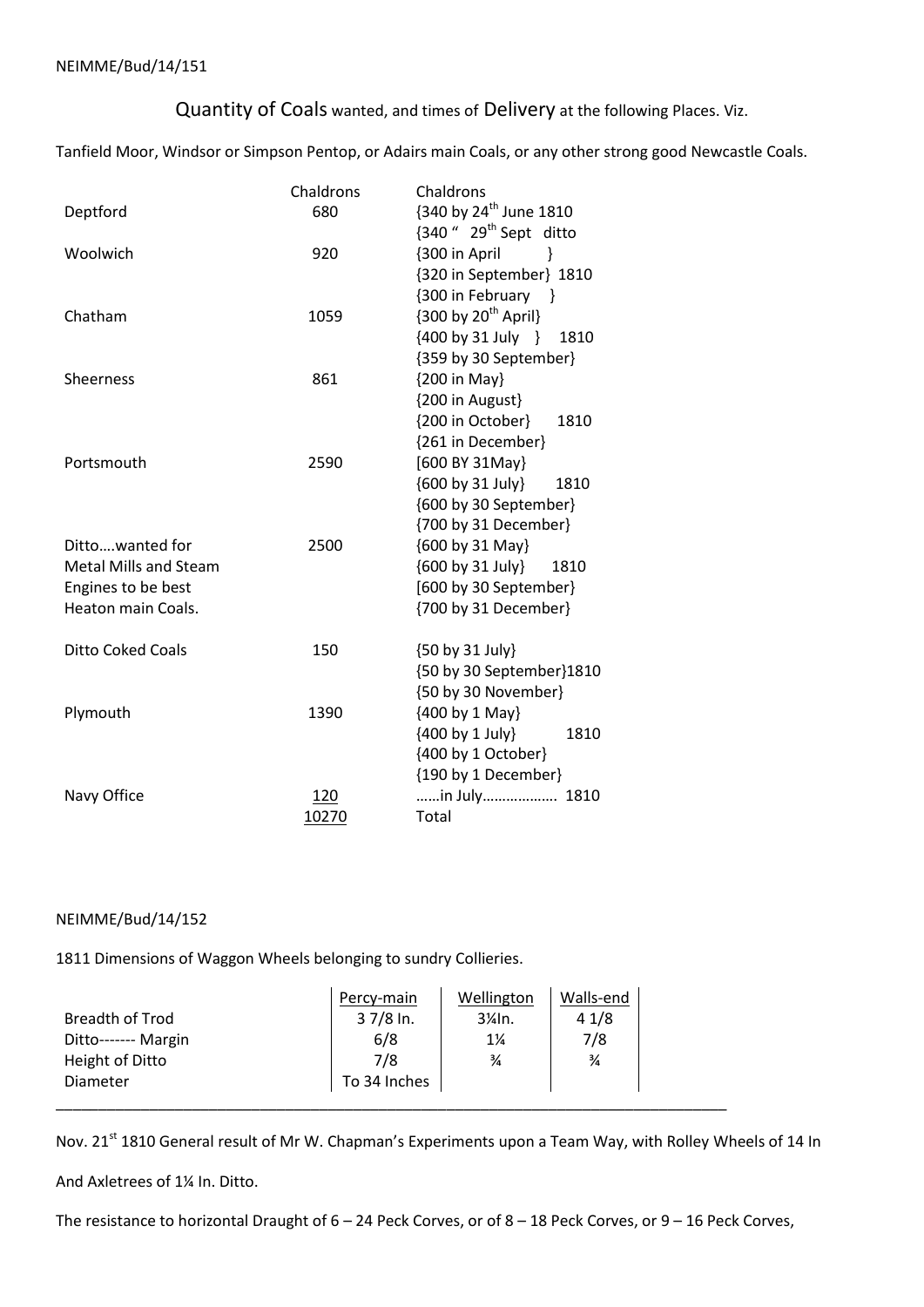| Loaden Light |    |
|--------------|----|
|              |    |
|              | 66 |
|              | 74 |

N.B. The Rollies and Corves approximate sufficiently near to one half of the Coals – also a fair resistance for a Strong

Pony of 14 or 14½ Hands is 150 lbs.

If the Rollies have stood some time ungreased, there will be an additional Resistance on the loaden Rolly of about 40

to 50 lbs and about 15 lbs on the light ones.

NEIMME/Bud/192

Blank Page.

NEIMME/Bud/14/193

#### 1806

The Charge of a Boring made in Stella Estate to the N.W. of Mr Dunn's Threshing Machine.

| By Thomas Rawling. |  |
|--------------------|--|
|--------------------|--|

| From the surface.                            | f            | S        | d              | $\mathbf{f}$ | S  | d |
|----------------------------------------------|--------------|----------|----------------|--------------|----|---|
| Making a Drain, fixing the Tagle Legs etc.   |              |          |                |              |    |   |
| 8 Days at 3s/0d                              | 1            | 4        | $\prime$       |              |    |   |
|                                              | 1            | 10       | $\prime$       |              |    |   |
|                                              | 3            | $\prime$ | $\prime$       |              |    |   |
|                                              | 4            | 10       | $\theta$       |              |    |   |
|                                              | 2            | 4        | $\prime$       | 12           | 8  |   |
| Widening the Hole for Boxes, viz.            |              |          |                |              |    |   |
|                                              | $\prime$     | $\prime$ | $\prime$       |              |    |   |
|                                              | $\mathbf{1}$ | 10       | $\prime$       |              |    |   |
| 5  at 12/-                                   | 3            | $\prime$ | $\prime$       |              |    |   |
| 5 at 18/-                                    | 4            | 10       | $\theta$       |              |    |   |
| 1 <sup>/2</sup> at 24/-                      | $\mathbf{1}$ | 16       | $\prime\prime$ | 10           | 16 |   |
| Attempting to put in the Boxes, but failed   |              |          |                |              |    |   |
| 9 Days at $3s$ .                             | 1            | 7        |                |              |    |   |
| 11 Fa: of 2¼ In. Rope 0Cw. 1gr. 5lb at 78s/- | 1            | 3        |                |              |    |   |
| Sharping, viz.                               |              |          |                |              |    |   |
| Boxes, viz:                                  |              |          |                |              |    |   |
|                                              |              |          |                |              |    |   |

#### NEIMME/Bud/14/194

## Prices of Coals at various Times.

| Anno Dom. | At Newcastle       | At London          | Remarks                                                   |  |  |  |  |  |
|-----------|--------------------|--------------------|-----------------------------------------------------------|--|--|--|--|--|
| 1538      | 2s.6d per Chaldron | 4s 0d per Chaldron | In 1307 At Edward 2 <sup>nd</sup> Coronation 10 sh. worth |  |  |  |  |  |
|           |                    |                    | of Coals were used.                                       |  |  |  |  |  |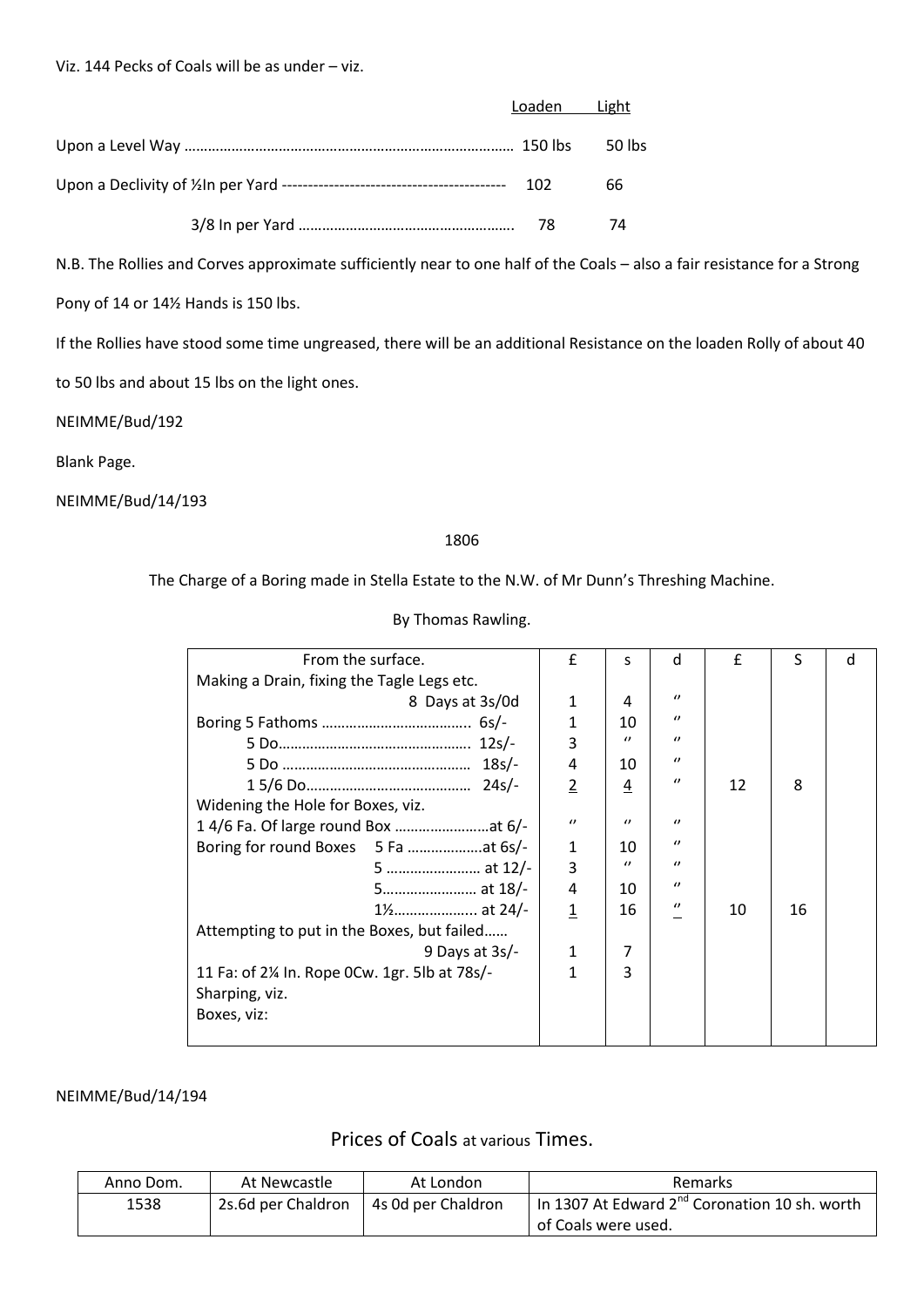| 1582 | 6.0 per do. |                  |                                                 |
|------|-------------|------------------|-------------------------------------------------|
|      | 7.0 per do. |                  |                                                 |
|      | 8.0 per do. |                  |                                                 |
| 1590 | 9.0 per do; |                  |                                                 |
| 1648 |             | excessively dear | Many of the Poor died in London for Want of     |
|      |             |                  | Fuel & a Tax of 4 sh. per Chaldron was laid on. |
| 1655 |             | above 20s per    |                                                 |
|      |             | Chaldron         |                                                 |

### NEIMME/Bud/14/195

## Ancient Collieries.

| Anno.          |                                                                                               |
|----------------|-----------------------------------------------------------------------------------------------|
| 1239           | Hen: 3 <sup>rd</sup> Granted to the Freemen of Newcastle Liberty to dig Coals.                |
| 1351           | Edwd: 3 <sup>rd</sup> Granted a Licence to the Burgesses of Newcastle to dig Coals and Stones |
|                | in the Castle Field without the Walls.                                                        |
| abt: same Time | For Elswick Collieries, see Pa: 426.                                                          |
|                |                                                                                               |

### NEIMME/Bud/14/196

## Whitehaven Collieries

# Belonging to Lord Lieut: Lowther.

\_\_\_\_\_\_\_\_\_\_\_\_\_\_\_\_\_\_\_\_\_\_\_\_\_\_\_\_\_\_\_\_\_\_\_\_\_\_\_\_\_\_\_\_\_\_\_\_\_\_\_\_\_\_\_\_\_\_\_\_\_\_\_

1 Gallon = 268.8 Cubic Inches.

The Bushel here contains 24 Gallons, streaked Measure.

1 Basket or Corf contains 4 Bushels.

1 Ditto weighing from 7 to 8 Cwt.

1 Corf weighs about 1 Cwt.

1 Waggon contains 24 Bushels, commonly called Carlisle Bushels, or equal to 72 Streaked Winchester Bushels.

1 Waggon at the Custom House is called 1¼ Chaldrons, London Measure: - About 80,000 exported annually to

Ireland.

### NEIMME/Bud/14/197

|    | Hewers employed in the Collieries on the River Tyne & at Plessy, Hartley and Lowpen; etc.etc. |                    |                                        |     |                                 |                                    |                                                          |                             |         |                                         |  |  |  |  |
|----|-----------------------------------------------------------------------------------------------|--------------------|----------------------------------------|-----|---------------------------------|------------------------------------|----------------------------------------------------------|-----------------------------|---------|-----------------------------------------|--|--|--|--|
| No | Collieries on<br><b>Tyne</b>                                                                  | Bound<br>Oct: 1804 | Regulated<br>Bound<br>Oct:1805<br>1805 |     | Bound more<br>than<br>Regulated | Bound short<br>of regulated<br>No. | <b>Drivers</b><br>bound for<br><b>Hewers</b><br>1804 No. | Gone to<br>Offhand<br>Work. | Unbound | Dead,run<br>off or<br>left the<br>Cols. |  |  |  |  |
|    | Flatworth                                                                                     | 40                 | 42                                     | 40  |                                 |                                    |                                                          |                             |         |                                         |  |  |  |  |
|    | Percy Main.                                                                                   | 125                | 108                                    | 108 |                                 |                                    | 11                                                       |                             |         | 4                                       |  |  |  |  |
|    | Murton.                                                                                       |                    | 49                                     | 50  |                                 |                                    |                                                          |                             |         |                                         |  |  |  |  |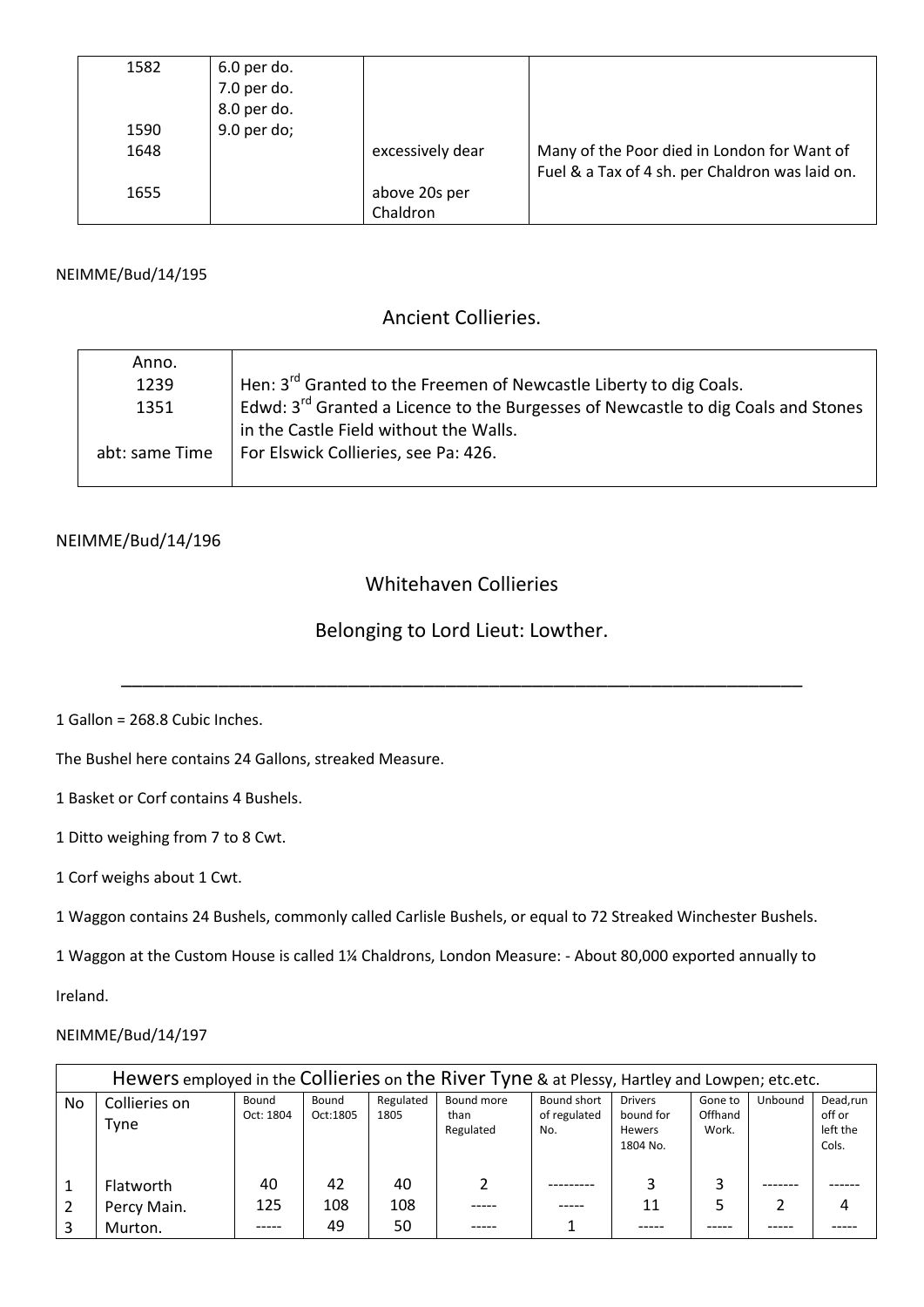| $\overline{4}$ | Benton.              | 89       | 67             | 90    | -----          | 23             | 5              | 21             | -----          | $\mathbf{1}$            |  |
|----------------|----------------------|----------|----------------|-------|----------------|----------------|----------------|----------------|----------------|-------------------------|--|
| 5              | Willington           | 97       | 94             | 99    |                | 5              | 12             | 10             |                | 3                       |  |
| 6              | <b>Bigges Main</b>   | 80       | 77             | 75    | $2^{\circ}$    | -----          | 5              | 8              | -----          | $\mathbf{1}$            |  |
| $\overline{7}$ | <b>Walls End</b>     | 110      | 104            | 113   | -----          | 9              | 6              | 6              | -----          | $\overline{7}$          |  |
| 8              | Walker               | 110      | 98             | 97    | $\mathbf{1}$   | -----          | $\overline{2}$ | 13             | -----          | 12                      |  |
| 9              | Heaton               | 105      | 93             | 93    | -----          | -----          | 8              | 8              | -----          | 10                      |  |
| 10             | Benwell              | 77       | 70             | 65    | 5              | -----          |                | 1              |                | 5                       |  |
| 11             | Montague             | 46       | 41             | 41    | -----          | -----          | $\mathbf{1}$   | $\overline{2}$ | -----          |                         |  |
| 12             | East Kenton          | 65       | 57             | 57    |                | -----          | -----          | $\overline{4}$ | $\mathbf 1$    | $\mathbf 1$             |  |
| 13             | <b>Bakers Main</b>   | 50       | 53             | 53    |                | 15             | 3              | $\overline{4}$ | -----          | 6                       |  |
| 14             | Walbottle            | 51       | 49             | 58    |                | 9              | -----          | 2              | $\overline{2}$ | $\overline{2}$          |  |
| 15             | Holy Well            | 60       | 53             | 59    |                | 6              | 5              | -----          | 4              | $\overline{2}$          |  |
| 16             | Wylam                | 90       | 64             | 71    |                | $\overline{7}$ | 5              | $\overline{2}$ | -----          | 13                      |  |
| 17             | Croft's Main         | 51       | 52             | 51    | $\mathbf{1}$   | -----          | 5              | -----          | $\overline{2}$ | 3                       |  |
| 18             | Whitefield           | 77       | 63             | 63    |                |                | $\overline{2}$ | 3              | 6              | 3                       |  |
| 19             | <b>Gairs Field</b>   | 48       | 39             | 40    |                | $\mathbf{1}$   | $\overline{2}$ | 3              | $\mathbf{1}$   | 4                       |  |
| 20             | Pontop               | 75<br>63 |                | 64    |                | $\mathbf{1}$   | 3              | 6              | -----          | 3                       |  |
| 21             | <b>Temple Main</b>   | 117      | 105            | 109   |                | $\overline{4}$ | $\overline{4}$ | 8              | -----          | 6                       |  |
| 22             | South Moor           | 41       | 39             | 42    | -----          | 3              | $\overline{2}$ | -----          | -----          | $\overline{3}$          |  |
| 23             | Low Moor             | 18       | 16             | 15    | $\mathbf{1}$   |                |                | 2              |                | $\mathbf{1}$            |  |
| 24             | Marley Hill          | 19       | 16             | 15    | $\mathbf{1}$   | -----          | 3              | -----          |                |                         |  |
| 25             | Team                 | 70       | 65             | 64    | $\mathbf{1}$   | -----          | $\overline{2}$ | 4              |                | $\mathbf{1}$            |  |
| 26             | <b>Tyne Main</b>     | 37       | 32             | 48    | $- - - - -$    | 16             | -----          | 1              | -----          | $\overline{2}$          |  |
| 27             | <b>Sheriff Hill</b>  | 67       | 63             | 66    |                | 3              | $\overline{4}$ | 3              | -----          | $\overline{\mathbf{4}}$ |  |
| 28             | <b>Brandling</b>     | 101      | 74             | 74    |                | -----          | $\overline{2}$ | 5              | 2              | 5                       |  |
| 29             | Hebburn              | 118      | 111            | 118   |                | $\overline{7}$ | $\overline{7}$ | 15             | 3              | 19                      |  |
| 30             | <b>Tanfield Moor</b> | 42       | 39             | 39    |                | -----          | $\overline{4}$ | ----           |                |                         |  |
| 31             | Kuillingworth        | -----    | 75             | 92    | -----          | 17             | -----          | 8              | -----          |                         |  |
| 32             | Elsnwick             | -----    | 48             | 46    | $\overline{2}$ |                | -----          | $\overline{2}$ | -----          | -----                   |  |
| 33             | <b>West Kenton</b>   | 36       | 32             | 32    |                | -----          | $\overline{4}$ | $\overline{2}$ | -----          | $\overline{3}$          |  |
|                | Gosforth Landsale    | -----    | $\overline{2}$ | ----- |                |                |                |                | 5              |                         |  |
|                |                      |          |                |       |                |                |                |                |                |                         |  |
|                |                      |          |                |       |                |                |                |                |                |                         |  |
|                |                      |          |                |       |                |                |                |                |                |                         |  |
|                |                      | 2112     | 2038           | 2147  | 16             | 127            | 110            | 151            | 281            | 124                     |  |

## NEIMME/Bud/14/198

|   | Hewers employed at Plessy, Cowpen, & Hartley Collieries.                                                                                                                                          |     |     |     |       |    |   |    |       |    |  |  |  |  |
|---|---------------------------------------------------------------------------------------------------------------------------------------------------------------------------------------------------|-----|-----|-----|-------|----|---|----|-------|----|--|--|--|--|
|   | Unbound<br>Regulated<br>Bound over<br>Bound<br>Gone to<br>Bound<br>Bound<br>New<br>Offhd:<br>Oct.1805<br>Number<br>Regulated<br>Oct:1804<br>Hewers<br>short<br>Collieries.<br>Of<br>Work<br>Ditto |     |     |     |       |    |   |    |       |    |  |  |  |  |
|   | Plessy                                                                                                                                                                                            | 77  | 71  | 90  |       | 19 | 3 |    | _____ | 6  |  |  |  |  |
| 2 | Cowpen                                                                                                                                                                                            | 118 | 90  | 90  |       |    |   | 6  | 1     | 14 |  |  |  |  |
| 3 | Hartley<br>121                                                                                                                                                                                    |     | 103 | 107 | ----- | 4  | 4 | 8  | 6     | 4  |  |  |  |  |
|   |                                                                                                                                                                                                   | 316 | 264 | 287 |       | 23 | 7 | 14 |       | 24 |  |  |  |  |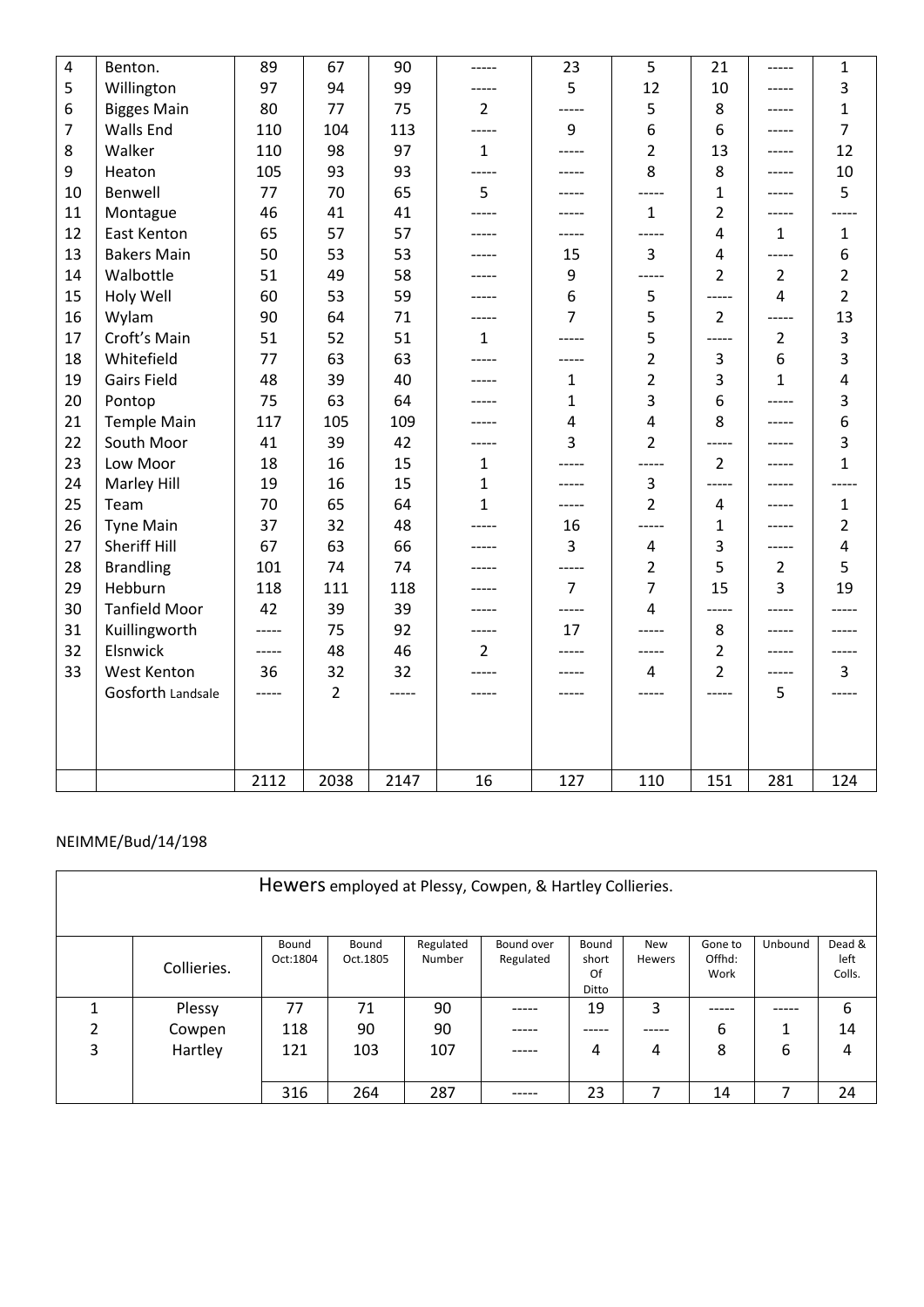#### NEIMME/Bud/14/199

Hewe rs allow ed on an Av. Of 3 Years abati ng  $1/20^{th}$ . Sho rt Ov er Hews : Boun d Oct: 1804 Collieries Hew ers boun d **Oct** 1805 belo ng the Collr y: Died etc from Oct 1804 to Oct 1805 Engag ed to sink etc at their own Colls. Unbd : Oct 1805 Hew ers boun d away in Oct 1805 Own Men boun d again Oct 1805 Last years Hewer s from difft; Collieri es bound 1805 Sund ry own Men boun d to hew Oct: 1805 Total bound **Octob** er 1805 **Off** hand Men boun d away as Hew ers Hewe rs boun d from Wear to Tyne. Hewe rs boun d from Tyne to Wear Hewe rs boun d to Land Sales 1805 Hewe rs boun d From Land Sales. 1805 Last years Hewe rs boun d as Offha nd Men. 73 55 67 43 316 56 247 60 72 87 123 29 42 51 40 52 30 --- --- 10 6 --- --- --- --- -- 4 5 9 -- 2 28 3 7 --- --- --- --- 2 --- --- 3 -- -- -- -- 11 -- -- -- -- 87 65 75 46 347 53 287 79 81 82 141 34 42 61 40 52 17 Sir Tho Liddell & Prs Sir John Eden **Bart** Sir R Milbanke Bt. Longridge and Co. Lambton Collieries Pelton Fell Sir H.V. Tempest Mrs Lambton Newbottle Colliery John Hudson Esq; Wm. Russell Esq; 38 46 31 15 255 38 169 47 62 56 89 14 22 29 12 12 3 4 6 3 -- 10 4 23 12 1 9 10 -- 3 2 -- 6 2 7 3 7 1 11 5 17 4 5 5 9 -- 3 6 -- -- -- 1 -- -- -- 5 2 -- -- 1 -- -- -- -- 2 -- 1 -- 37 10 34 30 66 4 78 16 12 12 33 20 14 20 28 33 12 38 46 31 15 255 38 169 47 62 56 89 14 22 29 12 12 3 33 9 21 22 49 15 72 14 10 24 20 4 27 18 -- 35 20 2 -- 5 -- 14 3 6 2 -- 3 9 2 4 2 -- 2 -- 73 55 57 37 318 56 247 63 72 83 118 20 53 49 12 49 23 6 13 2 7 6 28 1 32 1 9 3 16 -- 5 -- -- 19 4 17 8 5 -- 4 1 13 -- -- 4 5 -- 1 5 -- 10 15 -- 3 5 -- -- -- 7 -- -- -- --  $-$ -- -- -- -- -- -- -- 2 -- 4 -- -- -- -- -- --  $-$ -- -- -- 2 -- -- -- -- -- 4 -- 4 -- 3 -- -- -- 1 -- -- -- --

1805. River Wear Statement.